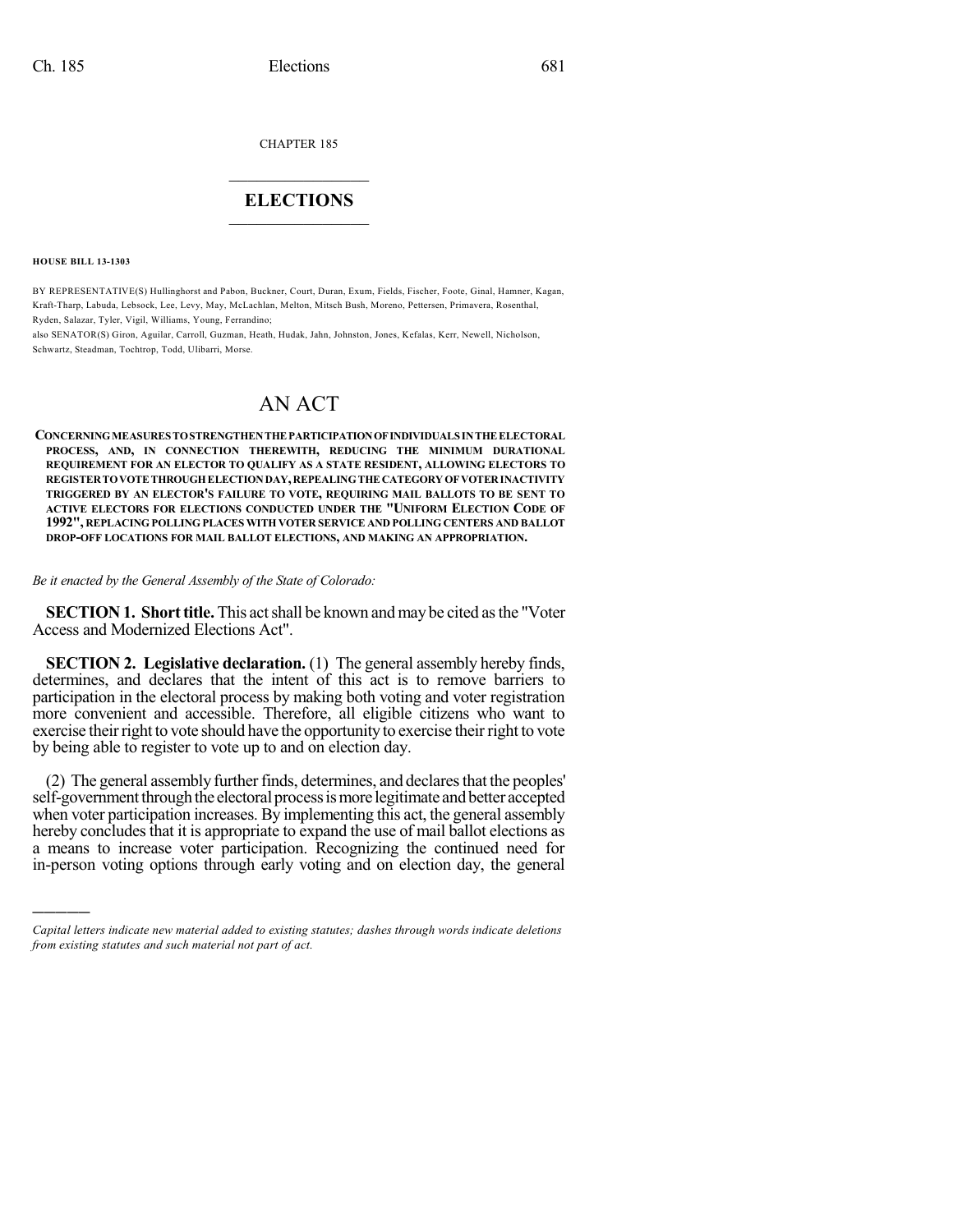assembly also finds that mail ballot elections must include voter service and polling centers to enable electors to register to vote, update their registration information, and cast ballots in person.

**SECTION 3.** In Colorado Revised Statutes, 1-1-104, **amend** (2), (27), (28), (36), (47), (50.4), and (50.5); **repeal** (49.8); and **add** (2.8), (9.8), (27.5), and (50.3) as follows:

**1-1-104. Definitions.** As used in this code, unlessthe context otherwise requires:

(2) "Ballot box" means the locked and sealed container in which ballots are deposited by eligible electors. The term includes the container in which ballots are transferred from a polling place LOCATION to the office of the designated election official and the transfer case in which electronic ballot cards and papertapes and the "prom" or any other electronic tabulation device are sealed by election judges for transfer to the central counting center.

(2.8) "CONFIRMATION CARD"MEANS A COMMUNICATION MAILED FROM A COUNTY CLERK AND RECORDER TO AN ELECTOR PURSUANT TO SECTION 1-2-302.5, 1-2-509, OR 1-2-605, WHICH CARD MUST:

(a) BE MAILED TO THE ELECTOR'S ADDRESS OF RECORD,UNLESS THE ELECTOR HAS REQUESTED THAT SUCH COMMUNICATION BE SENT TO HIS OR HER DELIVERABLE MAILING ADDRESS PURSUANT TO SECTION  $1-2-204(2)(k)$ ;

(b) BE SENT BY FORWARDABLE MAIL;

(c) COMPLY WITH ALL RELEVANT REQUIREMENTS OF THE FEDERAL "NATIONAL VOTER REGISTRATION ACT OF 1993", 42 U.S.C. SEC. 1973gg, AS AMENDED; AND

(d) INCLUDE A POSTAGE-PREPAID, PREADDRESSED FORM BY WHICH THE ELECTOR MAY VERIFY OR CORRECT HIS OR HER ADDRESS INFORMATION.

(9.8) "DROP-OFF LOCATION" MEANS A LOCATION ESTABLISHED FOR THE RECEIPT OF MAIL BALLOTS AS SPECIFIED IN SECTION 1-5-102.9 (4). THE TERM DOES NOT INCLUDE MAIL BALLOT BOXES MAINTAINED AT VOTER SERVICE AND POLLING CENTERS PURSUANT TO SECTION 1-5-102.9 (3) (l).

(27) "Pollbook" means the list, MAINTAINED IN THE STATEWIDE VOTER REGISTRATION SYSTEM CREATED IN SECTION 1-2-301, of eligible electors who are permitted to vote at a polling place LOCATION or by mail ballot in an election conducted under this code.

(27.5) "POLLING LOCATION" MEANS A POLLING PLACE OR A VOTER SERVICE AND POLLING CENTER, AS APPLICABLE.

(28) "Polling place" means the  $\Lambda$  place established for holding elections CONDUCTED UNDER ARTICLE 8 OF THIS TITLE.

(36) "Registration book" means the original elector registration records for each county retained and stored by one of the following methods: ON THE STATEWIDE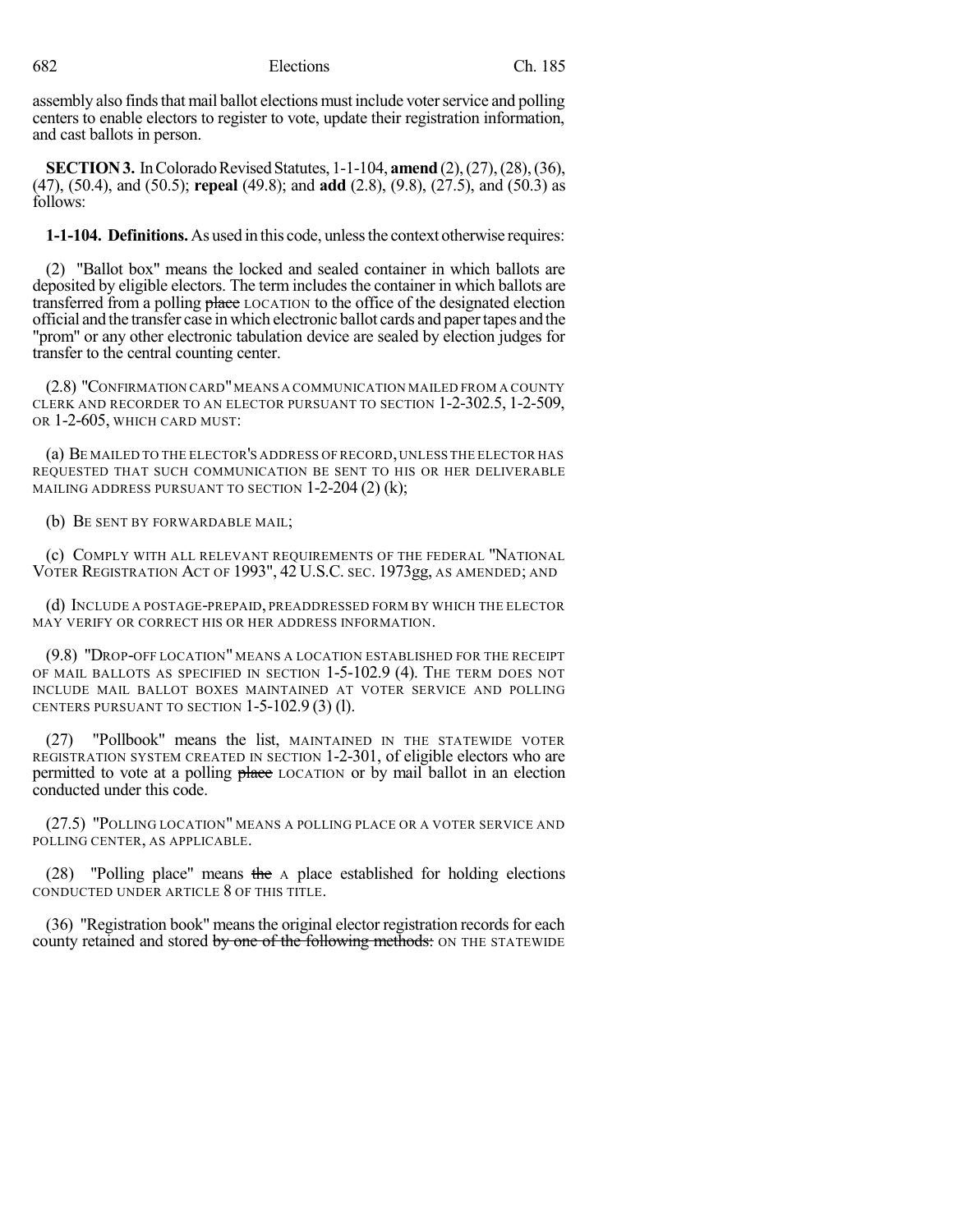VOTER REGISTRATION SYSTEM CREATED IN SECTION 1-2-301.

(a) On registration records by precinct in bound books arranged alphabetically for all active and all inactive registrations with all withdrawn and canceled registrations kept in separate bound books or on film; or

(b) On film and computer with access to the registration records available both alphabetically and by precinct. The system shall MUST have the capability to print out EXPORT active and inactive registration records, to retain the voting history for each active and inactive registration by surname, and to film RETAIN completed voter signature forms by precinct for each election. Computer lists of registration records shall be furnished for use at the precinct polling places on election days.

(47) "Supply "SUPERVISOR judge" means the election judge appointed by the designated election official to be in charge of the election process at the polling place on election day A POLLING LOCATION.

(49.8) "Vote center" means a polling place at which any registered elector in the political subdivision holding the election may vote, regardless of the precinct in which the elector resides.

(50.3) "VOTER REGISTRATION DRIVE"MEANS THE DISTRIBUTION AND COLLECTION OF VOTER REGISTRATION APPLICATIONS BY TWO OR MORE PERSONS FOR DELIVERY TO A COUNTY CLERK AND RECORDER.

(50.4) "Voter registration drive" means the distribution and collection of voter registration applications by two or more persons for delivery to a county clerk and recorder. "VOTER REGISTRATION DRIVE ORGANIZER" MEANS A PERSON, AS DEFINED IN SECTION 2-4-401 (8), C.R.S., THAT ORGANIZES A VOTER REGISTRATION DRIVE IN THE STATE.

(50.5) "Voter registration drive organizer" means a person, as defined in section 2-4-401 (8), C.R.S., that organizes a voter registration drive in the state "VOTER SERVICE AND POLLING CENTER" MEANS A LOCATION ESTABLISHED FOR HOLDING ELECTIONS, OTHER THAN A POLLING PLACE, THAT OFFERS THE SERVICES DESCRIBED IN SECTION 1-5-102.9.

**SECTION 4.** In Colorado Revised Statutes, 1-1-110, **amend** (4)(a); and **add** (4)  $(c)$  and  $(5)$  as follows:

**1-1-110. Powers of the county clerk and recorder and deputy communication to electors.** (4) (a) EXCEPT AS OTHERWISE PROVIDED IN PARAGRAPH (c) OF THIS SUBSECTION (4) OR IN SECTION 1-2-204 (2), any communication bymailfromthe county clerk and recorderto any registered elector pursuant to this title, including a voter information card provided pursuant to section 1-5-206 or an elector A confirmation card provided pursuant to section 1-2-605, shall MUST be sent to the elector's address of record.

(c) A COUNTY CLERK AND RECORDER SHALL SEND A CONFIRMATION CARD IN ACCORDANCE WITH SECTION 1-2-302.5.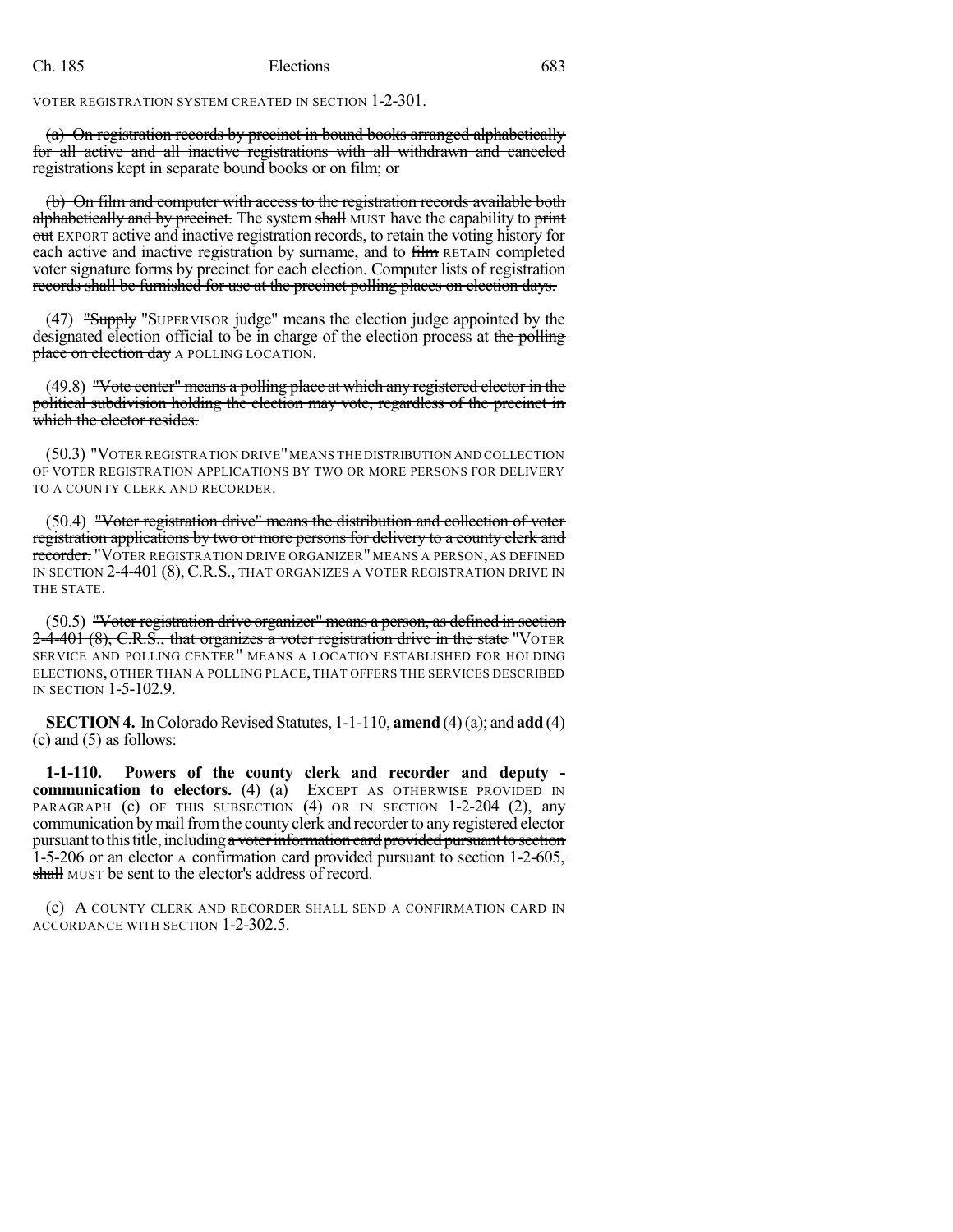#### 684 Elections Ch. 185

(5) (a) EXCEPT AS OTHERWISE PROVIDED IN THIS SUBSECTION (5) AND NOTWITHSTANDING ANY OTHER PROVISION OF LAW, AN ELECTOR MAY REQUEST TO RECEIVE ELECTIONS COMMUNICATION, EXCEPT FOR BALLOTS AND CONFIRMATION CARDS, FROM HIS OR HER COUNTY CLERK AND RECORDER BY ELECTRONIC TRANSMISSION. WITH THE REQUEST, THE ELECTOR MUST SUBMIT AN ELECTRONIC-MAIL ADDRESS TO WHICH THE COUNTY CLERK AND RECORDER MAY SEND COMMUNICATION FROM THE COUNTY CLERK AND RECORDER. THE COUNTY CLERK AND RECORDER, UPON RECEIVING THE REQUEST, MAY SEND ALL FUTURE ELECTIONS COMMUNICATION,EXCEPT FOR BALLOTS AND CONFIRMATION CARDS, BY ELECTRONIC TRANSMISSION TO THE ELECTRONIC ADDRESS PROVIDED BY THE ELECTOR; EXCEPT THAT:

(I) IF AN ELECTOR SUBSEQUENTLY REQUESTS TO CEASE THE ELECTRONIC TRANSMISSION AND REQUESTS TO RECEIVE FUTURE ELECTIONS COMMUNICATION BY MAIL, THE COUNTY CLERK AND RECORDER SHALL COMPLY WITH THE REQUEST; OR

(II) IF THE COUNTY CLERK AND RECORDER, AFTER SENDING SUCH AN ELECTRONIC TRANSMISSION, RECEIVES AN UNDELIVERABLE MESSAGE OR ANY OTHER MESSAGE INDICATING THAT THE ELECTOR'S ELECTRONIC-MAIL ADDRESS IS NO LONGER VALID, THE COUNTY CLERK AND RECORDER MUST SEND THAT PARTICULAR COMMUNICATION BY REGULAR MAIL AND SHALL NOT SEND ANY FUTURE ELECTIONS COMMUNICATION BY ELECTRONIC TRANSMISSION, UNLESS THE ELECTOR REAPPLIES FOR ELECTRONIC COMMUNICATIONS.

(b) AN ELECTRONIC-MAIL ADDRESS PROVIDED BY AN ELECTOR SHALL NOT BE MADE AVAILABLE TO THE PUBLIC OR ANY INDIVIDUAL OR ORGANIZATION OTHER THAN AN AUTHORIZED AGENT OF THE LOCAL ELECTION OFFICIAL, AND IS EXEMPT FROM DISCLOSURE UNDER ARTICLE 72 OF TITLE 24, C.R.S. THE ADDRESS MAY BE USED ONLY FOR OFFICIAL COMMUNICATION WITH THE ELECTOR ABOUT THE VOTING PROCESS,IF THE ELECTOR HAS REQUESTED SUCH ELECTRONIC TRANSMISSION UNDER THIS SUBSECTION (5).

(c) ALL CORRESPONDENCE SENT TO AN ELECTOR PURSUANT TO THIS SUBSECTION (5)SHALLBE MAINTAINED IN THE ELECTOR'S REGISTRATION RECORDS STORED IN THE STATEWIDE VOTER REGISTRATION SYSTEM CREATED IN SECTION 1-2-301.

(d) THE FAILURE OF AN ELECTOR TO RECEIVE ELECTIONS COMMUNICATION BY ELECTRONIC TRANSMISSION IS NOT GROUNDS TO INVALIDATE AN ELECTION IF THE COUNTY CLERK AND RECORDER ACTED IN GOOD FAITH IN MAKING THE ELECTRONIC TRANSMISSION.

(e) NOTHING IN PARAGRAPH (a) OF THIS SUBSECTION (5) PREVENTS THE RECEIPT OR RETURN OF A BALLOT VIA ELECTRONIC TRANSFER AS SET FORTH IN SECTION 1-7.5-115.

**SECTION 5.** In Colorado Revised Statutes, **add** 1-1-115 as follows:

**1-1-115. Colorado voter access and modernized elections commission creation - composition - terms- duties - report - definition - repeal.** (1) THERE IS HEREBY CREATED THE COLORADO VOTER ACCESS AND MODERNIZED ELECTIONS COMMISSION, REFERRED TO IN THIS SECTION AS THE "COMMISSION".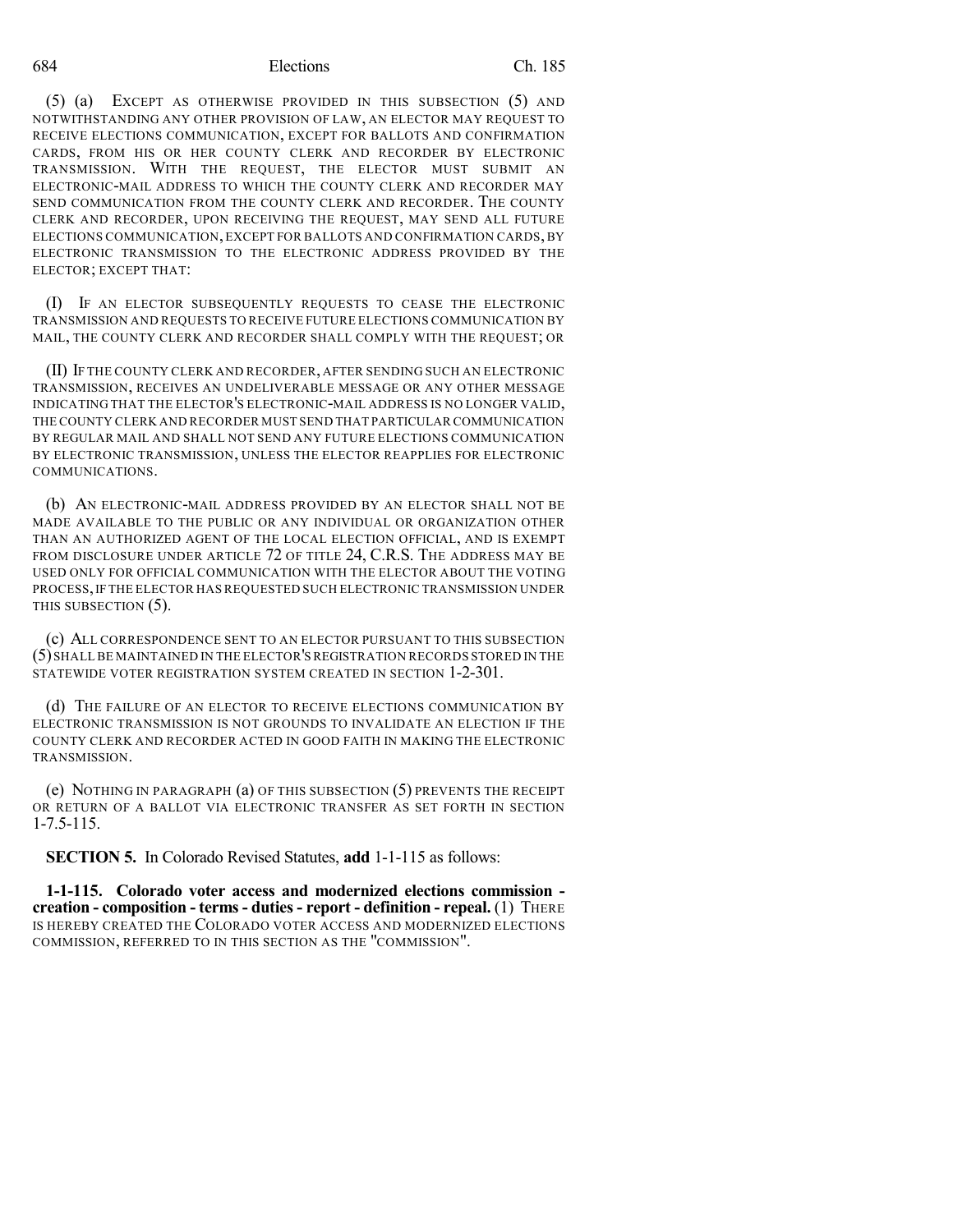(2) THE COMMISSION CONSISTS OF ELEVEN MEMBERS,APPOINTED OR DESIGNATED AS FOLLOWS:

(a) THE SECRETARY OF STATE OR HIS OR HER DESIGNEE;

(b) THE CHIEF INFORMATION OFFICER, AS THE HEAD OF THE OFFICE OF INFORMATION TECHNOLOGY IN THE OFFICE OF THE GOVERNOR, WHO IS APPOINTED PURSUANT TO SECTION 24-37.5-103, C.R.S., OR THAT OFFICER'S DESIGNEE;

(c) (I) TWO MEMBERS OF THE JOINT TECHNOLOGY COMMITTEE OF THE SENATE AND HOUSE OF REPRESENTATIVES, OR ANY SUCCESSOR COMMITTEE, AS APPOINTED BY THE COMMITTEE, OR THOSE APPOINTEES' DESIGNEES;

(II) TWO MEMBERS OF THE HOUSE OF REPRESENTATIVES OR SENATE STATE, VETERANS, AND MILITARY AFFAIRS COMMITTEES, OR ANY SUCCESSOR COMMITTEES, AS APPOINTED BY THE COMMITTEE, OR THOSE APPOINTEES' DESIGNEES;

(III) THE MEMBERS APPOINTED OR DESIGNATED UNDER THIS PARAGRAPH (c) SHALL NOT BE AFFILIATED WITH THE SAME MAJOR POLITICAL PARTY.

(d) A REPRESENTATIVE OF THE COLORADO COUNTY CLERKS ASSOCIATION FROM A COUNTY WITH AT LEAST TWENTY-FIVE THOUSAND ACTIVE ELECTORS AS OF THE DATE OF APPOINTMENT, APPOINTED BY THE COLORADO COUNTY CLERKS ASSOCIATION;

(e) A REPRESENTATIVE OF THE COLORADO COUNTY CLERKS ASSOCIATION FROM A COUNTY WITH FEWER THAN TWENTY-FIVE THOUSAND ACTIVE ELECTORS AS OF THE DATE OF APPOINTMENT, WHICH MEMBER IS AFFILIATED WITH A DIFFERENT MAJOR POLITICAL PARTY THAN THE REPRESENTATIVE LISTED IN PARAGRAPH (d) OF THIS SUBSECTION (2), APPOINTED BY THE COLORADO COUNTY CLERKS ASSOCIATION;

(f) A MEMBER WHO REPRESENTS THE INTERESTS OF PEOPLE WITH DISABILITIES, APPOINTED BY THE SECRETARY OF STATE;

(g) TWO MEMBERS WITH EXPERTISE ON VOTING RIGHTS, APPOINTED BY THE GOVERNOR; AND

(h) TWO MEMBERS, EACH REPRESENTING A MAJOR POLITICAL PARTY, AS APPOINTED BY THE CHAIRPERSON OF EACH MAJOR POLITICAL PARTY. AS USED IN THIS PARAGRAPH (h) ONLY, "MAJOR POLITICAL PARTY" MEANS ANY POLITICAL PARTY THAT AT THE LAST TWO PRECEDING GUBERNATORIAL ELECTIONS WAS REPRESENTED ON THE OFFICIAL BALLOT EITHER BY POLITICAL PARTY CANDIDATES OR BY INDIVIDUAL NOMINEES AND WHOSE CANDIDATE AT THOSE ELECTIONS RECEIVED AT LEAST TEN PERCENT OF THE TOTAL GUBERNATORIAL VOTES CAST.

(3) (a) THE COMMISSION MEMBERS MUST BE APPOINTED OR DESIGNATED ON OR BEFORE JUNE 1, 2013.

(b) (I) THE TERMS OF THE COMMISSION MEMBERS ARE FOR TWO YEARS.

(II) IF A VACANCY ARISES DURING A MEMBER'S TERM,A NEW MEMBER, APPOINTED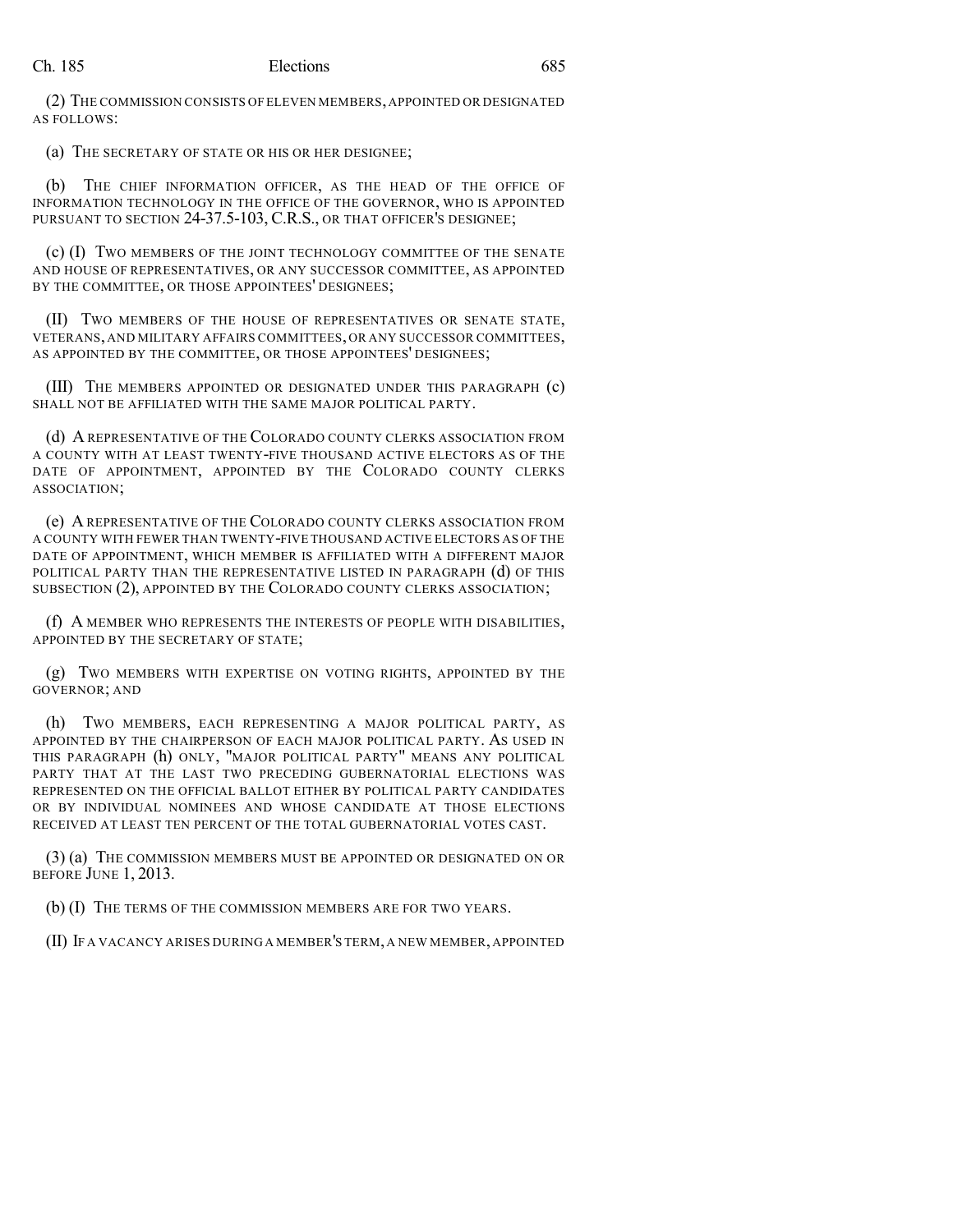IN THE SAME MANNER AND MEETING THE SAME QUALIFICATIONS AS THE VACATING MEMBER, IS TO SERVE THE REMAINDER OF THE TERM.

(III) MEMBERS OF THE COMMISSION SERVE WITHOUT COMPENSATION, BUT ARE ENTITLED TO RECEIVE REIMBURSEMENT FOR REASONABLE EXPENSES TO BE PAID OUT OF THE DEPARTMENT OF STATE CASH FUND CREATED IN SECTION 24-21-104 (3) (b), C.R.S.

(IV) THE SECRETARY OF STATE SHALL PROVIDE TECHNICAL ASSISTANCE AND SUPPORT,TO THE EXTENT PRACTICABLE WITHIN EXISTING RESOURCES,TO ASSIST THE COMMISSION IN COMPLETING THE DUTIES SPECIFIED IN THIS SECTION.

(4) (a) THE SECRETARY OF STATE OR THE SECRETARY'S DESIGNEE AND ANOTHER MEMBER OF THE COMMISSION, AS ELECTED BY A MAJORITY OF ITS MEMBERS, SHALL SERVE AS CO-CHAIRS OF THE COMMISSION.

(b) THE SECRETARY OF STATE SHALL CALL THE FIRST MEETING OF THE COMMISSION, WHICH MUST BE HELD NO LATER THAN JUNE 15, 2013. AFTER THE FIRST MEETING, THE CO-CHAIRS SHALL SCHEDULE MEETINGS OF THE COMMISSION AS NECESSARY TO COMPLETE THE COMMISSION'S DUTIES SPECIFIED IN THIS SECTION.

(c) ALL MEETINGS OF THE COMMISSION ARE OPEN TO THE PUBLIC, AND THE COMMISSION SHALL ENDEAVOR TO SOLICIT PUBLIC COMMENT AS PART OF ITS EVALUATION AND REVIEW PROCESS. TO THE EXTENT IT DEEMS APPROPRIATE, THE COMMISSION SHALL INCORPORATE THE COMMENTS RECEIVED FROM THE PUBLIC INTO ITS RECOMMENDATIONS AND FINDINGS.

(5) THE COMMISSION SHALL EVALUATE THE IMPLEMENTATION OF THE "VOTER ACCESS AND MODERNIZED ELECTIONS ACT", ENACTED IN 2013.

(6) THE COMMISSION SHALL PREPARE AND PRESENT THE FOLLOWING REPORTS TO THE HOUSE OF REPRESENTATIVES AND SENATE STATE, VETERANS, AND MILITARY AFFAIRS COMMITTEES, OR ANY SUCCESSOR COMMITTEES:

(a) AN INDEPENDENT NEEDS ASSESSMENT THAT ASSESSES THE CURRENT STATE OF VOTING AND REGISTRATION SYSTEM TECHNOLOGY, INCLUDING THE STATEWIDE VOTER REGISTRATION SYSTEM CREATED IN SECTION 1-2-301 AND THE ON-LINE VOTER REGISTRATION SYSTEM ESTABLISHED PURSUANT TO SECTION 1-2-202.5.THE REPORT MUST BE PRESENTED ON OR BEFORE JULY 15, 2013.

(b) AN INDEPENDENT NEEDS ASSESSMENT THAT ASSESSES THE CURRENT STATE OF TECHNOLOGY, INCLUDING VOTING SYSTEMS, CERTIFICATION OF VOTING SYSTEMS, AND REPLACEMENT OF VOTING SYSTEMS.THE REPORT SHALL INCLUDE AN ANALYSIS OFELECTION-RELATED TECHNOLOGICAL COSTS AND FUNDING SOURCES.THE REPORT MUST BE PRESENTED ON OR BEFORE SEPTEMBER 2, 2013.

(c) RECOMMENDATIONS BASED ON THE TWO NEEDS ASSESSMENTS REPORTS DESCRIBED IN PARAGRAPHS (a) AND (b) OF THIS SUBSECTION  $(6)$ . THE REPORT SHALL ALSO SET FORTH A PROCESS BY WHICH THE COMMISSION WILL REVIEW, UNDER PARAGRAPH (d) OF THIS SUBSECTION (6), THE USE OF TECHNOLOGY USED DURING THE 2014 GENERAL ELECTION. THE REPORT MUST BE PRESENTED ON OR BEFORE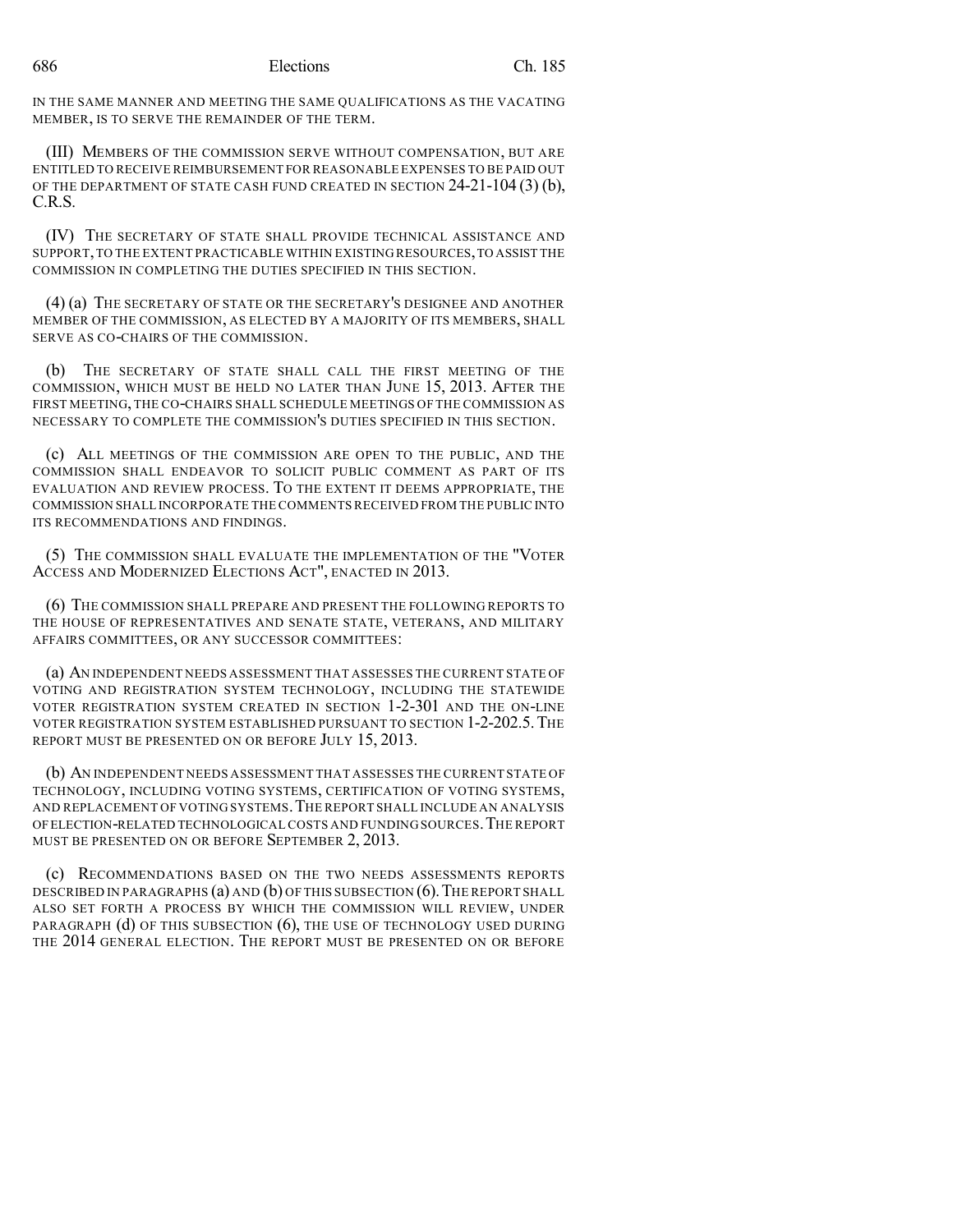JANUARY 15, 2014.

(d) AN EVALUATION OF THE USE OF TECHNOLOGY DURING THE 2014 GENERAL ELECTION GENERATED USING AN ESTABLISHED REVIEW PROCESS, WHICH REPORT ALSO INCLUDES TECHNICAL RECOMMENDATIONS FOR THE 2016GENERAL ELECTION. THE REPORT MUST BE PRESENTED ON OR BEFORE FEBRUARY 16, 2015.

(7) FOR THE PURPOSES OF THIS SECTION ONLY, "MAJOR POLITICAL PARTY"MEANS ANY POLITICAL PARTY THAT, AT THE LAST TWO PRECEDING GUBERNATORIAL ELECTIONS, WAS REPRESENTED ON THE OFFICIAL BALLOT EITHER BY POLITICAL PARTY CANDIDATES OR BY INDIVIDUAL NOMINEES AND WHOSE CANDIDATE AT THE LAST TWO PRECEDINGGUBERNATORIAL ELECTIONSRECEIVED AT LEAST TEN PERCENT OF THE TOTAL GUBERNATORIAL VOTES CAST.

(8) THIS SECTION IS REPEALED, EFFECTIVE JULY 1, 2015. PRIOR TO SUCH REPEAL, THE COMMISSION SHALL BE REVIEWED AS PROVIDED IN SECTION 2-3-1203, C.R.S.

**SECTION 6.** In Colorado Revised Statutes, 1-2-101, **amend** (1) (b) as follows:

**1-2-101. Qualifications for registration.** (1) Every person who is eighteen years of age or older on the date of the next election and who has the following qualifications is entitled to register to vote at all elections:

(b) The person has resided in this state and the precinct in which the person intends to register thirty TWENTY-TWO days immediately prior to the election at which the person intends to vote. but, in case of an annexation that changes county boundaries, any person otherwise qualified to register to vote under the provisions of this section who hasresided within the territory annexed for the time prescribed shall be deemed to have met the residence requirements for the precinct to which the territory was annexed.

**SECTION 7.** In Colorado Revised Statutes, 1-2-102, **amend** (1)(b), (1)(e), and (1) (f) as follows:

**1-2-102. Rules for determining residence.** (1) The following rules shall be used to determine the residence of a person intending to register or to vote in any precinct in this state and shall be used by election judges in challenge procedures:

(b) In determining what isthe principal or primary place of abode of a person, the following circumstances relating to the person shall be taken into account: Business pursuits, employment, income sources, residence for income or other tax purposes, age, marital status, residence of parents, spouse OR CIVIL UNION PARTNER, and children, if any, leaseholds, situs of personal and real property, existence of any other residences and the amount of time spent at each residence, and motor vehicle registration.

(e) If a person moves to any other state with the intention of making it a permanent residence, that person shall be IS considered to have lost Colorado residence after thirty TWENTY-TWO days' absence from this state unless the person has evidenced an intent to retain a residence in this state by a self-affirmation executed pursuant to section  $1-8-114$  SECTION 1-7.5-107 (3) (b.5).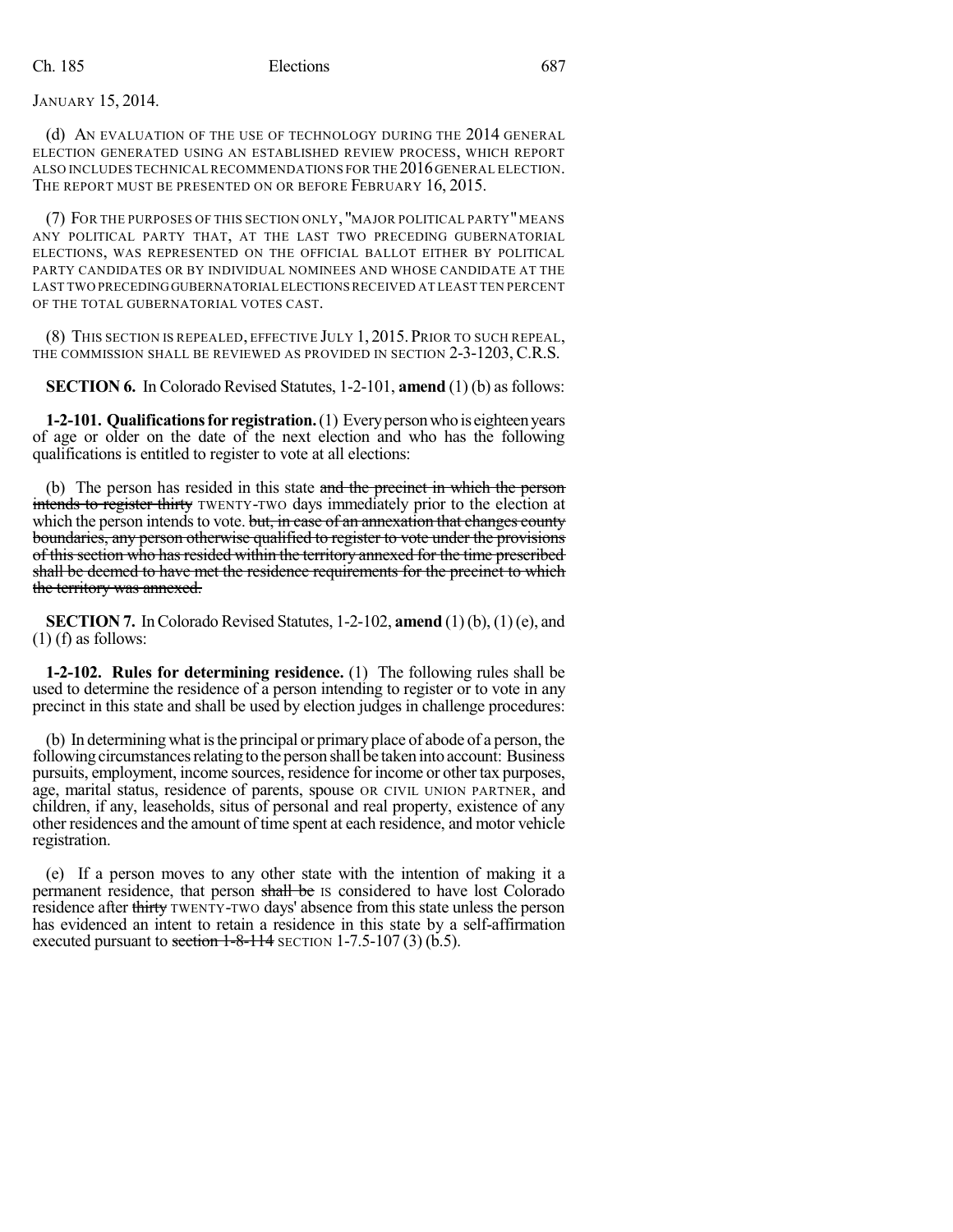688 Elections Ch. 185

(f) If a person movesfromone county or precinct in thisstate to another with the intention of making the new county or precinct a permanent residence, after thirty days the person shall be IS considered to have lost residence in the county or precinct from TO which the person moved.

**SECTION 8.** In Colorado Revised Statutes, 1-2-201, **amend** (3) as follows:

**1-2-201. Registration required- deadlines.**(3)(a) Any other provisions ofthis title to the contrary notwithstanding, electors shall be AN ELECTOR IS permitted to vote IN ANY PRIMARY, PRESIDENTIAL, GENERAL, COORDINATED, SPECIAL LEGISLATIVE, MUNICIPAL,CONGRESSIONAL VACANCY, SPECIAL DISTRICT, OR OTHER ELECTION if the elector is registered HE OR SHE TIMELY REGISTERS to vote no later than twenty-nine days before any primary, presidential, general, special legislative election, municipal, congressional vacancy, special district, or other election, and, if the twenty-ninth day before an election is a Saturday, Sunday, or legal holiday, then electors shall be permitted to register on the next day that is not a Saturday, Sunday, or legal holiday BEFORE OR ON THE DATE OF SUCH ELECTION.

(b) AN ELECTOR MAY TIMELY REGISTER TO VOTE BY:

(I) SUBMITTING AN APPLICATION THROUGH THE MAIL, A VOTER REGISTRATION AGENCY, A LOCAL DRIVER'S LICENSE EXAMINATION FACILITY, OR A VOTER REGISTRATION DRIVE NO LATER THAN TWENTY-TWO DAYS BEFORE THE ELECTION; EXCEPT THAT, IF THE TWENTY-SECOND DAY BEFORE AN ELECTION IS A SATURDAY, SUNDAY,OR LEGAL HOLIDAY,THE ELECTOR IS PERMITTED TO REGISTER ON THE NEXT DAY THAT IS NOT A SATURDAY, SUNDAY, OR LEGAL HOLIDAY;

(II) REGISTERING THROUGH A HIGH SCHOOL,IN ACCORDANCE WITH PART 4OFTHIS ARTICLE 2;

(III) USING THE ON-LINE VOTER REGISTRATION SYSTEM ESTABLISHED PURSUANT TO SECTION 1-2-202.5 (7) (c) THROUGH THE EIGHTH DAY PRIOR TO AN ELECTION;

(IV) APPEARING IN-PERSON AT THE ELECTOR'S COUNTY CLERK AND RECORDER'S OFFICE AT ANY TIME DURING WHICH REGISTRATION IS PERMITTED AT THE OFFICE; OR

(V) APPEARING IN-PERSON AT A VOTER SERVICE AND POLLING CENTER PURSUANT TO SECTION 1-2-217.7 AT ANY TIME DURING WHICH THE VOTER SERVICE AND POLLING CENTER IS OPEN, INCLUDING ON ELECTION DAY.

**SECTION 9.** In Colorado Revised Statutes, 1-2-202, **amend** (7) as follows:

**1-2-202. Registration by county clerk and recorder.** (7) Registration records for any election shall include all those electors who have registered at least twenty-nine days before the election UP TO AND INCLUDING ELECTION DAY.

**SECTION 10.** In Colorado Revised Statutes, 1-2-202.5, **amend** (1) (a), (2), (3) introductory portion, (3) (a) (I), (4) (d), (6), (7) (b), and (7) (c); and **repeal** (4) (c) as follows:

**1-2-202.5. On-linevoter registration- on-line changesinelector information.**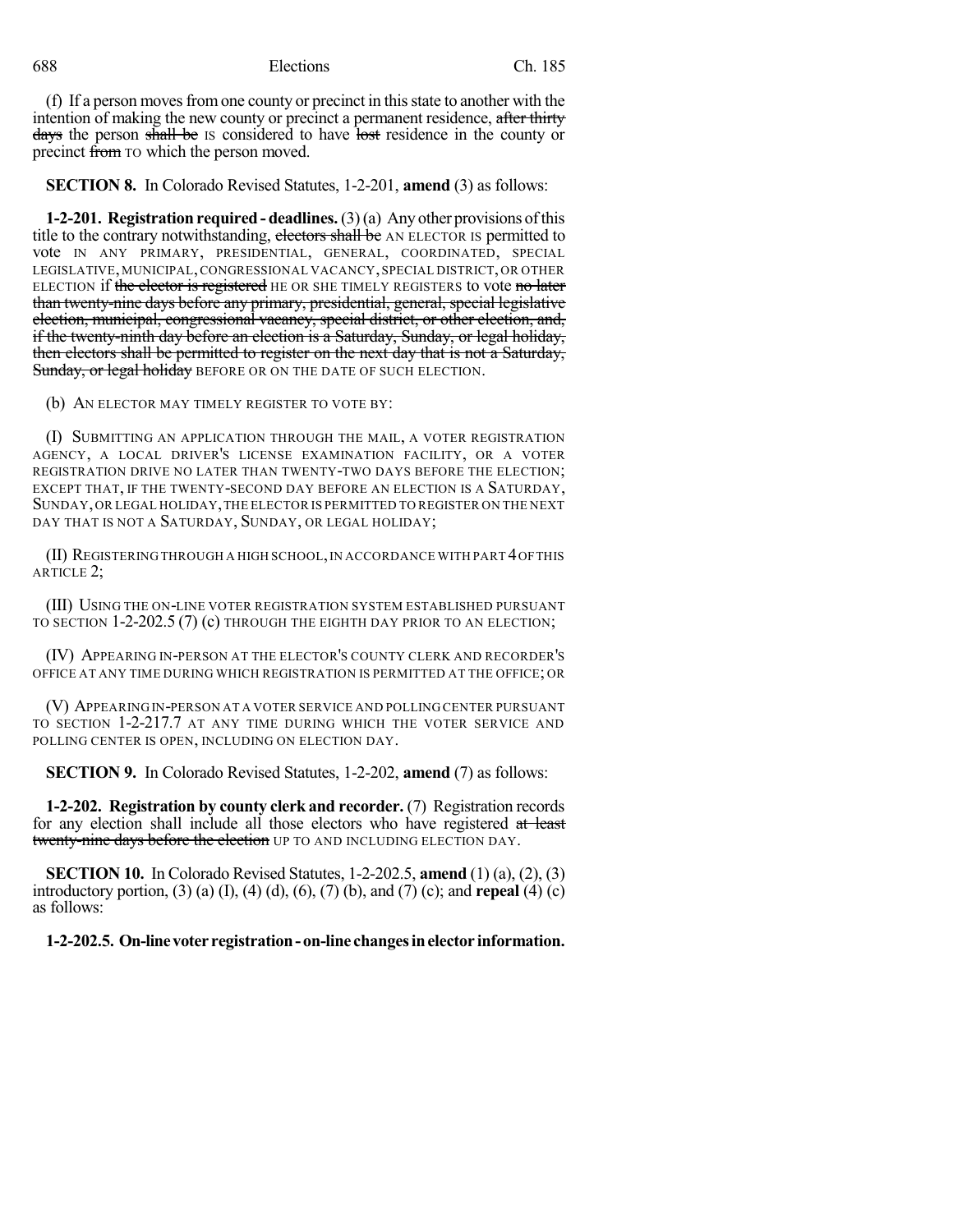(1) (a) An elector may register to vote, and a registered elector may change his or her residence  $\sigma$  IN the registration record OR change or withdraw his or her affiliation, apply for permanent mail-in ballot status, or amend his or her existing mail-in ballot status, by completing an electronic form on the official web site of the secretary of state if the elector's signature is stored in digital form in the database systems maintained by the department of state pursuant to section 1-2-301 (1) or accessible to the department of state in accordance with the requirements of sections 1-2-302 (6) and 42-1-211 (1.5), C.R.S.

(2) No later than April 1,  $2010$ , The secretary of state shall make available on the secretary of state's official web site electronic forms for persons to apply to register to vote and for a registered elector to change his or her residence OR change or withdraw his or her affiliation. apply for permanent mail-in ballot status, or amend his or her existing mail-in ballot status.

(3) The electronic voter registration form shall MUST include:

(a) (I) The questions "Are you a citizen of the United States of America?", "Will you be "Are you at least sixteen years of age, and do you understand THAT YOU MUST BE at least eighteen years of age on election day TO BE ELIGIBLE TO VOTE?", "Have you resided in Colorado and in the precinct in which you intend to register for at least thirty TWENTY-TWO days immediately prior to the election?","DO YOU RESIDE IN THE PRECINCT IN WHICH YOU INTEND TO REGISTER?", "IS THE ADDRESS YOU HAVE LISTED YOUR SOLE LEGAL PLACE OF RESIDENCE, FOR PURPOSES OF VOTING?" AND "DO YOU AFFIRM THAT YOU WILL NOT CAST MORE THAN ONE BALLOT IN ANY ELECTION?" and places for the elector to input answers to the questions.

 $(4)(c)$  The electronic form for a registered elector to apply for permanent mail-in ballot status shall meet the requirements of section  $1-8-104.5$  (1).

(d) In addition to any other requirements of this section, in order for a registered elector to access the electronic form to change his or her residence OR change or withdraw his or her affiliation, apply for permanent mail-in ballot status, or amend his or her existing mail-in ballot status, the registered elector shall submit his or her birth date and the last four digits of his or her social security number.

(6) The county clerk and recorder shall determine if the information submitted on the electronic form is complete prior to approving a new registration or approving an elector's change in residence OR change in or withdrawal of his or her affiliation. or change to permanent mail-in ballot status.

(7) (b) When a registered elector completes an electronic form to change his or her residence OR change or withdraw his or her affiliation, or apply for permanent mail-in ballot status, the county clerk and recorder shall search for the registered elector's signature in the database systems specified in subsection  $(1)$  of this section. In the case of a change in residence, the county clerk and recorder shall also send a nonforwardable postcard to the registered elector at his or her old address of record, by regular mail, giving notice to the registered elector that a change in residence form has been submitted by the registered elector and asking the registered elector to contact the county clerk and recorder within ten calendar days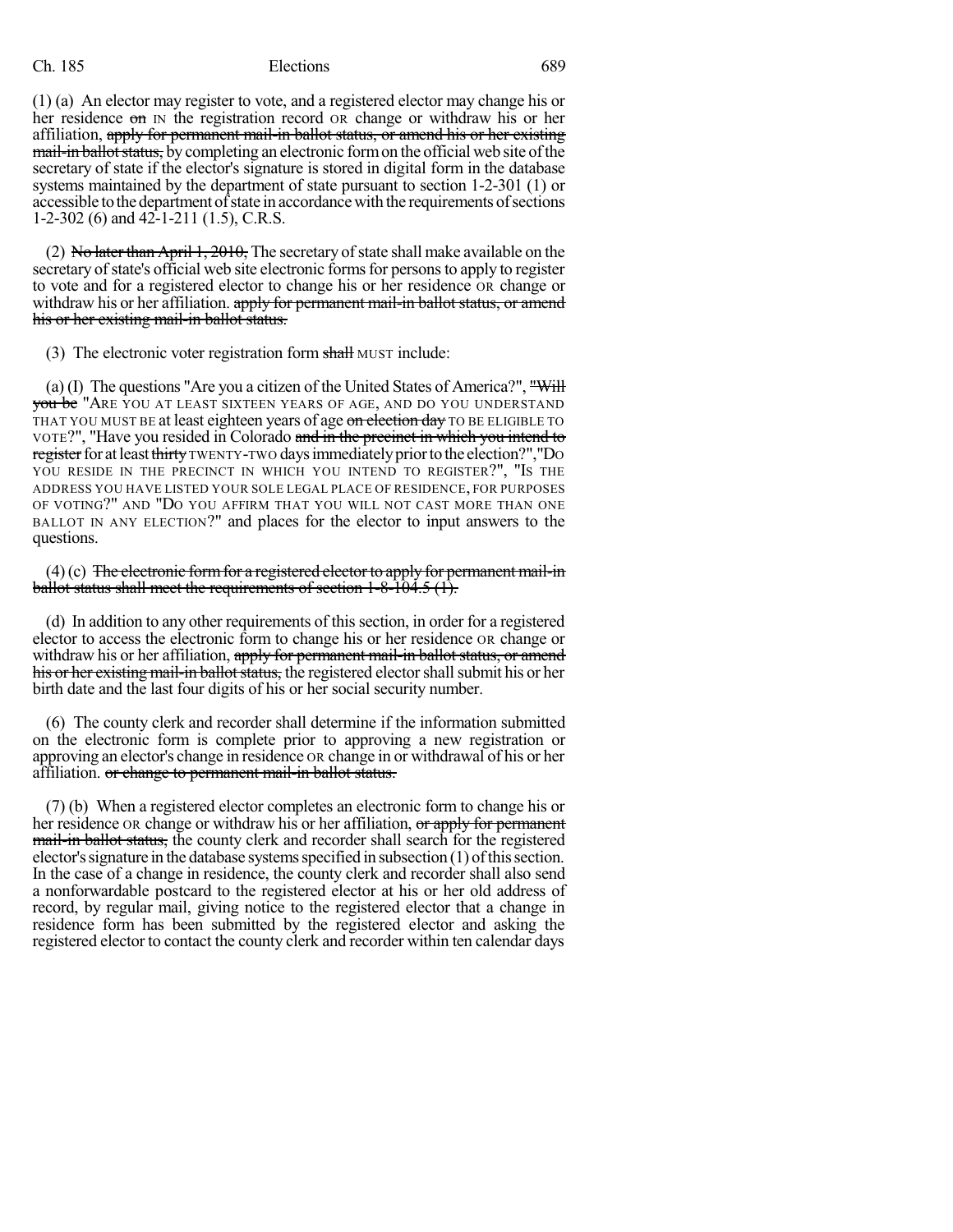690 Elections Ch. 185

ofreceiving the postcard ifit is not the registered elector'sintent to change his or her address of record. Ifthe signature isfound and, in the case of a change in residence, if the registered elector has not timely contacted the county clerk and recorder pursuant to this paragraph (b), the county clerk and recorder shall approve the change in status pursuant to subsection (6) of this section and shall make the changes indicated on the electronic form in the computerized statewide voter registration list maintained by the secretary of state pursuant to section 1-2-301 (1).

(c) (I) A voter registration OR change of residence change or withdrawal of affiliation, or application for permanent mail-in ballot status made in accordance with this section shall apply APPLIES to an election if the elector completes the electronic form no later than twenty-nine EIGHT days before the election. A PERSON ATTEMPTING TO REGISTER OR UPDATE HIS OR HER RESIDENCE THROUGH THE ON-LINE VOTER REGISTRATION SYSTEM AFTER THE EIGHTH DAY BEFORE AN ELECTION SHALL BE IMMEDIATELY INFORMED THAT THE PERSON MAY INSTEAD VISIT A VOTER SERVICE AND POLLING CENTER TO REGISTER OR MAKE THOSE CHANGES FOR THE ELECTION.

(II) ACHANGE OR WITHDRAWAL OF AFFILIATION MADE IN ACCORDANCE WITH THIS SECTION APPLIES TO AN ELECTION IF THE ELECTOR COMPLETES THE ELECTRONIC FORM NO LATER THAN TWENTY-NINE DAYS BEFORE THE ELECTION.

**SECTION 11.** In Colorado Revised Statutes, 1-2-204, **amend** (2) (k), (4) (a) introductory portion, (4)(a) (II), and (4)(a)(IV); **repeal**(2)(g) and (4)(a)(III); and **add** (2) (1) as follows:

**1-2-204. Questions answered by elector - rules.** (2) In addition, each eligible elector shall be asked, and the elector shall correctly answer, the following:

(g) The elector's complete social security number, if the elector wishes to state it;

(k) Whether any communication by mail from the county clerk and recorder to such eligible elector, including, but not limited to, a voter information provided **pursuant to section 1-5-206 or an elector information** A CONFIRMATION card provided pursuant to section 1-2-605, should be sent to the elector's deliverable mailing address;

(l) THE QUESTION "DO YOU AFFIRM THAT YOU MEET THE VOTER REGISTRATION QUALIFICATIONS AND THAT THE INFORMATION YOU HAVE PROVIDED IN THIS APPLICATION IS TRUE TO THE BEST OF YOUR KNOWLEDGE AND BELIEF?".

(4) (a) In the event that IF the registration record of a registered elector does not contain the last four digits of the elector's social security number, the county clerk and recorder shall request the elector to provide either the last four digits of the elector's social security number. or the elector's full social security number if the elector wishes to state such number. Such a THE request may be made of the registered elector by the county clerk and recorder:

(II) At the registered elector's polling place on the day of the election ANY VOTER SERVICE AND POLLING CENTER IN THE REGISTERED ELECTOR'S COUNTY;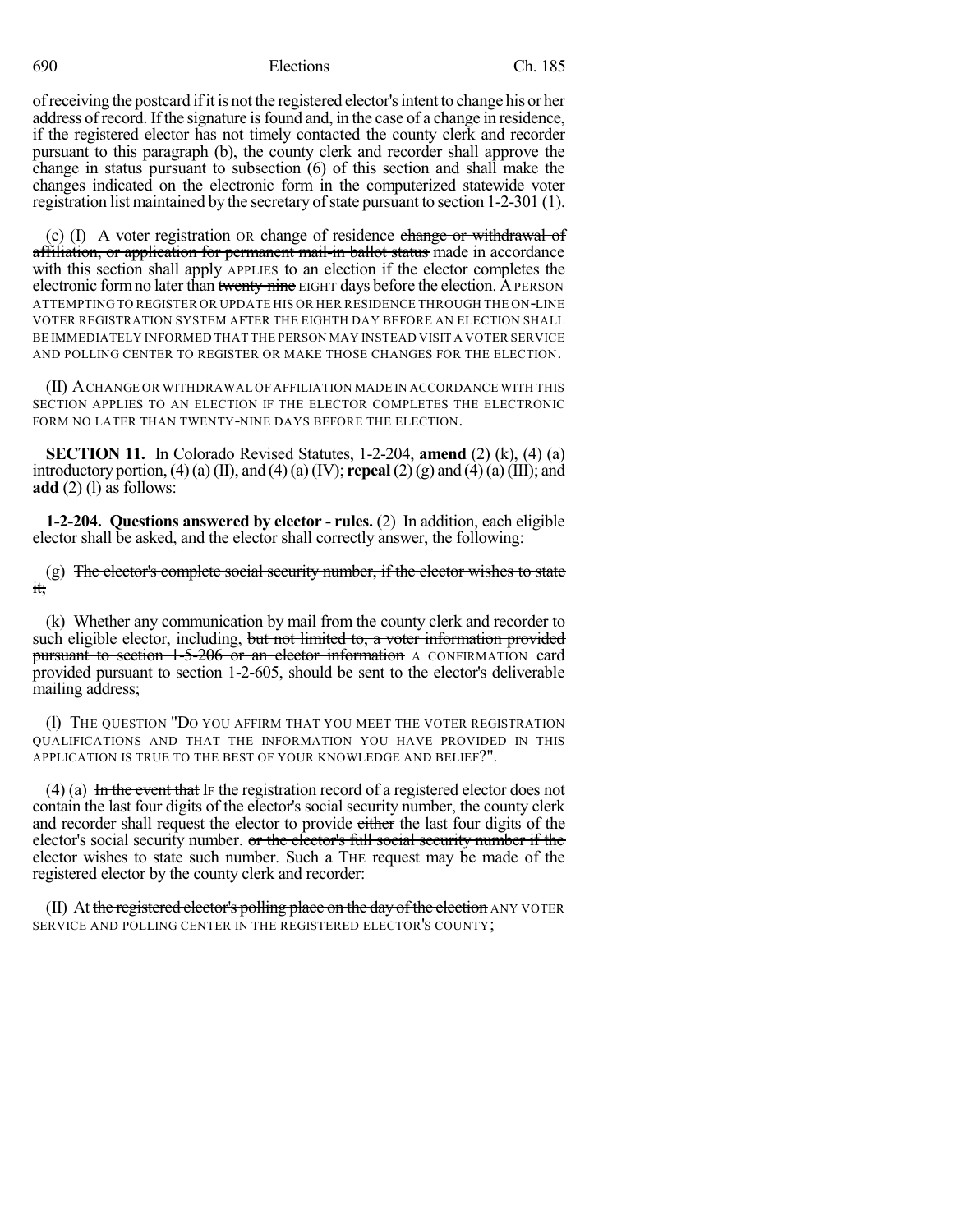(III) At the registered elector's early voters' polling place;

(IV) In  $\alpha$  mail-in ballot application form or in materials to be returned by the registered elector with the mail-in A MAIL ballot.

**SECTION 12.** In Colorado Revised Statutes, 1-2-205, **amend** (1); and **amend as amended by House Bill 13-1135** (2) as follows:

**1-2-205. Self-affirmation made by elector.** (1) The registration record to be signed by the elector shall bear the following statement:

### WARNING: IT IS A CRIME CLASS 1 MISDEMEANOR:

To swear or affirm falsely as to your qualifications to register to vote.

(2) Each elector making application for registration must SHALL make the following self-affirmation: "I, ...., affirm that:

- I am a citizen of the United States;
- I am HAVE BEEN a resident of the state of Colorado FOR AT LEAST TWENTY-TWO DAYS;
- I am at least sixteen years old and understand that I must be eighteen years old to be eligible to vote; and
- I further affirm that I meet the registration qualifications and that the information I have provided on this application is true to the best of my knowledge and belief; AND
- I FURTHER AFFIRM THAT I WILL NOT CAST MORE THAN ONE BALLOT IN ANY ELECTION.".

**SECTION 13.** In Colorado Revised Statutes, 1-2-205, **amend** (2) as follows:

**1-2-205. Self-affirmationmadebyelector.**(2) Eachelectormakingapplication for registration shall MUST make the following self-affirmation: "I, ...., do solemnly affirm that:

- I am a citizen of the United States; and that
- On the date of the next election I shall have attained the age of eighteen years; and shall have resided in
- I AM A RESIDENT OF the state of Colorado; at least thirty days and in precinct no. .... at least thirty days before the election. I further affirm that the present address I listed herein is my sole legal place of residence and that I claim no other place as my legal residence.
- I MEET THE REGISTRATION QUALIFICATIONS AND THAT THE INFORMATION I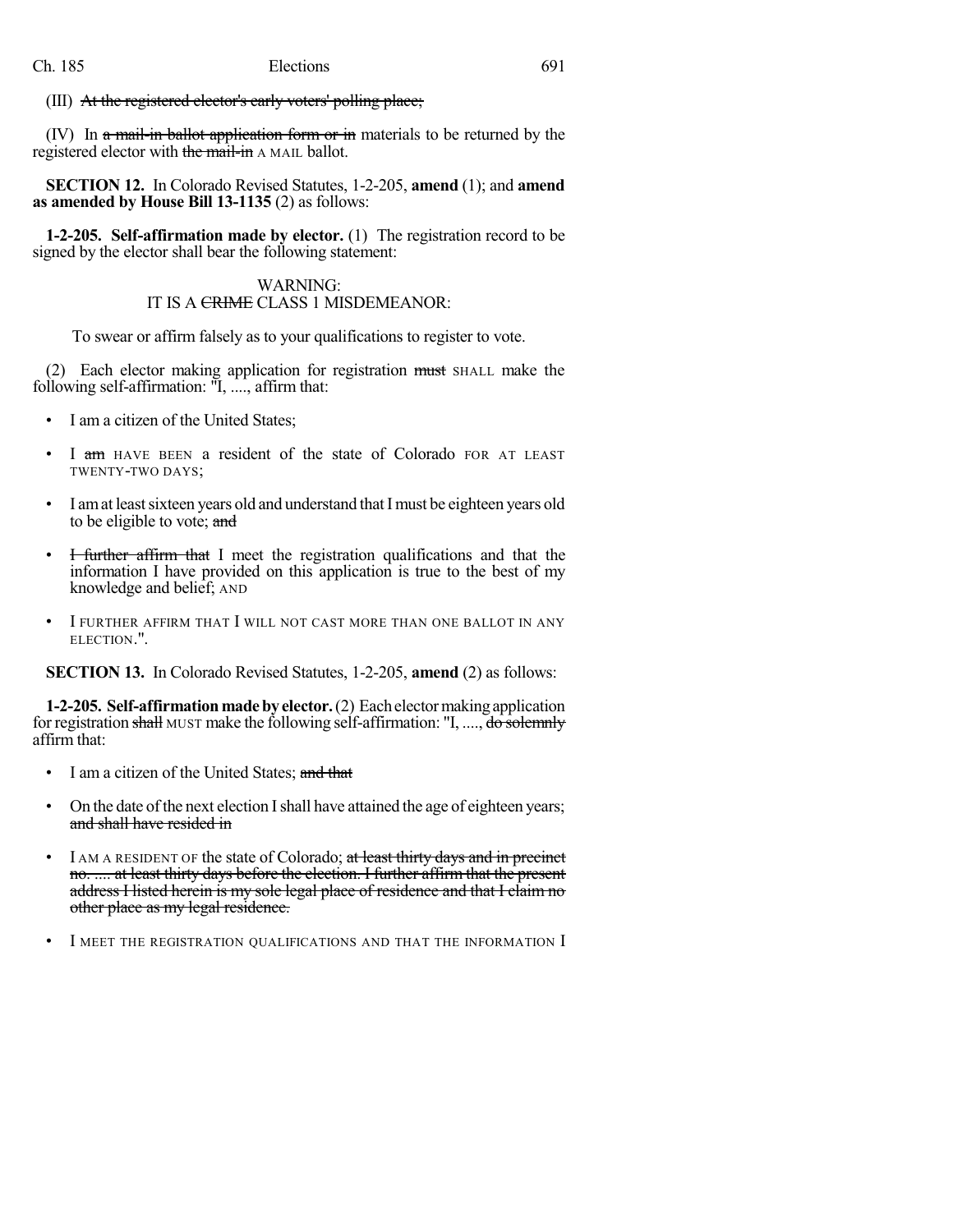HAVE PROVIDED ON THIS APPLICATION IS TRUE TO THE BEST OF MY KNOWLEDGE AND BELIEF; AND

I FURTHER AFFIRM THAT I WILL NOT CAST MORE THAN ONE BALLOT IN ANY ELECTION.".

**SECTION 14.** In Colorado Revised Statutes, 1-2-213, **amend** (2)(a) as follows:

**1-2-213. Registration at driver's license examination facilities.** (2) (a) An applicant who wishes to complete an application for registration shall MUST read and answer the questions required by section 1-2-204 and shall make a self-affirmation by signing the following statement: "I, ......................., do solemnly affirm that I am a citizen of the United States and that on the date of the next election Ishall have attained the age of eighteen years and shall have resided in the state of Colorado at least thirty days and in my precinct at least thirty days before the election. I further affirm that the present address I listed herein is my sole legal place of residence and that I claim no other place as my legal residence." THE SELF-AFFIRMATION REQUIRED UNDER SECTION 1-2-205. Each application for registration shall MUST bear the following statement: "Warning: It is a class 1 misdemeanor to affirm falsely as to your qualifications to register to vote.".

**SECTION 15.** In Colorado Revised Statutes, 1-2-216, **amend** (1) and (4); and **repeal** (5) as follows:

**1-2-216. Change of address.**(1) Any eligible elector who has moved within the state may have his or her residence changed on the registration record by submitting a letter or form furnished by the county clerk and recorder, either by mail, or in person, OR THROUGH THE ON-LINE VOTER REGISTRATION SYSTEM ESTABLISHED PURSUANT TO SECTION 1-2-202.5. The letter or form for the change shall MUST include the elector's new residence address, mailing address if different from the residence address, old address, printed name, birth date, LAST FOUR DIGITS OF THE ELECTOR'S social security number, if the elector wishes to state it THEM, and signature and the date.

(4) (a) For the twenty-eight days before and on the day of any election, Any eligible elector by appearing in person at the office of the clerk and recorder of the county in which the elector resides, or by submitting by mail a change of address form that is received by the county clerk and recorder no later than the close of business on the seventh day before any election, may complete a change of address form stating, under penalty of perjury, that the elector moved no later than the thirtieth day before the election and that, on the day of the election, the elector will have lived BE LIVING at the new address in the new precinct. for at least thirty days. Upon the receipt of the request, the county clerk and recorder shall verify the registration of the elector and, upon verification, if the elector does not choose to vote at the time the request is verified, shall issue or authorize a certificate of registration showing the information required in section 1-2-215 plusthe change of address; except that the county shall only be required to issue or authorize a certificate of registration in accordance with the provisions of this paragraph (a) where it has printed its pollbooks. SUCH CHANGE OF ADDRESS FORMS MUST BE SUBMITTED AS FOLLOWS: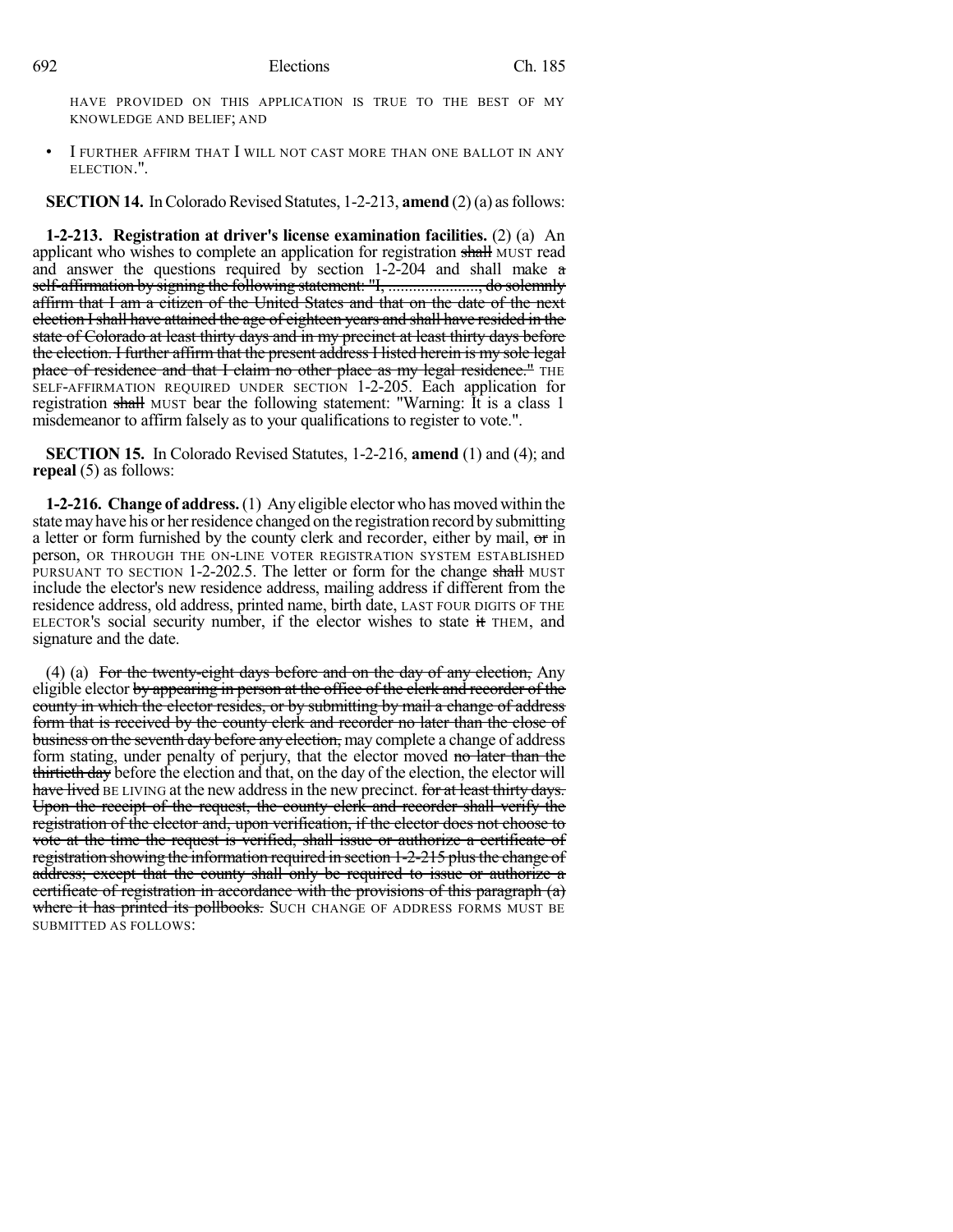(I) BY APPEARING IN-PERSON AT A VOTER SERVICE AND POLLING CENTER OR CLERK AND RECORDER'S OFFICE IN THE COUNTY IN WHICH THE ELECTOR RESIDES, AT ANY TIME DURING WHICH THE VOTER SERVICE AND POLLING CENTER OR OFFICE IS OPEN;

(II) BY SUBMITTING, ON OR BEFORE THE EIGHTH DAY BEFORE AN ELECTION, AN ELECTRONIC CHANGE OF ADDRESS FORM THROUGH THE ON-LINE VOTER REGISTRATION SYSTEM ESTABLISHED PURSUANT TO SECTION 1-2-202.5; OR

(III) BY SUBMITTING BY MAIL A CHANGE OF ADDRESS FORM THAT IS RECEIVED BY THE ELECTOR'S COUNTY CLERK AND RECORDER NO LATER THAN THE CLOSE OF BUSINESS ON THE EIGHTH DAY BEFORE ANY ELECTION.

(b) The election judges shall allow the registered elector to vote in the precinct where the new address is located. The election judges shall use the certificate of registration as a substitute registration record, entering the date of the election and pollbook ballot number on the certificate and including it with the registration book when it is returned to the county clerk and recorder following the election. CAST THE BALLOT FOR THEIR CURRENT RESIDENCE.

(c) If the request is received by the county clerk and recorder on or after the time early voting has begun, the elector may vote at the time the change of address request is received. The elector may also vote by mail-in ballot if the ballots have been prepared. If the request is received on the election day, the elector may, at the discretion of the county clerk and recorder, vote in the office of the county clerk and recorder rather than voting in the precinct where the new address is located.

(5) A change of residence within the same precinct may be made on the day of any primary, general, odd-numbered year, congressional vacancy, or coordinated election at the polls by the elector.

**SECTION 16.** In Colorado Revised Statutes, **add** 1-2-217.7 as follows:

**1-2-217.7. Registration on or immediately prior to election day - locations rules - legislative declaration.** (1) THE GENERAL ASSEMBLY HEREBY DECLARES THAT THE INTENT OF THIS SECTION IS TO REMOVE BARRIERS TO PARTICIPATION IN THE POLITICAL PROCESS AND MAKE VOTING AND REGISTRATION MORE CONVENIENT AND ACCESSIBLE SO ALL CITIZENS WHO WANT TO VOTE HAVE THE OPPORTUNITY TO EXERCISE THEIR RIGHT TO VOTE BY ALLOWING SUCH PERSONS TO REGISTER TO VOTE UP TO AND ON ELECTION DAY.

(2) NOTWITHSTANDING ANY OTHER PROVISION OF LAW, AN ELECTOR WHO IS NOT REGISTERED TO VOTE IN COLORADO OR WHO IS REGISTERED TO VOTE IN COLORADO BUT HAS MOVED WITHIN THE STATE AND NEEDS TO MAKE A CHANGE OF ADDRESS MAY REGISTER OR UPDATE HIS OR HER ADDRESS IMMEDIATELY PRIOR TO AND ON ELECTION DAY IN ACCORDANCE WITH THIS SECTION AND RULES ADOPTED PURSUANT TO THIS SECTION. UPON SO REGISTERING OR UPDATING HIS OR HER INFORMATION, THE ELECTOR IS ENTITLED TO VOTE AT ANY VOTER SERVICE AND POLLING CENTER IN THE COUNTY WHERE THE ELECTOR REGISTERED.

(3) **Timing.** VOTER REGISTRATION WITHIN THE TWENTY-TWO DAYS PRIOR TO AN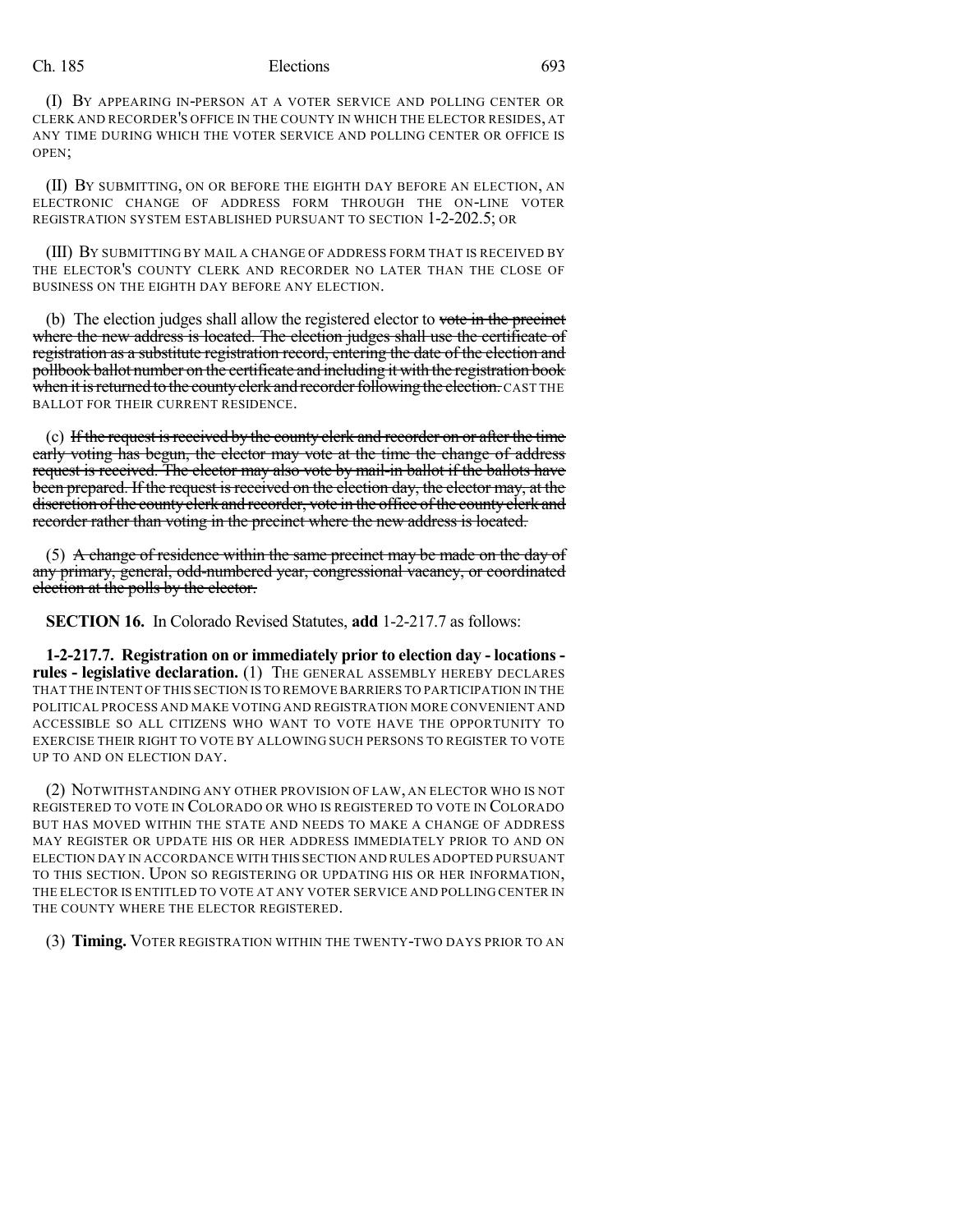ELECTION MUST BE CONDUCTED:

(a) FROM THE FIFTEENTH DAY PRIOR TO AND INCLUDING ELECTION DAY, AT LOCATIONS DESIGNATED AS VOTER SERVICE AND POLLING CENTERS BY COUNTY CLERK AND RECORDERS PURSUANT TO SECTIONS 1-5-102.9 OR 1-7.5-107;

(b) BY COUNTY CLERK AND RECORDERS, OR THEIR DESIGNEES WHO HAVE RECEIVED SUCH SPECIFIC TRAINING OR INSTRUCTION AS MAY BE PROVIDED OR PRESCRIBED BY THE SECRETARY OF STATE, AT THE OFFICES OF THE COUNTY CLERK AND RECORDERS AT ANY TIME DURING WHICH REGISTRATION IS PERMITTED AT SUCH OFFICES; AND

(c) THROUGH THE EIGHTH DAY PRIOR TO ELECTION DAY, VIA THE ON-LINE VOTER REGISTRATION SYSTEM ESTABLISHED PURSUANT TO SECTION 1-2-202.5.

(4) **Registration at voter service and polling centers.** (a) AN ELECTOR MAY REGISTER AND VOTE PRIOR TO AN ELECTION OR ON ELECTION DAY IF THE ELECTOR:

(I) APPEARS IN PERSON AT A VOTER SERVICE AND POLLING CENTER IN THE COUNTY IN WHICH THE ELECTOR RESIDES AT A TIME WHEN THAT VOTER SERVICE AND POLLING CENTER IS OPEN;

(II) COMPLETES AND SIGNS A VOTER REGISTRATION APPLICATION IN THE FORM PRESCRIBED BY THE SECRETARY OF STATE BY RULE, WHICH APPLICATION MUST INCLUDE THE QUESTIONS CONTAINED IN SECTION 1-2-204 (1) AND (2);

(III) COMPLETES AND SIGNS THE SELF-AFFIRMATION SPECIFIED IN SECTION  $1 - 2 - 205$ ; AND

(IV) COMPLETES AND SIGNS THE AFFIDAVIT DESCRIBED IN PARAGRAPH (b) OF THIS SUBSECTION (4).

(b) IN ADDITION TO EXECUTING THE SELF-AFFIRMATION REQUIRED UNDER SECTION 1-2-205 (2), AN ELECTOR REGISTERING TO VOTE UNDER THIS SECTION SHALL COMPLETE AND SIGN A VOTER REGISTRATION AFFIDAVIT, IN A FORM PRESCRIBED BY THE SECRETARY OF STATE, THAT CONTAINS THE FOLLOWING OATH:

I, .........., HEREBY CERTIFY UNDER PENALTY OF PERJURY THAT, TO THE BEST OF MY KNOWLEDGE, IHAVE NOT, NOR WILL I, CAST MORE THAN ONE BALLOT IN THIS ELECTION.

(5) **Change of residence at voter service and polling centers.**IN ACCORDANCE WITH SECTION 1-2-216 (4), A REGISTERED ELECTOR WHO HAS MOVED WITHIN THE STATE MAY UPDATE HIS OR HER RESIDENCE BY APPEARING AT A VOTER SERVICE AND POLLING CENTER IN THE ELECTOR'S COUNTY OF RESIDENCE WHEN THE VOTER SERVICE AND POLLING CENTER IS OPEN. THE ELECTOR MAY THEN VOTE AT THE VOTER SERVICE AND POLLING CENTER WHERE THE ELECTOR UPDATED HIS OR HER INFORMATION.

(6) AS SOON AS PRACTICABLE, A COUNTY CLERK AND RECORDER SHALL ACCESS THE STATEWIDE VOTER REGISTRATION LIST MAINTAINED PURSUANT TO SECTION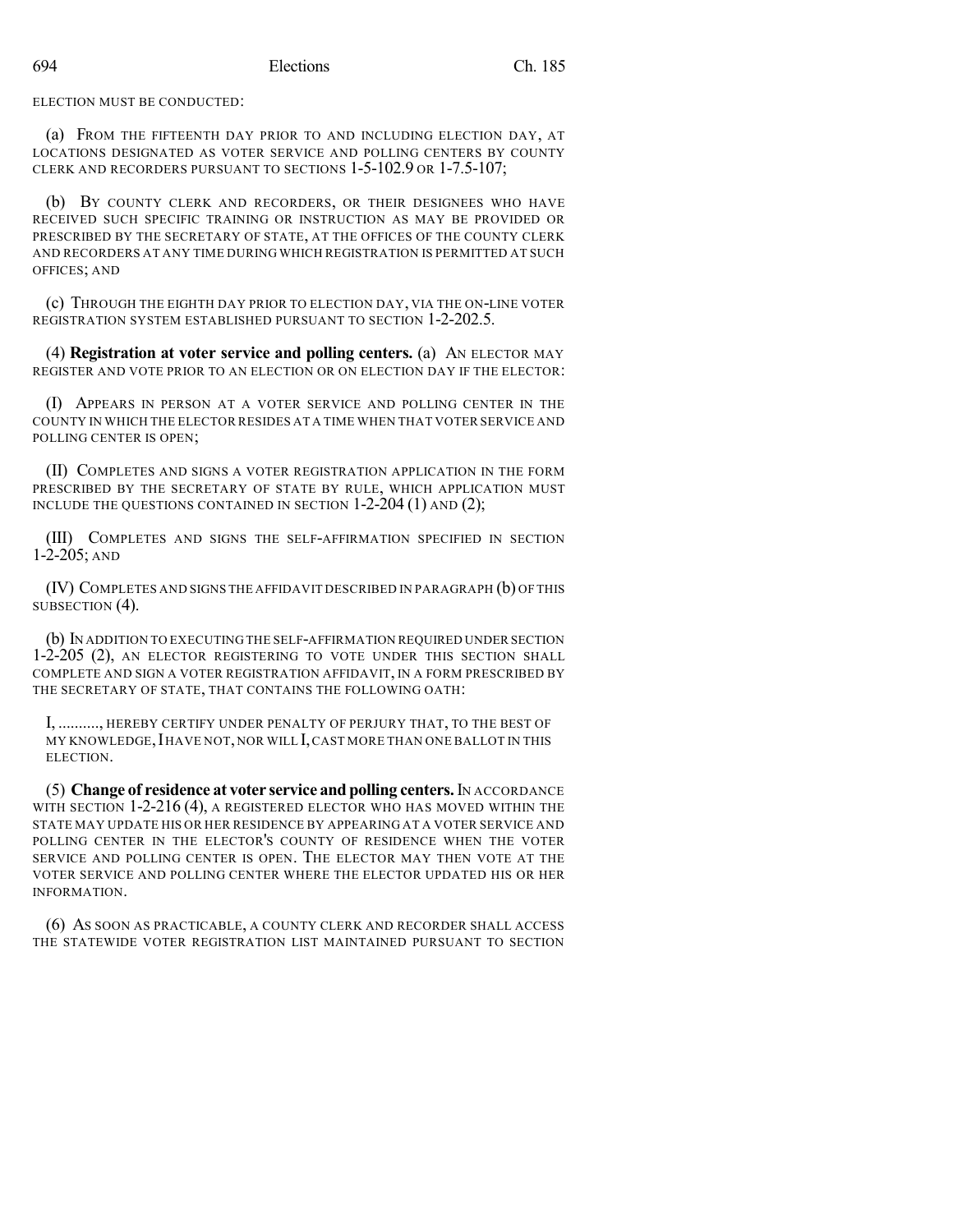1-2-301 (1) TO ADD OR UPDATE VOTER REGISTRATION INFORMATION WHEN AN ELECTOR REGISTERS OR UPDATES HIS OR HER INFORMATION PURSUANT TO THIS SECTION. THE SECRETARY OF STATE SHALL PRESCRIBE PROCEDURES TO ENABLE SUCH ADDITIONS OR UPDATES TO BE ACCOMPLISHED ON AN EXPEDITED BASIS.

(7) THE SECRETARY OF STATE SHALL PROMULGATE RULES IN ACCORDANCE WITH ARTICLE 4OF TITLE 24,C.R.S., AS MAY BE NECESSARY TO IMPLEMENT THIS SECTION.

**SECTION 17.** In Colorado Revised Statutes, **amend** 1-2-218 as follows:

**1-2-218. Change of name.** (1) Any eligible elector who has been registered in the county and who subsequently has had a name change by reason of marriage, divorce, or other ANY legal means may have his or her name changed on the registration book by:

(a) Appearing before the county clerk and recorder  $b$ y OR AT A VOTER SERVICE AND POLLING CENTER AT ANY TIME DURING WHICH REGISTRATION AT THOSE LOCATIONS IS PERMITTED AND submitting the change on forms prescribed by the secretary of state; or

(b) In the form of SENDING a personal letter RECEIVED BY THE COUNTY CLERK AND RECORDER at any time during which registration is permitted; or

(c)  $\Theta$ n election day by COMPLETING AND SUBMITTING, ON ELECTION DAY, TO an election judge on forms prescribed by the secretary of state. and supplied to each polling place by the county clerk and recorder.

(2) The prescribed form or personal letter for the change shall MUST include the elector's printed former legal name, printed present legal name, birth date, LAST FOUR DIGITS OF THE ELECTOR'S social security number, if the elector wishes to state it THEM, and signature of present legal name and the date. Prescribed forms may SHALL be furnished by the county clerk and recorder upon oral or written request by the elector.

(3) A name change may SHALL not be made by anyone other than the elector.

**SECTION 18.** In Colorado Revised Statutes, **add** 1-2-229 as follows:

**1-2-229. Change in status of electors deemed "Inactive - failed to vote" update to active status - repeal.** (1) NOTWITHSTANDING ANY OTHER PROVISION OF LAW, ANY REGISTERED ELECTOR WHOSE REGISTRATION RECORD HAS BEEN MARKED AS "INACTIVE - FAILED TO VOTE" IS, AS OF THE EFFECTIVE DATE OF THIS SECTION, AN ACTIVE ELECTOR.

(2) BY AUGUST 1, 2013, THE SECRETARY OF STATE SHALL UPDATE THE STATEWIDE VOTER REGISTRATION DATABASE TO REFLECT THE ELIMINATION OF "INACTIVE - FAILED TO VOTE" VOTER STATUS PURSUANT TO SUBSECTION (1) OF THIS SECTION.

(3) THIS SECTION IS REPEALED, EFFECTIVE JULY 1, 2014.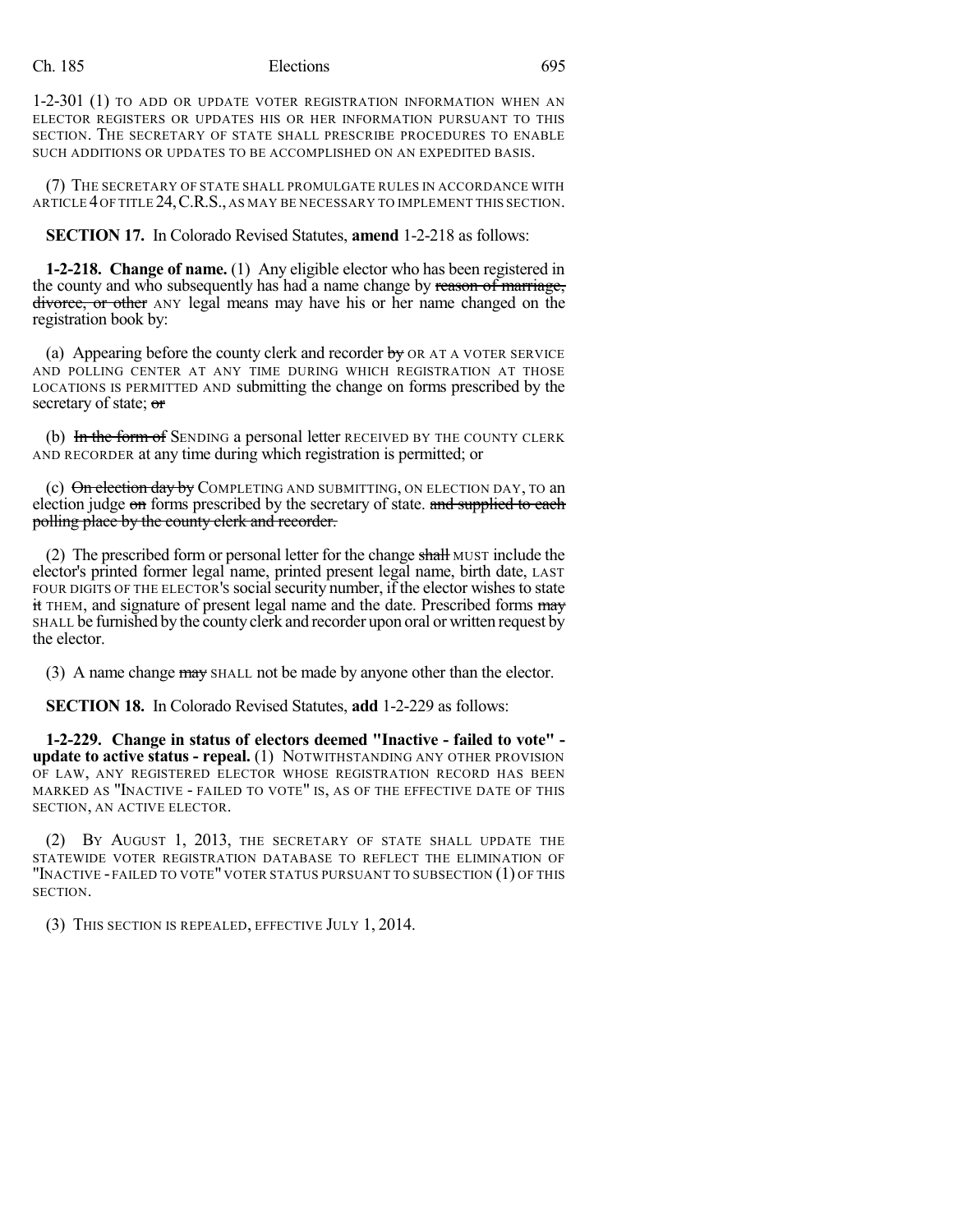**SECTION 19.** In Colorado Revised Statutes, 1-2-302, **amend** (6.5) and (8) as follows:

**1-2-302. Maintenance of computerized statewide voter registration list confidentiality.**  $(6.5)(a)$  At the earliest practical time, the secretary of state, acting on behalf of the department of state, and the executive director of the department of revenue, as the official responsible for the division of motor vehicles, shall enter into an agreement to match information in the database of the centralized statewide registration system with information in the database of the division of motor vehicles to the extent required to enable each department to verify the accuracy of the information provided on applications for voter registration in conformity with the requirements of section 1-2-301.

(b) AT THE EARLIEST PRACTICAL TIME, THE SECRETARY OF STATE, ACTING ON BEHALF OF THE DEPARTMENT OF STATE, SHALL ENTER INTO AGREEMENTS WITH THE EXECUTIVE DIRECTORS OF THE DEPARTMENT OF PUBLIC HEALTH AND ENVIRONMENT AND THE DEPARTMENT OF CORRECTIONS TO ACCESS INFORMATION IN THE DATABASES OF THE DEPARTMENT OF PUBLIC HEALTH AND ENVIRONMENT AND THE DEPARTMENT OF CORRECTIONS, TO THE EXTENT REQUIRED TO ENABLE THE VERIFICATION OF THE ACCURACY OF THE INFORMATION PROVIDED ON APPLICATIONS FOR VOTER REGISTRATION IN CONFORMITY WITH THE REQUIREMENTS OF SECTION 1-2-301.

(8) The secretary of state shall provide adequate technological security measures to prevent unauthorized accessto the computerized statewide voterregistration list. The secretary of state, the department of revenue, THE DEPARTMENT OF PUBLIC HEALTH AND ENVIRONMENT, THE DEPARTMENT OF CORRECTIONS, and the clerk and recorders shall not sell, disclose, or otherwise release a social security number, a driver's license or a state-issued identification number, or the unique identification number assigned by the secretary of state to the voter pursuant to section 1-2-204  $(2.5)$  or electronic copies of signatures created, transferred, or maintained pursuant to this section part  $1$  of article  $8$  of this title, or section 42-1-211, C.R.S., to any individual other than the elector who created such signature absent such elector's consent; except that nothing in this subsection  $(8)$  shall prohibit PROHIBITS the sale, disclosure, or release of an electronic copy of such signature for use by any other public entity in carrying out its functions, or the sale, disclosure, or release of a photocopied or microfilmed image of an elector's signature.

**SECTION 20.** In Colorado Revised Statutes, **add** 1-2-302.5 as follows:

**1-2-302.5. Change of addresssearch - rules.**(1) BEGINNING JULY 1,2013, THE SECRETARY OF STATE SHALL CONDUCT A MONTHLY NATIONAL CHANGE OF ADDRESS SEARCH FOR ALL ELECTORS WHOSE NAMES APPEAR IN THE STATEWIDE VOTER REGISTRATION LIST.

(2) (a) THE SECRETARY OF STATE SHALL TRANSMIT MONTHLY TO THE APPROPRIATE COUNTY CLERK AND RECORDERS THE DATA OBTAINED FROM THE SEARCH CONDUCTED UNDER SUBSECTION (1) OF THIS SECTION.

(b) IF THE SEARCH INDICATES AN ELECTOR HAS MOVED, THE COUNTY CLERK AND RECORDER SHALL ACT AS FOLLOWS: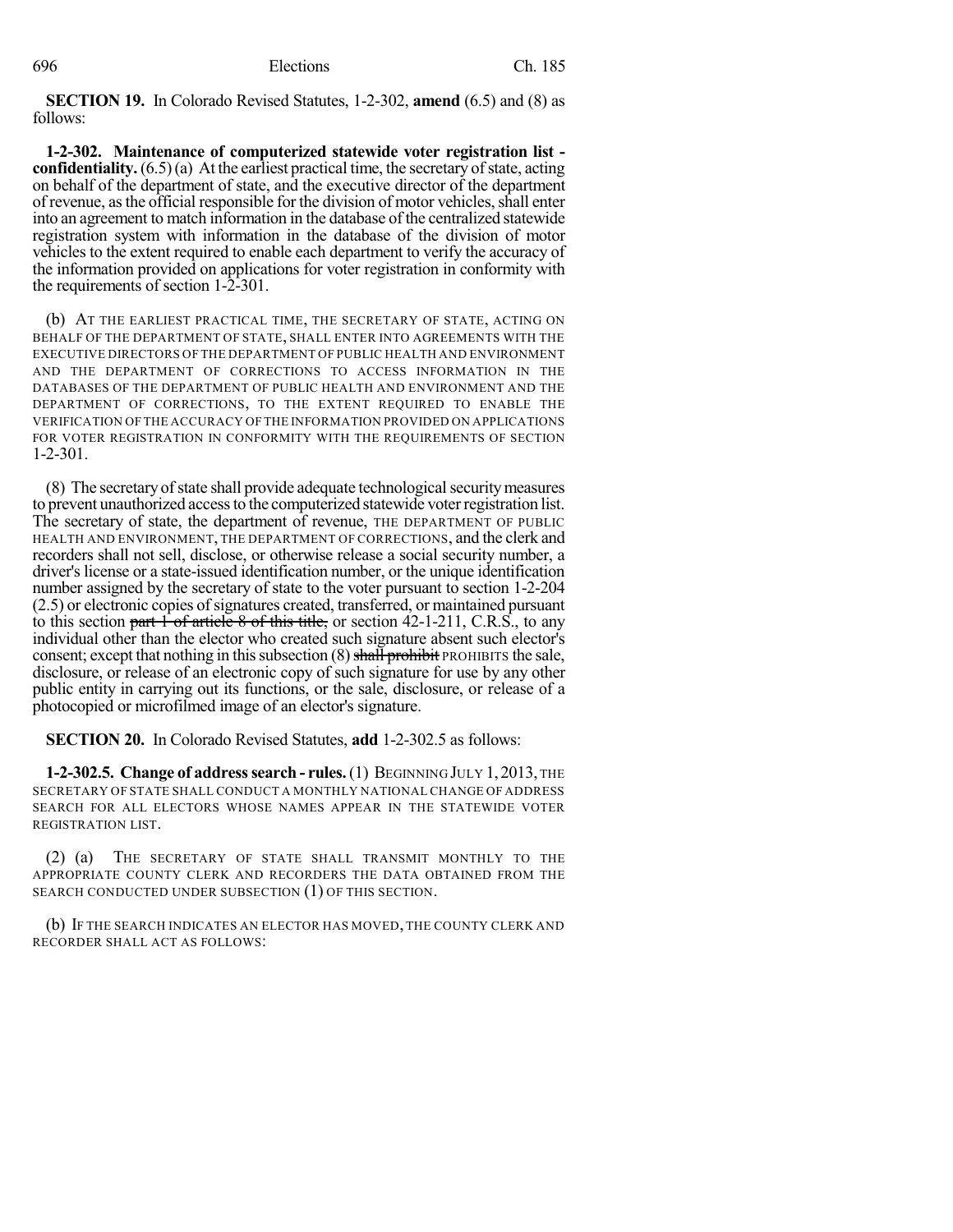(I) (A) EXCEPT AS PROVIDED IN SUBSECTION (3) OF THIS SECTION, IF THE SEARCH INDICATES THAT THE ELECTOR MOVED WITHIN THE COUNTY, THE COUNTY CLERK AND RECORDER SHALL UPDATE THE ELECTOR'S REGISTRATION RECORD WITH THE ELECTOR'S NEW ADDRESS AND SEND A CONFIRMATION CARD IN ACCORDANCE WITH SECTION 1-2-605 TO THE ELECTOR'S OLD ADDRESS; EXCEPT THAT, IF THE ELECTOR IS ALREADY MARKED INACTIVE, THE COUNTY CLERK AND RECORDER SHALL PROCEED ACCORDING TO THE PROCEDURES SET FORTH IN SUBPARAGRAPH (II) OF THIS PARAGRAPH  $(b)$ .

(B) IF THE ELECTOR RETURNS THE CONFIRMATION CARD SENT PURSUANT TO SUB-SUBPARAGRAPH  $(A)$  OF THIS SUBPARAGRAPH  $(I)$  and indicates the elector HAS NOT MOVED, THE COUNTY CLERK AND RECORDER SHALL FORTHWITH CORRECT THE ELECTOR'S PREVIOUSLY UPDATED ADDRESS IN THE STATEWIDE VOTER REGISTRATION DATABASE.

(C) IF THE ELECTOR RETURNS THE CONFIRMATION CARD AFFIRMING THE NEW ADDRESS OR IF THE ELECTOR DOES NOT RETURN THE CONFIRMATION CARD, THE COUNTY CLERK AND RECORDER SHALL LEAVE THE ELECTOR'S NEW ADDRESS AS UPDATED IN THE REGISTRATION RECORD PURSUANT TO SUB-SUBPARAGRAPH  $(A)$  OF THIS SUBPARAGRAPH (I).

(II) (A) IF THE SEARCH INDICATES THAT THE ELECTOR MOVED TO A DIFFERENT COUNTY WITHIN THE STATE, THE COUNTY CLERK AND RECORDER SHALL SEND A CONFIRMATION CARD TO THE ELECTOR'S NEW ADDRESS IN ACCORDANCE WITH SECTION 1-2-605.

(B) IF THE ELECTOR RETURNS THE CONFIRMATION CARD AND CONFIRMS HIS OR HER NEW ADDRESS, THE COUNTY CLERK AND RECORDER SHALL FORTHWITH NOTIFY THE COUNTY CLERK AND RECORDER OF THE COUNTY TO WHICH THE ELECTOR MOVED, AND THE COUNTY CLERK AND RECORDER OF THE NEW COUNTY SHALL FORTHWITH UPDATE THE ELECTOR'S ADDRESS IN THE STATEWIDE VOTER REGISTRATION DATABASE.

(C) IF THE ELECTOR RETURNS THE CONFIRMATION CARD AND INDICATES THAT THE ELECTOR HAS NOT MOVED, OR IF THE ELECTOR DOES NOT RETURN THE CONFIRMATION CARD, THE COUNTY CLERK AND RECORDER MAY NOT CHANGE THE ELECTOR'S REGISTRATION RECORD.

(III) IF THE SEARCH INDICATES THAT THE ELECTOR MOVED TO A DIFFERENT STATE, THE COUNTY CLERK AND RECORDER SHALL MARK THE ELECTOR'S REGISTRATION RECORD "INACTIVE" AND SEND A CONFIRMATION CARD, IN ACCORDANCE WITH SECTION 1-2-605, TO THE ELECTOR'S NEW ADDRESS AND:

(A) IF THE ELECTOR RETURNS THE CONFIRMATION CARD AND CONFIRMS THE NEW ADDRESS, THE COUNTY CLERK AND RECORDER SHALL CANCEL THE ELECTOR'S REGISTRATION RECORD IN THE STATEWIDE VOTER REGISTRATION DATABASE;

(B) IF THE ELECTOR DOES NOT RETURN THE CONFIRMATION CARD, THE ELECTOR'S REGISTRATION RECORD MUST REMAIN "INACTIVE". IF THE INACTIVE ELECTOR SUBSEQUENTLY FAILS TO VOTE IN TWO CONSECUTIVE GENERAL ELECTIONS, THE COUNTY CLERK AND RECORDER SHALL CANCEL THE ELECTOR'S REGISTRATION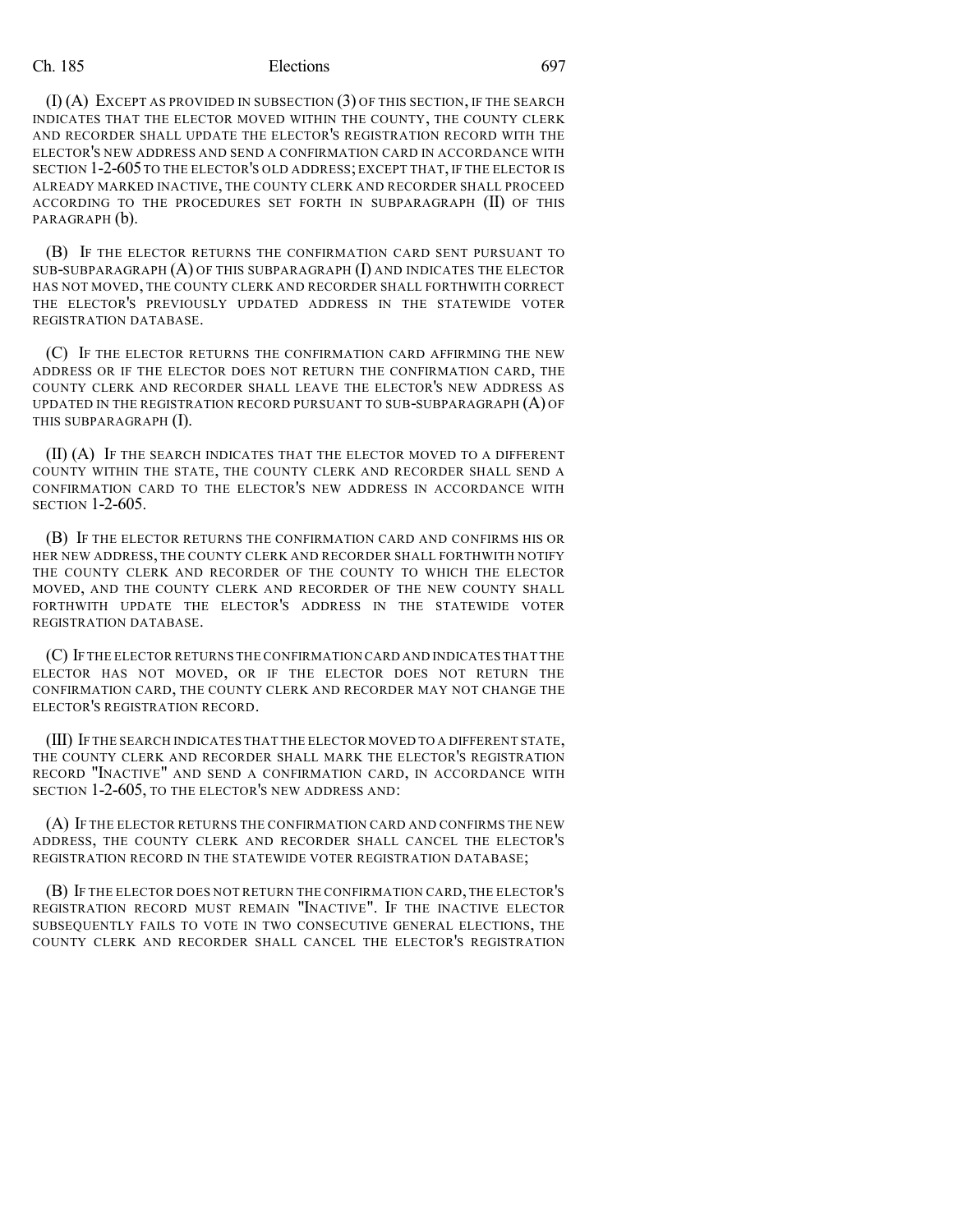RECORD IN ACCORDANCE WITH SECTION 1-2-605 (7).

(C) IF THE ELECTOR RETURNS THE CONFIRMATION CARD AND INDICATES THE ELECTOR HAS NOT MOVED,THE COUNTY CLERK AND RECORDER SHALL IMMEDIATELY CORRECT THE ELECTOR'S REGISTRATION RECORD IN THE STATEWIDE VOTER REGISTRATION DATABASE AND MARK THE VOTER "ACTIVE".

(3) ACOUNTY CLERK AND RECORDER SHALL NOT CHANGE AN ELECTOR'S RECORD DURING THE SIXTY DAYS IMMEDIATELY PRECEDING A PRIMARY OR GENERAL ELECTION UNLESS THE COUNTY CLERK AND RECORDER RECEIVES CONFIRMATION OF THE NEW ADDRESS FROM THE ELECTOR.

**SECTION 21.** In Colorado Revised Statutes, 1-2-305, **amend** (1) as follows:

**1-2-305. Postelection procedures - voting history - definitions.** (1) Not later than sixty days after a state election, the secretary of state shall generate a list of electors showing who voted and who did not vote in the election. The list shall be drawn from the statewide voter registration database. For electors who voted, the list shall show such elector's method of voting, whether by early voting, mail-in ballot, mail ballot, **polling place** VOTER SERVICE AND POLLING CENTER voting, or otherwise.

**SECTION 22.** In Colorado Revised Statutes, 1-2-403, **amend** (3) as follows:

**1-2-403. Training and registration materials for high school deputy registrars - processing applications.** (3) (a) The HIGH SCHOOL deputy registrar shall stamp the application for registration with a validation stamp and provide the applicant with a receipt verifying the registration application.

(b) (I) EXCEPT AS PROVIDED IN SUBPARAGRAPH (II) OF THIS PARAGRAPH (b), THE HIGH SCHOOL DEPUTY REGISTRAR SHALL FORWARD applications and changes shall be forwarded on a weekly basis to the county clerk and recorder of the county in which the high school is located.

 $(II)$  (A) During the last week allowed for registrations REGISTRATION APPLICATIONS SUBMITTED BY MAIL prior to any election, such THE HIGH SCHOOL DEPUTY REGISTRAR SHALL FORWARD applications shall be forwarded daily to the county clerk and recorder of the county in which the high school is located.

(B) WITHIN TWENTY-TWO DAYS PRIOR TO AN ELECTION, A HIGH SCHOOL DEPUTY REGISTRAR SHALL ACCEPT AN APPLICATION TENDERED UNDER THIS SECTION AND SHALL IMMEDIATELY INFORM THE APPLICANT THAT, TO REGISTER OR MAKE REGISTRATION CHANGES FOR THE UPCOMING ELECTION, THE VOTER MUST GO TO AN APPROPRIATE LOCATION CAPABLE OF PROCESSING THE REGISTRATION APPLICATION PRIOR TO THE ELECTION PURSUANT TO SECTION 1-2-217.7.

**SECTION 23.** In Colorado Revised Statutes, 1-2-501, **amend** (1) introductory portion, (1.5) introductory portion, and (1.5) (b); and **repeal** (1) (e) as follows:

**1-2-501. Formfor mail andagency registration-proceduresfor registration by mail for first-time electors - additional identifying information to be provided** by first-time registrants. (1) The secretary of state, in consultation with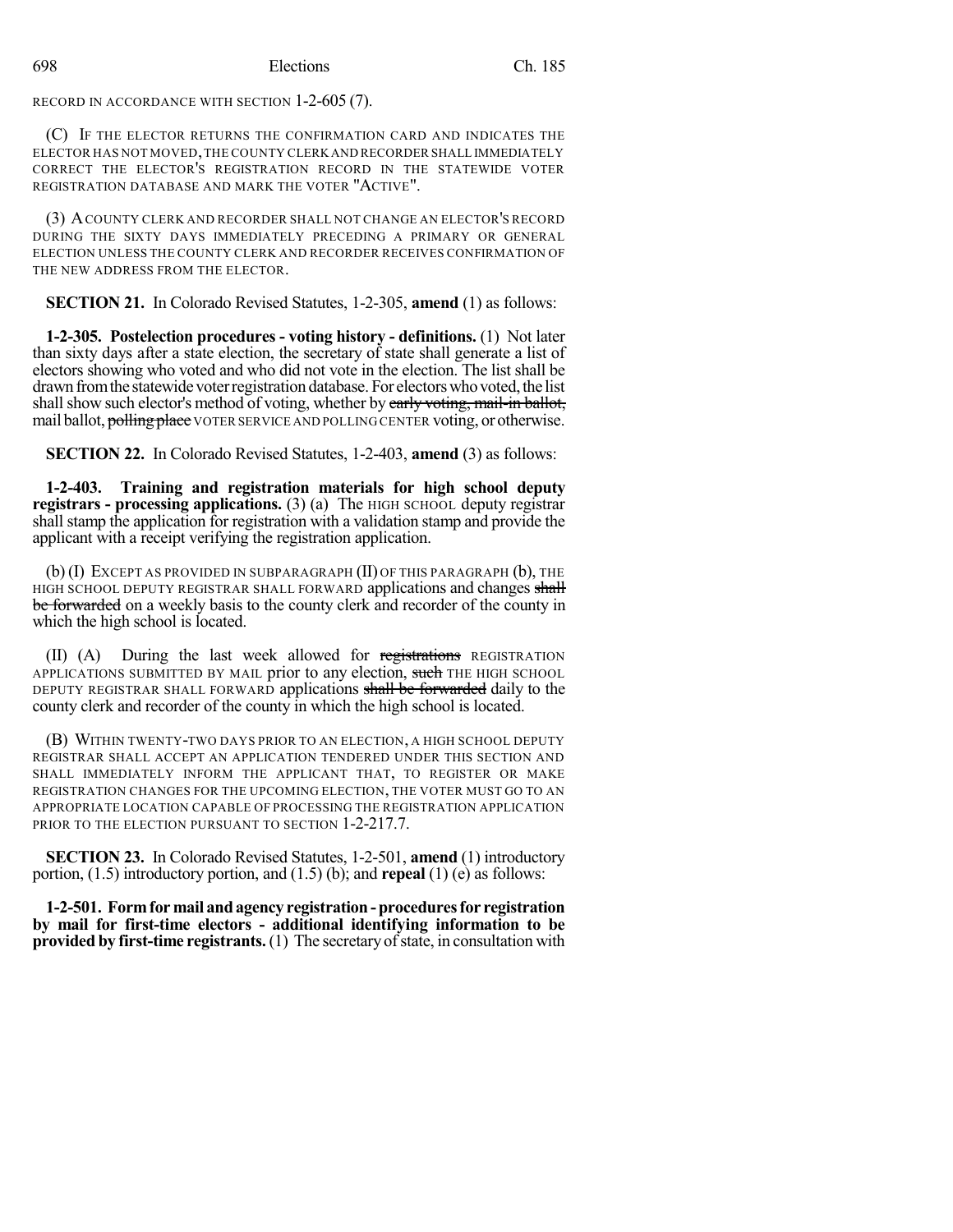the federal election assistance commission, shall develop an application form that may be used for mail voter registration, voter registration at voter registration agencies, and voter change of address. The form developed shall MUST:

(e) Include the question, "Do you wish to be designated as a permanent mail-in voter?" and boxes for the applicant to indicate whether the applicant does or does not wish such designation. An elector who requests designation as a permanent mail-in voter that meets the requirements of section 1-8-104.5 shall be added to the list of permanent mail-in voters maintained pursuant to section 1-8-108.

(1.5) An elector who submits a voter registration form by mail and has not previously voted in the county or in the state if the statewide voter registration system required by section 1-2-301 is operating, shall:

(b) Submit a copy of identification as defined in section 1-1-104 (19.5) with the elector's mail ballot in accordance with section 1-7.5-107 (3.5). or with the elector's mail-in ballot in accordance with section 1-8-113 (3).

**SECTION 24.** In Colorado Revised Statutes, **amend** 1-2-507 as follows:

**1-2-507. Transmittal of voter registration applications.** (1) EXCEPT AS PROVIDED IN SUBSECTION (2) OF THIS SECTION, a completed agency registration application accepted at a voterregistration agencyshall be transmitted to the county clerk and recorder for the county in which the agency is located not later than ten FIVE days after the date of acceptance. except that, if a registration application is accepted during the five days before the last day for registration to vote in an election, the application shall be transmitted to the county clerk and recorder for the county in which the agency is located not later than five days after the date of acceptance.

(2) WITHIN TWENTY-TWO DAYS BEFORE AN ELECTION, A VOTER REGISTRATION AGENCY SHALL ACCEPT THE APPLICATION AND IMMEDIATELY INFORM THE APPLICANT THAT, TO REGISTER OR MAKE REGISTRATION CHANGES FOR THE UPCOMING ELECTION,THE VOTER MUST GO TO AN APPROPRIATE LOCATION CAPABLE OF PROCESSING THE REGISTRATION APPLICATION PRIOR TO THE ELECTION PURSUANT TO SECTION 1-2-217.7.

**SECTION 25.** In Colorado Revised Statutes, 1-2-508, **amend** (1)(a), (1)(b), (1) (d), (1) (e), and (2); and **add** (1) (a.5) as follows:

**1-2-508. Effective date of voter registration.**(1) The countyclerk and recorder shall ensure that any eligible applicant is registered to vote in an election if:

(a) In the case of registration with a driver's license application, the valid voter registration application of the applicant is accepted by a driver's license examination facility no later than twenty-nine TWENTY-TWO days before the date of an election;

(a.5) IN THE CASE OF REGISTRATION THROUGH THE ON-LINE VOTER REGISTRATION SYSTEM ESTABLISHED PURSUANT TO SECTION 1-2-202.5, THE APPLICATION IS SUBMITTED NO LATER THAN THE EIGHTH DAY BEFORE THE DATE OF THE ELECTION;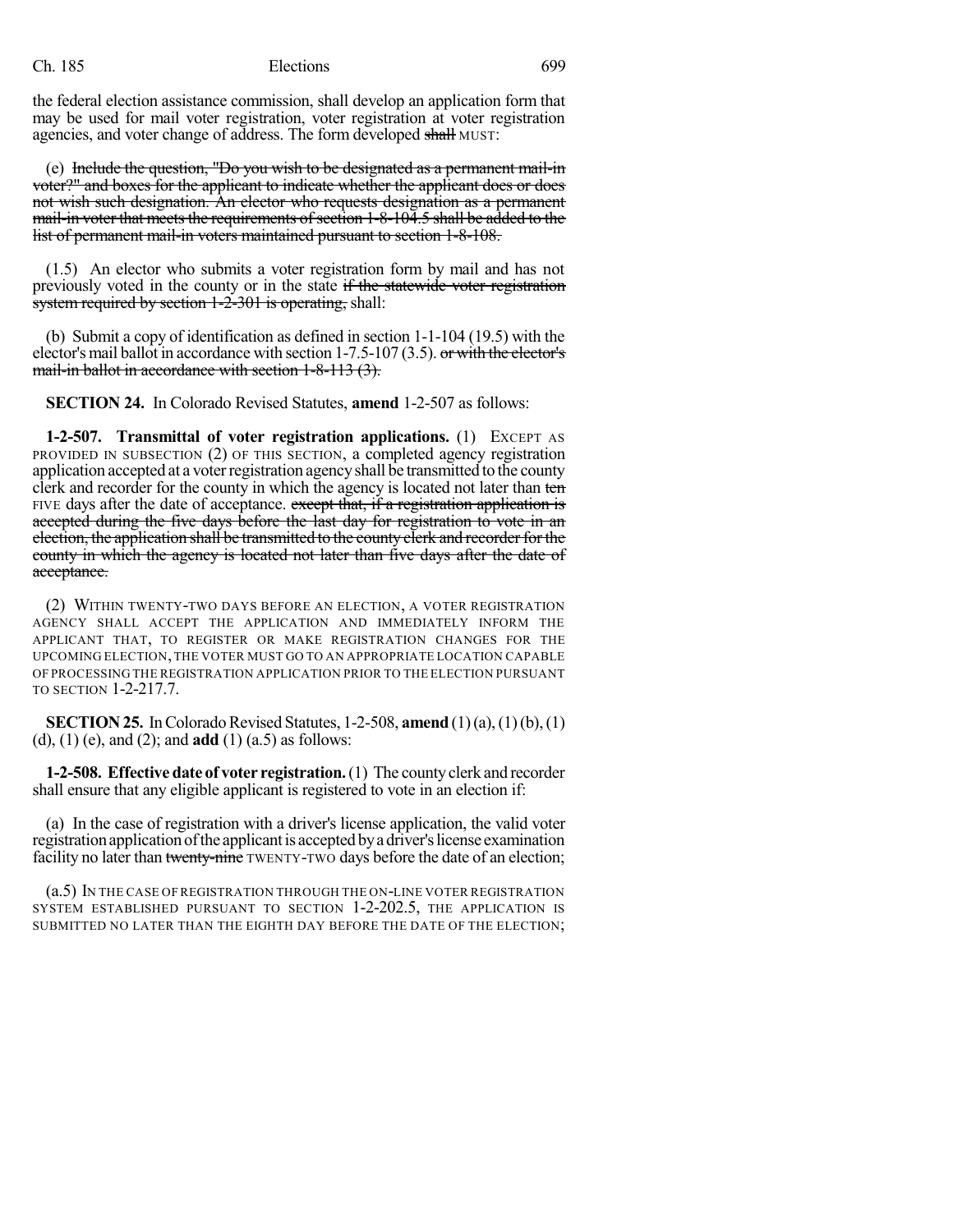700 Elections Ch. 185

(b) In the case of registration by mail, the valid voter registration application of the applicant is postmarked not later than twenty-nine TWENTY-TWO days before the date of the election;

(d) In the case of registration at a voter registration agency, the valid agency voter registration application of the applicant is accepted at the voter registration agency not later than twenty-nine TWENTY-TWO days before the date of the election; and

(e) In any other case, the valid voter registration application of the applicant is received by the appropriate county clerk and recorder not later than twenty-nine TWENTY-TWO days before the date of the election, EXCEPT AS OTHERWISE PERMITTED BY SECTION 1-2-217.7.

(2) (a) The effective date of a voter registration application or change of registration that is completed at the office of the county clerk and recorder or in the presence of a deputy registrar shall be IS the date received by the office of the county clerk and recorder or by the registrar.

(b) The effective date of an application or change ofregistration thatis completed at a driver's license examination facility or voter registration agency shall be IS the date that the application or change is accepted by the facility or agency.

(c) The effective date of a voter registration application or change of registration that is completed by a mail registration form shall be IS the date of the postmark or receipt by the county clerk and recorder, whichever is earlier.

(d) THE EFFECTIVE DATE OF A VOTER REGISTRATION APPLICATION OR CHANGE OF REGISTRATION MADE AT A VOTER SERVICE AND POLLING CENTER PURSUANT TO SECTION 1-2-217.7 IS THE DATE THAT THE APPLICATION IS MADE BY THE ELECTOR.

**SECTION 26.** In Colorado Revised Statutes, **amend** 1-2-605 as follows:

**1-2-605. Canceling registration - confirmation card.** (1) (a)  $(H)$  Communication by mail from the county clerk and recorder to the A registered eligible electors ELECTOR of a county shall MUST be in the form of a voter information CONFIRMATION card including but not limited to AND MUST INCLUDE, AT A MINIMUM, the elector's name and address AND precinct number. and polling place, which THE COUNTY CLERK AND RECORDER shall be mailed MAIL THE CARD to the elector's address of record unless the elector has requested that the eard be sent COUNTY CLERK AND RECORDER SEND THE CARD to his or her deliverable mailing address pursuant to section  $1-2-204$  (2) (k). The county clerk and recorder shall send a voter information card by forwardable mail to each active registered eligible elector of the county, as defined in section 1-1-104 (16), and by nonforwardable mail to each inactive registered eligible elector, except an elector whose previous communication from the county clerk and recorder was returned by the United States postal service as undeliverable or an elector whose registration record was marked "Inactive" by the county clerk and recorder pursuant to subsection (2) of this section before the general election of 2006.

(II) The voter information card shall inform the elector of whether he or she is designated as a permanent mail-in voter and shall have a returnable portion that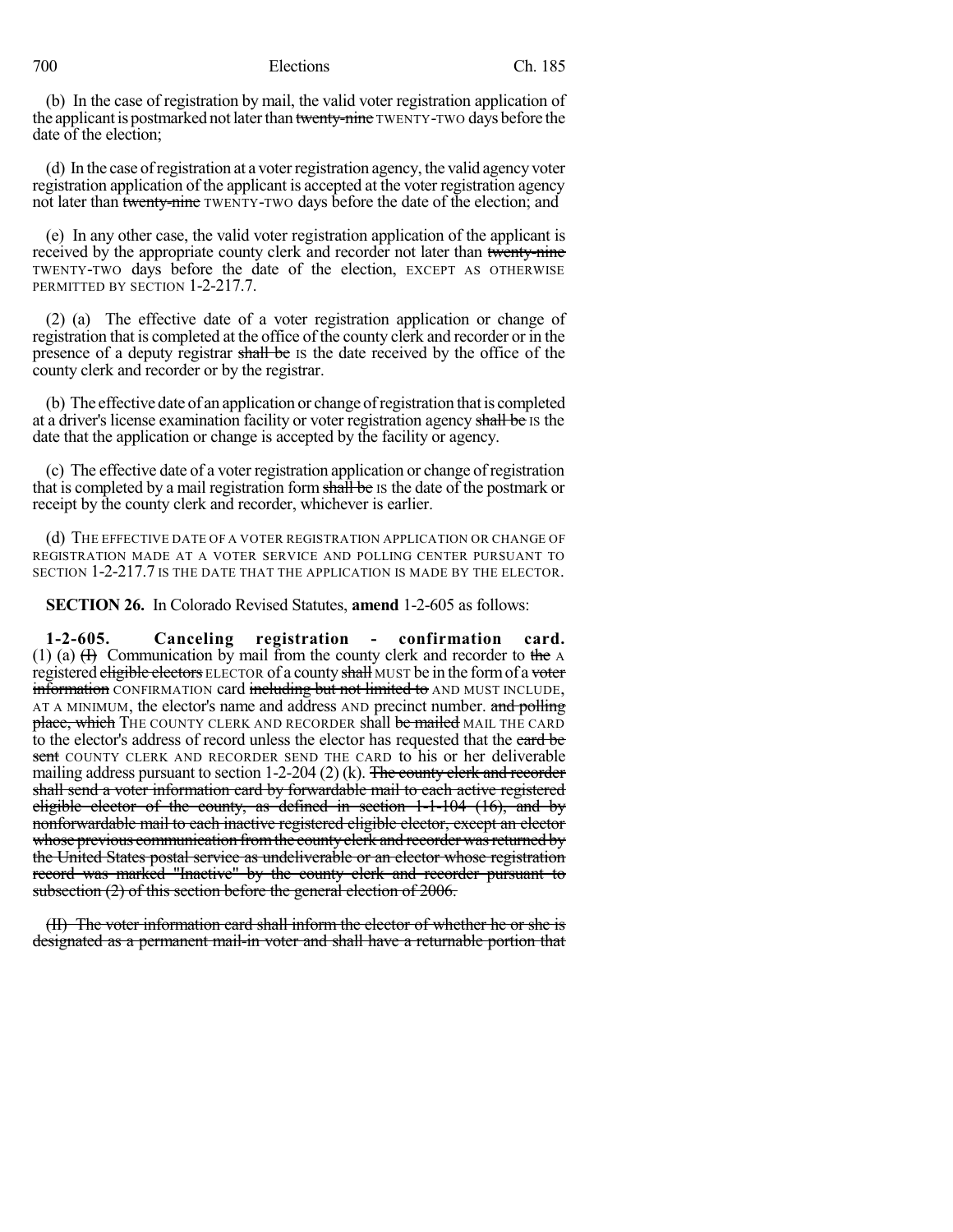allows the elector to request designation as a permanent mail-in voter pursuant to section 1-8-104.5.

(b) For all electors whose communication pursuant to paragraph  $(a)$  of this subsection (1) IF AN ELECTOR'S CONFIRMATION CARD is returned by the United States postal service as undeliverable, at the elector's voting address, the county clerk and recorder may SHALL mark the ELECTOR's registration record of that elector with the word "Inactive".

(c) All electors whose communication pursuant to paragraph  $(a)$  of this subsection (1) IF AN ELECTOR'S CONFIRMATION CARD is not returned to the county clerk and recorder as undeliverable, shall be deemed "Active", and no mark shall be made on the electors' THE COUNTY CLERK AND RECORDER SHALL NOT CHANGE THE ELECTOR'S registration records RECORD.

(2)  $\overline{A}$  IF AN ACTIVE registered elector who is deemed "Active" but who fails to vote in a general election, shall have the elector's registration record marked "Inactive (insert date)" by the county clerk and recorder following the general election. In the case of a registered elector to whom the county clerk and recorder mailed a confirmation card pursuant to paragraph (a) of subsection (6) of this section no later than ninety days after the 2008 general election and was SHALL MAIL THE ELECTOR A CONFIRMATION CARD. IF THE ELECTOR RETURNS THE CONFIRMATION CARD CONFIRMING THE ELECTOR'S INFORMATION OR IF THE ELECTOR DOES NOT RETURN THE CONFIRMATION CARD, THE ELECTOR REMAINS ACTIVE. IF THE CONFIRMATION CARD IS returned by the United States postal service as undeliverable, the county clerk and recorder shall mark the ELECTOR'S registration record of that elector with the words "Inactive - undeliverable" "INACTIVE".

(3) Any registered elector whose registration record has been is marked "Inactive" shall be Is eligible to vote in any election where registration is required and IF the elector meets all other requirements.

(4) Any "Inactive" elector shall be deemed A COUNTY CLERK AND RECORDER SHALL MARK AN "INACTIVE" ELECTOR'S REGISTRATION RECORD AS "Active" if:

(a) The elector updates the HIS OR HER registration information; with the county clerk and recorder; or

(b) The elector votes in  $\frac{a_n}{b_n}$  AN election conducted by a county clerk and recorder or any AN election for which the REGISTRATION information has been provided to the clerk and recorder; or

(c) The elector applies for a mail-in ballot for any election which the county elerk and recorder conducts, regardless of whether or not the ballot is returned; or

(d) The elector completes, signs, and returns a confirmation card OR CHANGE OF ADDRESS CARD.

(5) If  $\alpha$  AN ACTIVE ELECTOR's mail or mail-in ballot that was mailed pursuant to the requirements of this article to an elector who has been deemed "Active" is returned to the county clerk and recorder by the United States postal service as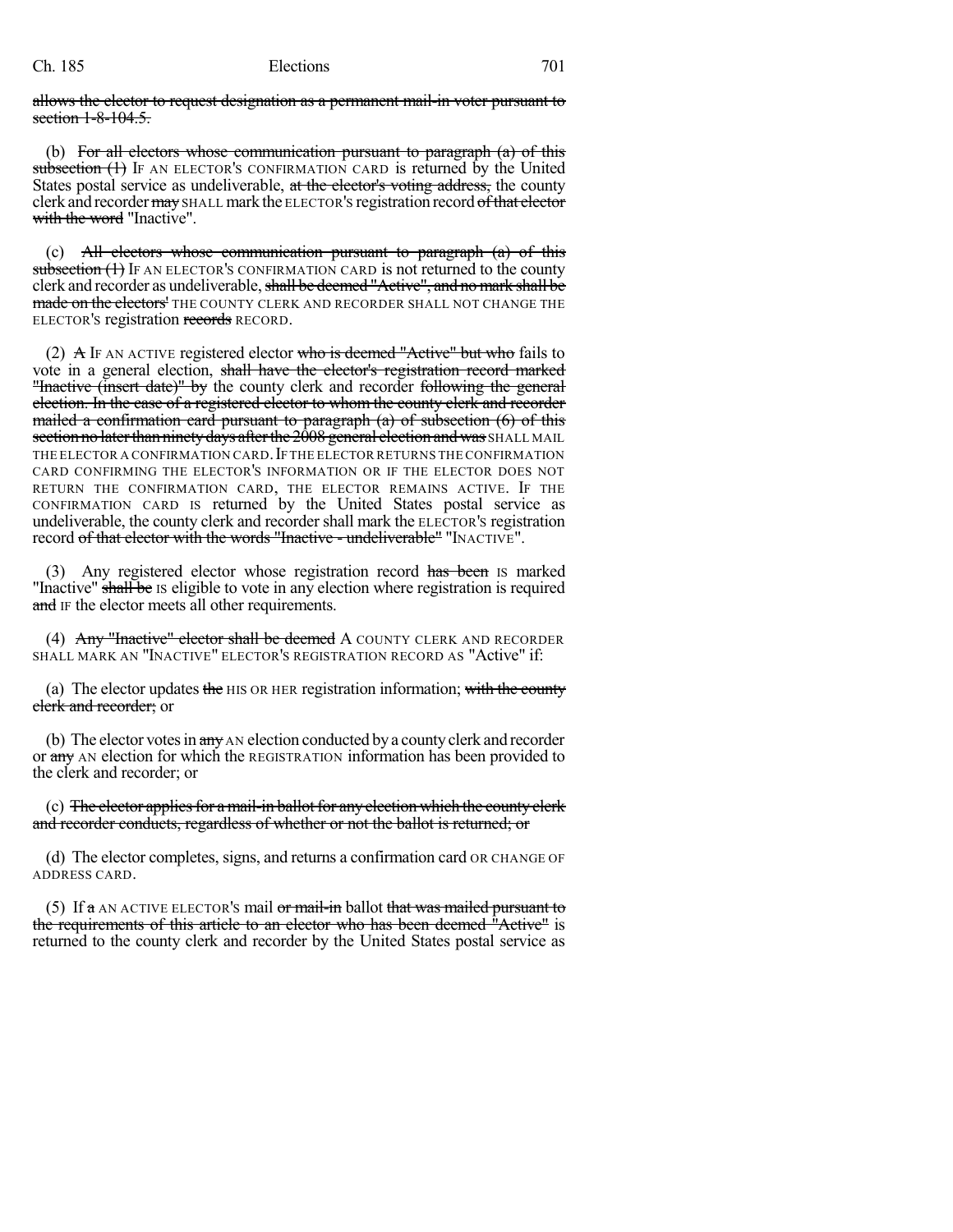702 Elections Ch. 185

undeliverable, the county clerk and recorder shall MARK THE ELECTOR'S REGISTRATION RECORD "INACTIVE" AND send to the elector's address of record, unless the elector has requested that such communication be sent to his or her deliverable mailing address pursuant to section 1-2-204 (2)(k), a notice pursuant to section 1-2-509 by forwardable mail and a postage prepaid, preaddressed form ELECTOR A CONFIRMATION CARD by which the elector may verify or correct the address information. If the elector verifies that he or she resides in a county other than the county mailing the mail or mail-in ballot HAS MOVED WITHIN THE STATE, the county clerk and recorder shall forward the address information to the county clerk and recorder of the county in which the voter resides TO UPDATE THE ELECTOR'S REGISTRATION RECORD WITH THE NEW ADDRESS. IF THE ELECTOR VERIFIES THAT HE OR SHE HAS MOVED OUTSIDE THE STATE, THE COUNTY CLERK AND RECORDER SHALL CANCEL THE ELECTOR'S REGISTRATION RECORD. If the elector fails to respond, the county clerk and recorder shall mark LEAVE the registration record of that elector with the word MARKED "Inactive".

 $(6)$  (a) No later than ninety days after any general election, any registered elector whose registration record is marked "Inactive" and who has not previously been mailed a confirmation card shall be mailed a confirmation card by the county clerk and recorder.

 $(b)$  A confirmation card shall be mailed, shall have a place for an address change, shall be sent by forwardable mail to the elector's address of record, unless the elector has requested that such communication be sent to his or her deliverable mailing address pursuant to section 1-2-204 (2) (k), and shall have a returnable portion that has the return postage prepaid, is preaddressed to the sending county clerk and recorder, and shall include a form on which the elector may provide the necessary information to effect a change of address pursuant to section 1-2-216.

(7) If the county clerk and recorder receives no response to the confirmation card and the AN elector has been designated WHOSE REGISTRATION RECORD IS MARKED "Inactive" for FAILS TO UPDATE HIS OR HER REGISTRATION RECORD, FAILS TO RESPOND TO ANY CONFIRMATION CARD, AND FAILS TO VOTE IN ANY ELECTION CONDUCTED BY THE COUNTY CLERK AND RECORDER DURING THE TIME PERIOD THAT INCLUDES two CONSECUTIVE general elections since the confirmation card was mailed pursuant to the requirements of this article ELECTOR'S REGISTRATION RECORD WAS MARKED "INACTIVE", the county clerk and recordershall cancel the ELECTOR'S registration record. of the elector; except that, notwithstanding any other provision of law, no NOTHING IN THIS SECTION ALLOWS AN elector's registration record shall TO be canceled solely for failure to vote.

(8) No later than ninety days following any general election, the county clerk and recorder shall furnish to the county chairperson of each major political party a list containing the names, addresses, precinct numbers, and party affiliations of the electors whose names REGISTRATION RECORDS were canceled from the registration record pursuant to this section.

(9) As soon as is practicable after a general election, the county clerk and recorder shall transmit to the secretary of state, in a media format acceptable to the secretary of state, a list of the electors canceled from the registration records pursuant to this section.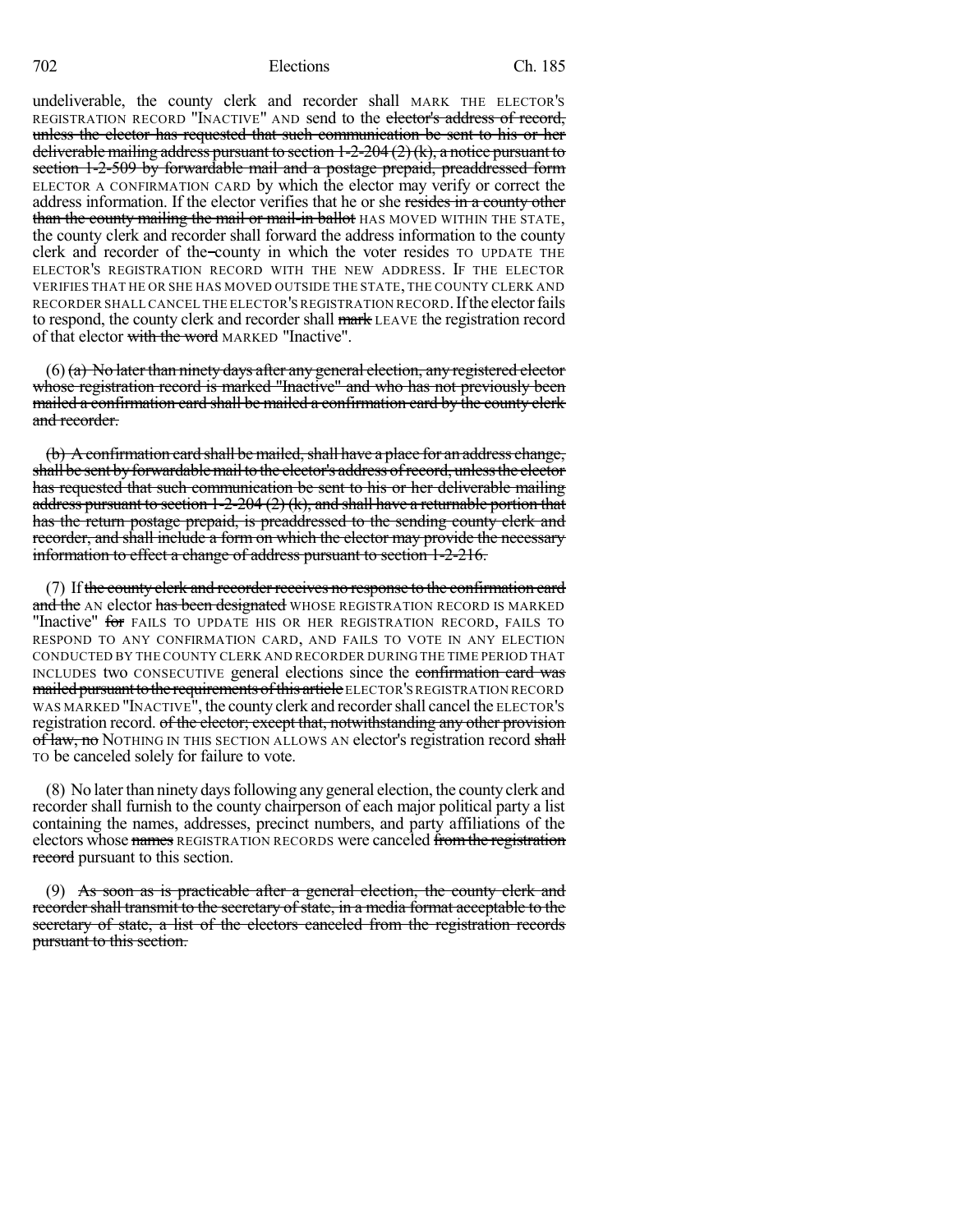(10) During the twenty-eight days prior to an election, if any previously registered elector finds that his or her registration record has been canceled during the prior six years pursuant to this section, the elector shall have the canceled notation deleted and shall be reinstated and given a "Certificate of Reinstatement" if the elector provides proof to the county clerk and recorder that he or she has not moved outside the county since the last three general elections. The "Certificate of Reinstatement" may be issued any time during the twenty-eight days before or on election day, and the elector may then vote at his or her precinct polling place or, if authorized by the county clerk and recorder, at the office of the county clerk and recorder. The county clerk and recorder shall not issue a provisional ballot in lieu of or to substitute for a "Certificate of Reinstatement" to an elector who is entitled to receive a "Certificate of Reinstatement" pursuant to this section.

(11) Notwithstanding any other provision of this section, requirements pertaining to the verification by a county clerk and recorder of the status of a registered elector who has been deemed "Inactive" in preparation for a mail ballot election shall be governed by the provisions of section 1-7.5-108.5.

**SECTION 27.** In Colorado Revised Statutes, 1-2-702, **amend** (2) as follows:

**1-2-702. Conducting a voter registration drive.** (2) A circulator working on a voter registration drive shall collect a voter registration application distributed by the voter registration drive and offered by an elector and deliver the application to the voter registration drive organizer. A voter registration drive organizer shall deliver the application to the county clerk and recorder of the county in which the elector resides according to the address indicated on the application. The application shall be delivered no later than fifteen business days after the application is signed, or, if the application is sent by mail, it shall be postmarked no later than fifteen business days after the application is signed; except that an application shall be delivered or mailed no later than the registration deadline set forth in section 1-2-201 (3). and an application signed less than thirty days before the registration deadline shall be delivered or postmarked no later than five business days after the application is signed.

**SECTION 28.** In Colorado Revised Statutes, 1-4-101, **amend** (1) and (2) as follows:

**1-4-101. Primary election nominations made.** (1) Except as provided in section 1-4-104.5, a primary election shall be held  $at$  the regular polling places in each precinct on the last Tuesday in June of even-numbered years to nominate candidates of political parties to be voted for at the succeeding general election. Except as provided by section 1-4-1304 (1.5), only a major political party, as defined in section 1-1-104 (22), shall be is entitled to nominate candidates in a primary election.

(2) Each political party that is entitled to participate in the primary election shall have a separate party ballot. The primary election of all political parties shall be held at the same time and at the same polling places and shall be conducted by the same election officials.

**SECTION 29.** In Colorado Revised Statutes, 1-5-101, **amend** (6) as follows: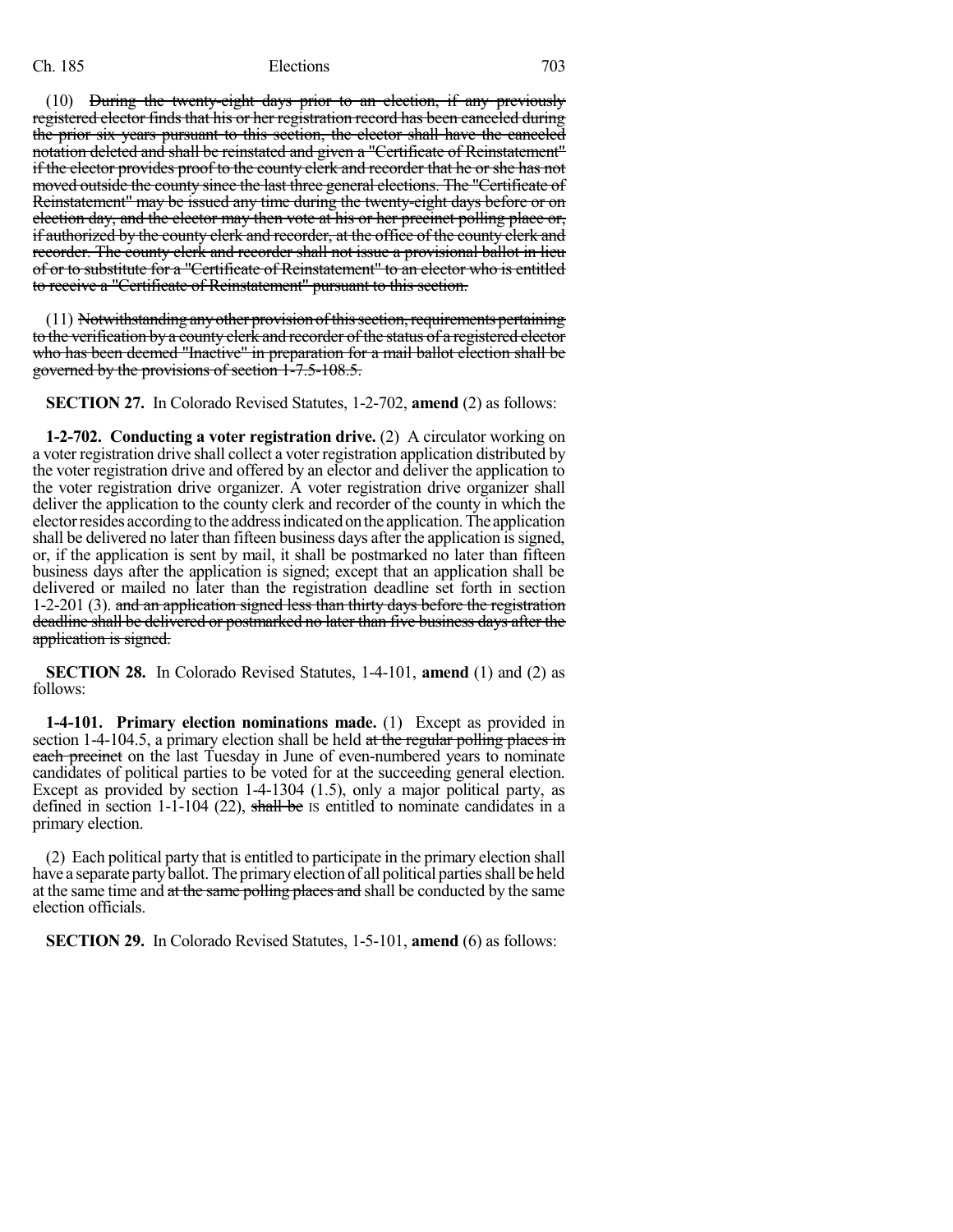### 704 Elections Ch. 185

**1-5-101. Establishing precincts and polling places for partisan elections repeal.** (6) (a) A precinct containing no more than one hundred fifty electors may be designated as a mail-in polling precinct at the discretion of the election official for the precinct. NOTWITHSTANDING ANY PROVISION OF THIS SECTION TO THE CONTRARY, PRIOR TO JUNE 1, 2015, A COUNTY IS NOT REQUIRED TO REDRAW PRECINCTS TO COMPLY WITH SUBSECTIONS (2) AND (3) OF THIS SECTION.

(b) THIS SUBSECTION (6) IS REPEALED, EFFECTIVE JUNE 1, 2015.

**SECTION 30.** In Colorado Revised Statutes, 1-5-102, **amend** (2) and (3) as follows:

**1-5-102. Establishing precincts and voter service and polling centers for nonpartisan elections.** (2) The county clerk and recorder, no later than one hundred twenty days prior to a regular special district election or regular election of any other political subdivision, shall prepare a map of the county showing the location of the polling places VOTER SERVICE AND POLLING CENTERS and precinct boundaries utilized in the last November election. Copies of the map shall be available for inspection at the office of the county clerk and recorder and for distribution to the designated election official of each political subdivision.

(3) The county clerk and recorder shall maintain a list of owners or contact persons who, to the clerk's knowledge, may grant permission to political subdivisions to use the locations identified on the map for polling places VOTER SERVICE AND POLLING CENTERS. The clerk shall, upon request of the designated election official of a political subdivision, provide a copy of the list, or a part of the list as requested by the designated election official.

**SECTION 31.** In Colorado Revised Statutes, **add** 1-5-102.9 as follows:

**1-5-102.9. Voter service and polling centers - number required - services provided - drop-off locations - repeal.** (1) (a) FOR GENERAL ELECTIONS, EACH COUNTY CLERK AND RECORDER SHALL DESIGNATE A MINIMUM NUMBER OF VOTER SERVICE AND POLLING CENTERS, AS FOLLOWS:

(I) FOR COUNTIES WITH AT LEAST TWENTY-FIVE THOUSAND ACTIVE ELECTORS:

(A) DURING THE PERIOD DESIGNATED FOR EARLY VOTING, AT LEAST ONE VOTER SERVICE AND POLLING CENTER FOR EACH THIRTY THOUSAND ACTIVE ELECTORS; EXCEPT THAT THERE MUST BE AT LEAST ONE VOTER SERVICE AND POLLING CENTER IN EACH SUCH COUNTY; AND

(B) ON ELECTION DAY, AT LEAST ONE VOTER SERVICE AND POLLING CENTER FOR EVERY FIFTEEN THOUSAND ACTIVE ELECTORS, BUT NO FEWER THAN THREE IN EACH SUCH COUNTY.

(II) FOR COUNTIES WITH AT LEAST TEN THOUSAND, BUT FEWER THAN TWENTY-FIVE THOUSAND, ACTIVE ELECTORS:

(A) DURING THE PERIOD DESIGNATED FOR EARLY VOTING, AT LEAST ONE VOTER SERVICE AND POLLING CENTER; AND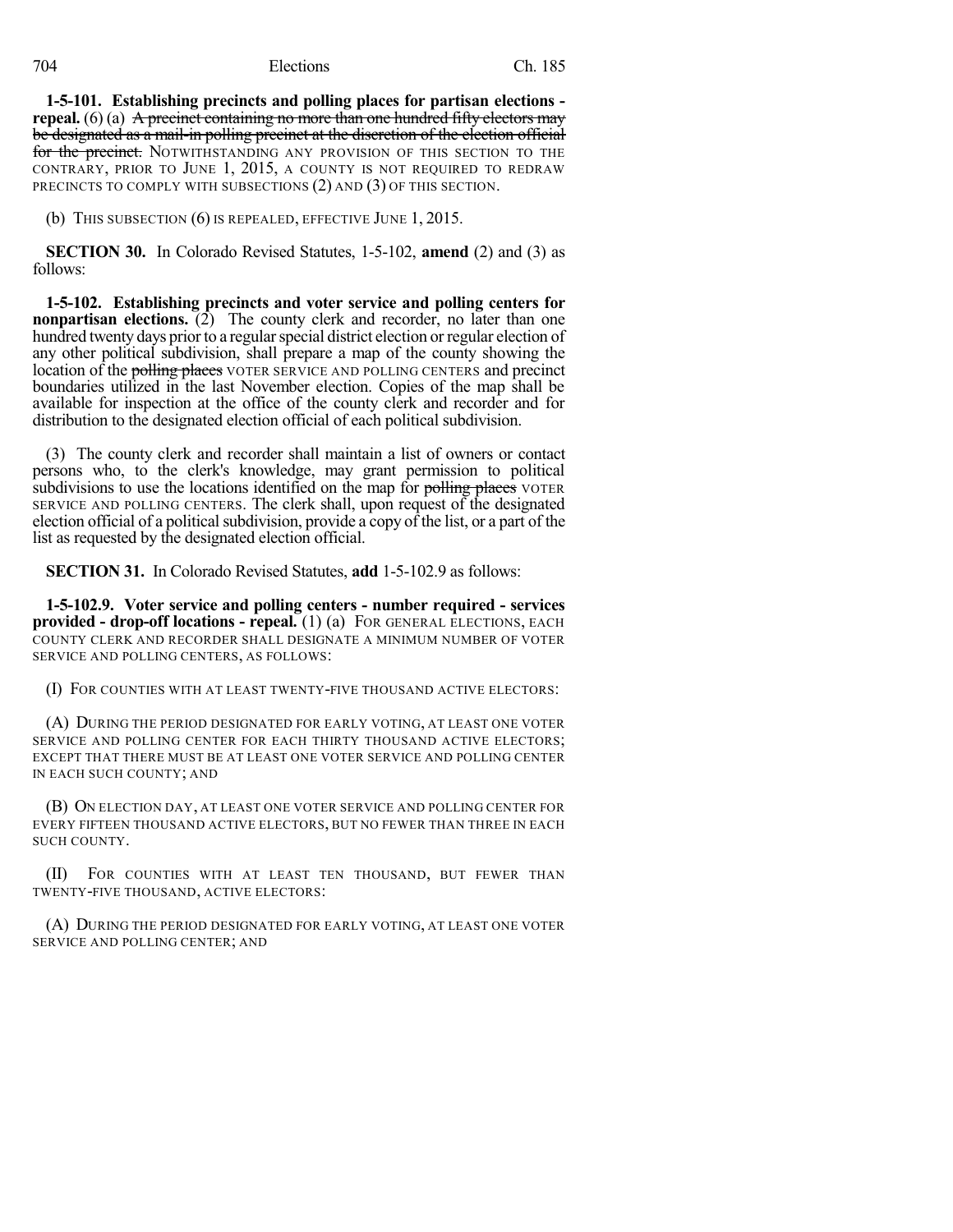(B) ON ELECTION DAY, AT LEAST THREE VOTER SERVICE AND POLLING CENTERS.

(III) FOR COUNTIES WITH FEWER THAN TEN THOUSAND ACTIVE ELECTORS:

(A) DURING THE PERIOD DESIGNATED FOR EARLY VOTING, AT LEAST ONE VOTER SERVICE AND POLLING CENTER; AND

(B) ON ELECTION DAY, AT LEAST ONE VOTER SERVICE AND POLLING CENTER.

(b) (I) ON AND AFTER NOVEMBER 8, 2016, FOR THE PURPOSES OF PARAGRAPH (a) OF THIS SUBSECTION (1), THE NUMBER OF ACTIVE ELECTORS IN A COUNTY IS THE NUMBER OF ACTIVE ELECTORS REGISTERED IN THE COUNTY ON THE DATE OF THE PREVIOUS PRESIDENTIAL ELECTION.

(II) (A) UNTIL NOVEMBER 8, 2016, THE NUMBER OF ACTIVE ELECTORS IN A COUNTY FOR THE PURPOSES OF PARAGRAPH (a) OF THIS SUBSECTION (1) IS THE NUMBER OF ACTIVE ELECTORS ON THE DATE OF THE 2012 GENERAL ELECTION PLUS THE NUMBER OF VOTERS MARKED "INACTIVE- FAILED TO VOTE" ON THAT DATE.

(B) THIS SUBPARAGRAPH (II) IS REPEALED, EFFECTIVE JANUARY 1, 2017.

(c) (I) IN DESIGNATING VOTER SERVICE AND POLLING CENTER LOCATIONS PURSUANT TO THIS SUBSECTION (1), EACH COUNTY CLERK AND RECORDER SHALL CONSIDER THE FOLLOWING FACTORS TO ADDRESS THE NEEDS OF THE COUNTY:

(A) PROXIMITY TO PUBLIC TRANSPORTATION LINES AND AVAILABILITY OF PARKING;

(B) GEOGRAPHIC FEATURES, SUCH AS MOUNTAIN PASSES, THAT TEND TO AFFECT ACCESS AND CONVENIENCE;

(C) EQUITABLE DISTRIBUTION ACROSS THE COUNTY SO AS TO AFFORD MAXIMALLY CONVENIENT OPTIONS FOR ELECTORS;

(D) THE EXISTENCE AND LOCATION OF POPULATION CENTERS;

(E) ACCESS FOR PERSONS WITH DISABILITIES;

(F) USE OF EXISTING VOTING LOCATIONS THAT TYPICALLY SERVE A SIGNIFICANT NUMBER OF ELECTORS;

(G) USE OF PUBLIC BUILDINGS THAT ARE KNOWN TO ELECTORS IN THE COUNTY, ESPECIALLY TO THE EXTENT THAT USING SUCH BUILDINGS RESULTS IN COST SAVINGS COMPARED TO OTHER POTENTIAL LOCATIONS; AND

(H) WHEN PRIVATE LOCATIONS ARE CONSIDERED OR DESIGNATED AS VOTER SERVICE AND POLLING CENTERS IN ACCORDANCE WITH SECTION 1-5-105 (3), METHODS AND STANDARDS TO ENSURE THE SECURITY OF VOTING CONDUCTED AT SUCH LOCATIONS.

(II) IN DESIGNATING VOTER SERVICE AND POLLING CENTERS, A COUNTY CLERK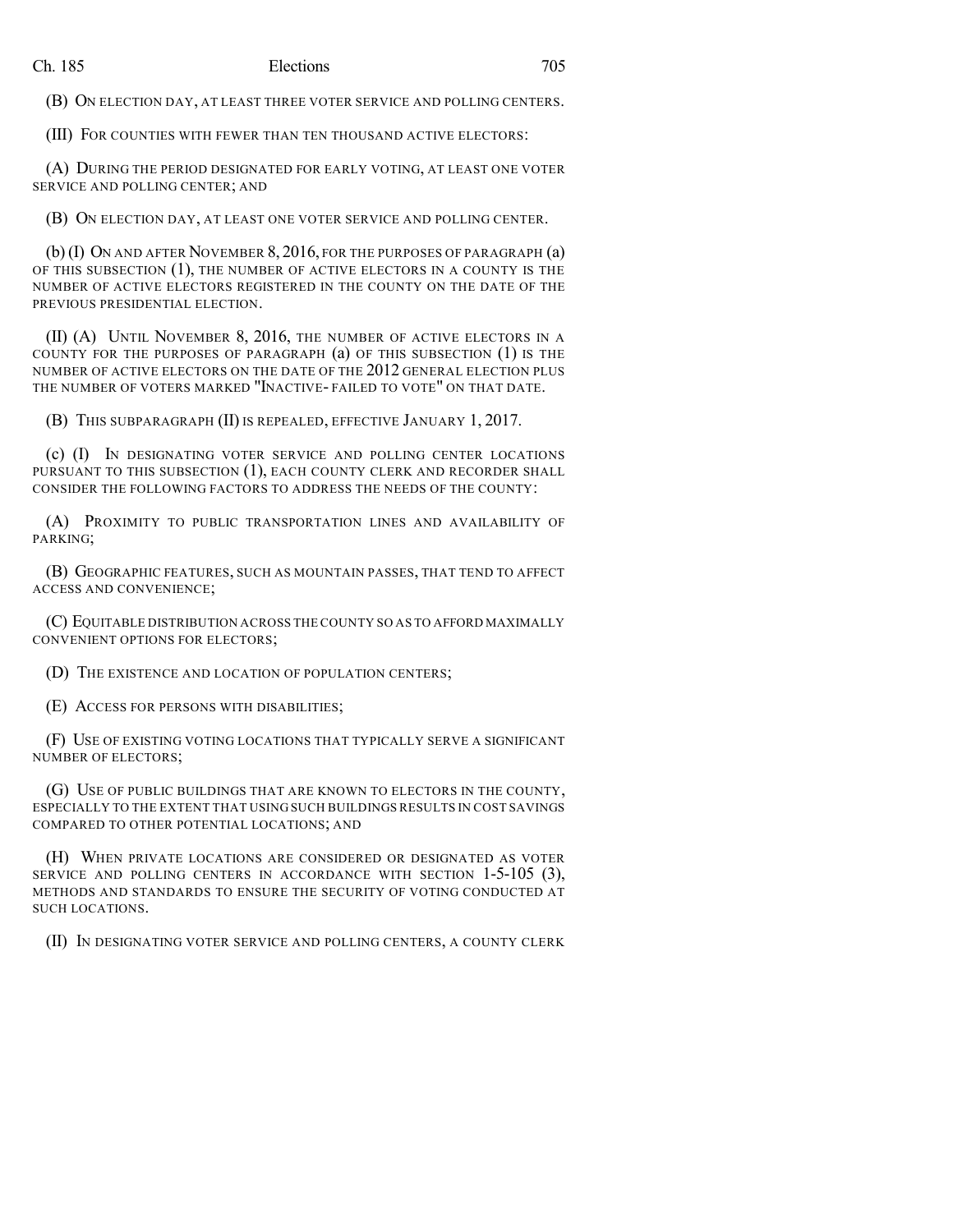AND RECORDER SHALL SOLICIT PUBLIC COMMENTS.

(d) EACH COUNTY CLERK AND RECORDER SHALL SUBMIT THE PROPOSED VOTER SERVICE AND POLLING CENTER LOCATIONS TO THE SECRETARY OF STATE AS PART OF THE MAIL BALLOT PLAN.

(e) A COUNTY CLERK AND RECORDER MAY DESIGNATE A GREATER NUMBER OF VOTER SERVICE AND POLLING CENTERS THAN THE MINIMUM REQUIRED BY THIS SECTION.

(2) VOTER SERVICE AND POLLING CENTERS MUST BE OPEN, AT A MINIMUM, FOR THE FIFTEEN-DAY PERIOD PRIOR TO AND INCLUDING THE DAY OF THE ELECTION, EXCEPT THAT VOTER SERVICE AND POLLING CENTERS ARE NOT REQUIRED TO BE OPEN ON SUNDAYS.

(3) EACH VOTER SERVICE AND POLLING CENTER MUST PROVIDE:

(a) THE ABILITY FOR AN ELIGIBLE ELECTOR TO REGISTER TO VOTE PURSUANT TO SECTION 1-2-217.7;

(b) THE ABILITY FOR AN ELIGIBLE ELECTOR TO CAST A BALLOT;

(c) THE ABILITY FOR AN ELIGIBLE ELECTOR TO UPDATE HIS OR HER ADDRESS PURSUANT TO SECTION 1-2-217.7;

(d) THE ABILITY FOR AN ELIGIBLE ELECTOR WHO HAS LEGALLY CHANGED HIS OR HER NAME TO HAVE HIS OR HER NAME CHANGED PURSUANT TO SECTION 1-2-218;

(e) THE ABILITY FOR AN UNAFFILIATED REGISTERED ELECTOR TO AFFILIATE WITH A POLITICAL PARTY AND CAST A BALLOT IN A PRIMARY ELECTION;

(f) SECURE COMPUTER ACCESS; EXCEPT THAT A COUNTY DESCRIBED IN SUBPARAGRAPHS (II) AND (III) OF PARAGRAPH (a) OF SUBSECTION (1) OF THIS SECTION MAY SEEK A WAIVER OF THIS REQUIREMENT UPON DEMONSTRATING HARDSHIP AND SECURING APPROVAL OF A PLAN TO ACCESS THE STATEWIDE VOTER DATABASE AND CONDUCT REAL-TIME VERIFICATION OF VOTER ELIGIBILITY VIA TELEPHONE OR OTHER MEANS;

(g) FACILITIES AND EQUIPMENT THAT ARE COMPLIANT WITH THE FEDERAL "AMERICANS WITH DISABILITIES ACT OF 1990", 42 U.S.C. SEC. 12101 ET SEQ., AS AMENDED;

(h) DIRECT RECORD ELECTRONIC VOTING MACHINES OR OTHER VOTING SYSTEMS ACCESSIBLE TO ELECTORS WITH DISABILITIES AS PROVIDED IN PART 7 OF ARTICLE 5 OF THIS TITLE;

(i) VOTING BOOTHS;

(j) ORIGINAL AND REPLACEMENT BALLOTS FOR DISTRIBUTION;

(k) MAIL BALLOTS TO REQUESTING ELECTORS;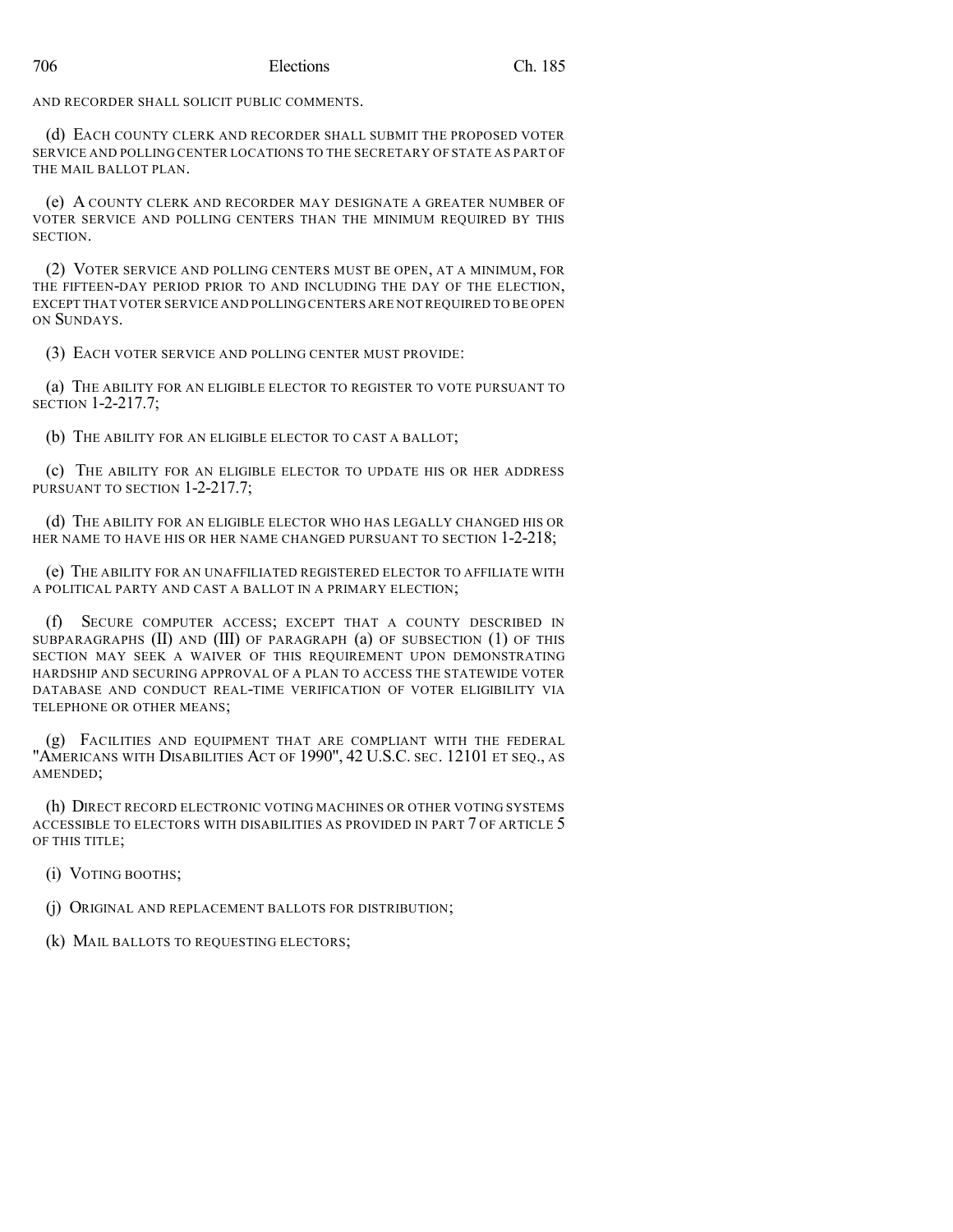(l) THE ABILITY TO ACCEPT MAIL BALLOTS THAT ARE DEPOSITED BY ELECTORS; AND

(m) THE ABILITY OF A PERSON TO CAST A PROVISIONAL BALLOT.

(3.5) IF AN ELECTOR DESIRES TO VOTE BY CASTING A BALLOT AT A VOTER SERVICE AND POLLING CENTER BUT THERE ARE TECHNICAL PROBLEMS ACCESSING THE CENTRALIZED STATEWIDE VOTER REGISTRATION SYSTEM MAINTAINED PURSUANT TO 1-2-301 AT THE VOTER SERVICE AND POLLING CENTER, AND HIS OR HER ELIGIBILITY CANNOT BE VERIFIED BY A VOTER SERVICE AND POLLING CENTER ELECTION JUDGE AFTER THE JUDGE CONTACTS THE COUNTY CLERK AND RECORDER BY TELEPHONE OR ELECTRONIC MAIL, IF PRACTICABLE, THE ELECTOR IS ENTITLED TO CAST A PROVISIONAL BALLOT IN ACCORDANCE WITH ARTICLE 8.5 OF THIS TITLE.

(4) (a) IN ADDITION TO PROVIDING VOTER SERVICE AND POLLING CENTERS IN ACCORDANCE WITH THIS SECTION,COUNTIES SHALL ALSO ESTABLISH STAND-ALONE DROP-OFF LOCATIONS FOR THE PURPOSE OF ALLOWING ELECTORS TO DEPOSIT THEIR COMPLETED MAIL BALLOTS.

(b)(I)(A) ALL COUNTIES DESCRIBED IN SUBPARAGRAPH (I) OF PARAGRAPH (a) OF SUBSECTION (1)OF THIS SECTION SHALL PROVIDE AT LEAST ONE DROP-OFF LOCATION FOR EACH THIRTY THOUSAND ACTIVE VOTERS IN THE COUNTY, BUT MUST PROVIDE A MINIMUM OF ONE STAND ALONE DROP-OFF LOCATION.

(B) ONLY COUNTIES WITH AT LEAST TWENTY-FIVE THOUSAND ACTIVE ELECTORS ARE REQUIRED TO PROVIDE STAND ALONE DROP-OFF LOCATIONS ON THE DATE OF A GENERAL ELECTION AND ON THE SATURDAY AND MONDAY IMMEDIATELY PRECEDING THE DATE OF A GENERAL ELECTION.

(II) THE PLACEMENT AND SECURITY OF EACH DROP-OFF LOCATION SHALL BE DETERMINED BY EACH COUNTY, IN ACCORDANCE WITH THE SECRETARY OF STATE'S CURRENT SECURITY RULES. WITH THE EXCEPTION OF TWENTY-FOUR HOUR SECURE DROP BOXES, EACH STAND ALONE DROP-OFF LOCATION MUST BE SEPARATE FROM VOTER SERVICE AND POLLING CENTERS.

(III) COUNTIES ARE ENCOURAGED TO DESIGNATE COMMUNITY-BASED LOCATIONS AS STAND-ALONE DROP-OFF LOCATIONS.

**SECTION 32.** In Colorado Revised Statutes, 1-5-103, **amend** (1) and (2) as follows:

**1-5-103. Changes in boundaries - partisan elections.** (1)  $\left(\frac{\bf{a}}{\bf{a}}\right)$  Changes in the boundaries of precincts or the creation of new precincts for partisan elections shall be completed no later than twenty-nine days prior to the precinct caucus day, except in cases of precinct changes resulting from changes in county boundaries.

#### (b) Repealed.

(2) Subject to approval by the board of county commissioners, the county clerk and recorder shall change THE LOCATION OF any polling place LOCATION upon a petition of a majority of the eligible electors residing within a precinct COUNTY if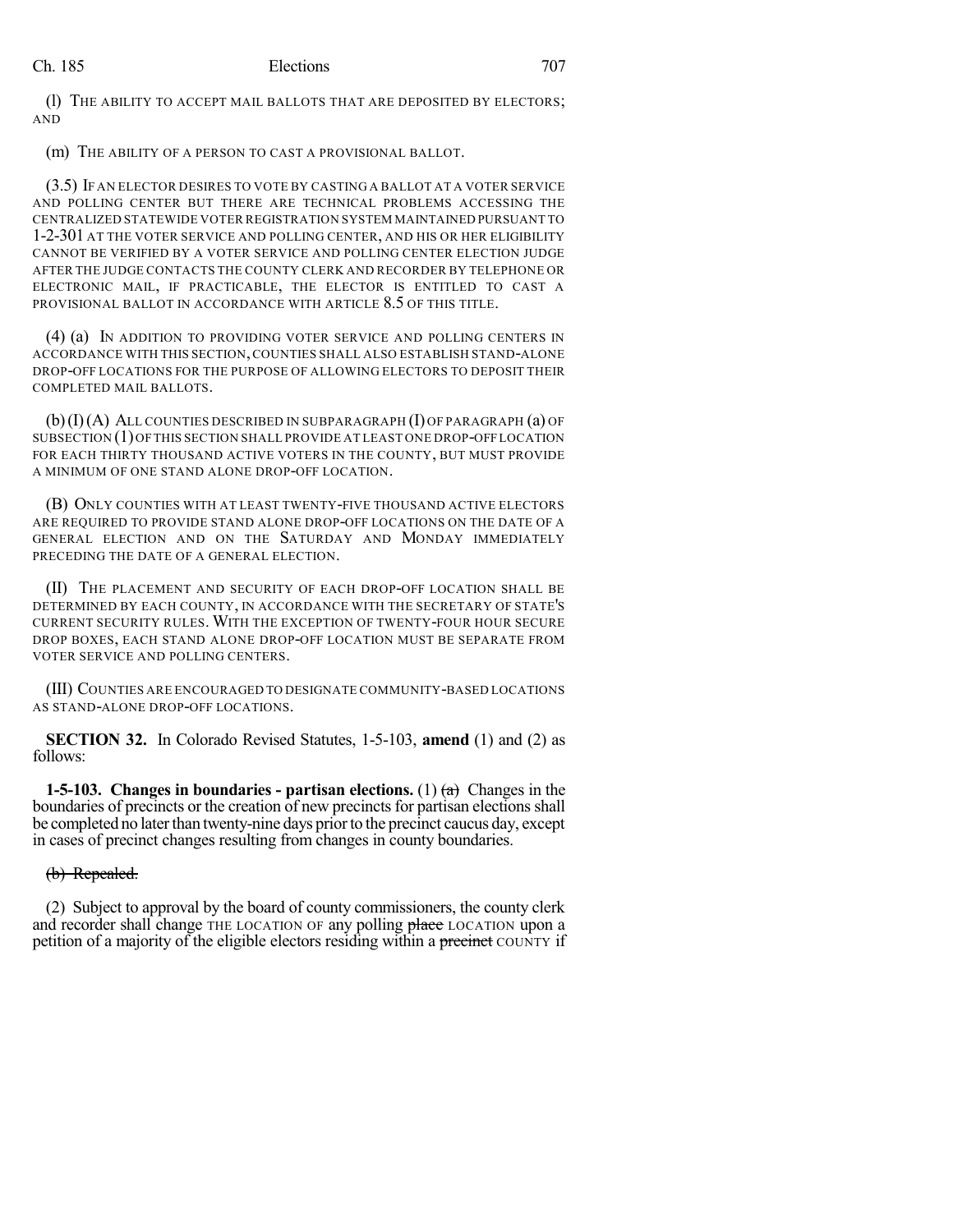the request is made at least ninety days prior to the primary election.

**SECTION 33.** In Colorado Revised Statutes, **amend** 1-5-105 as follows:

**1-5-105. Restrictions.** (1) No election-related activity shall MAY be conducted within one hundred feet of any building in which a polling place LOCATION OR DROP-OFF LOCATION is located except that of the conduct of the election at the polling place LOCATION OR DROP-OFF LOCATION.

(2) No polling  $\theta$  has elected to  $\theta$  are now or DROP-OFF LOCATION shall be located in a room in which any intoxicating malt, spirituous, or vinous liquors are being served.

(3) The polling places LOCATIONS OR DROP-OFF LOCATIONS shall be in public locations wherever possible. A private location may be used only when no appropriate public location is available.

(4) For THE purposes of subsection (1) of this section and sections 1-6-119 and SECTION 1-13-714, when a polling place LOCATION OR DROP-OFF LOCATION is within A multi-use buildings BUILDING such as a shopping mall or county office building, the "building" shall be IS considered the room in which ballots are cast, any waiting room or hall where electors wait to vote, as well as a primary corridor where electors walk to an interior polling place LOCATION OR DROP-OFF LOCATION, and the designated exterior door to the multi-use building in which the polling place LOCATION OR DROP-OFF LOCATION is located.

**SECTION 34.** In Colorado Revised Statutes, **amend** 1-5-106 as follows:

**1-5-106. Polling location or drop-off location - designation by sign.** (1) All polling **places shall** LOCATIONS MUST be designated by a sign conspicuously posted at least twelve TWENTY days before each election AND DURING THE PERIOD POLLING LOCATIONS ARE OPEN. The sign shall be substantially in the following form: "Polling place "POLLING PLACE/VOTER SERVICE AND POLLING CENTER for precinct no. COUNTY ...." The lettering on the sign and the precinct number shall be black on a white background. The letters and numerals of the title shall be at least four inches in height. In addition, the sign shall state the hours the polling place LOCATION will be open.

(2) ALL STAND-ALONE DROP-OFF LOCATIONS MUST BE DESIGNATED BY A SIGN CONSPICUOUSLY POSTED DURING THE TIME THAT DROP-OFF LOCATIONS ARE AVAILABLE TO RECEIVE MAIL BALLOTS.

**SECTION 35.** In Colorado Revised Statutes, **amend** 1-5-108 as follows:

**1-5-108. Electionjudgesmaychangepollinglocationsanddrop-offlocations.** (1) (a) If it becomes impossible or impracticable to hold an election because of an emergency at the designated polling place LOCATION, the election judges, after assembling at or as near as practicable to the original designated polling place LOCATION, may move to the nearest convenient place for holding the election and at the newly designated place forthwith proceed with the election. The election judges shall notify the designated election official of the change as soon as possible.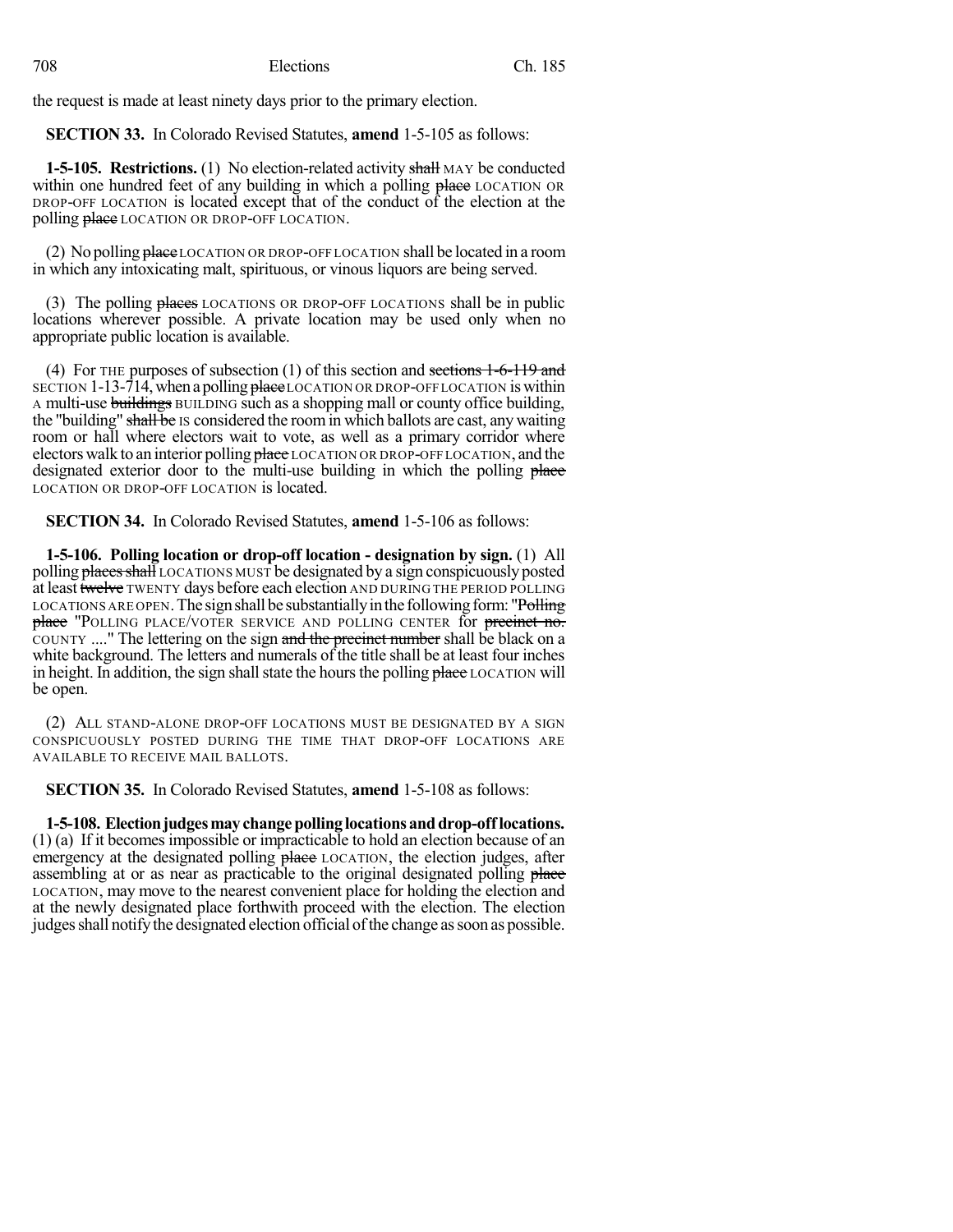(b) UPON MOVING TO A NEW POLLING LOCATION, THE ELECTION JUDGES SHALL DISPLAY A PROCLAMATION OF THE CHANGE AT THE ORIGINAL POLLING LOCATION TO NOTIFY ALL ELECTORS OF THE NEW LOCATION FOR HOLDING THE ELECTION. THE PROCLAMATION MUST CONTAIN A STATEMENT EXPLAINING THE SPECIFIC NATURE OF THE EMERGENCY THAT REQUIRED THE CHANGE IN THE POLLING LOCATION AND MUST PROVIDE THE STREET ADDRESS OF THE NEW LOCATION.

(2) Upon moving to a new polling place, the election judges shall display a proclamation of the change at the original polling place to notify all electors of the new location for holding the election. The proclamation shall contain a statement explaining the specific nature of the emergency that required the change in the polling place and shall provide the street address of the new location. If AN EMERGENCY RENDERS A DROP-OFF LOCATION IMPOSSIBLE OR IMPRACTICABLE FOR USE IN AN ELECTION, THE DESIGNATED ELECTION OFFICIAL SHALL RELOCATE THE DROP-OFF LOCATION TO THE NEAREST CONVENIENT PLACE.

**SECTION 36.** In Colorado Revised Statutes, 1-5-205, **amend** (1) introductory portion,  $(1)$  (b),  $(1)$  (c), and  $(1)$  (d) as follows:

**1-5-205. Published and posted notice of election.** (1) The designated election official, or the coordinated election official if so provided by an intergovernmental agreement, no later than ten TWENTY days before each election, shall provide notice by publication of the election as described by section 1-1-104 (34), which notice shall MUST state, as applicable for the particular election for which notice is provided, the following:

(b) The hours during which the polls will be open on election day and for early voting POLLING LOCATIONS AND, AS APPROPRIATE, DROP-OFF LOCATIONS WILL BE OPEN;

(c) The address of the walk-in location and hours during which the walk-in location for the delivery of mail ballots and receipt of replacement ballots will be open ADDRESSES OF THE POLLING LOCATIONS;

(d) The address of the location for application and the return of mail-in ballots and the hours during which the office will be open ADDRESSES OF THE DROP-OFF LOCATIONS;

**SECTION 37.** In Colorado Revised Statutes, **amend** 1-5-206 as follows:

**1-5-206. Postcard notice - reimbursement of mailing cost - definition.** (1) (a) No later than twenty-five days before the general election or a special legislative election, the county elerk and recorder shall mail a voter information card concerning the general election or special legislative election by forwardable mail to each active registered eligible elector ofthe county, as defined in section 1-1-104 (16), and bynonforwardablemail to each inactive registered eligible elector, except an elector whose previous communication from the county clerk and recorder was returned by the United States postal service as undeliverable or an elector whose registration record was marked "Inactive" by the county clerk and recorder pursuant to section 1-2-605 (2) before the general election of 2006.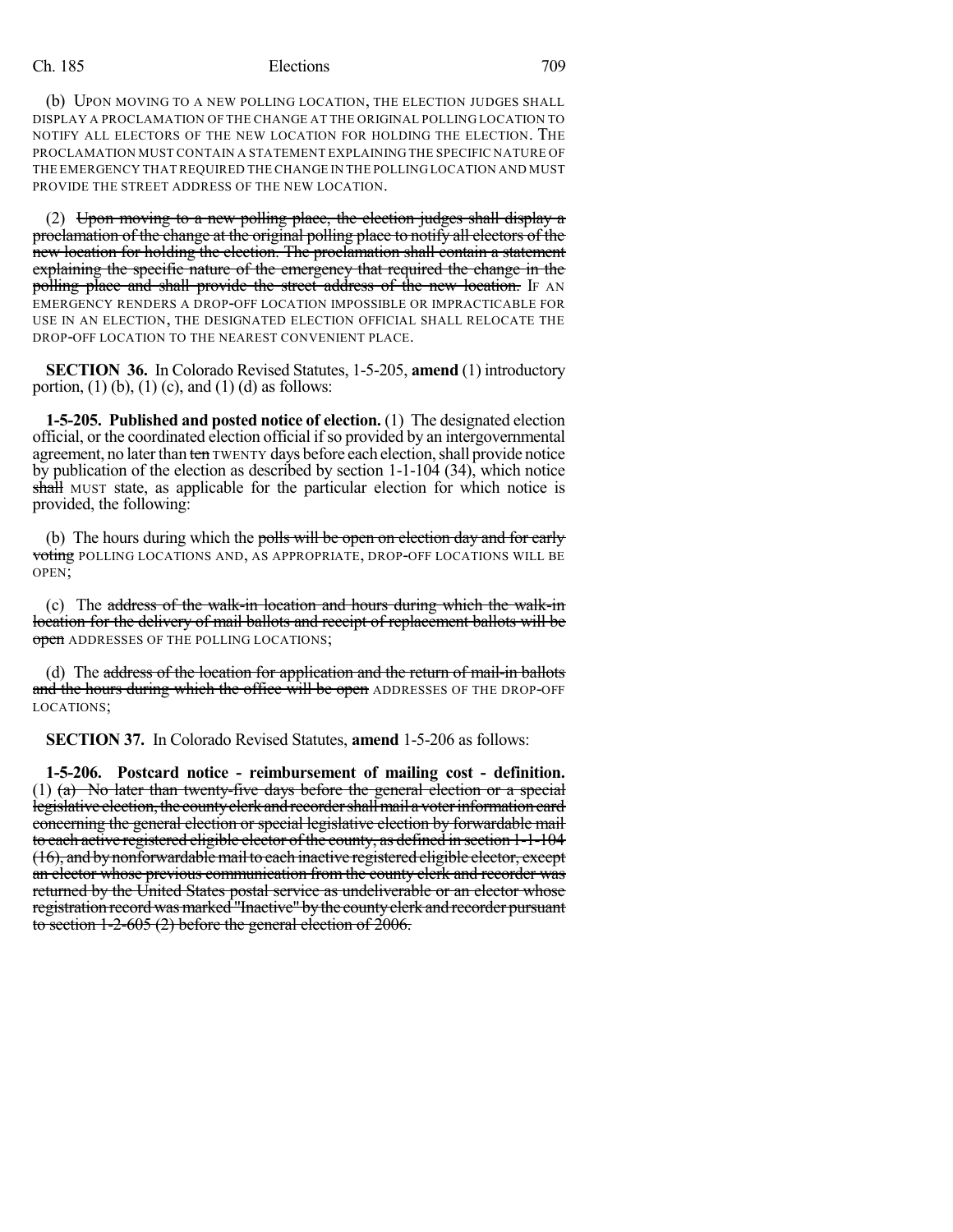### 710 Elections Ch. 185

(b) As used in this section, unless the context otherwise requires, "voter information card" means written communication in the form of a card or letter that is mailed to the elector's address of record, unless the elector has requested that such communication be sent to the elector's deliverable mailing address pursuant to section 1-2-204 (2)(k), and shall contain THAT CONTAINS the eligible elector's name and address, precinct number, NEAREST polling location for the election, a returnable portion that allows the elector to request designation as a permanent  $m$ ail-in AN ABSENTEE voter pursuant to section  $1-8-104.5$  SECTION 1-7.5-116, and any other information the designated election official deems applicable.

 $(2)$  (a) No later than fifteen days before a nonpartisan election and in addition to the publication required by section 1-5-205, the designated election official or coordinated election official maymail to each household where one or more active eligible electors reside a voter information card. The information on the voter information card may be included with the ballot issue notice.

 $(a.5)$  and (b) (Deleted by amendment, L. 2002, p. 1629, § 6, effective June 7,  $2002.$ 

(3) and (4) (Deleted by amendment, L. 94, p. 1158, § 25, effective July 1, 1994.)

(5) Repealed.

**SECTION 38.** In Colorado Revised Statutes, 1-5-208, **amend** (6) as follows:

**1-5-208. Election may be canceled - when.** (6) The governing body shall provide notice by publication of the cancellation of the election. A copy of the notice shall be posted at each polling place LOCATION of the political subdivision, in the office of the designated election official, and in the office of the clerk and recorder for each county in which the political subdivision is located and, for special districts, a copy of the notice shall be filed in the office of the division of local government. The governing body shall also notify the candidates that the election was canceled and that they were elected by acclamation.

**SECTION 39.** In Colorado Revised Statutes, **amend** 1-5-301 as follows:

**1-5-301. Registration record for partisan elections.** (1) A COUNTY CLERK AND RECORDER SHALL RETAIN the original registration records shall be retained in the office of the county clerk and recorder and may be provided PROVIDE THE RECORDS TO ELECTION JUDGES for use by election judges at precinct polling places VOTER SERVICE AND POLLING CENTERS in primary, general, and congressional vacancy elections.

(2) The designated election official, at least one day prior to any election, shall cause DELIVER the registration records and all necessary registration supplies to be delivered to the supply SUPERVISOR judge. The registration records shall be delivered in a sealed envelope or container to the supply SUPERVISOR judge, who shall have custody of and shall give a receipt for the registration records.

**SECTION 40.** In Colorado Revised Statutes, **amend** 1-5-401 as follows: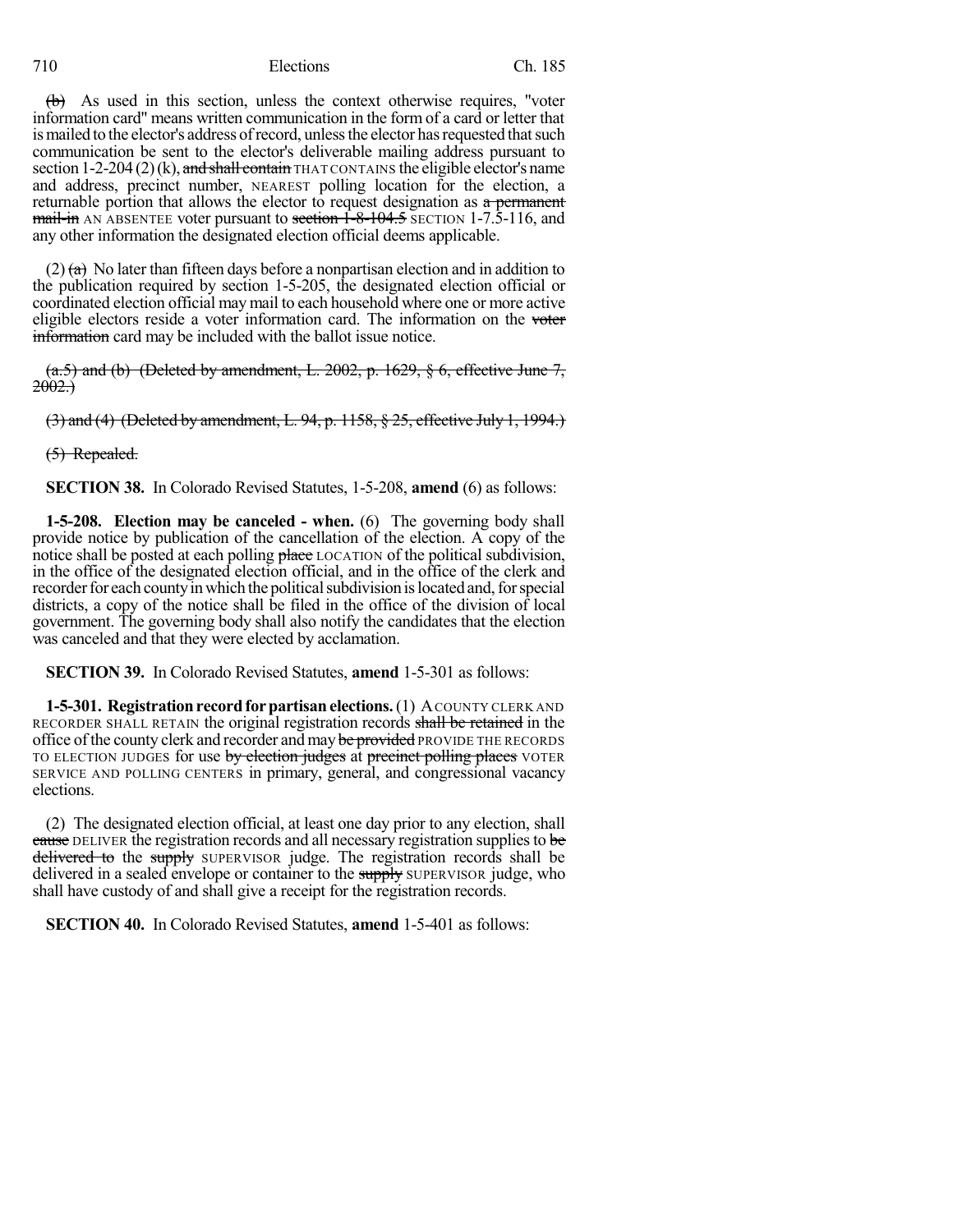**1-5-401. Method of voting.** The method of voting For all GENERAL, PRIMARY, CONGRESSIONAL VACANCY, COORDINATED, ODD-YEAR, AND RECALL elections CONDUCTED ON OR AFTER JULY 1, 2013, AND FOR ANY ELECTION IN WHICH THE GOVERNINGBODY OFA POLITICAL SUBDIVISION OTHER THAN A COUNTY DETERMINES THAT AN ELECTION SHALL BE BY MAIL BALLOT, THE COUNTY CLERK AND RECORDER OR DESIGNATED ELECTION OFFICIAL FOR THE POLITICAL SUBDIVISION, AS APPLICABLE, SHALL CONDUCT THE ELECTION BY MAIL BALLOT;EXCEPT THAT VOTES CAST AT VOTER SERVICE AND POLLING CENTERS may be by paper ballots or by electronic or electromechanical voting systems.

**SECTION 41.** In Colorado Revised Statutes, 1-5-408, **amend** (3); and **repeal** (4) as follows:

**1-5-408. Formof ballots- electronic voting.**(3) Polling places LOCATIONS that use electromechanical voting systems may use ballot cards of different colors to ensure that electors receive a full ballot. Such polling places LOCATIONS may also use ballot cards of different colors for each party at primary elections.

(4) In polling places using electromechanical voting systems, each ballot card may have two stubs attached. Stubs shall be separated from the ballot card and from each other by perforated lines or other means of removal approved by the designated election official so that they may be readily detached. Stubs shall have the serial ballot number printed on them. The size of the ballot stubs and the spacing of the printed material may be varied to suit the conditions imposed by the use of the ballot cards. The ballot stub may also include color marking or wording to indicate that the stub must show when the ballot is voted and placed in the privacy envelope for deposit in the ballot box. The face of the ballot card shall include the endorsement "Official ballot for ....................", and after the word "for" shall follow the designation of the precinct, if appropriate, and the political subdivision for which the ballot is prepared, the date of the election, and a facsimile of the signature of the designated election official.

**SECTION 42.** In Colorado Revised Statutes, **amend** 1-5-410 as follows:

**1-5-410. Printing and distribution of ballots.** (1) In political subdivisions using paper ballots or electronic ballot cards, the designated election official shall have a sufficient number of ballots printed and distributed to the election judges in the respective precincts. The ballots shall be sent in one or more sealed packages for each precinct with marks on the outside of each clearly stating the precinct and polling place for which it is intended, together with the beginning and ending sequence number of the ballots enclosed. The packages shall be delivered on any day on which a judges' school of instruction is held or by 8 p.m. on the Monday before election day. Receipts for ballots thus delivered shall be given by the election judges who receive the ballots. The receipts shall be filed with the designated election official, who shall also keep a record of the time when and the manner in which each of the packages was delivered. The election judges receiving the packages shall produce them, with the seals unbroken, in the proper polling place at the opening of the polls on election day and, in the presence of all election judges, shall open the packages POLLING LOCATIONS.

(2) THIS SECTION DOES NOT APPLY TO ANY ELECTION IN WHICH A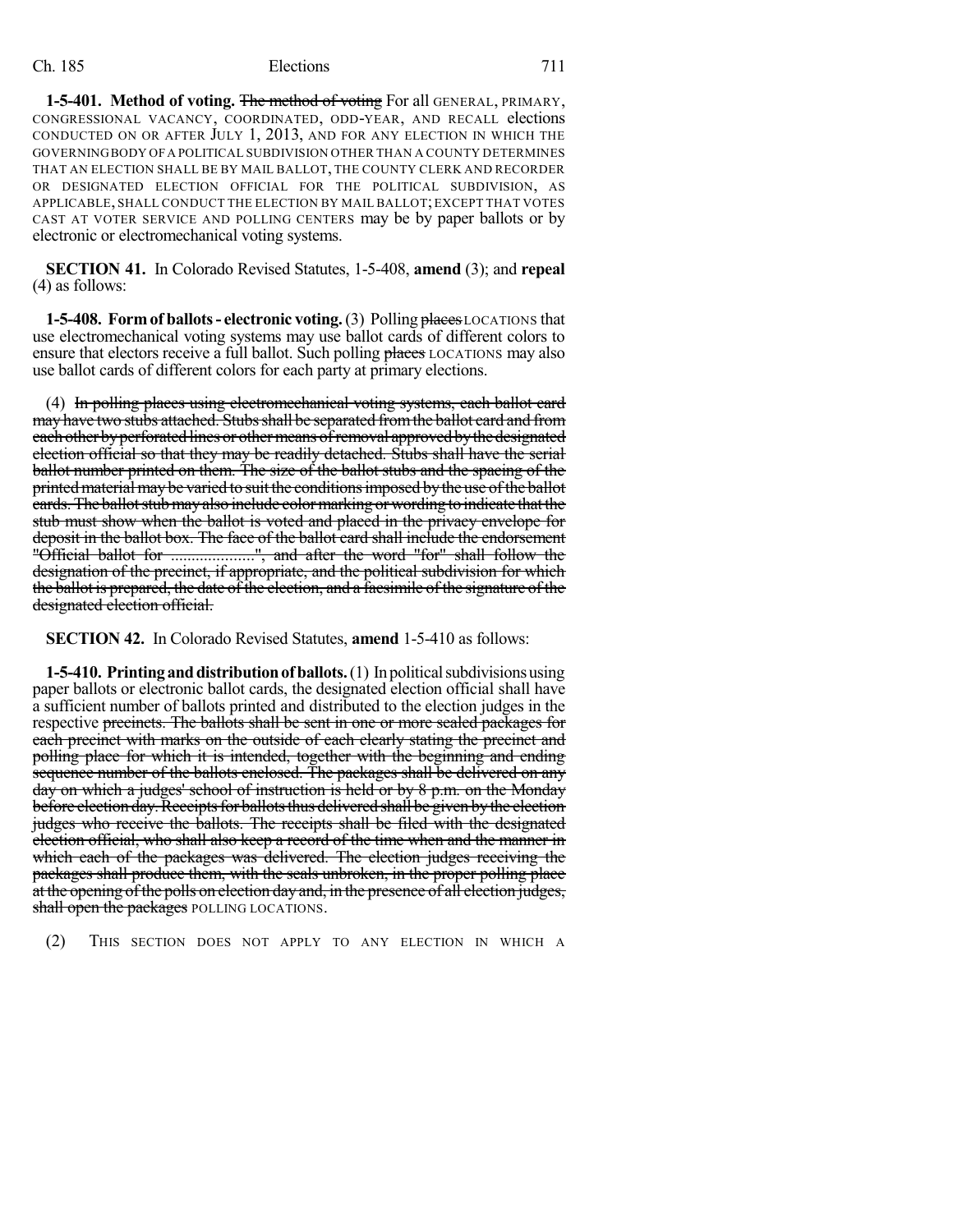BALLOT-ON-DEMAND SYSTEM IS USED.

**SECTION 43.** In Colorado Revised Statutes, **amend** 1-5-501 as follows:

**1-5-501. Sufficient voting booths, voting machines, or electronic voting equipment.** (1) At all elections in political subdivisions which THAT use paper ballots, the governing body shall provide in each polling place LOCATION a sufficient number of voting booths. Each voting booth shall be situated so as to permit eligible electors to prepare their ballots screened from observation and shall be furnished with supplies and conveniences necessary for voting.

(2)  $(a)$  At all elections in political subdivisions that use electronic or electromechanical voting systems, the designated election official shall supply each **precinct** POLLING LOCATION with sufficient voting equipment.

(b) At general elections in counties that use electronic or electromechanical voting systems, the county clerk and recorder shall supply each precinct with one voting booth for each four hundred active registered electors or fraction thereof.

**SECTION 44.** In Colorado Revised Statutes, **amend** 1-5-502 as follows:

**1-5-502. Ballot boxes for nonmachine voting.** The governing body of each political subdivision using paper ballots or an electronic vote counting system EQUIPMENT shall provide at least one ballot box for each polling place. For elections which have both receiving and counting judges, the governing body shall provide no less than one ballot box for each set of receiving judges and one ballot box for each set of counting judges at each place of voting LOCATION. The ballot boxes shall be strongly constructed so as to prevent tampering, with a small opening at the top and with a lid to be locked. The DESIGNATED ELECTION OFFICIAL SHALL KEEP THE ballot boxes and keys shall be kept by the designated election official and delivered DELIVER THEM, PRIOR TO THE DATE ON WHICH THE POLLING LOCATIONS OPEN, to the election judges. no later than the day preceding any election, to be returned as provided in section 1-6-109.5.

**SECTION 45.** In Colorado Revised Statutes, **amend** 1-5-503 as follows:

**1-5-503. Arrangement of voting equipment or voting booths and ballot boxes.** The voting equipment or voting booths and the ballot box shall be situated in the polling place LOCATION so asto be in plain view of the election officials and watchers. No person other than the election officials and those admitted for the purpose of voting shall be ARE permitted within the immediate voting area, which shall be IS considered as within six feet of the voting equipment or voting booths and the ballot box, except by authority of the election judges or the designated election official, and then only when necessary to keep order and enforce the law.

**SECTION 46.** In Colorado Revised Statutes, 1-5-504, **amend** (1) introductory portion as follows:

**1-5-504.** Instruction cards. (1) The designated election official of each political subdivision shall furnish to the election judges a sufficient number of instruction cards for the guidance of eligible electors in preparing their ballots. The election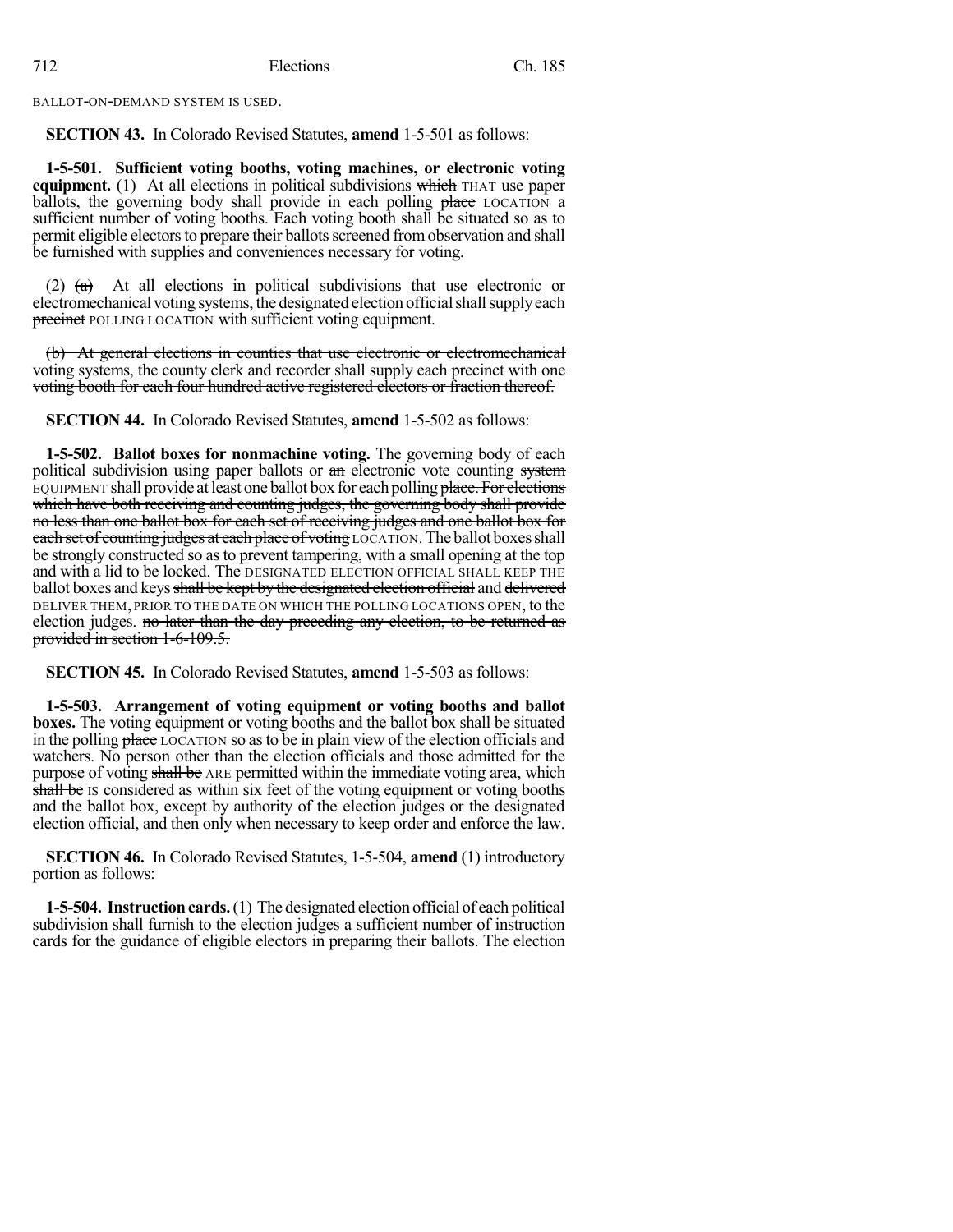judges shall post at least one of the cards in each polling place upon the day of the election LOCATION. The cards shall be printed in large, clear type and shall contain full instructions to the eligible electors as to what should be done:

**SECTION 47.** In Colorado Revised Statutes, 1-5-504.5, **amend** (1) introductory portion,  $(1)$  (a), and  $(1)$  (b) as follows:

**1-5-504.5. Items to be posted at polling locations.** (1) The following items shall be posted at each polling place on or before election day LOCATION:

(a) A polling place LOCATION sign visible from the outside of the closest entrance to the polling  $\frac{\partial \phi}{\partial x}$  LOCATION pursuant to section 1-5-106;

(b) A sign notifying persons outside and inside of the polling place LOCATION that no electioneering is permitted within one hundred feet of the polling place LOCATION pursuant to section 1-13-714;

**SECTION 48.** In Colorado Revised Statutes, **amend** 1-5-612 as follows:

**1-5-612. Use of electronic and electromechanical voting systems.** (1) The governing body of any political subdivision may, upon consultation with the designated election official, adopt an electronic or electromechanical voting system, including any upgrade in hardware, firmware, or software, for use at the polling places LOCATIONS in the political subdivision. The system may be used for recording, counting, and tabulating votes at all elections held by the political subdivision.

(2) An electronic or electromechanical voting system may be used on or after May 28, 2004, only if the system has been certified by the secretary of state in accordance with this part 6.

**SECTION 49.** In Colorado Revised Statutes, 1-5-615, **amend** (1) introductory portion,  $(1)$  (m),  $(1)$  (n), and  $(1)$  (o) as follows:

**1-5-615. Electronic and electromechanical voting systems - requirements.** (1) No THE SECRETARY OF STATE SHALL NOT CERTIFY ANY electronic or electromechanical voting system shall be certified by the secretary of state unless such system:

(m) Can tabulate the total number of votes for each candidate for each office and the total number of votes for and against each ballot question and ballot issue for the polling place LOCATION;

(n) Can tabulate votes from ballots of different political parties at the same **polling place** VOTER SERVICE AND POLLING CENTER in a primary election;

(o) Can automatically produce vote totals for the polling place LOCATION in printed form; and

**SECTION 50.** In Colorado Revised Statutes, **amend** 1-5-701 as follows: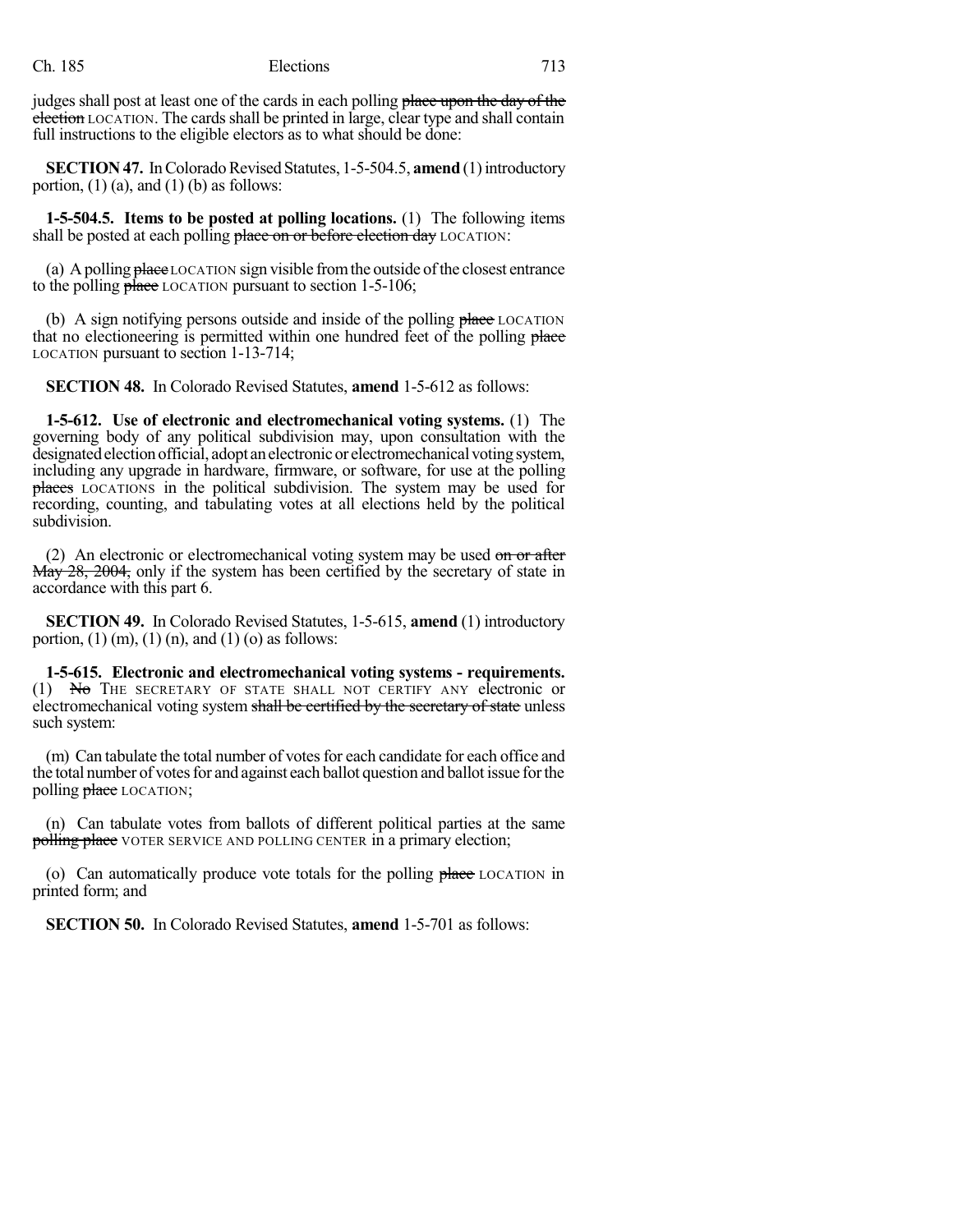**1-5-701. Legislative declaration - federal funds.** (1) The general assembly hereby finds and declares that:

(a) It is the intent of the general assembly that all state requirements should meet or exceed the minimum federal requirements for accessibility of voting systems and polling places LOCATIONS to persons with disabilities.

(b) All state laws, rules, standards, and codes governing voting systems and polling place LOCATION accessibility shall be maintained to ensure that the state is eligible for federal funds.

**SECTION 51.** In Colorado Revised Statutes, **amend** 1-5-703 as follows:

**1-5-703. Accessibility of polling locations to persons with disabilities.** (1) Each polling  $plane$  LOCATION shall be made accessible to persons with disabilities by complying with the following standards of accessibility: COMPLY FULLY WITH THE CURRENT "ADA STANDARDS FOR ACCESSIBLE DESIGN" SET FORTH IN 28CFR36AND PROMULGATED IN ACCORDANCE WITH THE FEDERAL "AMERICANS WITH DISABILITIES ACT OF 1990", AS AMENDED, 42U.S.C. SEC. 12101 ET SEQ., AND NO BARRIER SHALL IMPEDE THE PATH OF ELECTORS WITH DISABILITIES TO THE VOTING BOOTH.

(a) Doors, entrances, and exits used to enter or exit the polling place shall have a minimum width of thirty-two inches.

(b) Any curb adjacent to the main entrance to a polling place shall have curb cuts or temporary ramps.

(c) Any steps necessarily used to enter the polling place shall have a temporary handrail and ramp with edge protection.

(d) At the polling place no barrier shall impede the path of electors with disabilities to the voting booth.

(2) Emergency polling  $$ section.

(3) Except as otherwise provided in subsection (2) of this section, a designated election official shall only select as polling places LOCATIONS SUCH sites that meet the standards of accessibility set forth in subsection (1) of this section.

(4) Before selecting polling places LOCATIONS, the designated election official shall submit to the secretary of state an accessibility survey in the form prescribed by the secretary of state identifying the criteria for selecting accessible polling places LOCATIONS and applying the criteria to proposed polling places LOCATIONS.

**SECTION 52.** In Colorado Revised Statutes, 1-5-704, **amend** (1)(f) as follows:

**1-5-704. Standards for accessible voting systems.** (1) Notwithstanding any other provision of this article, each voting system certified by the secretary of state for use in local, state, and federal elections shall have the capability to accept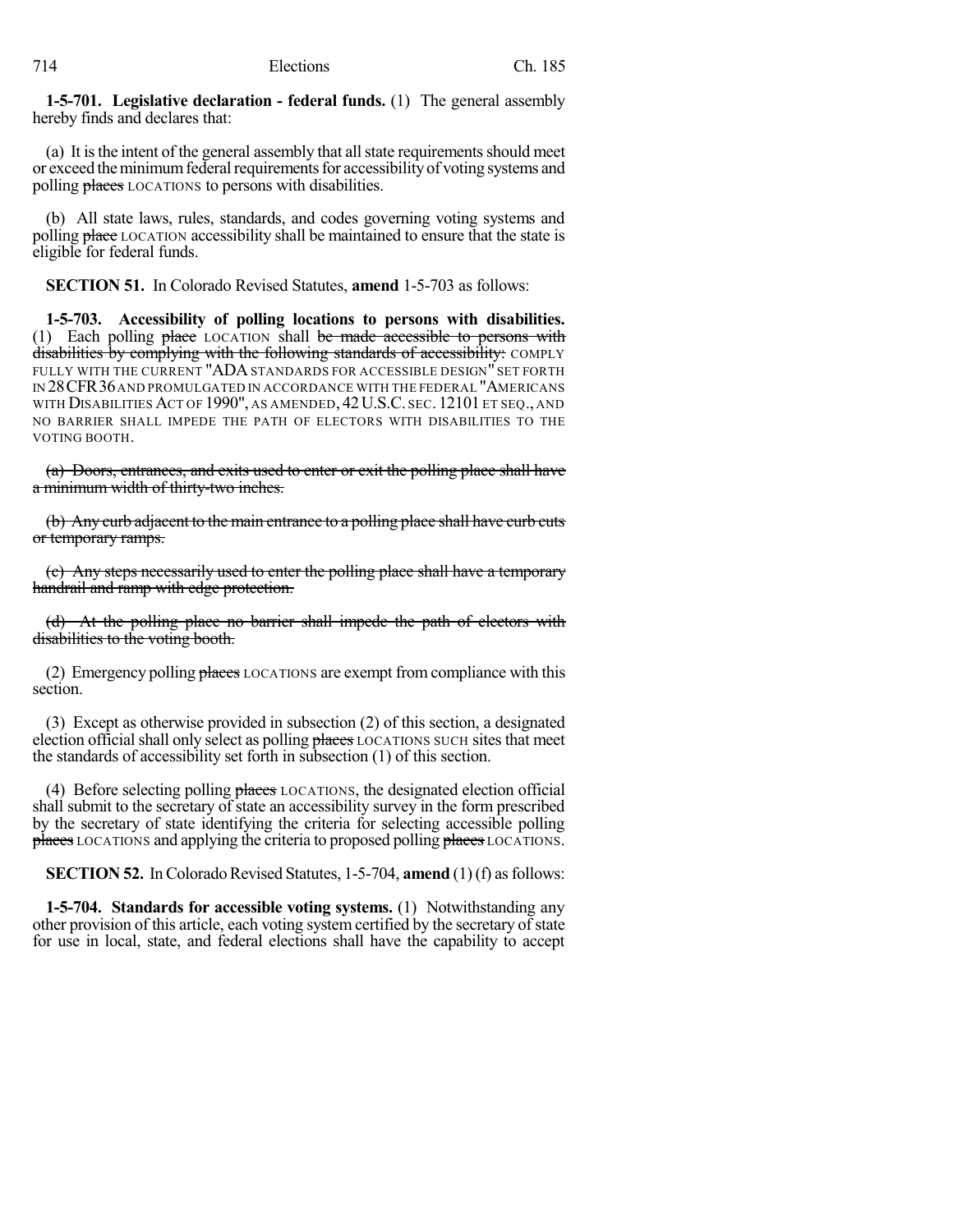accessible voter interface devices in the voting system configuration to allow the voting system to meet the following minimum standards:

(f) Any voting system that requires any visual perception shall allow the font size as it appears to the voter to be set from a minimum of fourteen points to a maximum of twenty-four points before the voting system is delivered to the polling place LOCATION.

**SECTION 53.** In Colorado Revised Statutes, **amend** 1-5-705 as follows:

**1-5-705.** Accessible voter interface devices - minimum requirement.  $\left(\frac{1}{1}\right)$  A voting system shall MUST include at least one direct recording electronic voting systemspecially equipped for individuals with disabilities or other accessible voter interface device installed at each polling place LOCATION that meets the requirements of this section.

#### (2) Repealed.

**SECTION 54.** In Colorado Revised Statutes, 1-6-101, **amend** (2) (e), (5), and  $(7)$  (c) (VI) as follows:

**1-6-101. Qualifications for election judges - student election judges definition - legislative declaration.** (2) The persons appointed as election judges, except for persons appointed as student election judges pursuant to the provisions of subsection  $(7)$  of this section, shall certify in writing that they meet the following qualifications:

(e) They are neither a candidate whose name appears on the ballot in the precinct that they are appointed to serve nor a member of the immediate family, related by blood, or marriage, OR CIVIL UNION to the second degree, of a candidate whose name appears on the ballot in the precinct that they are appointed to serve.

(5) The county clerk and recorder or the designated election official shall hold a class of instruction concerning the tasks of an election judge and a special school of instruction concerning the task of a supply SUPERVISOR judge not more than forty-five days prior to each election.

 $(7)(c)$  The designated election officials may work with school districts and public or private secondary educational institutionsto identify students willing and able to serve as student election judges. Such school districts or educational institutions may submit the names of the students to the designated election official of the jurisdiction in which the school district or educational institution is located for appointment as student election judges. Home-schooled students may apply to the designated election official for appointment as a student election judge pursuant to this section. From among the names submitted, the designated election officials may select students to serve as student election judges who meet the following qualifications:

(VI) They are not a member of the immediate family, related by blood, or marriage, OR CIVIL UNION to the second degree, of a candidate whose name appears on the ballot in the precinct that they are appointed to serve;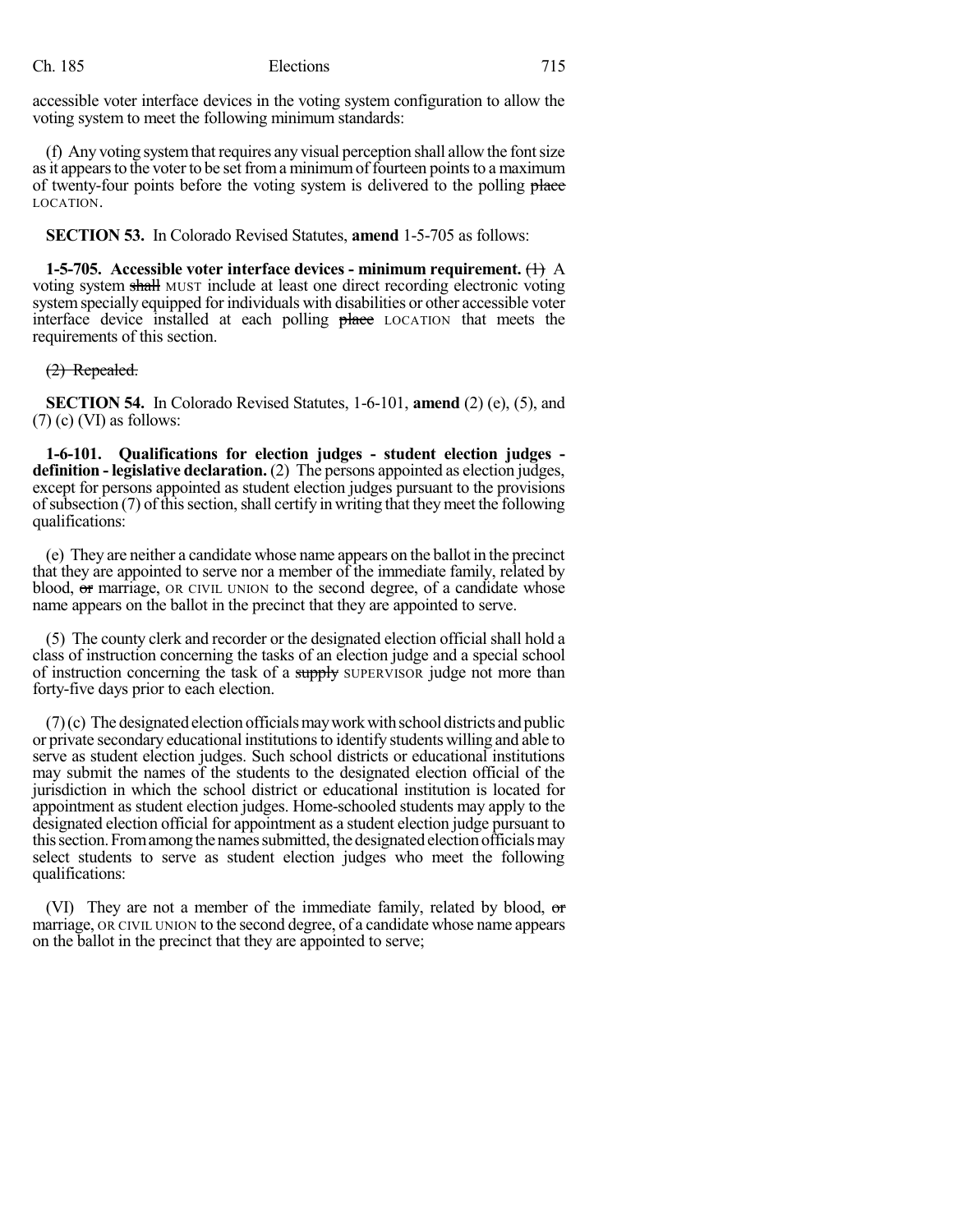**SECTION 55.** In Colorado Revised Statutes, 1-6-109.5, **amend** (1), (2), (3), and (4) as follows:

**1-6-109.5. Appointment and duties of supervisor judge - definition - repeal.** (1) Thedesignatedelectionofficialshall appoint one election judge in each precinct as supply SUPERVISOR judge. To the extent possible, the supply SUPERVISOR judge shall MUST be from a major political party. The designated election official shall notify the supply SUPERVISOR judge of the appointment.

(2) For partisan elections, each major political party is entitled to one-half of the total number of supply SUPERVISOR judges appointed. If an odd number of supply SUPERVISOR judges is appointed, the county clerk and recorder shall determine which major political party is entitled to the one extra supply SUPERVISOR judge. The county clerk and recorder shall make MAKES this determination by the mutual agreement of the two major political parties or, if the two major political parties cannot agree, by lot.

(3) Prior to the election, the supply SUPERVISOR judge shall attend a special school of instruction held by the designated election official.

 $(4)(a)$  The supply SUPERVISOR judge shall coordinate the conduct of the election in the **precinct** POLLING LOCATION. For nonpartisan elections, the supply SUPERVISOR judge's responsibilities shall include receiving election supplies and equipment from the designated election official; delivering election supplies and equipment to the polling place LOCATION, and returning all election supplies, election equipment, and ballots to the designated election official once the election is concluded.

(b) For partisan elections, the county clerk and recorder may deputize a courier to return the election supplies, election equipment, and ballots to the county clerk and recorder once the election is concluded. If the county clerk and recorder does not deputize a courier, the supply SUPERVISOR judge and a second election judge from the **precinct** VOTER SERVICE AND POLLING CENTER shall return the election supplies, election equipment, and the ballots to the county clerk and recorder. The second election judge shall be IS selected by the election judges in the precinct VOTER SERVICE AND POLLING CENTER other than the supply SUPERVISOR judge and shall be of MUST HAVE a political affiliation different than the supply SUPERVISOR judge.

**SECTION 56.** In Colorado Revised Statutes, **amend** 1-6-111 as follows:

**1-6-111. Number of electionjudges.**(1) For partisan elections, the countyclerk and recorder shall appoint at least three election judges to serve as polling place judges for each precinct VOTER SERVICE AND POLLING CENTER to perform the designated functions, one of whom may be a student election judge appointed pursuant to the provisions of section 1-6-101 (7). In each precinct VOTER SERVICE AND POLLING CENTER, notwithstanding any other provision of this article and subject to the availability of election judges who meet the affiliation requirements ofsection 1-6-109, ofthe election judges appointed to serve as VOTER SERVICE AND polling  $\frac{\partial^2 u}{\partial x^2}$  CENTER judges pursuant to the provisions of this subsection (1), there shall be at least one election judge from each major political party who is not a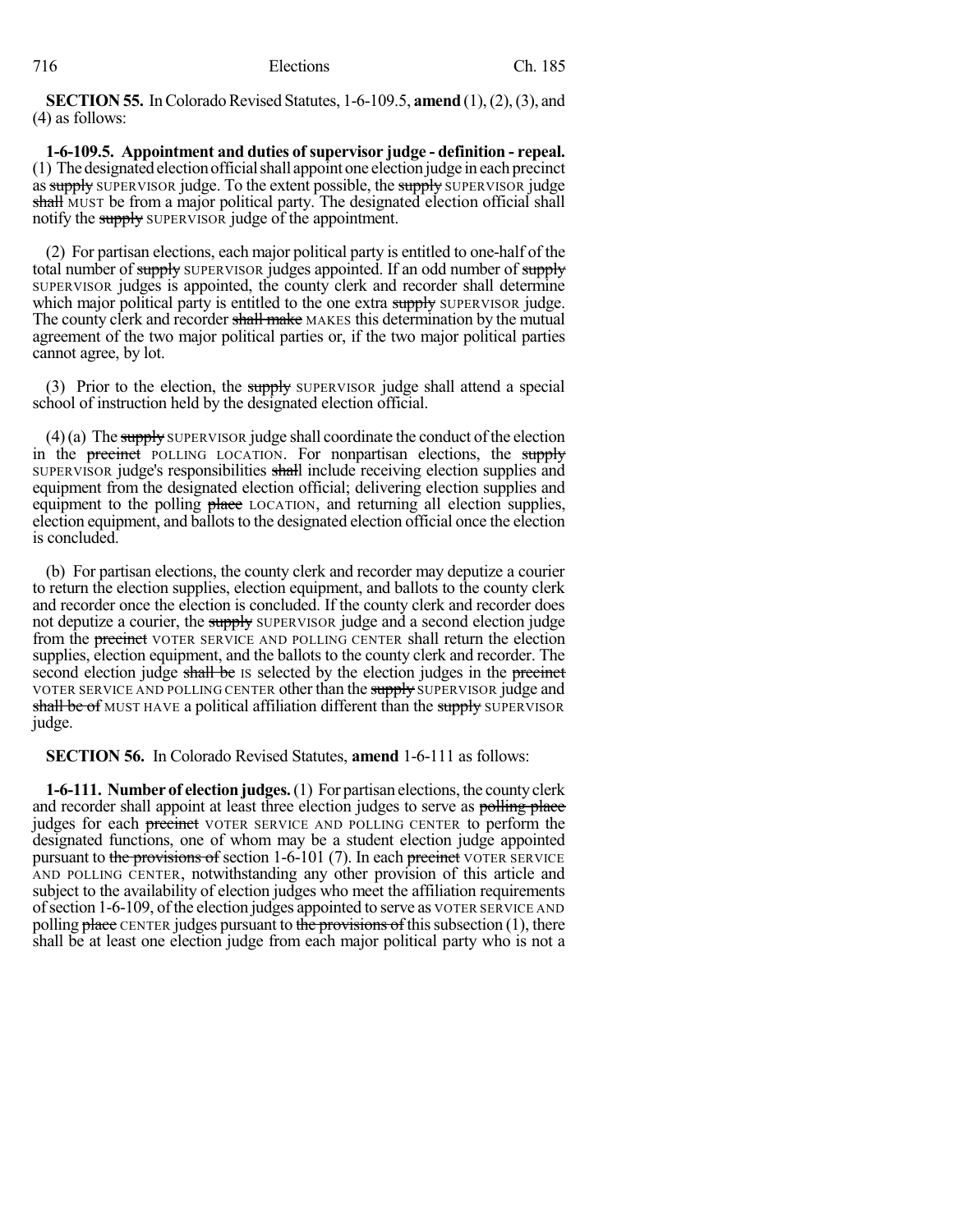student election judge.

(2) (Deleted by amendment, L. 98, p. 580, §10, effective April 30, 1998.)

(3) When two election judges who are not of the same political affiliation are present at the polls POLLING LOCATION, voting may proceed.

 $(4)$  For nonpartisan elections, the designated election official shall appoint no less FEWER than two election judges to serve as polling place judges for each precinct POLLING LOCATION to perform the designated functions.

(5) The designated election official and, for partisan elections, the county clerk and recorder may appoint other election judges as needed to perform duties other than polling place LOCATION duties. These duties may include but are not limited to inspecting ballots, duplicating ballots, and counting paper ballots. For partisan elections,ifthe countyclerk and recorder appoints election judgesto performduties other than VOTER SERVICE AND polling place CENTER duties, the county clerk and recorder shall appoint two election judges to perform such duties. The two election judges so appointed shall not be of the same political affiliation.

(6) For any election in which polling places or precincts are combined or vote centers are established in accordance with section 1-5-102.7, the county clerk and recorder or the designated election official may assign one set of election judges to perform the functions for all precincts and polling places so combined or for each vote center. The number of student election judges assigned to a combined polling place or vote center shall not exceed the number of election judges assigned to the combined polling place or vote center who are not student election judges.

(7) Where student election judges have been appointed by the county clerk and recorder to serve in a particular precinct POLLING LOCATION pursuant to the provisions of this article, no more than two such student election judges shall serve as election judges in any one precinct HALF OF THE TOTAL NUMBER OF ELECTION JUDGES SERVING IN ANY ONE POLLING LOCATION ARE PERMITTED TO BE STUDENT ELECTION JUDGES.

(8) Subject to the requirements of this article regarding the number and party affiliation of election judges, the county clerk and recorder or designated election official may allow an election judge to work at a polling place LOCATION for a shift lasting less than the AN entire day; except that, at least two judges of different affiliations MUST BE PRESENT at each polling place shall work the entire day POLLING LOCATION AT ALL TIMES.

**SECTION 57.** In Colorado Revised Statutes, 1-6-115, **amend** (2) and (2.5) as follows:

**1-6-115. Compensationof judges.**(2) In additionto the compensation provided by subsection  $(1)$  of this section, each election judge and student election judge may be paid expenses and reasonable compensation for attending election schools which may be established by the county clerk and recorder or the designated election official. Each supply SUPERVISOR judge appointed by the county clerk and recorder shall be reimbursed no less than five dollars for attending a special school of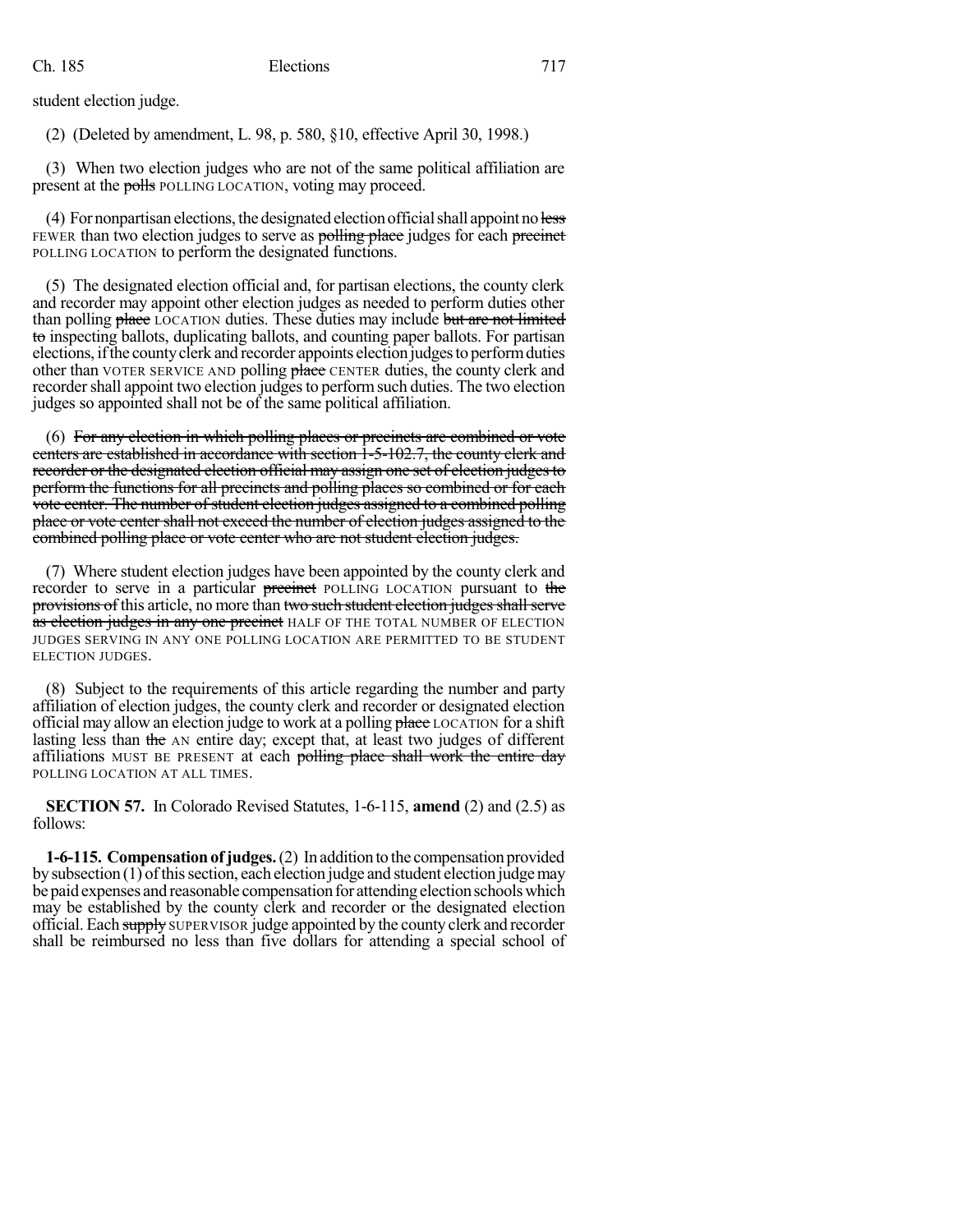instruction.

(2.5) The supply SUPERVISOR judge and, for partisan elections, the second election judge selected in accordance with section 1-6-109.5 (4) (b), shall be paid no less than four dollars for returning the election supplies, election equipment, and the ballots to the designated election official. The person providing the transportation may be paid a mileage allowance, to be set by the designated election official but not to exceed the mileage rate authorized for county officials and employees, for each mile necessarily traveled in excess of ten miles in going to and returning from the office of the designated election official.

**SECTION 58.** In Colorado Revised Statutes, 1-6-119, **amend** (3) as follows:

**1-6-119. Removal of election judge by designated election official.** (3) On election day, the designated election official may remove an election judge who has neglected the duties of the office by failing to appear at the polling place LOCATION by 7:30 a.m., by leaving the precinct polling place LOCATION before completing all of the duties assigned, by being unable or unwilling or by refusing to perform the duties of the office, or by electioneering.

**SECTION 59.** In Colorado Revised Statutes, 1-7-101, **amend** (1) as follows:

**1-7-101. Hours of voting on election day.** (1) All polls POLLING LOCATIONS shall be opened continuously from 7 a.m. until 7 p.m.  $\sigma\bar{f}$  each  $\sigma$ N election day. If a full set of election judges is not present at the hour of 7 a.m. and it is necessary for judges to be appointed to conduct the election as provided in section  $1-6-113(2)$ SECTION 1-6-113, the election may commence when two judges who are not of the same political affiliation for partisan elections are present at any hour before the time for closing the polls POLLING LOCATIONS. The polls POLLING LOCATIONS shall remain open after  $7$  p.m. until every eligible elector who was at the polling place LOCATION at or before 7 p.m. has been allowed to vote. Any person arriving after 7 p.m. shall not be IS NOT entitled to vote.

**SECTION 60.** In Colorado Revised Statutes, **amend** 1-7-104 as follows:

**1-7-104. Affidavits of eligibility.** (1) In any election where the list of registered electors and property owners is not divided by precinct where an eligible elector may vote at any polling place in a political subdivision, or where an elector's name is not on the list of registered electors or property owners, an affidavit signed by the eligible elector stating that the elector has not previously voted in the election may be required prior to allowing the elector to cast a ballot.

(2) (Deleted by amendment, L. 96, p. 1745, § 40, effective July 1, 1996.)

**SECTION 61.** In Colorado Revised Statutes, **amend** 1-7-106 as follows:

**1-7-106. Watchers at general and congressional vacancy elections.** Each participating political party or issue committee whose candidate or issue is on the ballot, and each unaffiliated and write-in candidate whose name is on the ballot for a general or congressional vacancy election, shall be IS entitled to have no more than one watcher at any one time in each precinct polling place VOTER SERVICE AND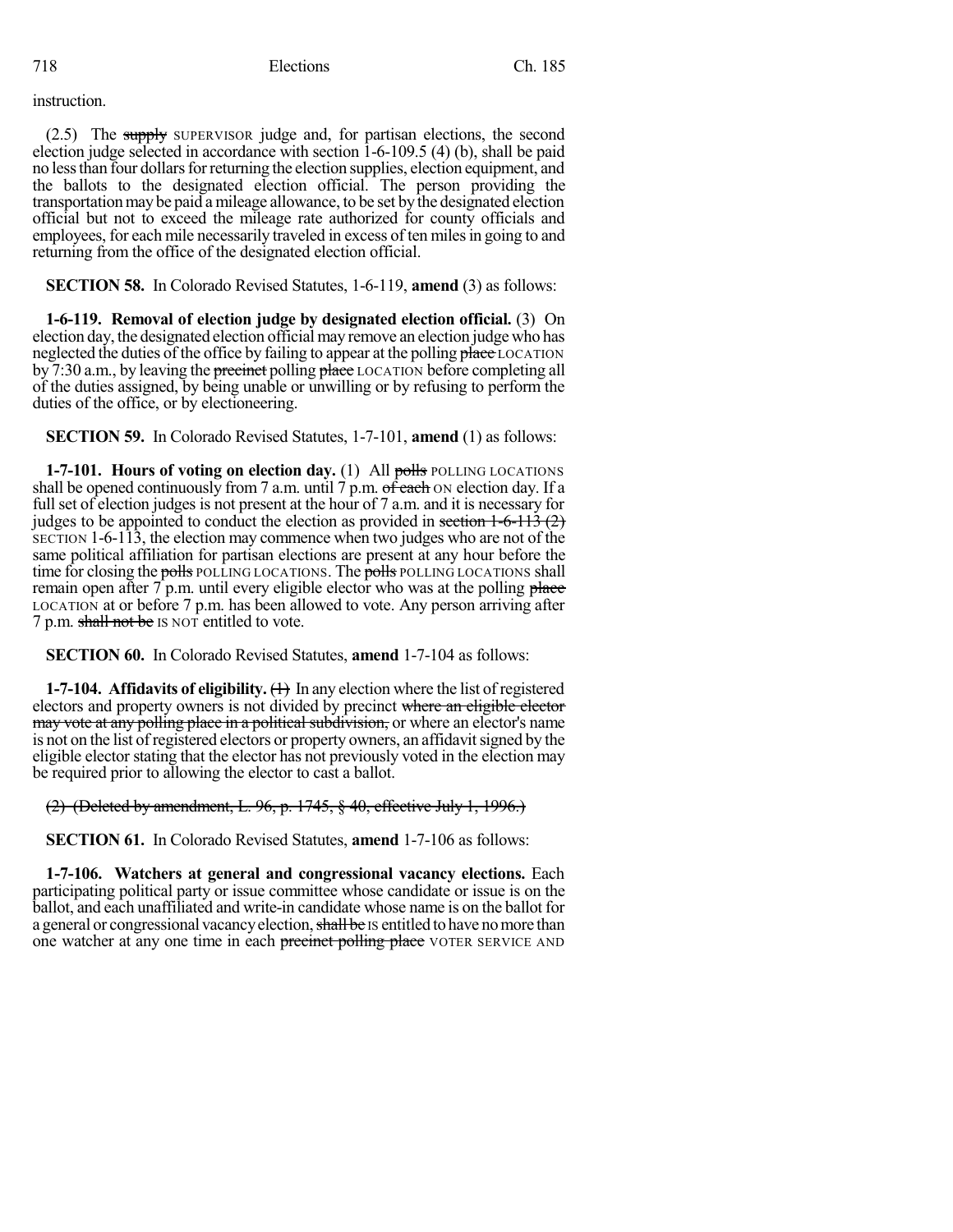POLLING CENTER in the county and at each place where votes are counted in accordance with this article. The chairperson of the county central committee of each major political party, the county chairperson or other authorized official of each minor political party, the issue committee, or the write-in or unaffiliated candidate shall certify the names of one or more persons selected as watchers on forms provided by the county clerk and recorder and submit the names of the persons selected as watchers to the county clerk and recorder. To the extent possible, the chairperson, authorized official, issue committee, or candidate shall submit the names by the close of business on the Friday immediately preceding the election. The watchers shall surrender the certificates to the election judges at the time they enter the polling place VOTER SERVICE AND POLLING CENTER and are sworn by the judges. This section shall DOES not prevent party candidates or county party officers from visiting polling places VOTER SERVICE AND POLLING CENTERS OR DROP-OFF LOCATIONS to observe the progress of voting. in the precincts.

**SECTION 62.** In Colorado Revised Statutes, 1-7-108, **amend** (2) as follows:

**1-7-108. Requirements of watchers.** (2) Neither candidates nor members of their immediate families by blood,  $\sigma$  marriage, OR CIVIL UNION to the second degree may be poll watchers for that candidate.

**SECTION 63.** In Colorado Revised Statutes, 1-7-110, **amend** (1) as follows:

**1-7-110. Preparing to vote in person.** (1) Except as provided in subsection (4) of this section, an eligible elector desiring to vote IN PERSON shall show his or her identification as defined in section  $1-1-10\overline{4}$  (19.5), write his or her name and address on the signature card, and give the signature card to one of the election judges. An eligible elector who is unable to write may request assistance from one of the election judges, who shall also sign the signature card and witness the eligible elector's mark. The signature card shall provide:

I, ....................., who reside at ....................., am an eligible elector of this precinct or district and desire to vote at this ..................... election. Date .....................

**SECTION 64.** In Colorado Revised Statutes, 1-7-111, **amend** (2); and **repeal** (3) as follows:

**1-7-111. Registered elector requiring assistance.** (2) Notwithstanding the provisions of sections 1-8-115 and 1-8-302, In every political subdivision, physically disabled eligible electors shall be AN ELIGIBLE ELECTOR WITH A DISABILITY IS allowed to vote IN THE MANNER OF HIS OR HER CHOOSING at the mail-in voters' polling place on election day POLLING LOCATIONS. More than one mail-in voters' polling place LOCATION may be established in a county for the purposes of this subsection (2). Prior to voting, if possible, the disabled eligible elector intending WITH A DISABILITY WHO INTENDS to vote at the mail-in voters' polling place on election day LOCATION shall complete the following self-affirmation form. If the disabled elector WITH A DISABILITY cannot read or write, or is unable to sign his or her name, the election official or person assisting the elector shall read the form aloud to the elector, and, upon the affirmation of the elector, will mark that the elector requesting assistance has affirmed that the facts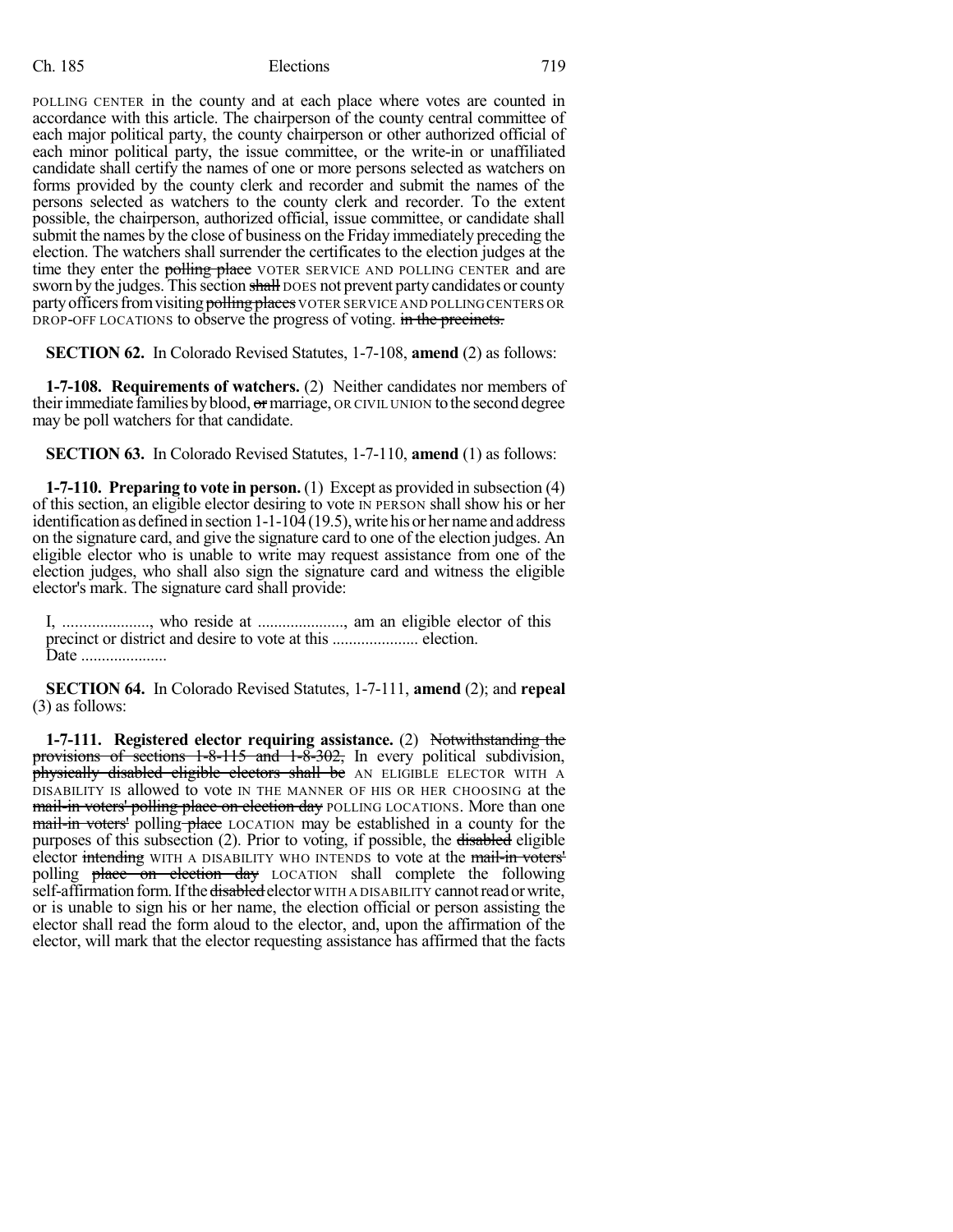on the form are true and correct. If the disabled elector WITH A DISABILITY is able to read and write, he or she shall complete the voter assistance/disabled voter ASSISTANCE/VOTER WITH A DISABILITY self-affirmation form, The WHICH form shall provide PROVIDES:

I, .........., affirm that I am an eligible elector in this political subdivision located in the county of .........., state of Colorado; that I shall vote today at this polling place LOCATION. I further affirm that I have not, nor will I, cast a vote by any other means in this election.

(3) After the voter assistance/disabled voter self-affirmation form is completed, a corresponding entry shall be made on the back of the printed list or computer list. If assistance to a disabled eligible elector occurs at the precinct polling place, an entry shall be made on the pollbook or list of the name of each eligible elector assisted and the name of each person assisting.

**SECTION 65.** In Colorado Revised Statutes, 1-7-116, **amend** (1) as follows:

**1-7-116. Coordinated elections - definition.** (1) If more than one political subdivision holds an election on the same day in November and the eligible electors for each such election are the same or the boundaries overlap, the county clerk and recorder shall be Is the coordinated election official and, PURSUANT TO SECTION 1-5-401, shall conduct the elections on behalf of all political subdivisions that are not utilizing the mail ballot procedure set forth in sections 1-7.5-101 to 1-7.5-112 ARTICLE 7.5 OF THIS TITLE. As used in this subsection (1), "political subdivision" shall include INCLUDES the state, counties, municipalities, school districts, and special districts formed pursuant to title 32, C.R.S.

**SECTION 66.** In Colorado Revised Statutes, 1-7-201, **amend** (1) as follows:

**1-7-201. Voting at primary election.** (1) Any registered elector who has declared an affiliation with a political party that is participating in a primary election and who desires to vote for candidates of that party at a primary election shall show identification, as defined in section  $1-1-104$  (19.5), and write his or her name and address on a form available at the VOTER SERVICE AND polling place CENTER, and give the form to one of the election judges. who shall clearly and audibly announce the name.

**SECTION 67.** In Colorado Revised Statutes, **amend** 1-7-303 as follows:

**1-7-303. Spoiled ballots.** No person, EXCEPT AN ELECTION JUDGE AS AUTHORIZED BY THE DESIGNATED ELECTION OFFICIAL, shall remove any ballot from the polling place OR VOTER SERVICE AND POLLING CENTER before the close of the polls. Any eligible elector who spoils a ballot may obtain others, one at a time, not exceeding three in all, upon returning each spoiled ballot. The spoiled ballots thus returned shall be immediately canceled and shall be preserved and returned to the designated election official as provided in section 1-7-701. NOTHING IN THIS SECTION PROHIBITS AN ELECTOR FROM OBTAINING A REPLACEMENT BALLOT PURSUANT TO SECTION 1-7.5-107.

**SECTION 68.** In Colorado Revised Statutes, **amend** 1-7-304 as follows: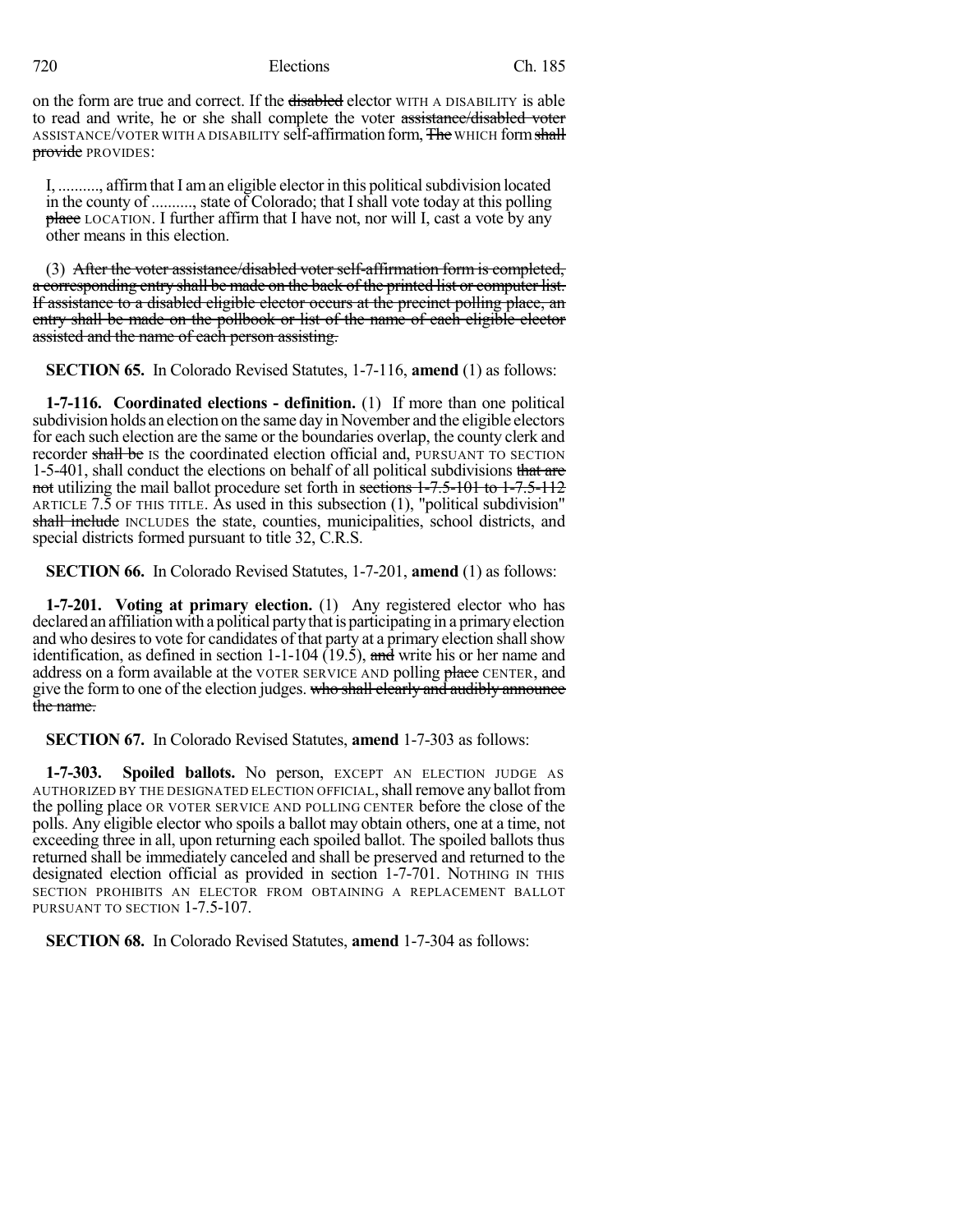**1-7-304. Manner of voting in person.** (1) Each eligible elector, upon receiving a ballot, shall immediately proceed unaccompanied to one of the voting booths provided. To cast a vote, the eligible elector shall clearly fill the oval, connect the arrow, or otherwise appropriately mark the name of the candidate or the names of the joint candidates of the elector's choice for each office to be filled. In the case of a ballot issue, the elector shall clearly fill the oval, connect the arrow, or otherwise appropriately mark the appropriate place opposite the answer that the elector desires to give. Before leaving the voting booth, the eligible elector shall fold the ballot without displaying the marks thereon, in the same way it was folded when received by the elector, so that the contents of the ballot are concealed and the stub can be removed without exposing any of the contents of the ballot, and shall keep the ballot folded until it is deposited in the ballot box.

(2) Each eligible elector who has completed the ballot and is ready to vote shall then leave the voting booth and approach the election judges having charge of the ballot box. The elector shall give his or her name to one of the election judges, who shall clearly and audibly announce the name in a loud and distinct tone of voice. The elector's ballot shall be handed to the election judge in charge of the ballot box, who shall announce the name of the eligible elector and the number upon the duplicate stub of the ballot, which number shall correspond with the stub number previously placed on the registration list. If the stub number of the ballot corresponds and is identified by the initials that the issuing election judge placed thereupon, the election judge shall then remove the duplicate stub from the ballot. The ballot shall then be returned by the election judge to The elector who shall, in full view of the election judges, deposit it in the ballot box. with the official endorsement on the ballot uppermost.

**SECTION 69.** In Colorado Revised Statutes, **amend** 1-7-401 as follows:

**1-7-401. Judgesto inspect machines.**In each precinct POLLING LOCATION using voting machines, the election judges shall meet at the polling place at least forty-five minutes LOCATION before the time set for the opening of the polls at each election. Before the polls are open for election, each judge shall carefully examine each machine used in the precinct POLLING LOCATION to ensure that no vote has yet been cast and that every counter, except the protective counter, registers zero.

**SECTION 70.** In Colorado Revised Statutes, **amend** 1-7-402 as follows:

**1-7-402. Sample ballots - ballot labels.** (1) The designated election official shall provide each election precinct POLLING LOCATION in which voting machines are to be used with two sample ballots, which shall be arranged in the form of a diagram showing the front of the voting machine as it will appear after the official ballot labels are arranged thereon for voting on election day. The sample ballots may be either in full or reduced size and shall be delivered and submitted for public inspection in the same manner as provided by law for sample ballots used in nonmachine voting.

(2) The designated election official shall also prepare the official ballot for each voting machine and shall place the official ballot on each voting machine to be used in precinct polling places LOCATIONS under the election official's supervision and shall deliver the required number of voting machines to each election precinct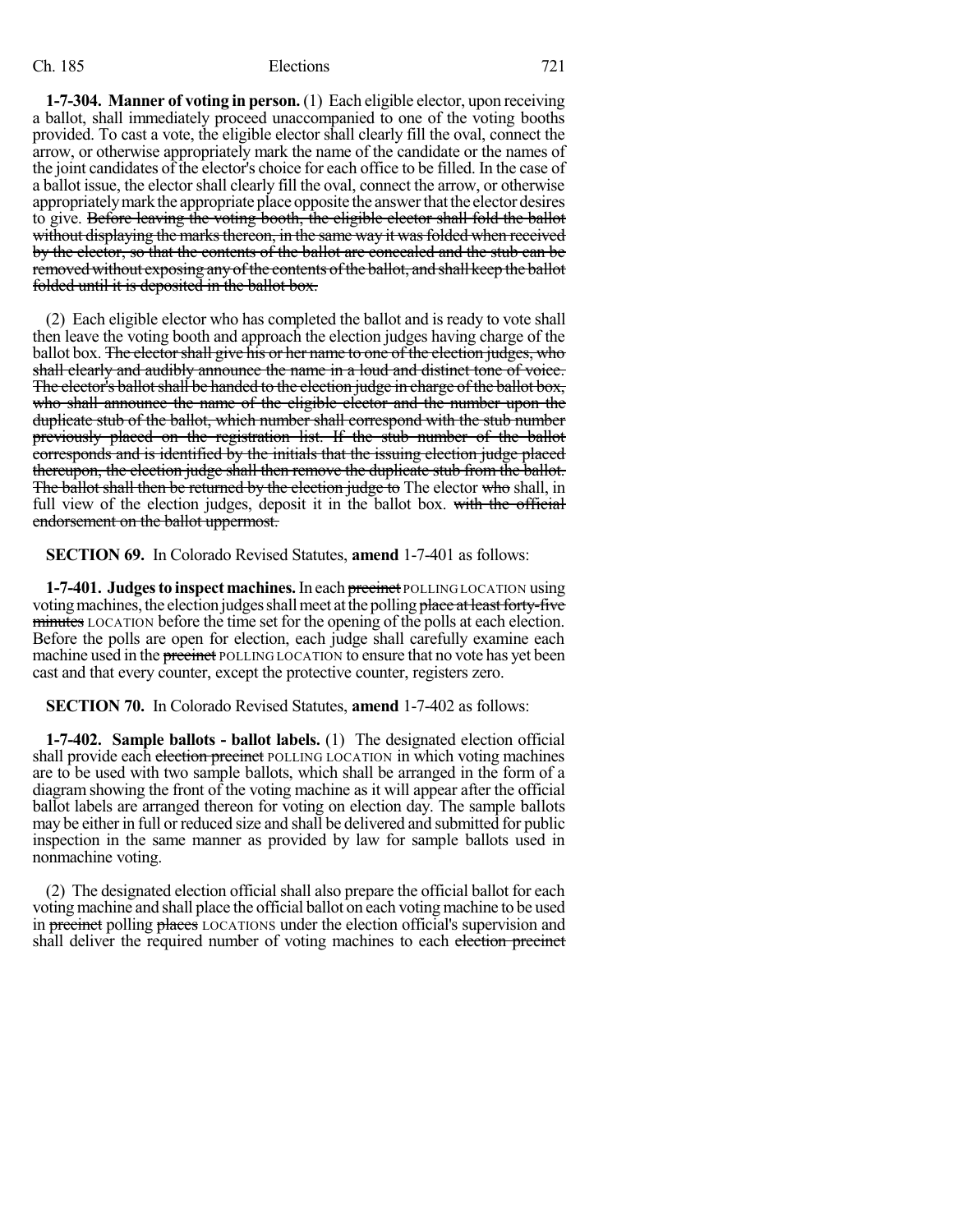POLLING LOCATION no later than the day before the polls POLLING LOCATIONS open.

**SECTION 71.** In Colorado Revised Statutes, **amend** 1-7-406 as follows:

**1-7-406. Close of polls and count - seals.** As soon as the polls are closed ON ELECTION DAY, the election judges shall immediately lock and seal each voting machine against further voting, and it shall so remain for a period of thirty days unless otherwise ordered by the court and except as provided in section 1-7-407. Immediately after each machine is locked and sealed, the election judges shall open the counting compartment and proceed to count the votes. After the total vote for each candidate and ballot issue has been ascertained, the election judges shall record on a certificate the number of votes cast, in numerical figures only, and return it in the manner prescribed by section 1-7-701 TO THE DESIGNATED ELECTION OFFICIAL.

**SECTION 72.** In Colorado Revised Statutes, 1-7-503, **amend** (4) as follows:

**1-7-503. Manner of voting.** (4) Notwithstanding any provision of subsection (1) or (2) of this section to the contrary, at a polling place LOCATION at which a ballot marking device, as defined in section  $1-5-70\overline{2}$  (2.5), is available for accessible voting, the election judge in charge of the ballot box shall deposit every elector's ballot card in the ballot box.

**SECTION 73.** In Colorado Revised Statutes, **amend** 1-7-504 as follows:

**1-7-504. Spoiled ballot or ballot card.** In precincts POLLING LOCATIONS in which voting is on a ballot or ballot card, no person, EXCEPT AN ELECTION JUDGE AS AUTHORIZED BY THE DESIGNATED ELECTION OFFICIAL, shall remove any A SPOILED ballot or ballot card from the polling place LOCATION before the close of the polls. Any eligible elector who spoils a ballot or ballot card may successively obtain others, one at a time, not exceeding three in all, upon returning each spoiled ballot or ballot card. The spoiled ballots or ballot cards thus returned shall be immediately canceled and shall be preserved and returned to the designated election official as provided in section 1-7-701.NOTHING IN THIS SECTION PROHIBITS AN ELECTOR FROM OBTAINING A REPLACEMENT BALLOT PURSUANT TO SECTION 1-7.5-107.

**SECTION 74.** In Colorado Revised Statutes, 1-7-505, **amend** (2) and (3) as follows:

**1-7-505. Close of polls- count and seals in electronic voting.** (2) In precincts POLLING LOCATIONS in which voting is on a ballot or ballot card, election judges shall prepare a return in duplicate showing the number of eligible electors, as indicated by the pollbook, who have voted in the precinct, the number of official ballots or ballot cards received, and the number of spoiled and unused ballots or ballot cards returned. The original copy of the return shall be deposited in the metal or durable plastic transfer box, along with all voted and spoiled ballots. The transfer box shall then be sealed in such a way as to prevent tampering with the box or its contents. The designated election official shall provide a numbered seal. The duplicate copy of the return shall be mailed at the nearest post office or post-office box to the designated election official by an election judge other than the one who delivers the transfer box to the designated counting center. For partisan elections, two election judges of different political affiliations, as provided in section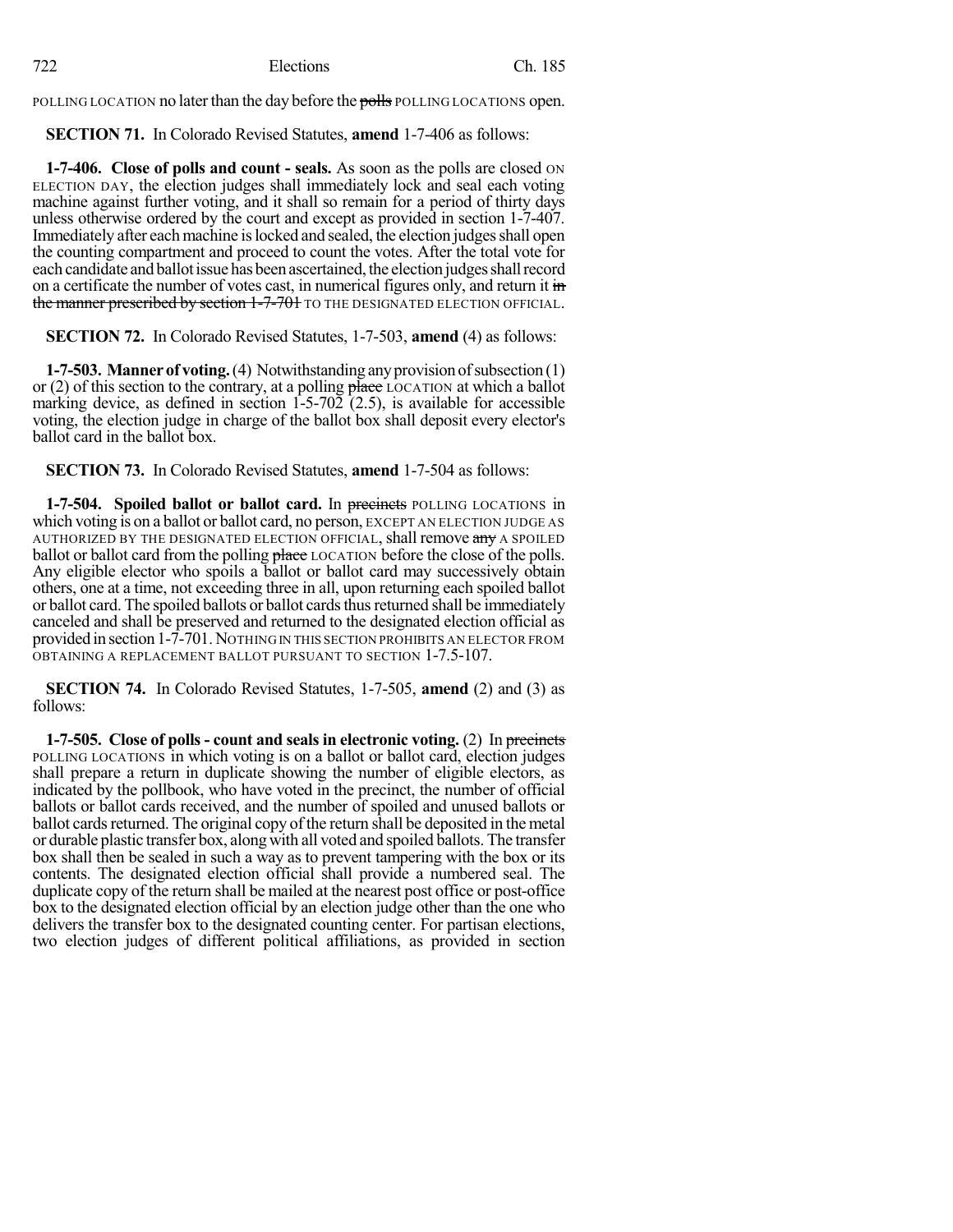1-6-109.5,shall deliver the sealed transfer box to the counting center designated by the county clerk and recorder.

(3) In precincts POLLING LOCATIONS in which electronic voting is by a method other than a ballot or ballot card, election judges shall, after securing the voting devices, prepare the paper tape containing the votes.

**SECTION 75.** In Colorado Revised Statutes, 1-7-507, **amend** (5); and **repeal** (4) as follows:

**1-7-507. Electronic vote-counting - procedure.** (4) Mail-in ballots shall be counted at the counting centers in the same manner as precinct ballots.

(5) Write-in ballots may be counted in their precincts by the precinct election judges or at the counting centers.

**SECTION 76.** In Colorado Revised Statutes, 1-7-509, **amend** (1)(b) as follows:

**1-7-509. Electronic and electromechanical vote counting - testing of equipment required - definition - repeal.** (1) (b) The designated election official shall conduct at least three tests on all electronic and electromagnetic voting equipment, including a hardware test, a public logic and accuracy test conducted in accordance with subsection (2) of this section, and a postelection test or audit conducted in accordance with rules promulgated bythe secretaryofstate. Each type of ballot, including mail-in, early voting MAIL, provisional, precinct, and audio ballots, shall be tested in accordance with rules promulgated by the secretary of state. The tests shall MUST ensure that the equipment will correctly count the votes cast for all offices and on all ballot questions and ballot issues and that the voting system will accurately count ballots of all types.

**SECTION 77.** In Colorado Revised Statutes, 1-7-515, **amend** (2); and **repeal** (3) as follows:

**1-7-515. Risk-limiting audits - rules - legislative declaration - definitions.** (2) (a) Commencing with the  $2014$  general 2017 COORDINATED election and following each primary, general, coordinated, or congressional vacancy election held thereafter, each county shall make use of a risk-limiting audit in accordance with the requirements of this section. Races to be audited shall be selected in accordance with procedures established by the secretary of state, and all contested races shall be ARE eligible for such selection.

(b) Upon written application from a county, the secretary of state may waive the requirements of paragraph (a) of this subsection (2) upon a sufficient showing by the county that the technology in use by the county will not enable the county to satisfy such requirements in preparation for the 2014 general 2017 COORDINATED election.

(3) Prior to the  $2010$  primary election, the secretary of state shall establish a pilot program in selected counties for the purpose of testing the procedures and technical requirements necessary to conduct a risk-limiting audit in accordance with the requirements of this section. The secretary shall work with equipment vendors to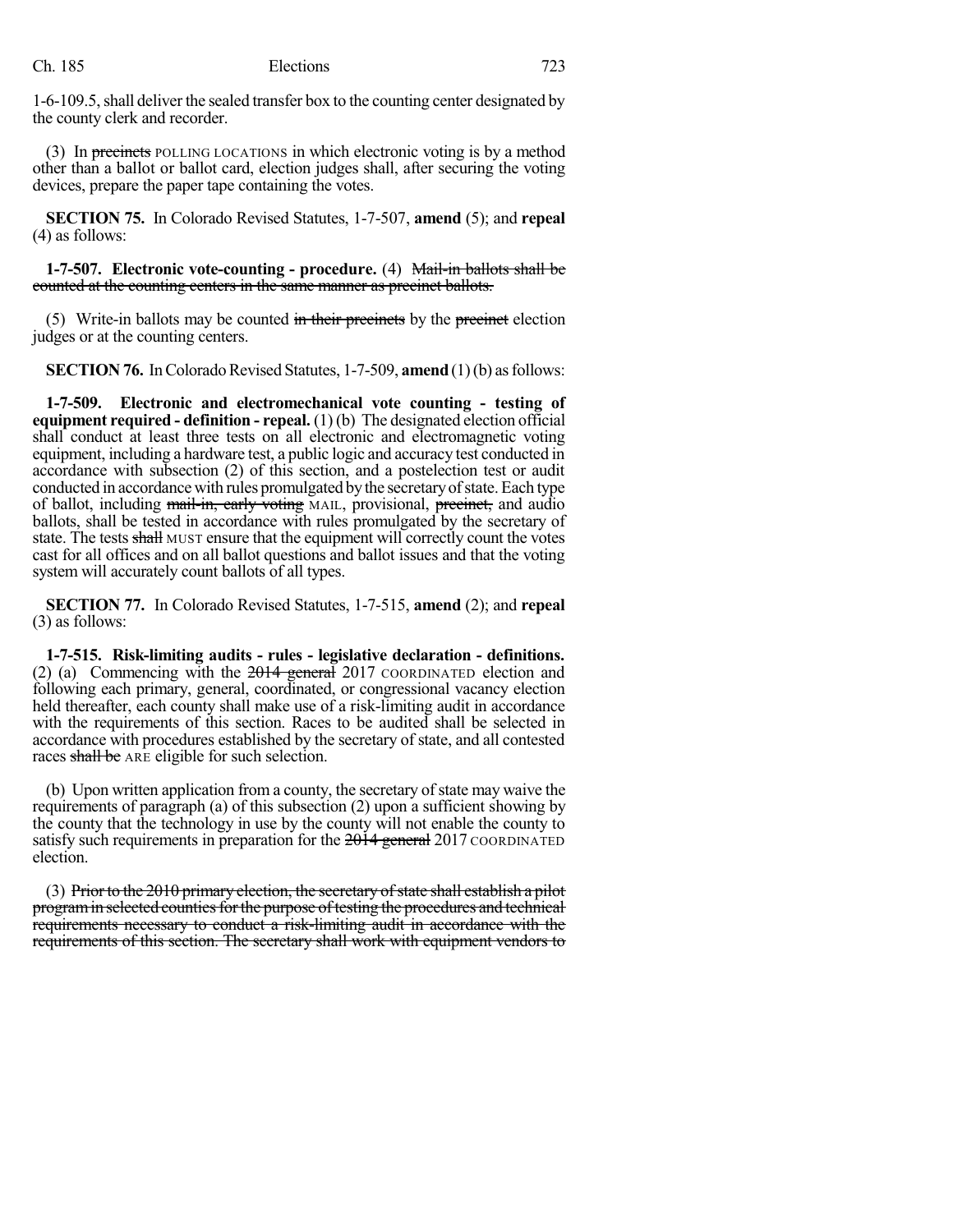identify technical modifications to election equipment that may be necessary to support the use of risk-limiting audits in the state. The secretary shall draw upon the experiences of the pilot program in making future recommendations for modifications to this code.

**SECTION 78.** In Colorado Revised Statutes, 1-7-905.5, **amend** (1) as follows:

**1-7-905.5. Form of notice.** (1) The ballot issue notice shall MUST begin with the words "All registered voters", regardless of whether the electors of the political subdivision must be registered electors to be eligible to vote in the election, and shall end ENDS at the conclusion of the summary of comments. Any information included pursuant to section 1-5-206, information concerning procedure for  $\alpha$  mail **ballot election, ballot, polling place** AN ELECTION, or other information included with the ballot issue notice prior to the words "All registered voters" or after the conclusion of the summary of comments shall not be ARE NOT deemed to be part of the ballot issue notice.

**SECTION 79.** In Colorado Revised Statutes, 1-7-1003, **amend** (5) (a), (6), and  $(7)$  (a) (II) as follows:

**1-7-1003. Conduct of elections using ranked voting methods-instant runoff voting - choice voting or proportional voting - reports.** (5) (a) In an election conducted using a ranked voting method, an explanation of ranked voting and instructions for electors in the form approved by the secretary of state by rule shall be posted at each polling place LOCATION and included with each mail-in MAIL ballot.

(6) In an election using a ranked voting method, the election judges shall not count votes at the polling place LOCATION but shall deliver all ballots cast in the election to the canvass board DESIGNATED ELECTION OFFICIAL, which shall count the votes in accordance with this section and the rules adopted by the secretary of state pursuant to section 1-7-1004 (1).

(7) (a) For an election conducted using a ranked voting method, the designated election official shall issue the following reports:

(II) A ballot image report listing for each ballot the order in which the elector ranked the candidates, the precinct of the ballot, and whether the ballot is a mail-in MAIL ballot; and

**SECTION 80.** In Colorado Revised Statutes, **amend** 1-7.5-102 as follows:

**1-7.5-102. Legislative declaration.** The general assembly hereby finds, determines, and declares that self-government by election is more legitimate and better accepted as voter participation increases. By enacting this article, the general assembly hereby concludes that it is appropriate to provide for mail ballot elections under specified circumstances. RECOGNIZING THE CONTINUED NEED FOR IN-PERSON VOTING OPTIONS THROUGH EARLY VOTING AND ON ELECTION DAY, THE GENERAL ASSEMBLY FINDS THAT MAIL BALLOT ELECTIONS MUST INCLUDE VOTER SERVICE AND POLLING CENTERS SO VOTERS CAN REGISTER TO VOTE,UPDATE VOTER REGISTRATION INFORMATION, AND VOTE IN PERSON.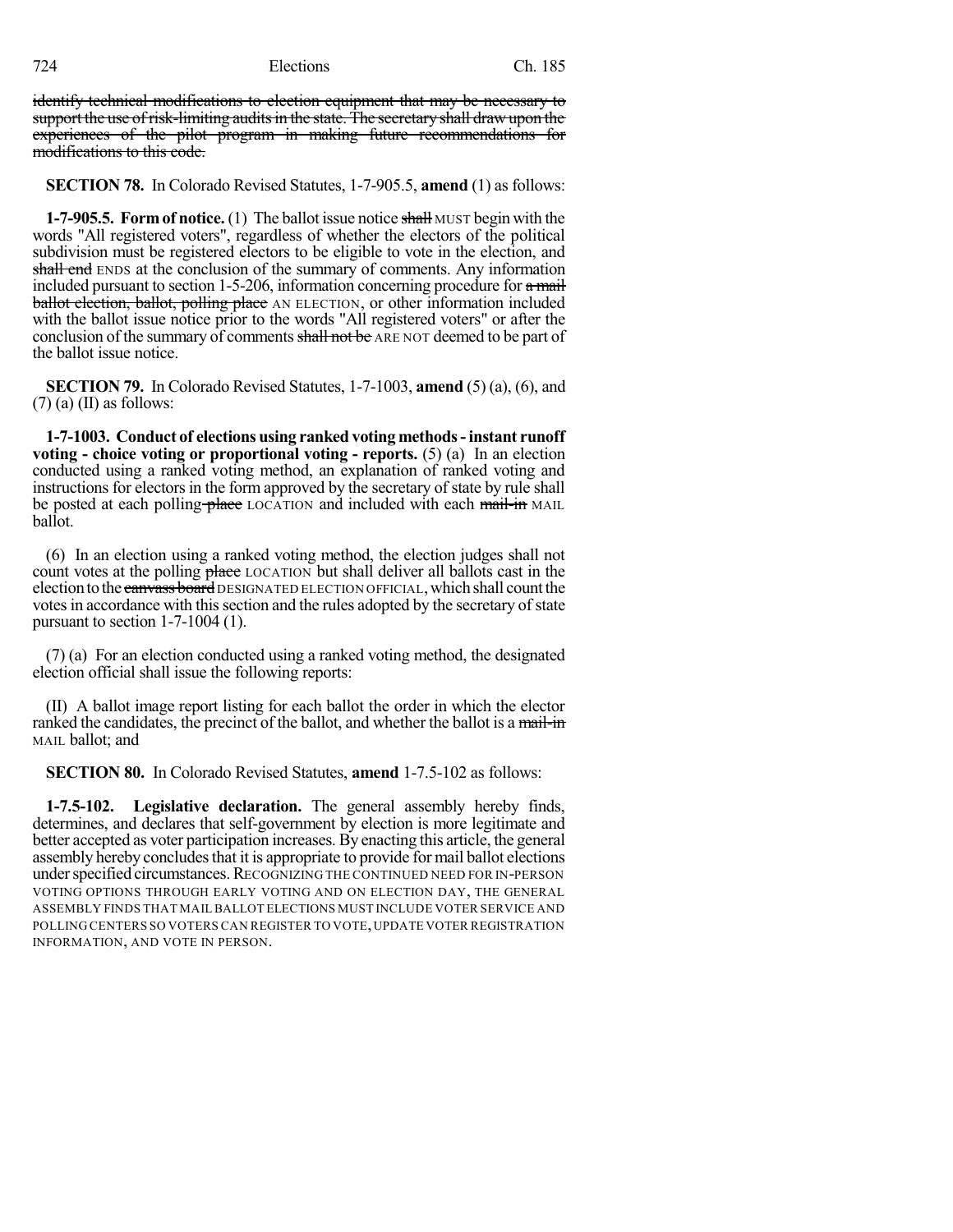**SECTION 81.** In Colorado Revised Statutes, 1-7.5-103, **amend** (4) as follows:

**1-7.5-103. Definitions.** As used in this article, unless the context otherwise requires:

(4) "Mail ballot election" means an election for which eligible electors  $\frac{may}{text}$ RECEIVE ballots by mail and in accordance with this article in a primary election or an election that involves only nonpartisan candidates or ballot questions or ballot issues VOTE BY MAILING THOSE BALLOTS, DEPOSITING THE BALLOTS AT DROP-OFF LOCATIONS OR VOTER SERVICE AND POLLING CENTERS, OR BY VOTING AT A VOTER SERVICE AND POLLING CENTER.

**SECTION 82.** In Colorado Revised Statutes, **amend** 1-7.5-104 as follows:

**1-7.5-104. Mail ballot elections - optional for political subdivisions other than a county.** (1) If FOR ALL GENERAL, PRIMARY, ODD-YEAR, COORDINATED, RECALL,AND CONGRESSIONAL VACANCY ELECTIONS CONDUCTED ON OR AFTER JULY 1, 2013, AND FOR ANY ELECTION IN WHICH the governing board of any A political subdivision OTHER THAN A COUNTY determines that an election shall be by mail ballot, the COUNTY CLERK AND RECORDER OR designated election official for the political subdivision, AS APPLICABLE, shall conduct any election for the political subdivision THE ELECTION by mail ballot under the supervision of, the secretary of state and shall be subject to rules which shall be promulgated IN ACCORDANCE WITH ARTICLE 4 OF TITLE 24, C.R.S., by, the secretary of state.

 $(2)$  Notwithstanding the provisions of subsection  $(1)$  of this section, a mail ballot election shall not be held for:

(a) Elections or recall elections that involve partisan candidates, except for primary elections;

(b) Elections held in conjunction with, or on the same day as, a primary or congressional vacancy election, unless the primary election is conducted as a mail ballot election.

(3) Notwithstanding any other provision of law to the contrary concerning the type of election to be held, elections by mail ballot shall be conducted as provided in this article.

**SECTION 83.** In Colorado Revised Statutes, **add** 1-7.5-104.5 as follows:

**1-7.5-104.5. Ballots and suppliesfor mail voting.**(1) THE COUNTY CLERK AND RECORDER OR DESIGNATED ELECTION OFFICIAL SHALL PROVIDE MAIL BALLOTS, AFFIDAVITS, CERTIFICATES, ENVELOPES, INSTRUCTION CARDS, AND OTHER NECESSARY SUPPLIES IN THE SAME MANNER AS OTHER ELECTION SUPPLIES ARE PROVIDED FOR IN ALL ELECTIONS AND WITHOUT COST TO ANY ELIGIBLE ELECTOR WISHING TO VOTE PURSUANT TO THIS ARTICLE.

(2) (a) THE BALLOTS MUST BE IN THE SAME FORM AS OTHER OFFICIAL BALLOTS FOR THE SAME ELECTION.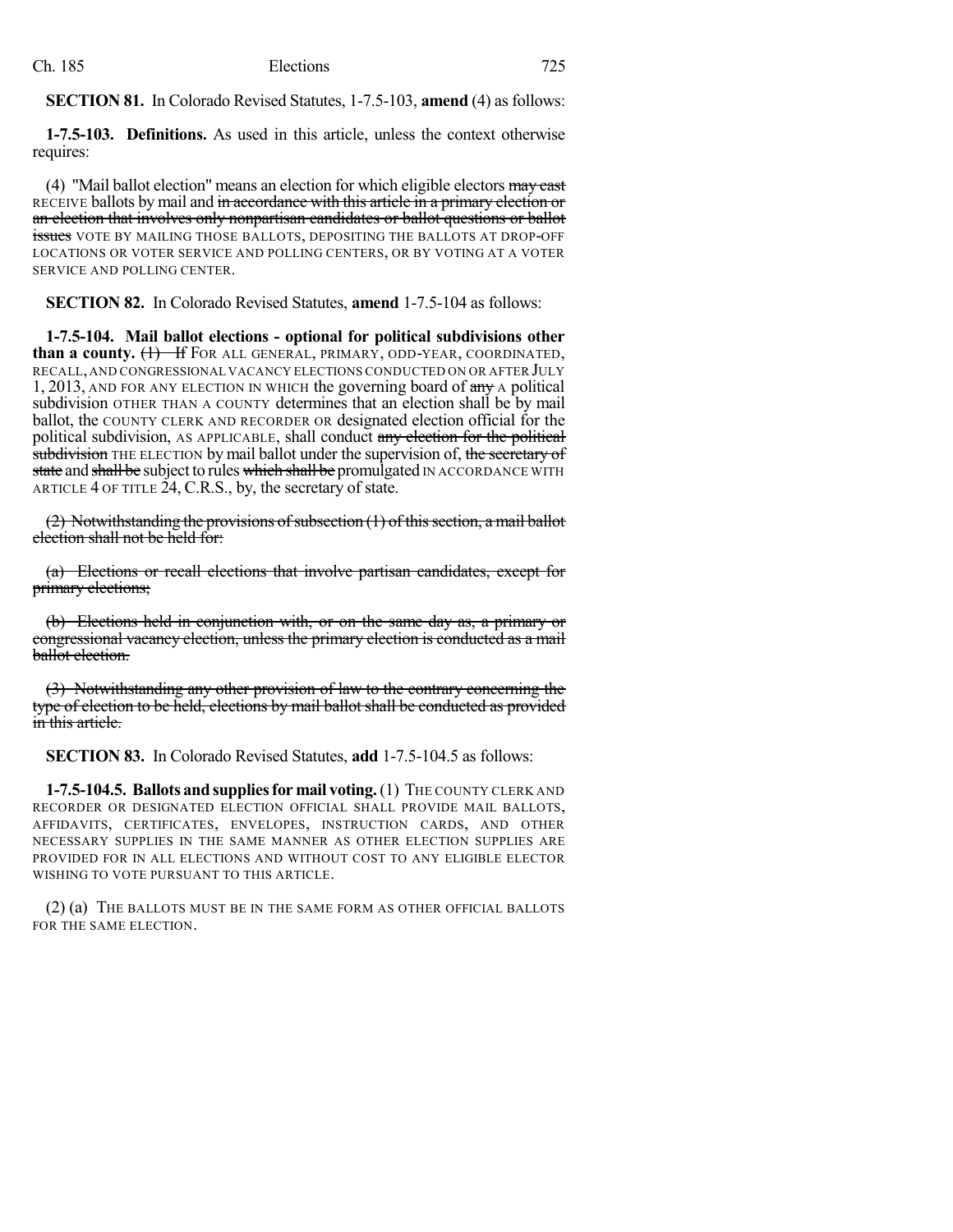(b) THE APPROVED FORM MUST INCLUDE, AT A MINIMUM:

(I) INSTRUCTIONS TO RETURN A COPY OF IDENTIFICATION WITH THE BALLOT FOR FIRST-TIME ELECTORS WHO ARE REQUIRED TO PROVIDE IDENTIFICATION IN ACCORDANCE WITH SECTION 1-2-501;

(II) INFORMATION REGARDING THE AVAILABILITY OF ACCESSIBLE VOTING SYSTEMS IN ELECTIONS COORDINATED BY THE COUNTY CLERK AND RECORDER;

(III) INFORMATION REGARDING HOW TO VOTE AND RETURN THE BALLOT OR OBTAIN A REPLACEMENT; AND

(IV) INSTRUCTIONS TO INCLUDE ADEQUATE POSTAGE.

(3) IN COUNTIES INCLUDING MORE THAN ONE STATE SENATORIAL DISTRICT OR MORE THAN ONE STATE REPRESENTATIVE DISTRICT, OR BOTH, MAIL BALLOTS MUST BE PROVIDED IN A MANNER TO BE DETERMINED BY THE COUNTY CLERK AND RECORDER FOR EACH COMBINATION OF STATE LEGISLATIVE DISTRICTS. DISTINCTIVE MARKINGS OR COLORS MAY BE USED TO IDENTIFY POLITICAL SUBDIVISIONS WHEN SUCH COLORS OR DISTINCTIVE MARKINGS WILL AID IN THE DISTRIBUTION AND TABULATION OF THE BALLOTS. A COMPLETE BALLOT MAY CONSIST OF ONE OR MORE PAGES OR CARDS SO LONG AS EACH PAGE OR CARD IS NUMBERED AND IDENTIFIED AS PROVIDED FOR PAPER BALLOTS IN SECTIONS  $1-5-407$  and  $1-5-410$ . This subsection (3) APPLIES TO BALLOTS TO BE CAST ON VOTING MACHINES AS WELL AS TO PAPER BALLOTS AND BALLOT CARDS THAT CAN BE ELECTRONICALLY COUNTED.

(4) (a) ON THE MAIL BALLOT INSTRUCTIONS AND THE SECRECY ENVELOPE OR SLEEVE OR ON THE COMBINED INSTRUCTIONS AND SECRECY ENVELOPE OR SLEEVE, WHICHEVER IS APPLICABLE, THE STATEMENT "ALL BALLOTS ARE COUNTED IN THE SAME MANNER." MUST BE PRINTED.

(b) THE MAIL BALLOT INSTRUCTIONS SHALL CONTAIN INFORMATION ON HOW THE ELECTOR MAY VERIFY THAT HIS OR HER MAIL BALLOT HAS BEEN RECEIVED BY THE COUNTY CLERK AND RECORDER OR DESIGNATED ELECTION OFFICIAL AS PROVIDED IN SECTION 1-7.5-207.

**SECTION 84.** In Colorado Revised Statutes, 1-7.5-105, **amend** (1) and (3); and **repeal**  $(1.5)$  and  $(2)$   $(b)$  as follows:

**1-7.5-105. Preelection process.** (1) The COUNTY CLERK AND RECORDER OR designated election official responsible for conducting an election that is to be by mail ballot pursuant to section  $1-7.5-104$  (1) shall notify SEND A PROPOSED ELECTION PLAN FOR CONDUCTING THE MAIL BALLOT ELECTION TO the secretary of state no later than fifty-five days prior to a nonpartisan election or, for any mail ballot election that is coordinated with or conducted by the county clerk and recorder, no later than ninety days prior to the election. The notification shall include a proposed plan for conducting the mail ballot election, which PROPOSED PLAN may be based on the standard plan adopted by the secretary of state BY RULE.

 $(1.5)$  (a) Notwithstanding subsection  $(1)$  of this section, if a primary election is conducted as a mail ballot election pursuant to this article, the designated election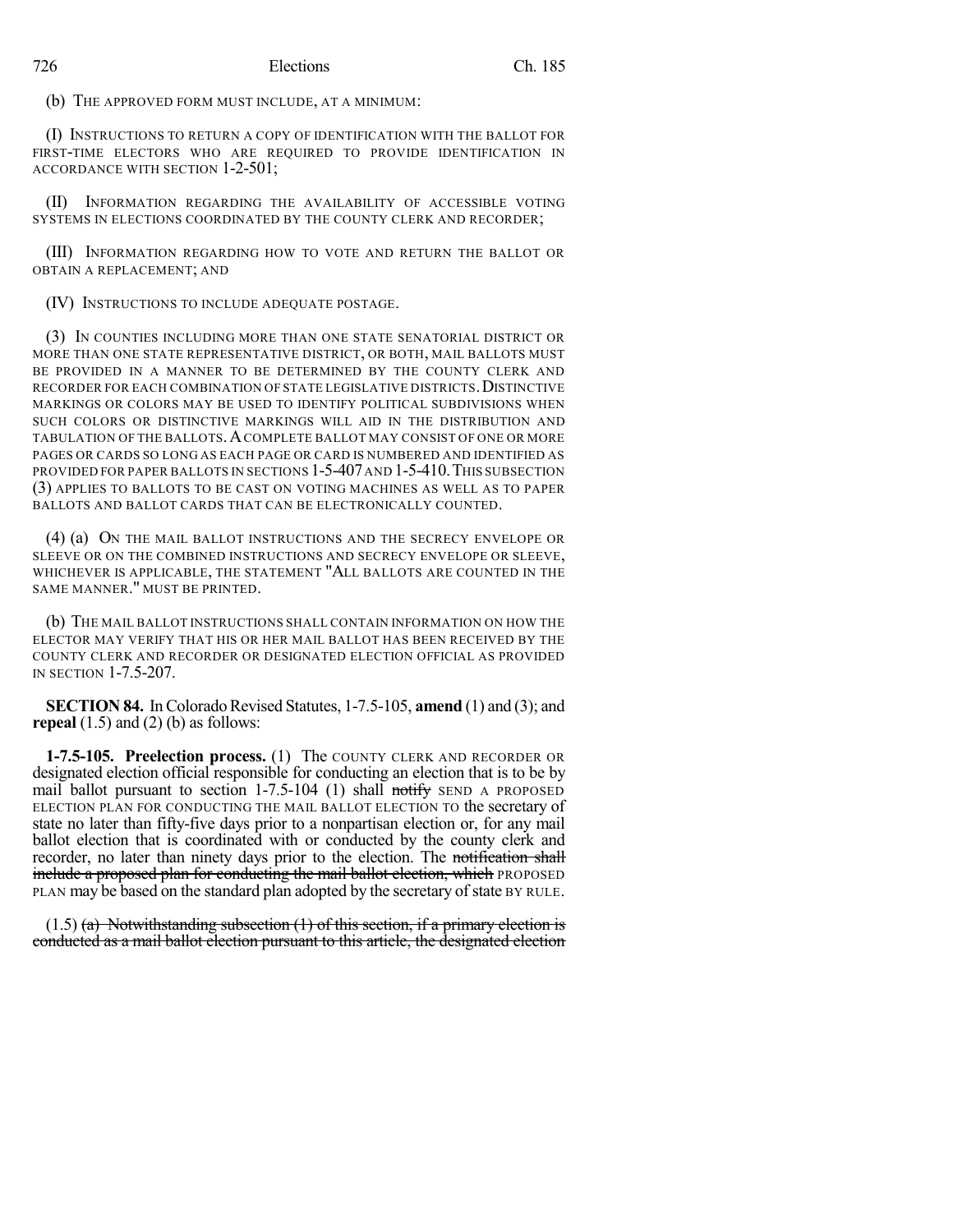official shall notify the secretary of state no later than ninety days prior to the election. The notification shall include a proposed plan for conducting the mail ballot election, which may be based on the standard plan adopted by the secretary of state.

(b) Prior to making a determination to conduct a primary election as a mail ballot election, a county clerk and recorder shall give public notice and seek public comment on such determination. The secretary of state shall adopt rules in accordance with article 4 of title 24, C.R.S., as needed to implement this requirement.

 $(2)$  (b) In the case of a primary election conducted as a mail ballot election, the secretary of state shall provide notice on the secretary of state's official web site that a primary election is to be conducted by mail ballot.

(3) The COUNTY CLERK AND RECORDER OR designated election official shall supervise the distributing DISTRIBUTION, handling, AND counting of ballots and the survey of returns in accordance with rules promulgated by the secretary of state as provided in section 1-7.5-106 (2) and shall take the necessary steps to protect the confidentiality of the ballots cast and the integrity of the election.

**SECTION 85.** In Colorado Revised Statutes, **add** 1-7.5-106.5 as follows:

**1-7.5-106.5. Registration record - list of mail ballots.** (1) BEFORE ANY MAIL BALLOT IS DELIVERED OR MAILED OR BEFORE ANY ELIGIBLE ELECTOR IS PERMITTED TO CAST A VOTE AT AN ELECTION WHERE THE COUNTY CLERK AND RECORDER IS THE DESIGNATED ELECTION OFFICIAL, THE DESIGNATED ELECTION OFFICIAL SHALL RECORD THE DATE THE BALLOT IS DELIVERED OR MAILED IN THE STATEWIDE VOTER REGISTRATION DATABASE.

(2) FOR NONPARTISAN ELECTIONS COORDINATED BY THE COUNTY CLERK AND RECORDER, VOTERS SHALL BE RECORDED IN THE STATEWIDE VOTER REGISTRATION DATABASE.

(3) THE COUNTY CLERK AND RECORDER OR DESIGNATED ELECTION OFFICIAL SHALL KEEP A LIST OF NAMES AND PRECINCT NUMBERS OF ELIGIBLE ELECTORS, TOGETHER WITH THE DATE ON WHICH THE MAIL BALLOT WAS SENT AND THE DATE ON WHICH EACH MAIL BALLOT WAS RETURNED OR OTHERWISE CAST. IF A MAIL BALLOT IS NOT RETURNED OR OTHERWISE CAST, OR IF IT IS REJECTED AND NOT COUNTED, THAT FACT SHALL BE NOTED ON THE LIST. THE LIST IS OPEN TO PUBLIC INSPECTION UNDER APPLICABLE LAWS AND RULES.

**SECTION 86.** In Colorado Revised Statutes, 1-7.5-107, **amend** (2)(a), (2.3)(a),  $(2.5)$  (a), (3) (a), (3) (c), (3) (d), (3.5) (c), (3.5) (d), (4) (b), (4.3), (4.5), and (6) as follows:

**1-7.5-107. Proceduresfor conductingmailballot election-primary elections - first-time voters casting a mail ballot after having registered by mail to vote - in-person request for ballot.** (2) (a) Except for coordinated elections conducted as a mail ballot election where the county clerk and recorder is the coordinated election official FOR A MUNICIPAL MAIL BALLOT ELECTION THAT IS NOT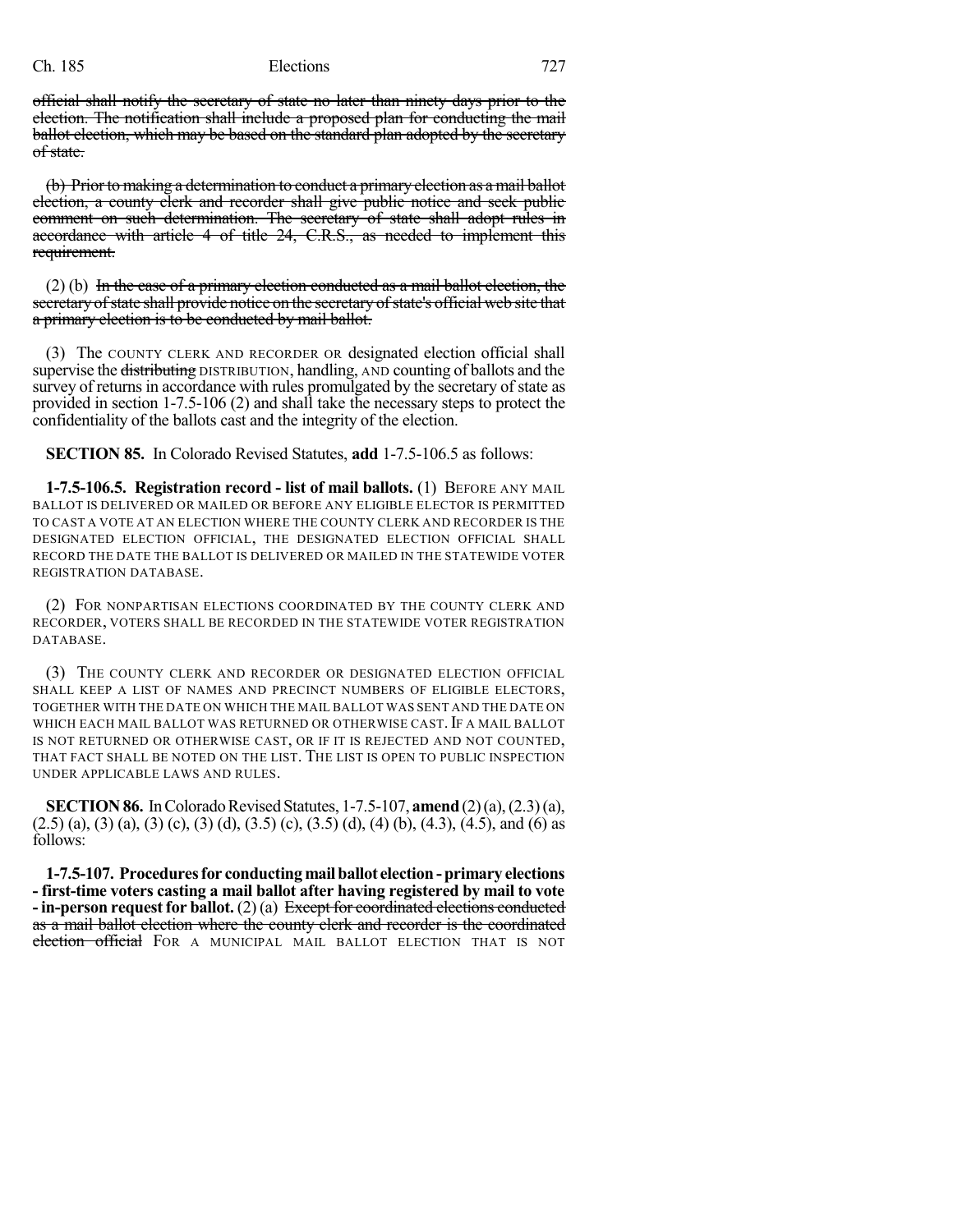COORDINATED WITH THE COUNTY CLERK AND RECORDER, no later than thirty days prior to election day, the county clerk and recorder shall submit to the designated election official of the political subdivision MUNICIPALITY conducting the mail ballot election a full and complete preliminary list of registered electors. For A special district mail ballot elections ELECTION THAT IS NOT COORDINATED WITH THE COUNTY CLERK AND RECORDER, the county clerk and recorder and county assessor of each county in which a special district is located shall certify and submit to the designated election official a list of property owners and a list of registered electors residing within the affected district.

 $(2.3)$  (a) Not less than thirty days nor more than forty-five days before a primary election, that is conducted as a mail ballot election pursuant to this article, the county clerk and recorder shall mail a notice by forwardable mail to each unaffiliated active registered eligible elector. and to each unaffiliated registered eligible elector whose registration record has been marked as "Inactive - failed to vote".

 $(2.5)(a)$  (I) No later than twenty days before  $a\text{m}$  a GENERAL, PRIMARY, OR OTHER MAIL BALLOT election, the COUNTY CLERK AND RECORDER OR designated election official or the coordinated election official if so provided by an intergovernmental agreement, shall provide notice by publication of a mail ballot election conducted pursuant to the provisions of this article, which notice shall state, as applicable for the particular election for which the notice is provided, the items set forth in section 1-5-205 (1) (a)  $\frac{\text{to (1)} (\text{d}) \text{ to (1)} (\text{c})}{\text{d}}$ .

(II) If a primary election is conducted as a mail ballot election pursuant to this article FOR A PRIMARY MAIL BALLOT ELECTION, in addition to the items described in the notice required by subparagraph (I) of this paragraph (a), such notice shall advise eligible electors who are not affiliated with a political party of the ability to declare an affiliation with a political party and vote in the primary election.

 $(3)$  (a) (I) Not sooner than twenty-two days before  $\pi$  a GENERAL, PRIMARY, OR OTHER MAIL BALLOT election, and no later than eighteen days before an THE election, except as provided in subparagraph  $(II)$  of this paragraph  $(a)$ , the COUNTY CLERK AND RECORDER OR designated election official shall mail to each active registered elector, at the last mailing address appearing in the registration records and in accordance with United States postal service regulations, a mail ballot packet, which shall be marked "DO NOT FORWARD. ADDRESS CORRECTION REQUESTED.", or any other similar statement that is in accordance with United States postal service regulations. Nothing in this subsection  $(3)$  shall affect AFFECTS any provision of this code governing the delivery of mail ballots to an absent uniformed services elector, nonresident overseas elector, or resident overseas elector covered by the federal "Uniformed and Overseas Citizens Absentee Voting Act", 42 U.S.C. sec. 1973ff et seq.

 $\text{(II)}\text{(**A**)}$  If a primary election is conducted as a mail ballot election pursuant to this article, in addition to active registered electors who are affiliated with a political party the mail ballot packet shall be mailed to each registered elector who is affiliated with a political party and whose registration record has been marked as "Inactive - failed to vote".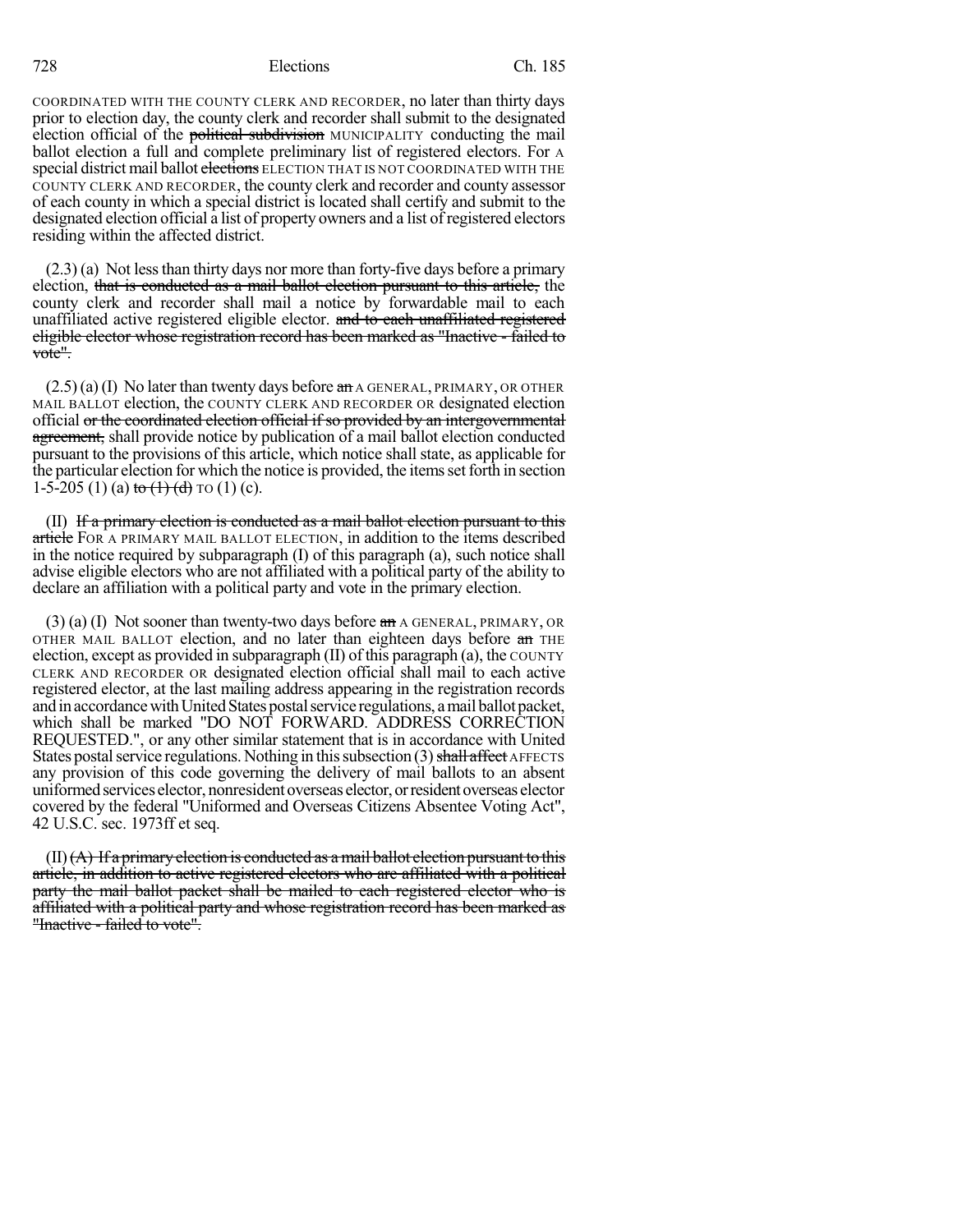(B) If FOR a primary MAIL BALLOT election is conducted as a mail ballot election for a minor political party candidate, the mail ballot packet shall be mailed only to those registered electors described in sub-subparagraph $(A)$  of this subparagraph $(II)$ who are affiliated with the minor political party of such candidate.

(c) FOR A SPECIAL DISTRICT MAIL BALLOT ELECTION, no sooner than twenty-two days prior to election day, and until 7 p.m. on election day, mail ballots shall be made available at the designated election official's office, or the office designated in the mail ballot plan filed with the secretary of state, for eligible electors who are not listed or who are listed as "Inactive" on the county voter registration records or, for special district mail ballot elections, on the list of property owners or the registration list but who are authorized to vote pursuant to section 32-1-806,C.R.S., or other applicable law.

(d)  $(H)$  An eligible elector may obtain a replacement ballot if the ballot was destroyed, spoiled, lost, or for some other reason not received by the eligible elector. An eligible elector may obtain a ballot if a mail ballot packet was not sent to the elector because the eligibility of the elector could not be determined at the time the mail ballot packets were mailed. In order to obtain a ballot in such cases, the eligible elector must sign a sworn statement specifying the reason for requesting the ballot. The statement shall be presented to the designated election official no later than 7 p.m. on election day. The designated election official shall keep a record of each ballot issued in accordance with this paragraph (d) together with a list of each ballot obtained pursuant to paragraph (c) of this subsection (3).

(II) A designated election official shall not transmit a mail ballot packet under this paragraph (d) unless a sworn statement requesting the ballot is received on or before election day. A ballot may be transmitted directly to the eligible elector requesting the ballot at the election official's office or the office designated in the mail ballot plan filed with the secretary of state or may be mailed to the eligible elector at the address provided in the sworn statement. Ballots may be cast no later than 7 p.m. on election day.

 $(3.5)(c)$  The COUNTY CLERK AND RECORDER OR designated election official shall include with the mail ballot packet required by paragraph (a) of subsection (3) of this section written instructions advising an elector who matches the description specified in paragraph (a) of this subsection  $(3.5)$  of the manner in which the elector shall be in compliance with the requirements contained in paragraph (a) of this subsection  $(3.5)$ .

(d) Any person who desires to cast his or her ballot by mail but does not satisfy the requirements of paragraph (b) of this subsection (3.5) may cast such ballot by mail. The COUNTY CLERK AND RECORDER OR designated election official shall, within three days after the receipt of a mail ballot that does not contain a copy of identification as defined in section 1-1-104 (19.5), but in no event later than two days after election day, send to the eligible elector at the address indicated in the registration records a letter explaining the lack of compliance with paragraph (b) of this subsection (3.5). If the COUNTY CLERK AND RECORDER OR designated election official receives a copy of identification in compliance with paragraph (b) of this subsection (3.5) within eight days after election day, and if the mail ballot is otherwise valid, the mail ballot shall be counted.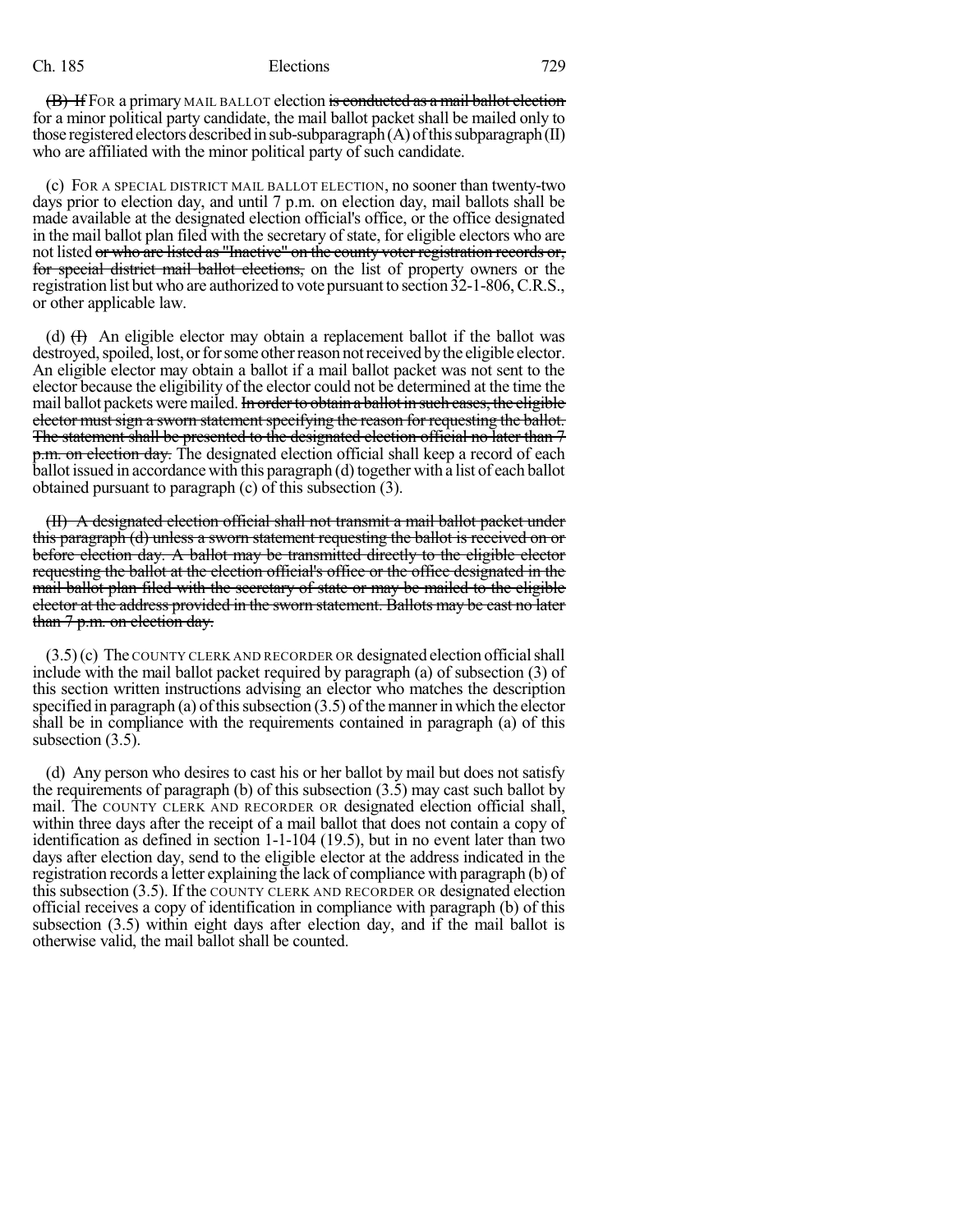# (4) (b) (I) The eligible elector may:

(A) Return the marked ballot to the COUNTY CLERK AND RECORDER OR designated election official by United States mail or by depositing the ballot at the office of the COUNTY CLERK AND RECORDER OR DESIGNATED ELECTION official or any place VOTER SERVICE AND POLLING CENTER OR DROP-OFF LOCATION designated by the COUNTY CLERK AND RECORDER OR DESIGNATED ELECTION official AS SPECIFIED IN THE MAIL BALLOT PLAN FILED WITH THE SECRETARY OF STATE. The ballot must be returned in the return envelope.

(B) DELIVER THE BALLOT TO ANY PERSON OF THE ELECTOR'S OWN CHOICE OR TO ANY DULY AUTHORIZED AGENT OF THE COUNTY CLERK AND RECORDER OR DESIGNATED ELECTION OFFICIAL FOR MAILING OR PERSONAL DELIVERY; EXCEPT THAT NO PERSON OTHER THAN A DULY AUTHORIZED AGENT OF THE COUNTY CLERK AND RECORDER OR DESIGNATED ELECTION OFFICIAL MAY RECEIVE MORE THAN TEN MAIL BALLOTS IN ANY ELECTION FOR MAILING OR DELIVERY; OR

(C) CAST HIS OR HER VOTE IN PERSON AT THE VOTER SERVICE AND POLLING CENTER.

(II) If an eligible elector returns the ballot by mail, the elector must provide postage. The ballot shall be received at the office of the COUNTY CLERK AND RECORDER OR designated election official or a designated depository DROP-OFF LOCATION, which shall remain open until 7 p.m. on election day. ALL ENVELOPES CONTAINING MAIL BALLOTS MUST BE IN THE HANDS OF THE COUNTY CLERK AND RECORDER OR DESIGNATED ELECTION OFFICIAL NO LATER THAN 7 P.M. ON THE DAY OF THE ELECTION.MAIL BALLOT ENVELOPES RECEIVED AFTER 7 P.M. ON THE DAY OF THE ELECTION BUT POSTMARKED ON OR BEFORE THE DAY OF THE ELECTION WILL REMAIN SEALED AND UNCOUNTED, BUT THE ELECTOR'S REGISTRATION RECORD SHALL NOT BE CANCELED FOR FAILURE TO VOTE IN A GENERAL ELECTION. For an election coordinated by the county clerk and recorder, the depository DROP-OFF LOCATION OTHER THAN SECURE DROP BOXES shall be designated bythe countyclerk and recorder and located in a secure place under the supervision of a municipal clerk, an election judge, or a member of the clerk and recorder's staff. For  $\mathbf{a} \cdot \mathbf{n}$  A MAIL BALLOT election not coordinated by the county clerk and recorder, the depository DROP-OFF LOCATION shall be designated by the designated election official and located in a secure place under the supervision of the designated election official, an election judge, or another person designated by the designated election official.

(III) A PERSON WHO DELIVERS A BALLOT ON BEHALF OF AN ELECTOR PURSUANT TO SUB-SUBPARAGRAPH (B) OF SUBPARAGRAPH (I) OF THIS PARAGRAPH (b) IS NOT DEEMED TO BE VOTING MORE THAN ONCE PURSUANT TO SECTION 1-13-710.

 $(4.3)$  (a) If a primary election is conducted as a mail ballot election pursuant to **this article** FOR ANY ELECTION, OTHER THAN A GENERAL ELECTION, CONDUCTED BY A COUNTY CLERK AND RECORDER, there shall be a minimum number of mail ballot drop-offlocationswheremail ballotsmaybe deposited equalto atleast one drop-off location for each thirty thousand affiliated active registered electors in the county. The drop-off locations shall be arrayed throughout the county in a manner that provides the greatest convenience to electors. The number and location of the drop-off locations shall be approved by the secretary of state as part of the mail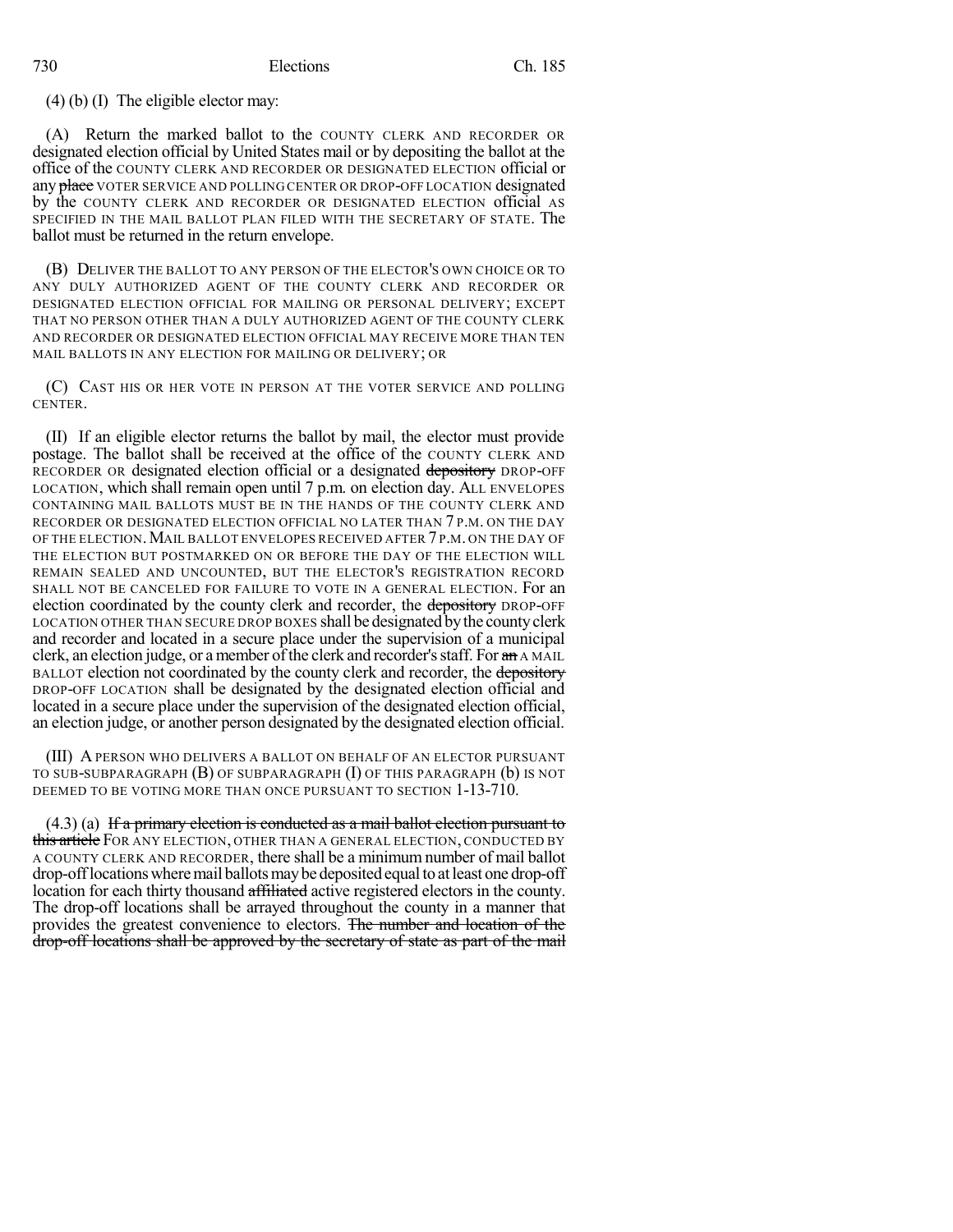#### ballot election plan required pursuant to section 1-7.5-105.

(b) The minimum number of drop-offlocations described in paragraph (a) of this subsection (4.3) shall accept mail ballots delivered by electors during, at A minimum, the fourteen FOUR days prior to and including the day of the primary election; except that mail ballots shall ARE not be required to be accepted on Sundays. or the first Saturday of such period. Mail ballots shall be accepted from electors at drop-off locations during, at a minimum, reasonable business hours.

 $(4.5)$  (a) (f) Except as provided in subparagraph (II) of this paragraph (a), if a primary election is conducted as a mail ballot election pursuant to this article FOR ANY ELECTION, OTHER THAN A GENERAL ELECTION, CONDUCTED BY A COUNTY CLERK AND RECORDER, the countyclerk and recordershall designate VOTER service AND POLLING centers equal to no fewer than the number of county motor vehicle offices in the county; except that each county shall have no fewer than one VOTER service AND POLLING center, for every sixty thousand affiliated active registered electors. Notwithstanding any provision of this subsection (4.5) to the contrary, if a county has fewer than fifteen thousand affiliated active registered electors for each county motor vehicle office in the county, the county clerk and recorder shall designate at least one service center for each twenty-five thousand affiliated active registered electors. AND, FOR COUNTIES WITH FEWER THAN TWENTY-FIVE THOUSAND ACTIVE ELECTORS, AS THAT TERM IS DESCRIBED IN SECTION  $1-5-102.9(1)(b)$ , ONLY ONE VOTER SERVICE AND POLLING CENTER IS REQUIRED. THE COUNTY CLERK AND RECORDER MAY ADD ADDITIONAL VOTER SERVICE AND POLLING CENTER LOCATIONS AS NECESSARY.

(II) Any county having thirty thousand or fewer affiliated active registered electors shall have a minimum of one service center, regardless of the number of motor vehicle offices in such county.

(b) Each service center shall provide the following for electors:

(I) The ability for unaffiliated registered electorsto affiliate with a political party and cast ballots;

(II) Secure computer access;

(III) Facilities and equipment that are compliant with the federal "Americans with Disabilities Act of 1990", 42 U.S.C. sec. 12101 et seq., as amended;

(IV) Direct record electronic voting machines or other voting systems accessible to electors with disabilities as provided in part 7 of article 5 of this title;

(V) Voting booths;

(VI) Original and replacement ballots for distribution;

(VII) The ability to accept mail ballots that are deposited by electors;

(VIII) Emergency voter registration; and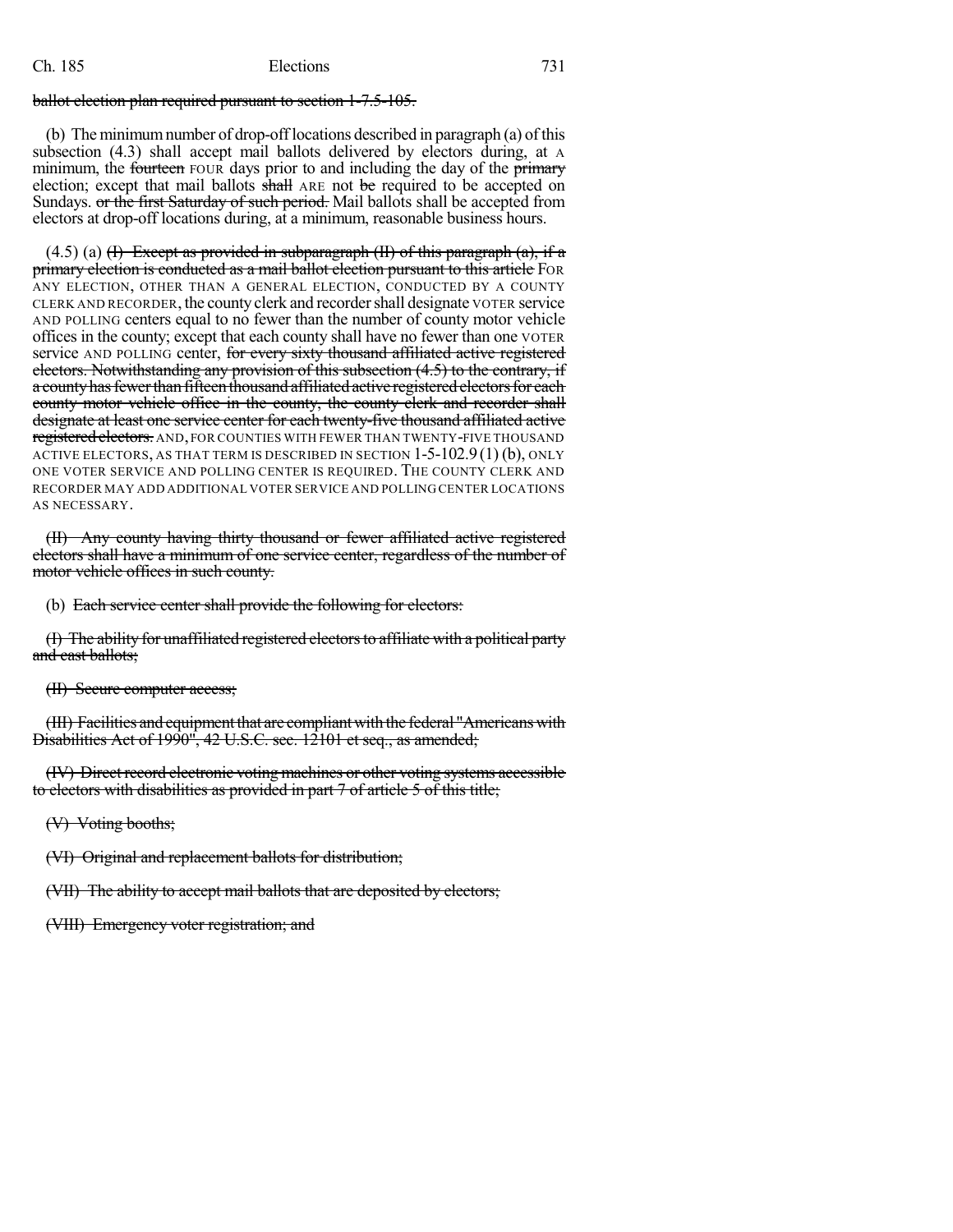#### (IX) The ability to cast provisional ballots.

(c) The minimum number of VOTER service AND POLLING centers shall be open during, at A minimum, the eight days prior to and including the day of the primary election; except that VOTER service AND POLLING centers shall ARE not be required to be open on Sundays.

(d) IN DESIGNATING VOTER SERVICE AND POLLING CENTERS UNDER THIS SUBSECTION (4.5), A COUNTY CLERK AND RECORDER SHALL TAKE INTO ACCOUNT THE FACTORS DESCRIBED UNDER SECTION 1-5-102.9 (1) (c) (I).

(6) All deposited ballots shall be counted as provided in this article and by rules promulgated by the secretary of state. A mail ballot shall be IS valid and SHALL BE counted only if it is returned in the return envelope, the self-affirmation on the return envelope is signed and completed by the eligible elector to whom the ballot was issued, and the information on the return envelope is verified in accordance with subsection (5) of this section. Mail ballots shall be counted in the same manner provided by section 1-7-307 for counting paper ballots or section 1-7-507 for counting electronic ballots. If the election official determines that an eligible elector to whom a replacement ballot has been issued has voted RETURNED more than once ONE BALLOT, the first ballot returned by the elector shall be considered the elector's official ballot RECEIVED IS THE ACCEPTED BALLOT. ALL CANDIDATES AND ISSUES FOR WHICH THE VOTER IS ELIGIBLE TO VOTE WILL BE COUNTED ON THE ACCEPTED BALLOT. Rejected ballots shall be handled in the same manner as provided in section  $1 - 8 - 310$  sections 1-7.5-204 and 1-7.5-210.

**SECTION 87.** In Colorado Revised Statutes, **add** 1-7.5-107.2 as follows:

**1-7.5-107.2. Manner of early voting - securing ballots cast during early voting.** (1) AN ELIGIBLE ELECTOR WHO RECEIVES A MAIL BALLOT MAY CAST THE BALLOT AT A VOTER SERVICE AND POLLING CENTER PRIOR TO ELECTION DAY. BALLOT BOXES MUST BE LOCKED AND SEALED EACH NIGHT WITH A NUMBERED SEAL UNDER THE SUPERVISION OF THE ELECTION JUDGES OR WATCHERS, AND THE DESIGNATED ELECTION OFFICIAL SHALL RETAIN POSSESSION OF THE KEYS UNTIL HE OR SHE TRANSFERS THE SAME TO THE COUNTING PLACE PURSUANT TO SECTION 1-7.5-203 FOR PREPARATION TO COUNT AND TABULATE. WHEN A SEAL IS BROKEN, THE DESIGNATED ELECTION OFFICIAL AND A PERSON WHO IS NOT OF THE SAME POLITICAL PARTY AS THE DESIGNATED ELECTION OFFICIAL SHALL RECORD THE NUMBER OF THE SEAL AND MAINTAIN THE SEAL ALONG WITH AN EXPLANATION OF THE REASONS FOR BREAKING THE SEAL.

(2) (a) EXCEPT AS PROVIDED IN PARAGRAPH (b) OF THIS SUBSECTION (2), THE VOTING MACHINES, ELECTRONIC VOTING MACHINES, OR BALLOT BOXES MUST REMAIN LOCKED AND SECURED WITH A NUMBERED SEAL, AND THE TABULATION OF THE VOTES CAST MUST REMAIN UNKNOWN UNTIL THE TIME PRESCRIBED IN SECTION 1-7.5-202 FOR COUNTING VOTERS' BALLOTS. ALTERNATIVELY, EXCEPT FOR ELECTRONIC VOTING EQUIPMENT AND MAIL BALLOT BOXES, THE BALLOT BOXES MUST BE OPENED EACH NIGHT, AND THE VOTED BALLOTS MUST BE PLACED IN A TRANSFER CASE THAT IS LOCKED AND SECURED WITH A NUMBERED SEAL.ARECORD MUST BE MAINTAINED CONSISTING OF THE DATE AND SEAL NUMBER OF EACH BALLOT BOX AND TRANSFER CASE UNTIL EACH BALLOT BOX AND TRANSFER CASE IS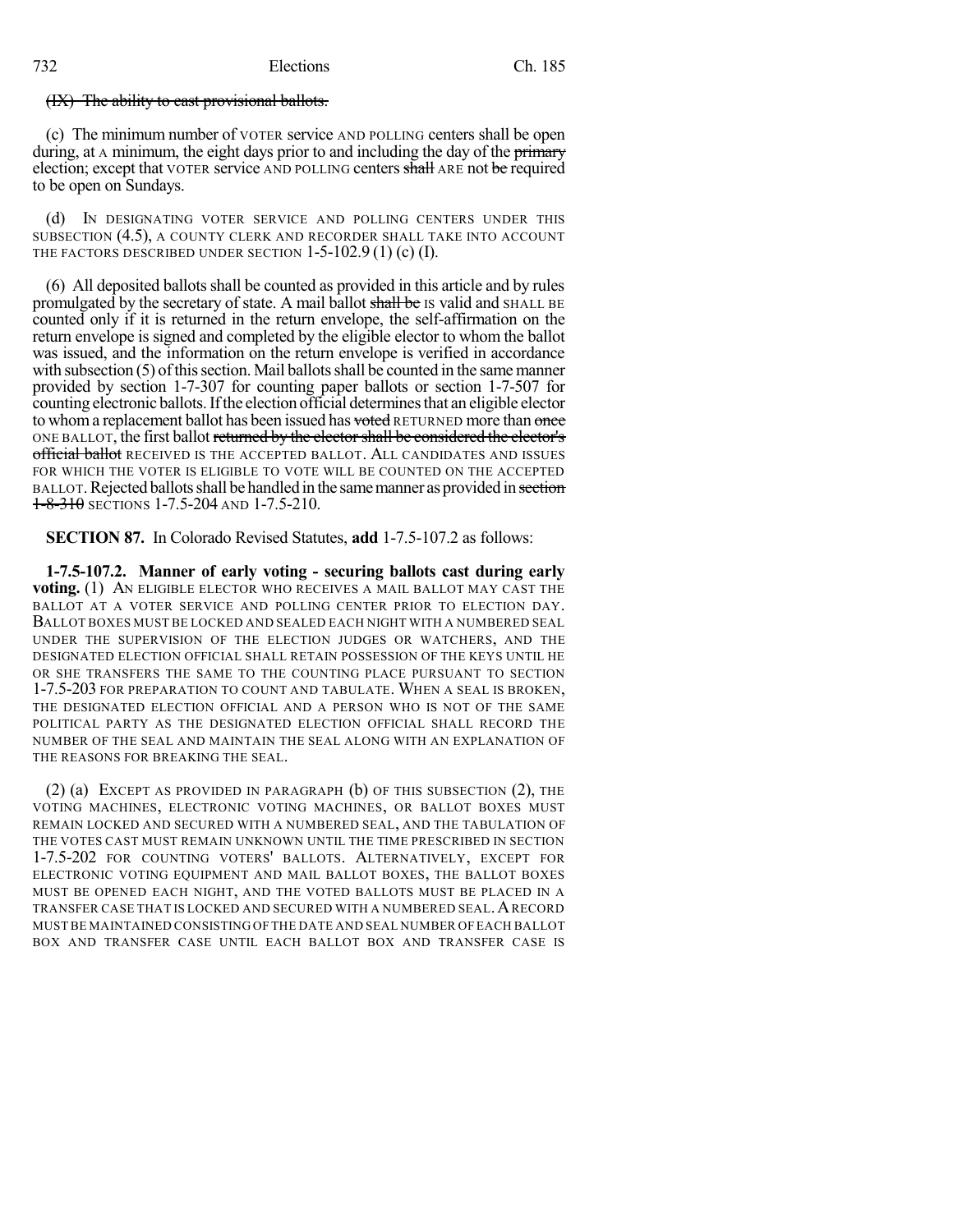TRANSFERRED PURSUANT TO SECTION 1-7.5-203 FOR PREPARATION FOR COUNTING AND TABULATING. WHEN A SEAL IS BROKEN, THE DESIGNATED ELECTION OFFICIAL AND A PERSON WHO IS NOT OF THE SAME POLITICAL PARTY AS THE DESIGNATED ELECTION OFFICIAL SHALL RECORD THE NUMBER OF THE SEAL AND MAINTAIN THE SEAL ALONG WITH AN EXPLANATION OF THE REASONS FOR BREAKING THE SEAL. DURING THE TIME THE VOTER SERVICE AND POLLING CENTER IS NOT OPEN, THE DESIGNATED ELECTION OFFICIAL SHALL HAVE THE CUSTODY AND KEYS OF ANY VOTING MACHINE OR ELECTRONIC VOTING EQUIPMENT BEING USED FOR THE CASTING OF BALLOTS.

(b) THE DESIGNATED ELECTION OFFICIAL SHALL PLACE IN A LOCKED AND SECURED LOCATION ALL DIRECT RECORD ELECTRONIC VOTING MACHINE CARTRIDGES THAT RECORD VOTES CAST ON SUCH VOTING MACHINES.THE TABULATION OF VOTES CAST AND RECORDED ON SUCH CARTRIDGES MUST REMAIN UNKNOWN UNTIL THE TIME PRESCRIBED IN SECTION 1-7.5-202 FOR COUNTING BALLOTS.

**SECTION 88.** In Colorado Revised Statutes, 1-7.5-107.3, **amend** (4)(b) and (5) (a); and **add** (6) as follows:

**1-7.5-107.3. Verification of signatures.**(4)(b) The designated election official COUNTY CLERK AND RECORDER mayprovide training in the technique and standards ofsignature comparison to election judges who compare signatures pursuant to this section.

(5) (a) A designated election official COUNTY CLERK AND RECORDER may allow an election judge to use a signature verification device to compare the signature on the self-affirmation on a return envelope of an eligible elector's ballot with the signature of the elector stored in the statewide voter registration system in accordance with this subsection  $(5)$  and the rules adopted ANY RULES PROMULGATED by the secretary of state pursuant to section  $1-8-11/4.5$  (5) (e) SUBSECTION (6) OF THIS SECTION.

(6) THE SECRETARY OF STATE SHALL ADOPT RULES IN ACCORDANCE WITH ARTICLE 4 OF TITLE 24, C.R.S., ESTABLISHING PROCEDURES FOR USING SIGNATURE VERIFICATION DEVICES TO PROCESS BALLOTS USED IN MAIL BALLOT ELECTIONS PURSUANT TO THIS ARTICLE.

**SECTION 89.** In Colorado Revised Statutes, **amend** 1-7.5-108.5 as follows:

**1-7.5-108.5.** Designation of inactive status in connection with mailing of mail **ballots.** (1) Not less than ninety days before a mail ballot election conducted pursuant to this article, the county clerk and recorder shall mail a voter information card to any registered elector whose registration record has been marked "Inactive - failed to vote". For purposes of this section, "Inactive - failed to vote" shall mean a registered elector who is deemed "Active" but who failed to vote in a general election in accordance with the provisions of section  $1-2-605(2)$ ; except that the term "Inactive - failed to vote" shall not include an elector whose previous communication from the county clerk and recorder was returned by the United States postal service as undeliverable and is, accordingly, referred to in the registration records of the county as "Inactive - undeliverable" pursuant to section  $1-\overline{2}-605(2)$ . The voter information card required by this section may be sent as part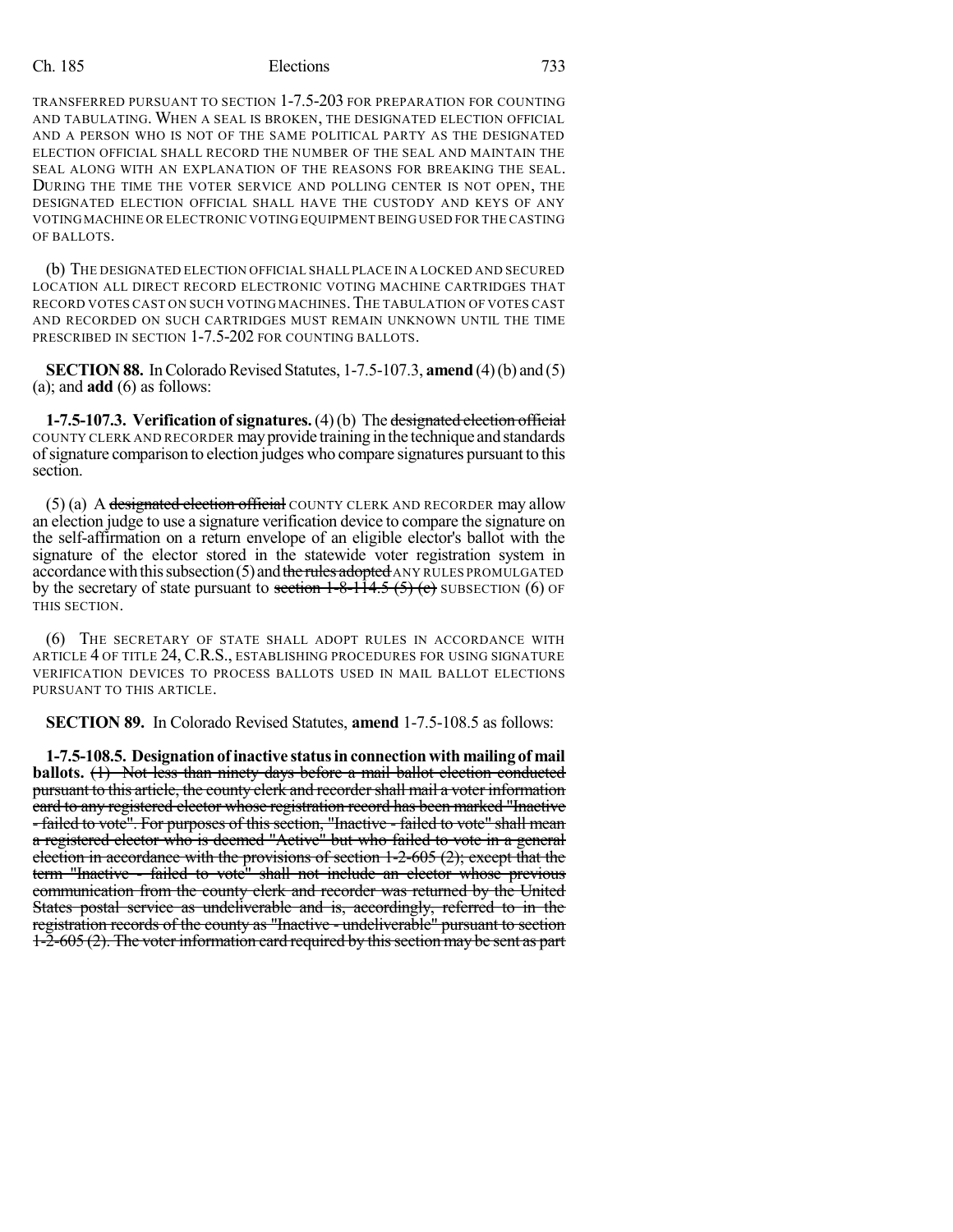of the voter information card required to be mailed pursuant to section 1-5-206 (1). The voter information card shall be sent to the elector's address of record unless the elector has requested that such communication be sent to his or her deliverable mailing address pursuant to section 1-2-204 (2) (k) and shall be marked "DO NOT FORWARD".

(2) (a) If the voter information card required to be sent to a registered elector whose registration record has been marked as "Inactive - failed to vote" pursuant to subsection (1) of this section is returned by the United States postal service as undeliverable, the county clerk and recorder shall mark the registration record of that elector with the words "Inactive - undeliverable".

#### (b) Repealed.

(c) In CONNECTION WITH any mail ballot election conducted on or after July 1, 2008 THE EFFECTIVE DATE OF THIS SECTION, if a mail ballot sent to a registered elector is returned by the United States postal service as undeliverable, the county clerk and recorder shall mark the registration record of that elector with the words "Inactive - undeliverable" WORD "INACTIVE". THE CLERK AND RECORDER SHALL MAIL A CONFIRMATION CARD PURSUANT TO SECTION 1-2-605 TO ANY ELECTOR WHOSE BALLOT WAS RETURNED BY THE UNITED STATES POSTAL SERVICE AS UNDELIVERABLE.

**SECTION 90.** In Colorado Revised Statutes, **amend** 1-7.5-109 as follows:

**1-7.5-109. Write-in candidates.** Write-in candidates shall be A WRITE-IN CANDIDATE IS allowed on IN mail ballot elections provided that IF the candidate has filed an affidavit of intent with the designated election official pursuant to section 1-4-1101. Ballots for write-in candidates are to be counted pursuant to section 1-7-114 SECTION 1-7.5-206.

**SECTION 91.** In Colorado Revised Statutes, **add** 1-7.5-113, 1-7.5-114, 1-7.5-115, and 1-7.5-116 as follows:

**1-7.5-113. Voting at group residential facilities.** (1) IF A GROUP RESIDENTIAL FACILITY DOES NOT HAVE MAIL BOXES IN WHICH A REPRESENTATIVE OF THE UNITED STATES POSTAL SERVICE MAY DIRECTLY DEPOSIT MAIL, AND MORE THAN SEVEN MAIL BALLOTS ARE TO BE SENT TO THAT GROUP RESIDENTIAL FACILITY, A COMMITTEE CONSISTING OF ONE EMPLOYEE OF THE COUNTY CLERK AND RECORDER OF THE COUNTY IN WHICH THE FACILITY IS LOCATED AND, WHERE AVAILABLE, A REPRESENTATIVE APPOINTED BY EACH OF THE MAJOR POLITICAL PARTIES SHALL DELIVER THE MAIL BALLOTS AND RETURN THOSE BALLOTS TO THE OFFICE OF THE COUNTY CLERK AND RECORDER.

(2) FOR NONPARTISAN ELECTIONS, THE DESIGNATED ELECTION OFFICIAL MAY APPOINT A COMMITTEE THAT CONSISTS OF TWO OR MORE ELECTION JUDGES OR EMPLOYEES OR REPRESENTATIVES OF THE DESIGNATED ELECTION OFFICIAL.

**1-7.5-114. Watchers at voter service and polling centers.** ANY POLITICAL PARTY, CANDIDATE, PROPONENTS, OR OPPONENTS OF A BALLOT ISSUE ENTITLED TO HAVE WATCHERS AT VOTER SERVICE AND POLLING CENTERS EACH HAS THE RIGHT TO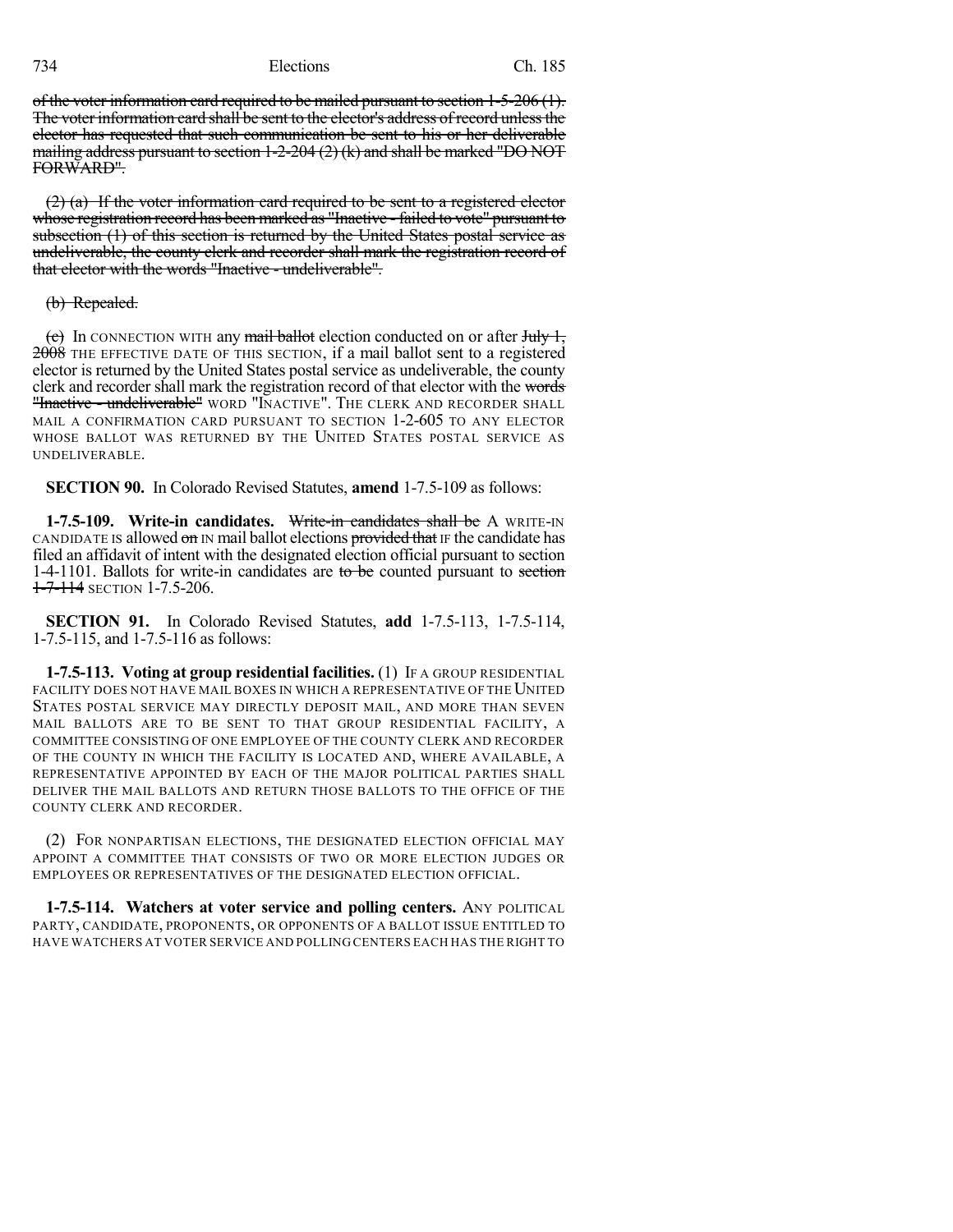MAINTAIN ONE WATCHER IN THE OFFICE OF THE DESIGNATED ELECTION OFFICIAL AND EACH VOTER SERVICE AND POLLING CENTER DURING THE PERIOD IN WHICH MAIL BALLOTS MAY BE APPLIED FOR OR RECEIVED.

**1-7.5-115. Emergency voting - replacement ballots - electronic transfer rules- definition.** (1) (a) IN THE EVENT AN ELIGIBLE ELECTOR OR A MEMBER OF AN ELIGIBLE ELECTOR'S IMMEDIATE FAMILY, RELATED BY BLOOD OR MARRIAGE TO THE SECOND DEGREE, IS CONFINED IN A HOSPITAL OR PLACE OF RESIDENCE ON ELECTION DAY, THE ELECTOR MAY REQUEST IN A PERSONALLY SIGNED WRITTEN STATEMENT THAT THE COUNTY CLERK AND RECORDER OR DESIGNATED ELECTION OFFICIAL SEND A REPLACEMENT BALLOT. THE COUNTY CLERK AND RECORDER OR DESIGNATED ELECTION OFFICIAL SHALL DELIVER THE REPLACEMENT BALLOT, AT THE OFFICE OF THE COUNTY CLERK AND RECORDER OR DESIGNATED ELECTION OFFICIAL DURING THE REGULAR HOURS OF BUSINESS, TO ANY AUTHORIZED REPRESENTATIVE OF THE ELECTOR. FOR THE PURPOSES OF THIS PARAGRAPH (a), "AUTHORIZED REPRESENTATIVE" MEANS A PERSON WHO POSSESSES A WRITTEN STATEMENT FROM THE ELECTOR CONTAINING THE ELECTOR'S SIGNATURE, NAME, AND ADDRESS OF RESIDENCE AND INDICATING THAT THE ELECTOR IS OR WILL BE CONFINED IN A HOSPITAL OR PLACE OF RESIDENCE ON ELECTION DAY AND REQUESTING THAT THE REPLACEMENT BALLOT BE GIVEN TO THE AUTHORIZED PERSON AS IDENTIFIED BY NAME AND ADDRESS OF RESIDENCE. THE AUTHORIZED PERSON SHALL ACKNOWLEDGE RECEIPT OF THE REPLACEMENT BALLOT WITH A SIGNATURE, NAME, AND ADDRESS OF RESIDENCE.

(b) A REQUEST FOR A REPLACEMENT BALLOT UNDER THIS SECTION SHALL BE MADE BEFORE 5 P.M. ON THE DAY OF THE ELECTION, AND THE BALLOT MUST BE RETURNED NO LATER THAN 7 P.M. ON THE DAY OF THE ELECTION.

(c) IF THE ELIGIBLE ELECTOR IS UNABLE TO HAVE AN AUTHORIZED REPRESENTATIVE PICK UP THE BALLOT AT THE OFFICE OF THE COUNTY CLERK AND RECORDER OR DESIGNATED ELECTION OFFICIAL AND DELIVER IT TO THE ELIGIBLE ELECTOR, THE DESIGNATED ELECTION OFFICIAL SHALL DELIVER A REPLACEMENT BALLOT TO THE ELIGIBLE ELECTOR BY ELECTRONIC TRANSFER IN ACCORDANCE WITH THE RULES OF THE SECRETARY OF STATE. IF THE REPLACEMENT BALLOT IS DELIVERED TO THE ELIGIBLE ELECTOR BY ELECTRONIC TRANSFER, THE ELIGIBLE ELECTOR MAY RETURN THE BALLOT BY ELECTRONIC TRANSFER AS SET FORTH IN SUBSECTION (4) OF THIS SECTION.

(2) EXCEPT AS OTHERWISE PROVIDED IN SUBSECTION (4) OF THIS SECTION, AFTER MARKING THE REPLACEMENT BALLOT, THE ELIGIBLE ELECTOR SHALL PLACE IT IN A RETURN ENVELOPE PROVIDED BY THE COUNTY CLERK AND RECORDER OR DESIGNATED ELECTION OFFICIAL. THE ELECTOR SHALL THEN FILL OUT AND SIGN THE SELF-AFFIRMATION ON THE ENVELOPE, AS PROVIDED IN SECTION 1-7.5-107, ON OR BEFORE ELECTION DAY AND RETURN IT TO THE OFFICE OF THE COUNTY CLERK AND RECORDER OR DESIGNATED ELECTION OFFICIAL. UPON RECEIPT OF THE ENVELOPE, THE COUNTY CLERK AND RECORDER OR DESIGNATED ELECTION OFFICIAL SHALL VERIFY THE ELECTOR'S NAME ON THE RETURN ENVELOPE AND SHALL DEPOSIT THE ENVELOPE IN THE OFFICE IN A BALLOT BOX THAT IS LOCKED AND SECURED WITH A NUMBERED SEAL.

(3) IF, FOLLOWING THE PROCEDURE SET FORTH IN THIS SECTION, THE COUNTY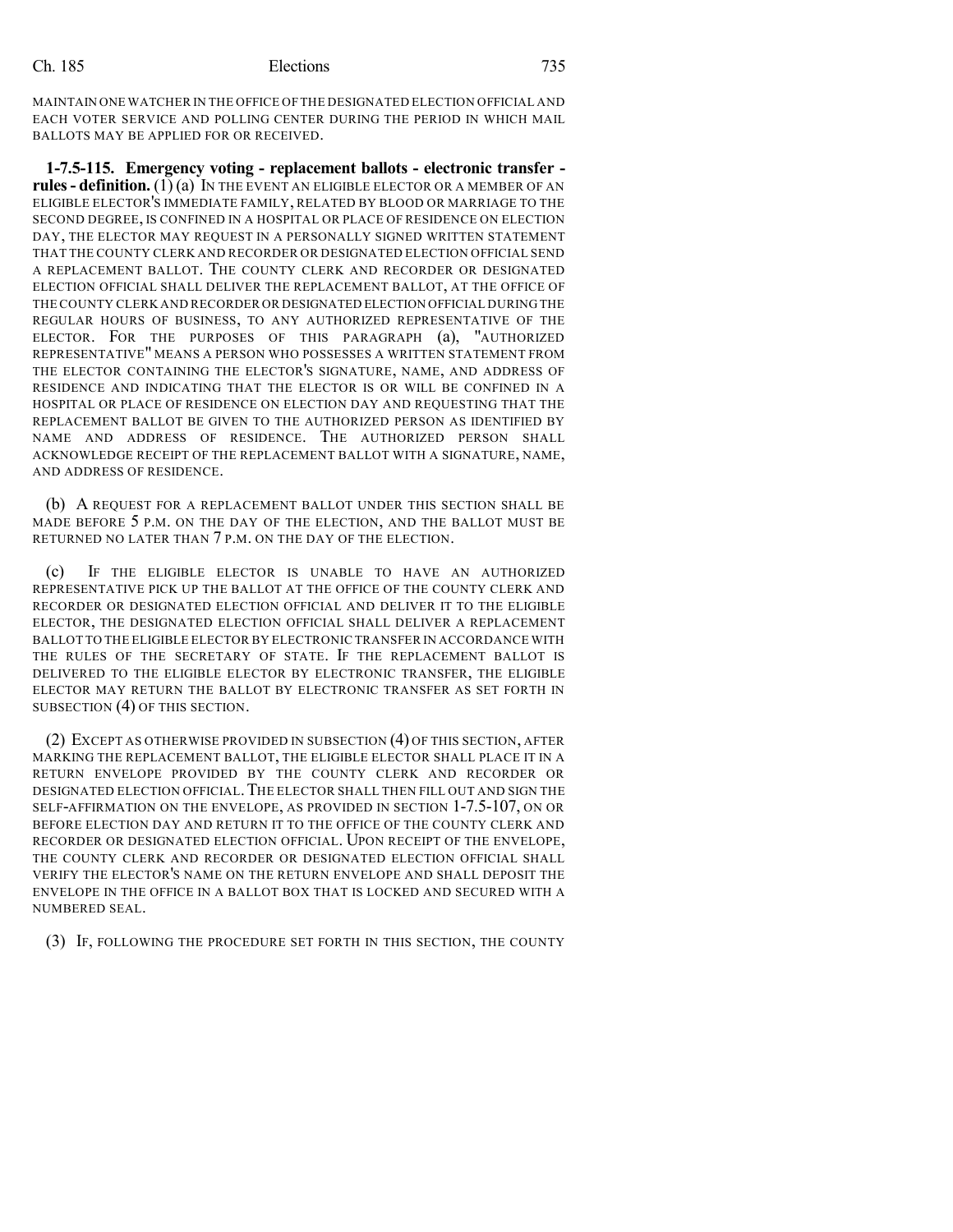CLERK AND RECORDER OR DESIGNATED ELECTION OFFICIAL IS UNABLE TO PROVIDE A REPLACEMENT BALLOT TO AN ELECTOR, THE COUNTY CLERK AND RECORDER OR DESIGNATED ELECTION OFFICIAL SHALL PROVIDE A REPLACEMENT BALLOT TO THE ELECTOR BY ELECTRONIC TRANSFER IN ACCORDANCE WITH THE ELECTION RULES OF THE SECRETARY OF STATE. IF THE REPLACEMENT BALLOT IS DELIVERED TO THE ELIGIBLE ELECTOR BY ELECTRONIC TRANSFER, THE ELIGIBLE ELECTOR MAY RETURN THE BALLOT BY ELECTRONIC TRANSFER AS SET FORTH IN SUBSECTION (4) OF THIS **SECTION** 

(4) (a) IF A REPLACEMENT BALLOT IS DELIVERED TO AN ELIGIBLE ELECTOR BY ELECTRONIC TRANSFER PURSUANT TO PARAGRAPH (c) OF SUBSECTION (1) OF THIS SECTION OR SUBSECTION (3) OF THIS SECTION, THE ELIGIBLE ELECTOR MAY RETURN THE VOTED BALLOT TO THE COUNTY CLERK AND RECORDER OR DESIGNATED ELECTION OFFICIAL BY ELECTRONIC TRANSFER. IN ORDER TO BE COUNTED, THE RETURNED BALLOT MUST BE RECEIVED IN THE OFFICE OF THE COUNTY CLERK AND RECORDER OR DESIGNATED ELECTION OFFICIAL BY 7 P.M. ON ELECTION DAY. ONCE THE BALLOT IS RECEIVED, A BIPARTISAN TEAM OF JUDGES SHALL DUPLICATE THE BALLOT, AND THE BALLOT SHALL BE COUNTED IN THE SAME MANNER AS ALL OTHER MAIL BALLOTS. SUCH JUDGES SHALL NOT REVEAL HOW THE ELECTOR HAS CAST HIS OR HER BALLOT.

(b) ANY ELECTOR WHO RECEIVES A REPLACEMENT BALLOT BY ELECTRONIC TRANSFER PURSUANT TO PARAGRAPH (c) OF SUBSECTION (1) OF THIS SECTION OR SUBSECTION (3) OF THIS SECTION SHALL BE INFORMED IN THE INSTRUCTIONS FOR COMPLETING THE BALLOT THAT, IF THE BALLOT IS RETURNED BY ELECTRONIC TRANSFER, THE BALLOT WILL NOT BE A CONFIDENTIAL BALLOT.

(c) IN HANDLING A RETURNED REPLACEMENT BALLOT PURSUANT TO THIS SUBSECTION (4), ALL REASONABLE MEANS SHALL BE TAKEN TO ENSURE THAT ONLY THE JUDGES ARE AWARE OF INFORMATION CONNECTING THE ELECTOR TO THE RETURNED BALLOT.

(d) THE SECRETARY OF STATE MAY PRESCRIBE BY RULE ANY PROCEDURES OR REQUIREMENTS AS MAY BE NECESSARY TO IMPLEMENT THIS SUBSECTION (4). THE RULES MUST BE PROMULGATED IN ACCORDANCE WITH ARTICLE 4OF TITLE 24,C.R.S.

**1-7.5-116. Applications for absentee ballot.** (1) (a) AN APPLICATION FOR AN ABSENTEE BALLOT MUST BE MADE IN WRITING, BY ELECTRONIC MAIL, OR BY FAX, USING THE APPLICATION FORM FURNISHED BY THE DESIGNATED ELECTION OFFICIAL OR IN THE FORM OF A LETTER THAT INCLUDES THE APPLICANT'S PRINTED NAME, SIGNATURE, RESIDENCE ADDRESS, MAILING ADDRESS IF THE APPLICANT WISHES TO RECEIVE THE MAIL-IN BALLOT BY MAIL, AND DATE OF BIRTH.

(b) IF THE APPLICATION IS MADE FOR A PRIMARY ELECTION BALLOT, THE APPLICATION SHALL NAME THE POLITICAL PARTY WITH WHICH THE APPLICANT IS AFFILIATED OR WISHES TO AFFILIATE.

(2) THE APPLICATION FOR AN ABSENTEE BALLOT MUST BE PERSONALLY SIGNED BY THE APPLICANT; OR, IN THE CASE OF THE APPLICANT'S INABILITY TO SIGN, THE ELECTOR'S MARK MUST BE WITNESSED BY ANOTHER PERSON.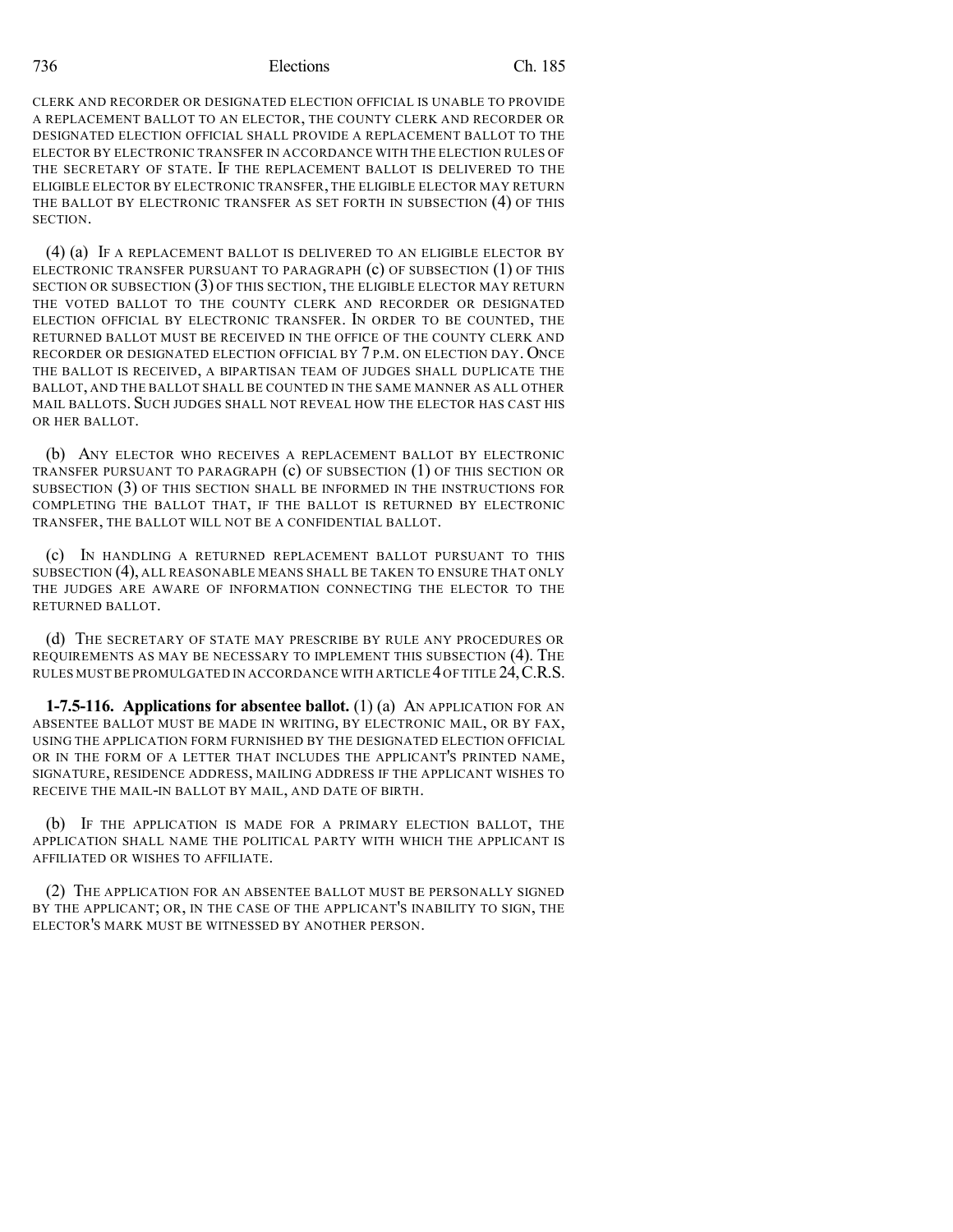(3) THE APPLICATION FOR AN ABSENTEE BALLOT MUST BE FILED WITH THE DESIGNATED ELECTION OFFICIAL OF THE POLITICAL SUBDIVISION IN WHICH THE APPLICANT RESIDES OR IS ENTITLED TO VOTE. THE APPLICATION MUST BE FILED NO LATER THAN THE CLOSE OF BUSINESS ON THE FRIDAY IMMEDIATELY PRECEDING THE ELECTION; EXCEPT THAT, IF THE APPLICANT WISHES TO RECEIVE THE ABSENTEE BALLOT BY MAIL, THE APPLICATION MUST BE FILED NO LATER THAN THE CLOSE OF BUSINESS ON THE SEVENTH DAY BEFORE THE ELECTION.

(4) AN APPLICATION FOR AN ABSENTEE BALLOT IS SUBJECT TO THE RULES OF RESIDENCY CONTAINED IN SECTION 1-2-102 AND IS SUBJECT TO CHALLENGE AS PROVIDED IN PARTS 1 AND 2 OF ARTICLE 9 OF THIS TITLE.

(5) A PRISONER IN PRETRIAL DETENTION MAY APPLY FOR AN ABSENTEE BALLOT FROM THE PRISONER'S COUNTY OF RESIDENCE. NO APPLICATION FOR AN ABSENTEE BALLOT SHALL BE ACCEPTED UNLESS PERSONALLY SIGNED BY THE APPLICANT AND ACCOMPANIED BY A CERTIFICATION FROM THE INSTITUTIONAL ADMINISTRATOR OR THE ADMINISTRATOR'S DESIGNEE THAT THE APPLICANT IS IN PRETRIAL DETENTION. THE INSTITUTIONAL ADMINISTRATOR SHALL CERTIFY THE APPLICATION IMMEDIATELY UPON REQUEST BY THE PRISONER.

(6) NO PERSON SHALL GIVE TO ANY ELIGIBLE ELECTOR ANY FORM FOR THE PURPOSE OF REQUESTING AN ABSENTEE BALLOT UNLESS THE FORM PROMPTS THE APPLICANT TO PROVIDE ALL THE INFORMATION REQUIRED BY SUBSECTION  $(1)$  OF THIS SECTION AND IS EITHER PROVIDED BY THE STATE OR THE ELECTOR'S COUNTY OR CONTAINS THE FOLLOWING STATEMENT: "UNDER COLORADO LAW, YOUR ABSENTEE BALLOT APPLICATION MUST CONTAIN YOUR PRINTED NAME, SIGNATURE, RESIDENCE ADDRESS, MAILING ADDRESS IF YOU WISH TO RECEIVE THE BALLOT BY MAIL, AND DATE OF BIRTH. IF YOU DO NOT PROVIDE ALL OF THIS INFORMATION, YOU MAY NOT RECEIVE AN ABSENTEE BALLOT ACCORDING TO THE RULES ESTABLISHED BY THE SECRETARY OF STATE." VIOLATION OF THIS SUBSECTION (6) IS AN OFFENSE PUNISHABLE AS PROVIDED IN SECTION 1-13-803.

(7) NOTWITHSTANDING ANY OTHER PROVISION OF THIS SECTION, NO ABSENTEE BALLOT SHALL BE MAILED TO AN APPLICANT UNLESS THE DESIGNATED ELECTION OFFICIAL HAS PREVIOUSLY RECEIVED AN APPLICATION FOR AN ABSENTEE BALLOT FROM THE APPLICANT.

**SECTION 92.** In Colorado Revised Statutes, **add** part 2 to article 7.5 of title 1 as follows:

### PART 2 COUNTING MAIL BALLOTS

**1-7.5-201. Appointment of election judges for counting mail ballots.** (1) IF THE COUNTY CLERK AND RECORDER OR DESIGNATED ELECTION OFFICIAL HAS MAILED OR DELIVERED MAIL BALLOTS TO FIVE HUNDRED OR MORE ELECTORS, THE COUNTY CLERK AND RECORDER OR DESIGNATED ELECTION OFFICIAL SHALL APPOINT, IN ADDITION TO THE VOTER SERVICE AND POLLING CENTER JUDGES APPOINTED TO STAFF VOTER SERVICE AND POLLING CENTERS DESCRIBED IN SECTION 1-7.5-107, AT LEAST THREE COUNTING JUDGES, NOT MORE THAN TWO OF WHOM SHALL BE FROM ANY ONE MAJOR POLITICAL PARTY. FOR EACH ADDITIONAL FIVE HUNDRED MAIL BALLOTS SO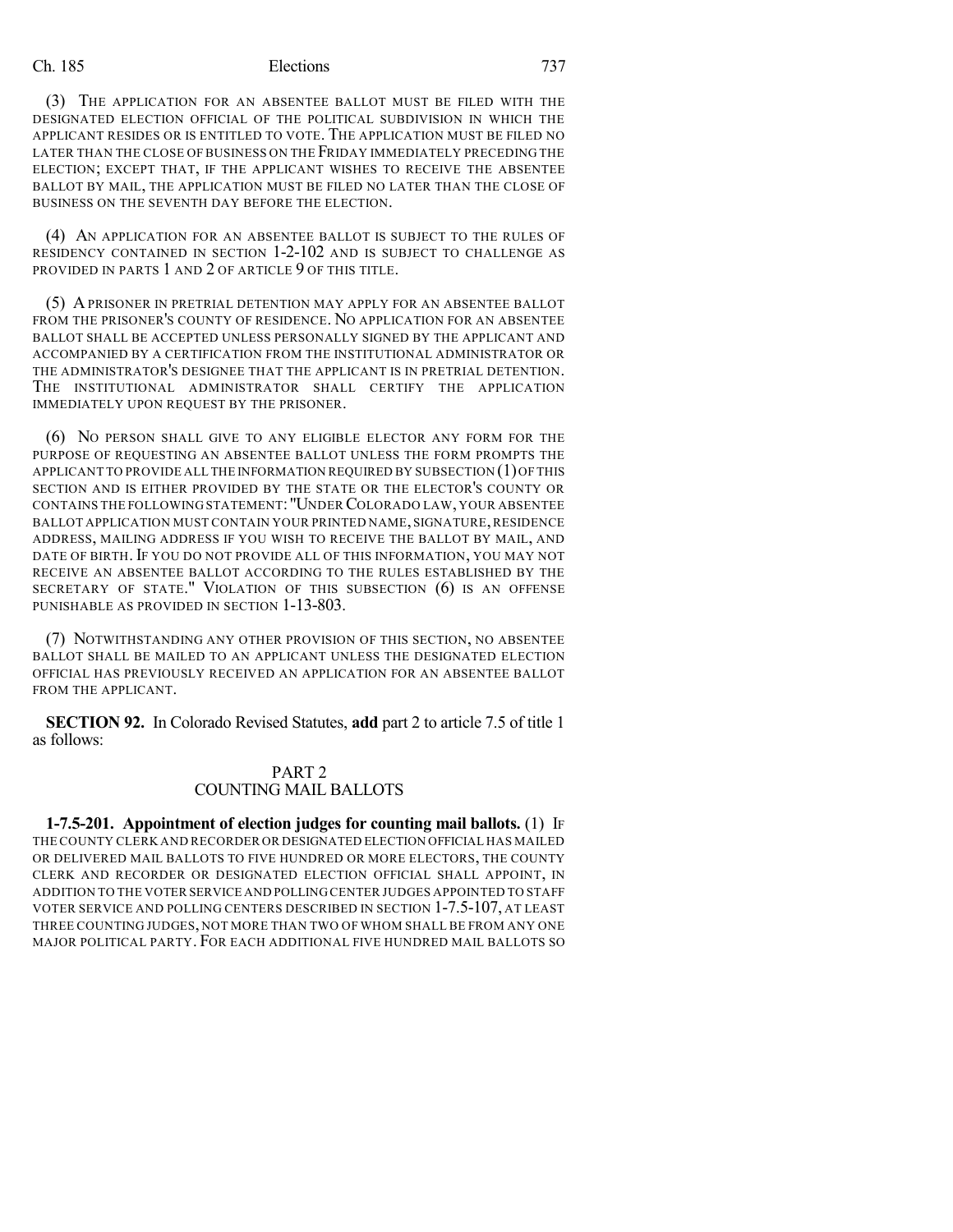MAILED OR DELIVERED, THE COUNTY CLERK AND RECORDER OR DESIGNATED ELECTION OFFICIAL MAY APPOINT ADDITIONAL COUNTING JUDGES AS NEEDED.

(2) IN ALL POLITICAL SUBDIVISIONS IN WHICH ELECTRONIC OR ELECTROMECHANICAL VOTING SYSTEMS ARE USED, THE COUNTY CLERK AND RECORDER OR DESIGNATED ELECTION OFFICIAL, FOR EACH FIVE HUNDRED MAIL BALLOTS MAILED OR DELIVERED, MAY APPOINT, IN ADDITION TO THE VOTER SERVICE AND POLLING CENTER JUDGES APPOINTED TO STAFF VOTER SERVICE AND POLLING CENTERS AS DESCRIBED IN SECTION 1-7.5-107, FIVE COUNTING JUDGES, NOT MORE THAN THREE OF WHOM SHALL BE FROM ANY ONE MAJOR POLITICAL PARTY IN A PARTISAN ELECTION.

(3) IN POLITICAL SUBDIVISIONS TO WHICH THIS SECTION APPLIES AND IN THE EVENT THAT ONLY TWO MAJOR POLITICAL PARTIES ARE REPRESENTED, THE COUNTY CLERK AND RECORDER OR DESIGNATED ELECTION OFFICIAL SHALL MAKE THE APPOINTMENTS SO THAT ONE MAJOR POLITICAL PARTY IS REPRESENTED BY A MAJORITY OF ELECTION JUDGES ON THE MAIL BALLOT RECEIVING BOARD AND THE OTHER MAJOR POLITICAL PARTY IS REPRESENTED BY A MAJORITY OF ELECTION JUDGES ON THE MAIL BALLOT COUNTING BOARD. THE COUNTY CLERK AND RECORDER OR DESIGNATED ELECTION OFFICIAL SHALL APPOINT THOSE ELECTORS CERTIFIED BY THE COUNTY PARTY CHAIRPERSONS OF THE MAJOR POLITICAL PARTIES TO THE COUNTY CLERK AND RECORDER AS MAIL BALLOT RECEIVING JUDGES AND MAIL BALLOT COUNTING JUDGES. IF AN ELECTOR CERTIFIED BY A MAJOR POLITICAL PARTY IS NOT WILLING OR ABLE TO SERVE, THEN THE MAJOR POLITICAL PARTY THAT CERTIFIED THE ELECTOR MAY CERTIFY A REPLACEMENT JUDGE TO THE COUNTY CLERK AND RECORDER. IF THE MAJOR POLITICAL PARTIES DO NOT CERTIFY A SUFFICIENT NUMBER OF MAIL BALLOT RECEIVING AND COUNTING JUDGES, THE COUNTY CLERK AND RECORDER MAY APPOINT A SUFFICIENT NUMBER OF QUALIFIED ELECTORS TO SERVE AS MAIL BALLOT RECEIVING AND COUNTING JUDGES.

(4) IN ALL POLITICAL SUBDIVISIONS TO WHICH THIS SECTION APPLIES, WHERE THE COUNTY CLERK AND RECORDER OR DESIGNATED ELECTION OFFICIAL HAS APPOINTED ONE OR MORE STUDENT ELECTION JUDGES PURSUANT TO ARTICLE 6 OF THIS TITLE, THE STUDENT ELECTION JUDGE SHALL BE APPOINTED TO SERVE AS A JUDGE FOR THE PURPOSE OF COUNTING MAIL BALLOTS PURSUANT TO THIS SECTION; EXCEPT THAT THE STUDENT ELECTION JUDGE NEED NOT SATISFY ANY PARTY AFFILIATION REQUIRED OF ELECTION JUDGES BY THIS SECTION.

**1-7.5-202. Hours a counting place open for receiving and counting mail ballots.** (1) THE ELECTION OFFICIALS AT THE COUNTING PLACE MAY RECEIVE AND PREPARE FOR TABULATION MAIL BALLOTS DELIVERED AND TURNED OVER TO THEM BY THE COUNTY CLERK AND RECORDER OR DESIGNATED ELECTION OFFICIAL.

(2) COUNTING OF THE MAIL BALLOTS MAY BEGIN FIFTEEN DAYS PRIOR TO THE ELECTION AND SHALL CONTINUE UNTIL COUNTING IS COMPLETED.

(3) THE ELECTION OFFICIALS IN CHARGE OF THE COUNTING PLACE SHALL TAKE ALL PRECAUTIONS NECESSARY TO ENSURE THE SECRECY OF THE COUNTING PROCEDURES, AND NO INFORMATION CONCERNINGTHE COUNT MAY BE RELEASED BY THE ELECTION OFFICIALS OR WATCHERS UNTIL AFTER 7 P.M. ON ELECTION DAY.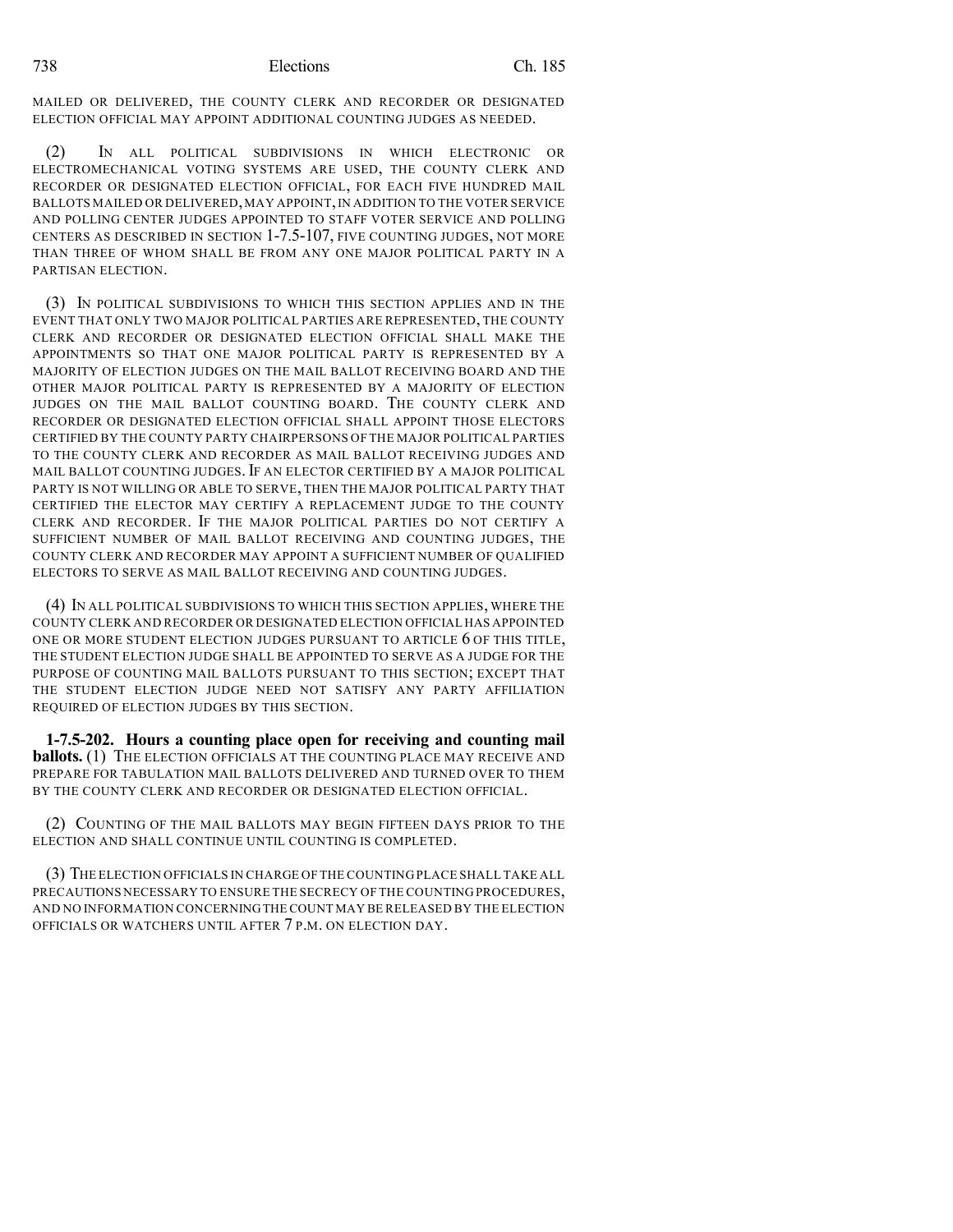**1-7.5-203. Delivery of mail ballotsto supervisor judge.** AT ANY TIME DURING THE FIFTEEN DAYS PRIOR TO AND INCLUDING THE ELECTION DAY,THE COUNTY CLERK AND RECORDER OR DESIGNATED ELECTION OFFICIAL SHALL DELIVER TO THE COUNTING PLACE JUDGES ALL THE MAIL BALLOT ENVELOPES RECEIVED UP TO THAT TIME IN PACKAGES OR IN BALLOT BOXES THAT ARE LOCKED AND SECURED WITH A NUMBERED SEAL, AND THE RECORD OF MAIL BALLOTS AS PROVIDED FOR IN SECTION 1-7.5-106.5 (3) FOR WHICH A RECEIPT WILL BE GIVEN. THE COUNTY CLERK AND RECORDER OR DESIGNATED ELECTION OFFICIAL SHALL CONTINUE TO DELIVER ANY ENVELOPES CONTAINING MAIL BALLOTS THAT MAY BE RECEIVED THEREAFTER UP TO AND INCLUDING 7 P.M. ON ELECTION DAY.

**1-7.5-204. Preparing to count mail ballots - rejections.** (1) (a) BEFORE OPENING ANY MAIL BALLOT, ONE OF THE RECEIVING JUDGES, IN THE PRESENCE OF A MAJORITY OF THE RECEIVING JUDGES,SHALL INSPECT THE SELF-AFFIRMATION ON THE RETURN ENVELOPE.

(b) THE SELF-AFFIRMATION IS VALID IF:

(I) THE SELF-AFFIRMATION WAS COMPLETED BY THE ELECTOR OR A PERSON ACTING IN THE ELECTOR'S BEHALF;

(II) THE SELF-AFFIRMATION WAS SIGNED BY THE ELECTOR OR, IF THE ELECTOR IS UNABLE TO SIGN, MARKED BY THE ELECTOR WITH OR WITHOUT ASSISTANCE AND WITNESSED BY ANOTHER PERSON; AND

(III) IN ANY ELECTION CONDUCTED BY A COUNTY CLERK AND RECORDER, THE SIGNATURE ON THE SELF-AFFIRMATION MATCHES THE SIGNATURE STORED IN THE STATEWIDE VOTER REGISTRATION SYSTEM, OR THE ELIGIBLE ELECTOR'S MARKS ON THE APPLICATION AND THE SELF-AFFIRMATION WERE WITNESSED BY OTHER PERSONS.

(c) IF THE SELF-AFFIRMATION IS VALID, THE RECEIVING JUDGE SHALL OPEN THE ENVELOPE WITHOUT DEFACING THE SELF-AFFIRMATION OR MUTILATING THE ENCLOSED BALLOT.

(d) FOR THE PURPOSES OF SUBPARAGRAPH (III) OF PARAGRAPH (b) OF THIS SUBSECTION (1), THE SIGNATURES ON AN ELIGIBLE ELECTOR'S SELF-AFFIRMATION AND STORED IN THE STATEWIDE VOTER REGISTRATION SYSTEM SHALL BE COMPARED IN THE MANNER PRESCRIBED BY SECTION 1-7.5-107.3.

(2) IF THE SELF-AFFIRMATION ON THE RETURN ENVELOPE IS INVALID, THE ELECTION JUDGES SHALL MARK THE ENVELOPE "REJECTED" AND SHALL WRITE ON THE ENVELOPE THE REASON FOR THE REJECTION. THE ENVELOPE SHALL BE SET ASIDE WITHOUT BEING OPENED, AND THE BALLOT, IF CURED, SHALL BE COUNTED.

(3) IF IT APPEARS TO THE ELECTION JUDGES, BY SUFFICIENT PROOF, THAT A MAIL BALLOT SENT TO AN ELECTOR WHO DIED BEFORE RECEIVING THE BALLOT CONTAINS A FORGED AFFIDAVIT, THE ENVELOPE CONTAINING THE BALLOT OF THE DECEASED VOTER SHALL NOT BE OPENED, AND THE ELECTION JUDGES SHALL MAKE NOTATION OF THE DEATH AND FRAUDULENT SIGNATURE ON THE BACK OF THE ENVELOPE. THE BALLOT SHALL BE FORWARDED TO THE DISTRICT ATTORNEY FOR INVESTIGATION OF A VIOLATION OF SECTION 1-13-106. IF A MAIL BALLOT ENVELOPE CONTAINS MORE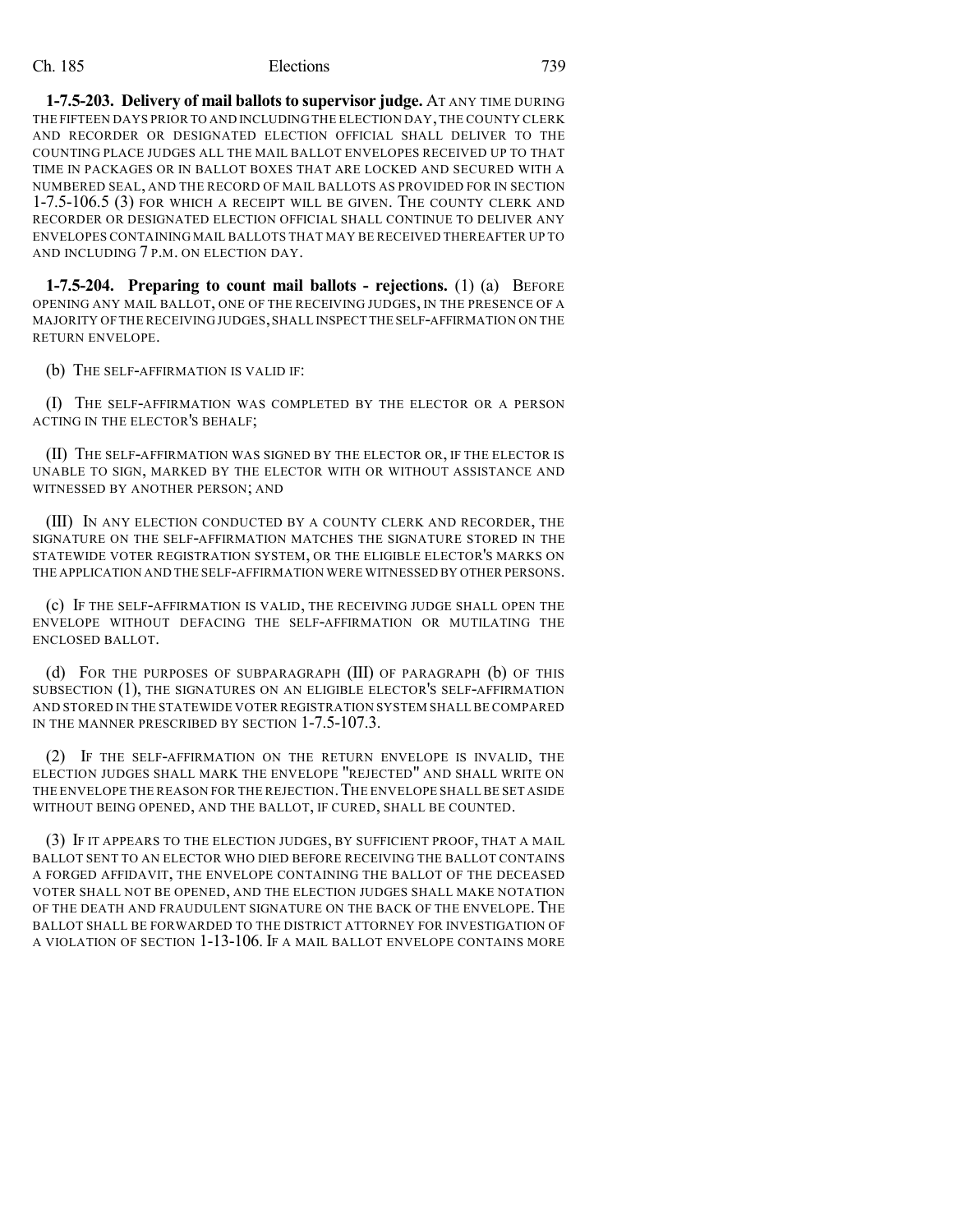THAN ONE MARKED BALLOT OF ANY ONE KIND, NONE OF THE BALLOTS SHALL BE COUNTED, AND THE ELECTION JUDGES SHALL WRITE THE REASON FOR REJECTION.

**1-7.5-205. Counting mail ballots.** (1) MAIL BALLOTS AND ANY BALLOTS CAST AT A VOTER SERVICE AND POLLING CENTER IN LIEU OF A MAIL BALLOT MUST BE COUNTED AFTER DELIVERY OF THE BALLOTS AS PROVIDED IN SECTION 1-7.5-203AND AFTER PREPARATION OF THE BALLOTS AS PROVIDED IN SECTION 1-7.5-204.

(2) MAIL BALLOTS MUST BE COUNTED IN ONE OF THE FOLLOWING WAYS:

(a) IN COUNTIES THAT USE PAPER BALLOTS, THE MAIL BALLOTS MAY BE COUNTED IN THE SAME MANNER AS PAPER BALLOTS.

(b) ANY COUNTY MAY USE ELECTRONIC VOTE-TABULATING EQUIPMENT FOR THE COUNTING OF MAILBALLOTS IN THE SAME MANNER PROVIDED FOR THE COUNTING OF BALLOTS IN PART 6 OF ARTICLE 5 AND PARTS 4 AND 5 OF ARTICLE 7 OF THIS TITLE.

(c) BALLOTS THAT ARE CAST DIRECTLY ON ELECTRONIC OR ELECTROMECHANICAL VOTE-TABULATING EQUIPMENT AT A VOTER SERVICE AND POLLING CENTER IN LIEU OF A MAIL BALLOT SHALL BE COUNTED IN THE SAME MANNER AS PROVIDED FOR THE COUNTING OF BALLOTS IN PART 6 OF ARTICLE 5 AND PARTS 4 AND 5 OF ARTICLE 7 OF THIS TITLE.

**1-7.5-206. Paper ballots or electronic system.** IN POLITICAL SUBDIVISIONS USING A BALLOT CARD ELECTRONIC VOTING SYSTEM, MAIL BALLOTS MAY BE CAST ON PAPER BALLOTS OR MAY BE CAST ON BALLOT CARDS AND COUNTED BY ELECTRONIC VOTING EQUIPMENT, OR BOTH METHODS MAY BE USED.

**1-7.5-207. Voter verification - mail ballot information.** EACH COUNTY CLERK AND RECORDER SHALL PROVIDE ELECTORS, UPON REQUEST, WITH INFORMATION ON WHETHER THE MAIL BALLOT CAST BY THE ELECTOR WAS RECEIVED BY THE COUNTY CLERK AND RECORDER, INCLUDING AN ON-LINE MAIL BALLOT TRACKING SYSTEM OR RESPONSE BY OTHER ELECTRONIC OR TELEPHONIC MEANS.

**1-7.5-208.** Certificate of mail ballots cast - survey of returns. (1) UPON THE COMPLETION OF THE COUNT, THE ELECTION JUDGES SHALL PERFORM ALL THE OFFICIAL ACTS REQUIRED BY SECTION 1-7-602.

(2) UPON THE SURVEY OF THE RETURNS OF THE POLITICAL SUBDIVISION BY THE BOARD OF CANVASSERS FORMED PURSUANT TO SECTION 1-10-101 OR 1-10-201, THE BOARD SHALL INCLUDE IN ITS ABSTRACT OF VOTES THE VOTES CAST IN THE VOTER SERVICE AND POLLING CENTER AND COUNTED AT THE COUNTING PLACE IN THE MANNER PROVIDED FOR ABSTRACTING VOTES CAST AND COUNTED IN ACCORDANCE WITH ARTICLE 10 OF THIS TITLE.

(3) (a) (I) THE RETURNS CERTIFIED BY THE JUDGES AND THE ABSTRACT OF VOTES CAST CERTIFIED BY THE CANVASS BOARD SHALL, EXCEPT AS PROVIDED IN SUBPARAGRAPH (II) OF THIS PARAGRAPH (a), INDICATE THE NUMBER OF VOTES CAST IN EACH PRECINCT FOR EACH CANDIDATE AND FOR AND AGAINST EACH BALLOT ISSUE AND BALLOT QUESTION AND THE NUMBER OF BALLOTS REJECTED, EXCEPT AS OTHERWISE PROVIDED IN PARAGRAPH (b) OF THIS SUBSECTION (3).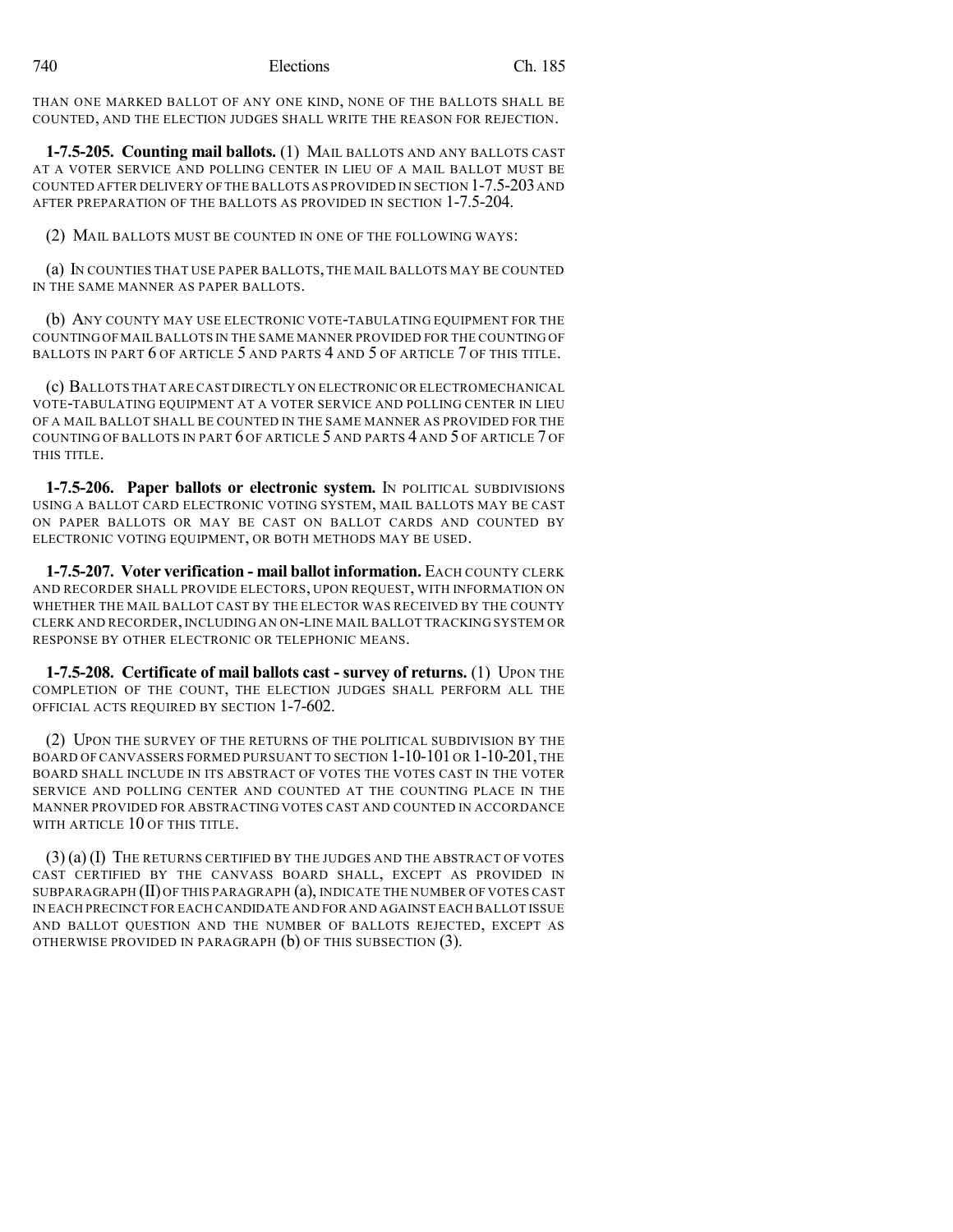(II) FOR PRIMARY AND COORDINATED ELECTIONS, THE JUDGES AND CANVASS BOARD SHALL EITHER:

(A) CERTIFY THE VOTES CAST IN EACH PRECINCT PURSUANT TO SUBPARAGRAPH (I) OF THIS PARAGRAPH (a); OR

(B) CERTIFY ON THE RETURNS AND THE ABSTRACT OF VOTES CAST THE NUMBER OF VOTES CAST ON EACH BALLOT STYLE FOR EACH CANDIDATE AND FOR AND AGAINST EACH BALLOT ISSUE AND BALLOT QUESTION AND THE NUMBER OF BALLOTS REJECTED.

(b) IF THE TOTAL NUMBER OF VOTES CAST AND COUNTED IN ANY PRECINCT IS LESS THAN TEN, THE RETURNS FOR ALL SUCH PRECINCTS IN THE POLITICAL SUBDIVISION SHALL BE REPORTED TOGETHER.

**1-7.5-209. Preservation of rejected mail ballots.** ALL IDENTIFICATION ENVELOPES AND MAILBALLOTSREJECTED BY THE ELECTION JUDGES IN ACCORDANCE WITH SECTION 1-7.5-204 MUST BE RETURNED TO THE DESIGNATED ELECTION OFFICIAL.ALL MAIL BALLOTS RECEIVED BY THE COUNTY CLERK AND RECORDER OR DESIGNATED ELECTION OFFICIAL AFTER 7 P.M. ON THE DAY OF THE ELECTION, TOGETHER WITH THE REJECTED MAIL BALLOTS RETURNED BY THE ELECTION JUDGES AS PROVIDED IN THIS SECTION, MUST REMAIN IN THE SEALED IDENTIFICATION ENVELOPES AND MAY BE DESTROYED AS PROVIDED IN SECTION 1-7-802.

**1-7.5-210. Maintenance of mail ballot election voting records - transmittal of such records to secretary of state.** THE COUNTY CLERK AND RECORDER OR DESIGNATED ELECTION OFFICIAL SHALL MAINTAIN A RECORD IDENTIFYING THE NAME AND VOTING ADDRESS OF EACH ELECTOR WHO CASTS A BALLOT BY MAIL OR AT A VOTER SERVICE AND POLLING CENTER AT ANY ELECTION.

**SECTION 93.** In Colorado Revised Statutes, **amend** 1-8-102 as follows:

**1-8-102. When mail-in voters may vote.** Any eligible ACTIVE REGISTERED elector may vote by mail-in ballot at any election TO WHICH THIS ARTICLE APPLIES under the regulations RULES and in the manner provided in this part + ARTICLE.

**SECTION 94.** In Colorado Revised Statutes, **amend** 1-8-107 as follows:

**1-8-107. Registration record.** (1) Before any mail-in ballot is delivered or mailed or before any eligible elector is permitted to cast a vote at an election where the county clerk and recorder is the designated election official, the designated election official shall record the number of the ballot, together with the date the ballot is delivered or mailed. The supply judge for the mail-in voter's precinct shall receive the list of mail-in ballots prepared pursuant to section 1-8-108. Mail-in voters for each precinct shall be recorded on the precinct registration list for use at the polls as provided in section 1-5-302.

 $(2)$  For nonpartisan elections, voters shall be recorded on the precinct registration list for use at the polls as provided in section 1-5-303.

**SECTION 95.** In Colorado Revised Statutes, **amend** 1-8-112 as follows: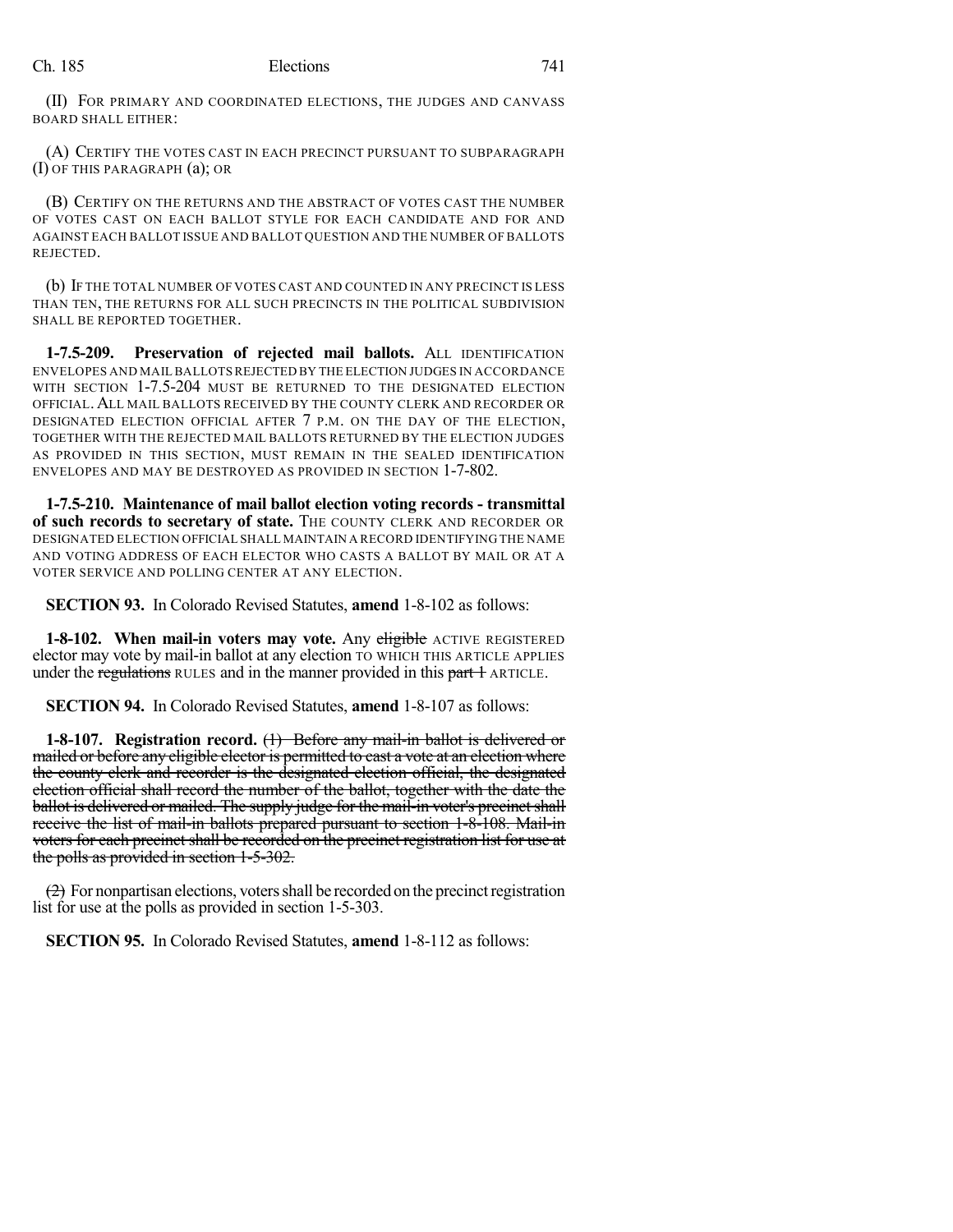**1-8-112. Voting at group residential facilities.** (1) When more than seven mail-in ballots are to be sent to the same group residential facility, as defined in section 1-1-104 (18.5), a committee consisting of one employee of the county clerk and recorder of the county in which the facility is located and, where available, a representative appointed by each of the major political parties shall deliver the mail-in ballots and return those ballots to the office of the county clerk and recorder.

 $(2)$  For nonpartisan elections, upon the request of an eligible elector, the designated election official may appoint a committee which THAT consists of two or more election judges or employees or representatives of the designated election official PURSUANT TO SECTION 1-7.5-113.

**SECTION 96.** In Colorado Revised Statutes, 1-8-114, **amend** (3) as follows:

**1-8-114. Self-affirmation on return envelope.** (3) Assistance to mail-in voters may be given by any person selected by the mail-in voter. No person other than an elector authorized by the designated election official pursuant to sections 1-8-112 and 1-8-205 shall be permitted to assist more than one mail-in voter unless the person is at least eighteen years of age and is the spouse OR CIVIL UNION PARTNER, parent, grandparent, sibling, or child of the mail-in voter seeking assistance. No elector who assists a mail-in voter shall attempt to persuade or unreasonably influence the voter to vote in a particular manner while the mail-in voter is voting.

**SECTION 97.** In Colorado Revised Statutes, 1-8-115, **amend** (1)(a) as follows:

**1-8-115. Emergency mail-in voting.** (1) (a) In the event an eligible elector or a member of an eligible elector's immediate family, related by blood, or marriage, OR CIVIL UNION to the second degree, is confined in a hospital or place of residence on electiondayand the confinement occurred because of conditions arising afterthe last day to apply for a mail-in ballot, the elector may request in a personally signed written statement that the designated election official send a mail-in ballot with the word "EMERGENCY" stamped on the stubs. The designated election official shall deliver the emergencymail-in ballot, at the official's office during the regular hours of business, to any authorized representative of the elector. For the purposes of this paragraph (a), "authorized representative" means a person who possesses a written statement from the elector containing the elector's signature, name, and address and indicating that the elector is or will be confined in a hospital or place of residence on election day and requesting that the emergency absentee ballot be given to the authorized person as identified by name and address. The authorized person shall acknowledge receipt of the emergency mail-in ballot with a signature, name, and address.

**SECTION 98.** In Colorado Revised Statutes, **add** 1-8-119 as follows:

**1-8-119. Applicability of article.**(1) THIS ARTICLE APPLIES ONLY TO ELECTIONS CONDUCTED PURSUANT TO TITLES 31, 32, AND 37, C.R.S., BY MUNICIPALITIES AND SPECIAL DISTRICTS THAT HAVE OPTED TO UTILIZE THE PROCEDURES AND REQUIREMENTS OF THIS CODE.

(2) IN CASE OF CONFLICT BETWEEN THE PROVISIONS FOR CONDUCTING ELECTIONS UNDER THIS ARTICLE, AS SET FORTH IN SUBSECTION (1)OF THIS SECTION, AND OTHER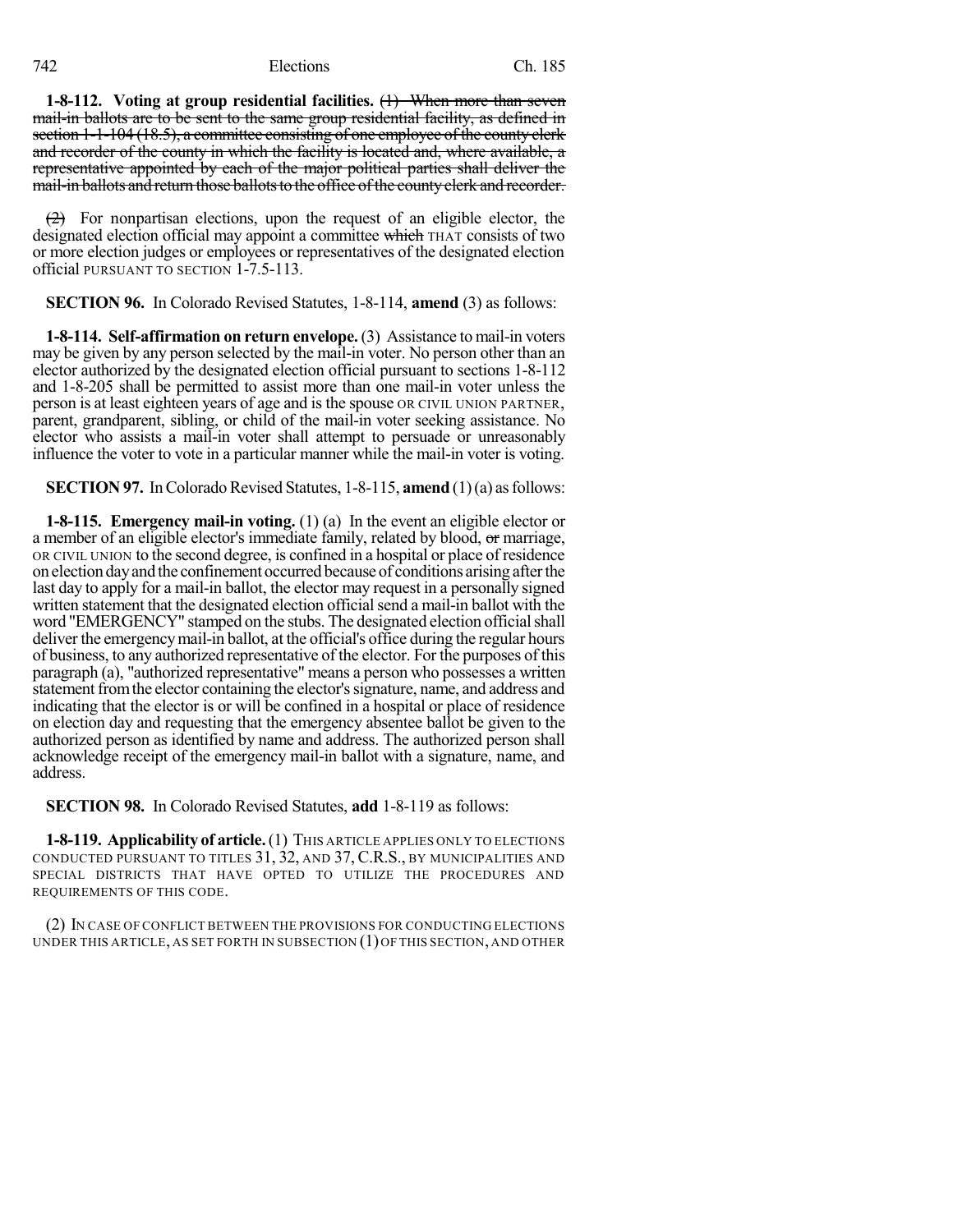PROVISIONS OF THIS CODE, THIS ARTICLE CONTROLS.

**SECTION 99.** In Colorado Revised Statutes, **amend** 1-8-204 as follows:

**1-8-204. Early voters' polling place.** Each county clerk and recorder DESIGNATED ELECTION OFFICIAL shall provide one or more early voters' polling places, each ofwhich shall be accessible to persons with disabilities andwhich shall be provided with on-line computer accessibility to the county clerk and recorder DESIGNATED ELECTION OFFICIAL, suitable quarters, ballot boxes or voting equipment, and other necessary supplies as provided by law in the case of precinct polling places. In the event the county clerk and recorder DESIGNATED ELECTION OFFICIAL determines that the number of early voters' polling places is insufficient due to the number of eligible electors who are voting by early ballot, the county **elerk and recorder** DESIGNATED ELECTION OFFICIAL may establish additional early voters' polling places for the convenience of eligible electors wishing to vote at such polling places. The county clerk and recorder DESIGNATED ELECTION OFFICIAL shall give adequate notice to eligible electors of such additional early voters' polling places.

**SECTION 100.** In Colorado Revised Statutes, 1-8-205, **amend** (1) (b) and (2) as follows:

**1-8-205. Procedures and personnel for early voters' polling place.** (1) (b) Each county clerk and recorder DESIGNATED ELECTION OFFICIAL shall provide one or more early voters' polling places during the hours of voting on election day for the purpose of receiving mail-in ballots that are personally delivered by an elector pursuant to section 1-8-113.

(2) For partisan elections, the county clerk and recorder DESIGNATED ELECTION OFFICIAL shall appoint at least three receiving judges who meet the affiliation requirements contained in section 1-6-109. Regular employees of the county clerk and recorder DESIGNATED ELECTION OFFICIAL may serve as receiving judges as long as they meet the party affiliation requirements of section 1-6-109.

**SECTION 101.** In Colorado Revised Statutes, 1-8-209, **amend** (1) as follows:

**1-8-209. Securing early voters' ballot.**(1) Except as provided in subsection (2) of this section, the voting machines, electronic voting machines, or ballot boxes used for the casting of early ballots shall remain locked and secured with a numbered seal, and the tabulation of the votes cast shall remain unknown until the time prescribed in section 1-8-302 for counting mail-in and early voters' ballots. Alternatively, for any electronic voting equipment, the ballot boxes shall be opened each night, and the voted ballots shall be placed in a transfer case that is locked and secured with a numbered seal. A record shall be maintained consisting of the date, number of ballots, and seal number of each ballot box and transfer case until each ballot box and transfer case is transferred to the supply judge for the mail-in voters' polling place for preparation for counting and tabulating pursuant to section 1-8-303. When a seal is broken, the designated election official and a person who shall not be of the same political party as the designated election official shall record the number of the seal and maintain the seal along with an explanation of the reasons for breaking the seal. During the time the early voters' polling place is not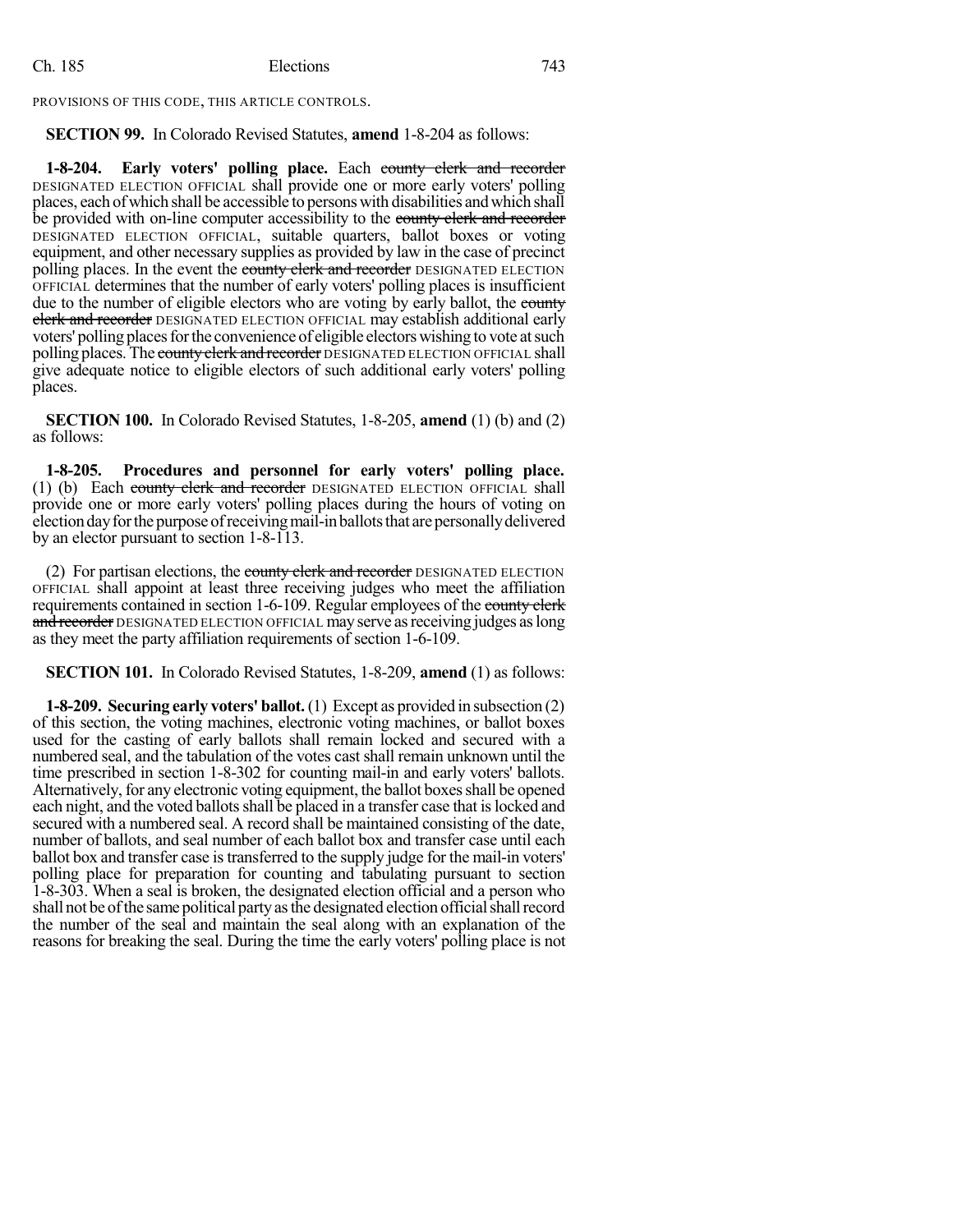open, the designated election official shall have the custody and keys of any voting machine or electronic voting equipment being used for the casting of early ballots, except for those direct record early voting electronic voting machines being reused at the polling place on election day as provided in subsection (2) of this section. The voting machines or electronic voting machines used for the casting of early ballots shall not be used for the further counting of mail-in ballots, as provided in sections **1-8-305 and SECTION 1-8-306.** 

**SECTION 102.** In Colorado Revised Statutes, **amend** 1-8-307.5 as follows:

**1-8-307.5. Voter verification - mail-in ballot information.** Each county clerk and recorder DESIGNATED ELECTION OFFICIAL shall maintain the capability for providingelectors, uponrequest,withinformationonwhetherthemail-inballot cast by the elector was received by the elerk DESIGNATED ELECTION OFFICIAL, including but not limited to, an on-line mail-in ballot tracking system or response by other electronic or telephonic means.

**SECTION 103.** In Colorado Revised Statutes, 1-8-308, **amend** (1) as follows:

**1-8-308. Certificate of mail and early voters' ballots cast -survey of returns.** (1) Upon the completion of the count of mail-in and early voters' ballots, the election judges shall make the certificate and perform all the official acts required by sections 1-7-601 and 1-7-602 SECTION 1-7-601.

**SECTION 104.** In Colorado Revised Statutes, 1-8.3-102, **amend** (3) and (9) (d) as follows:

## **1-8.3-102. Definitions.** In this article:

(3) "Dependent" means a spouse, CIVIL UNION PARTNER, or dependent of a covered voter described in subsection (2) of this section who is a resident of this state but who is absent from the state by reason of the active duty or service of the covered voter.

(9) "Uniformed-service voter" means an individual who is qualified to vote and is:

(d) A spouse, CIVIL UNION PARTNER, or dependent of a memberreferred to in this subsection (9).

**SECTION 105.** In Colorado Revised Statutes, 1-8.3-107, **amend** (2) as follows:

**1-8.3-107. Methods of registering to vote.** (2) A covered voter may use the declaration accompanying a federal write-in absentee ballot to apply to register to vote simultaneously with the submission of the federal write-in absentee ballot if the declaration is received no later than twenty-nine TWENTY-TWO days before the election. If the declaration is received after that date, it shall be treated as an application to register to vote for subsequent elections.

**SECTION 106.** In Colorado Revised Statutes, 1-8.5-101, **amend** (1); and **repeal** (3) as follows: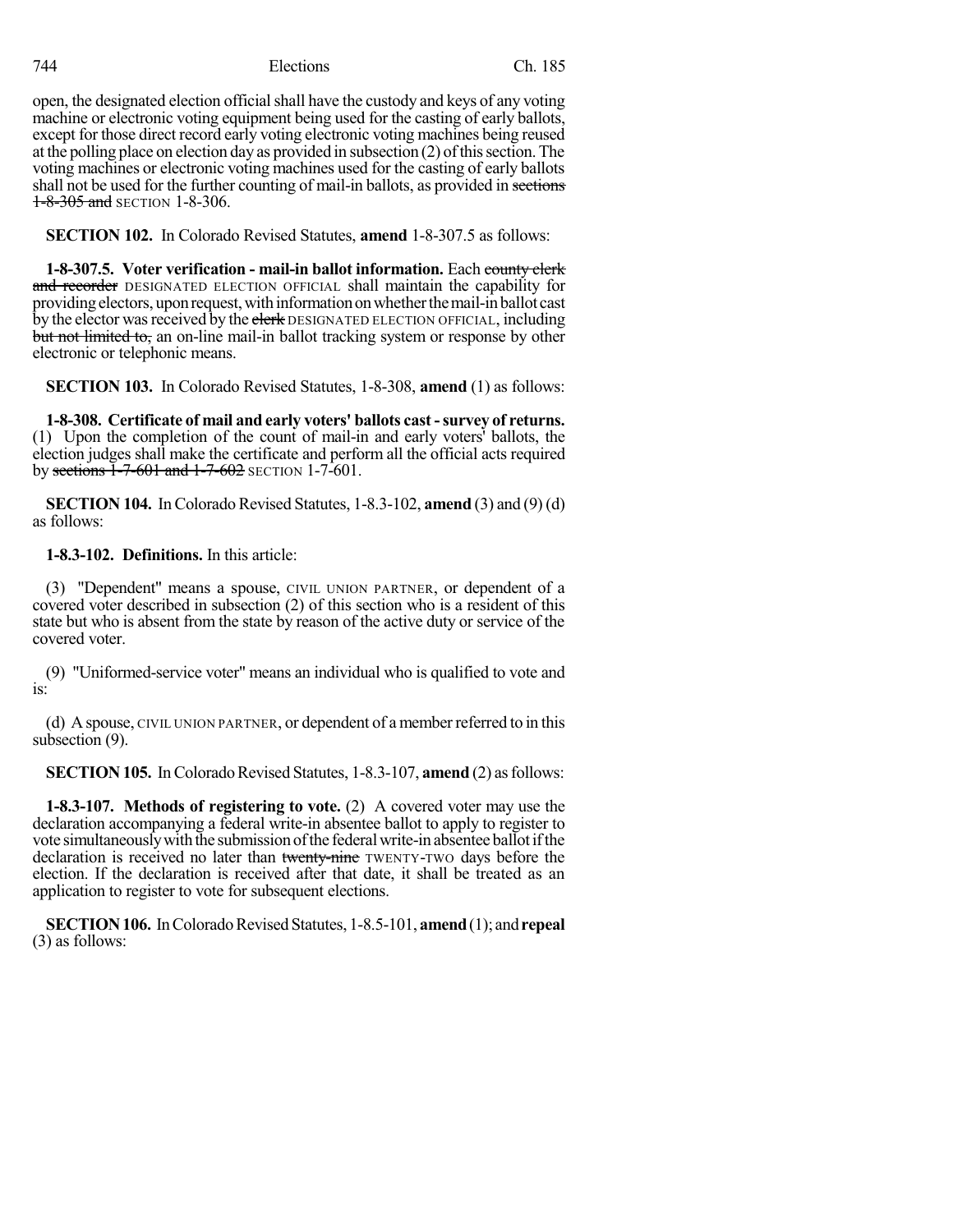**1-8.5-101. Provisional ballot - entitlement to vote.** (1) At any election conducted pursuant to this title, a voter claiming to be properly registered but whose qualification or entitlement to vote cannot be immediately established upon examination of the registration list for the precinct or upon examination of the records on file with the county clerk and recorder shall be BY ELECTION JUDGES AT THE POLLING LOCATION IS entitled to cast a provisional ballot in accordance with this article.

(3) Notwithstanding the provisions of subsection  $(5)$  of this section, if an elector applies for and has been issued a mail-in ballot but spoils it or otherwise does not cast it, the elector may cast a provisional ballot at the polling place or vote center if the elector affirms under oath that the elector has not and will not cast the mail-in ballot. The provisional ballot shall be counted if the designated election official verifies that the elector is registered to vote and did not cast the mail-in ballot and if the elector's eligibility to vote in the county is verified pursuant to section  $1 - 8.5 - 105.$ 

**SECTION 107.** In Colorado Revised Statutes, 1-8.5-102, **amend** (3) as follows:

**1-8.5-102. Form of provisional ballot.** (3) Each polling place LOCATION using paper provisional ballots shall MUST have on hand a sufficient number of provisional ballots in all ballot styles applicable to that polling place LOCATION and a sufficient number of provisional ballot envelopes.

**SECTION 108.** In Colorado Revised Statutes, 1-8.5-103, **amend** (2) (b) as follows:

**1-8.5-103. Provisional ballot affidavit.** (2) (b) This subsection (2) shall DOES not apply to an elector who casts a provisional ballot pursuant to section 1-8.5-101  $(2). \overline{or(3)}$ .

**SECTION 109.** In Colorado Revised Statutes, 1-8.5-105, **amend** (5) as follows:

**1-8.5-105. Verification of provisional ballot information - counting procedure.** (5) The designated election official shall complete the verification and counting of all provisional ballots within ten days after a primary election and within fourteen days after a general, odd-year, or coordinated election. The designated election official shall count all mail-in REGULAR ballots cast in an election before counting any provisional ballots. east by electors who requested mail-in ballots for the election.

**SECTION 110.** In Colorado Revised Statutes, 1-8.5-110, **amend** (2) as follows:

**1-8.5-110. Handling of provisional ballots - reporting of results.** (2) If twenty-five or more provisional ballots are cast and counted in a county, the designated election official shall report the results of voting by provisional ballot as a separate total. If fewer than twenty-five provisional ballots are cast and counted, the results of voting by provisional ballot shall be included in the results of REGULAR voting. by mail-in ballot.

**SECTION 111.** In Colorado Revised Statutes, 1-9-101, **amend** (1) (b) as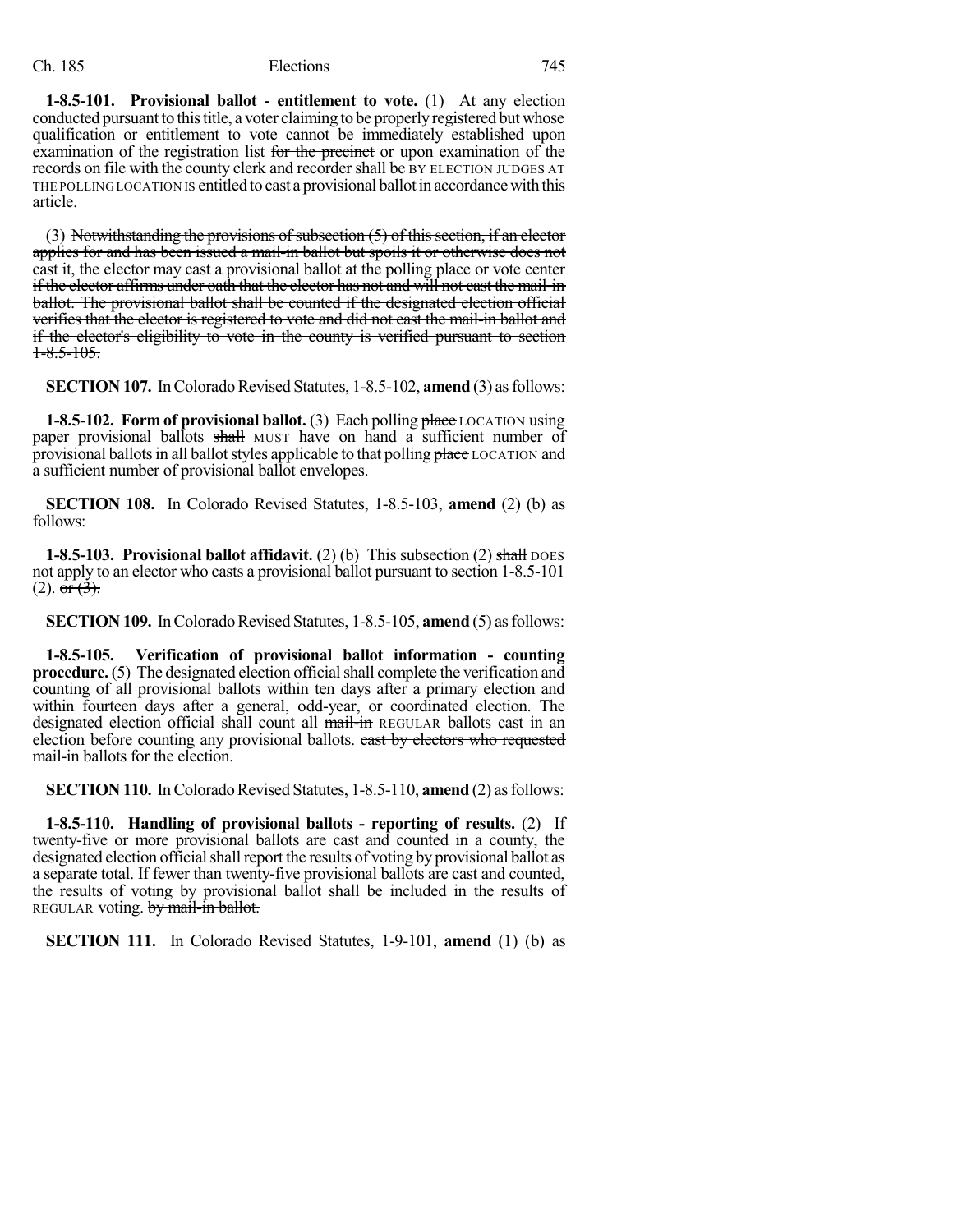follows:

**1-9-101. Challenge of illegal or fraudulent registration.** (1) (b) In rendering a decision, the county clerk and recorder shall have HAS the following options:

(I) If the county clerk and recorder finds sufficient evidence to support the allegations in the challenge, the HE OR SHE SHALL CANCEL THE registered elector's name shall be canceled from the registration book; OR

(II) If the county clerk and recorder finds some evidence but not sufficient evidence to support the allegations in the challenge, the registration record of the elector may be marked with the word "Inactive", and the procedures of section 1-2-605 in regard to registered electors who fail to vote in a general election shall apply; or

(III) If the county clerk and recorder finds no evidence OR INSUFFICIENT EVIDENCE to support the allegations in the challenge, HE OR SHE SHALL DENY the challenge to cancel the registered elector's name from the registration book. shall be denied.

**SECTION 112.** In Colorado Revised Statutes, 1-9-201, **amend** (1) and (3) as follows:

**1-9-201. Right to vote may be challenged.** (1) (a) A person's right to vote at a polling **place** LOCATION OR in an election may be challenged.

(b) If a person whose right to vote is challenged AT A POLLING LOCATION refuses to answer the questions asked or sign the challenge form in accordance with section 1-9-203 or take the oath pursuant to section 1-9-204, the person shall be offered a provisional ballot. If the person casts a provisional ballot, the election judge shall attach the challenge form to the provisional ballot envelope and indicate "Challenge" on the provisional ballot envelope.

(3) A challenge at a polling  $\theta$  place LOCATION shall be made in the presence of the person whose right to vote is challenged.

**SECTION 113.** In Colorado Revised Statutes, 1-9-203, **amend** (5) introductory portion,  $(5)$  (a), and  $(7)$  as follows:

**1-9-203.** Challenge questions asked person intending to vote. (5) If the person is challenged as not eligible because the person is not a property owner or the spouse OR CIVIL UNION PARTNER of a propertyowner, an election judge shall ask the following questions:

(a) Are you a property owner or the spouse OR CIVIL UNION PARTNER of a property owner in this political subdivision and therefore eligible to vote?

(7) If the person challenged answers satisfactorily the questions asked in accordance with this section and signs the oath pursuant to section 1-9-204, the election judge shall offer the person challenged a regular ballot, and the challenger may withdraw the challenge. The election judge shall indicate in the proper place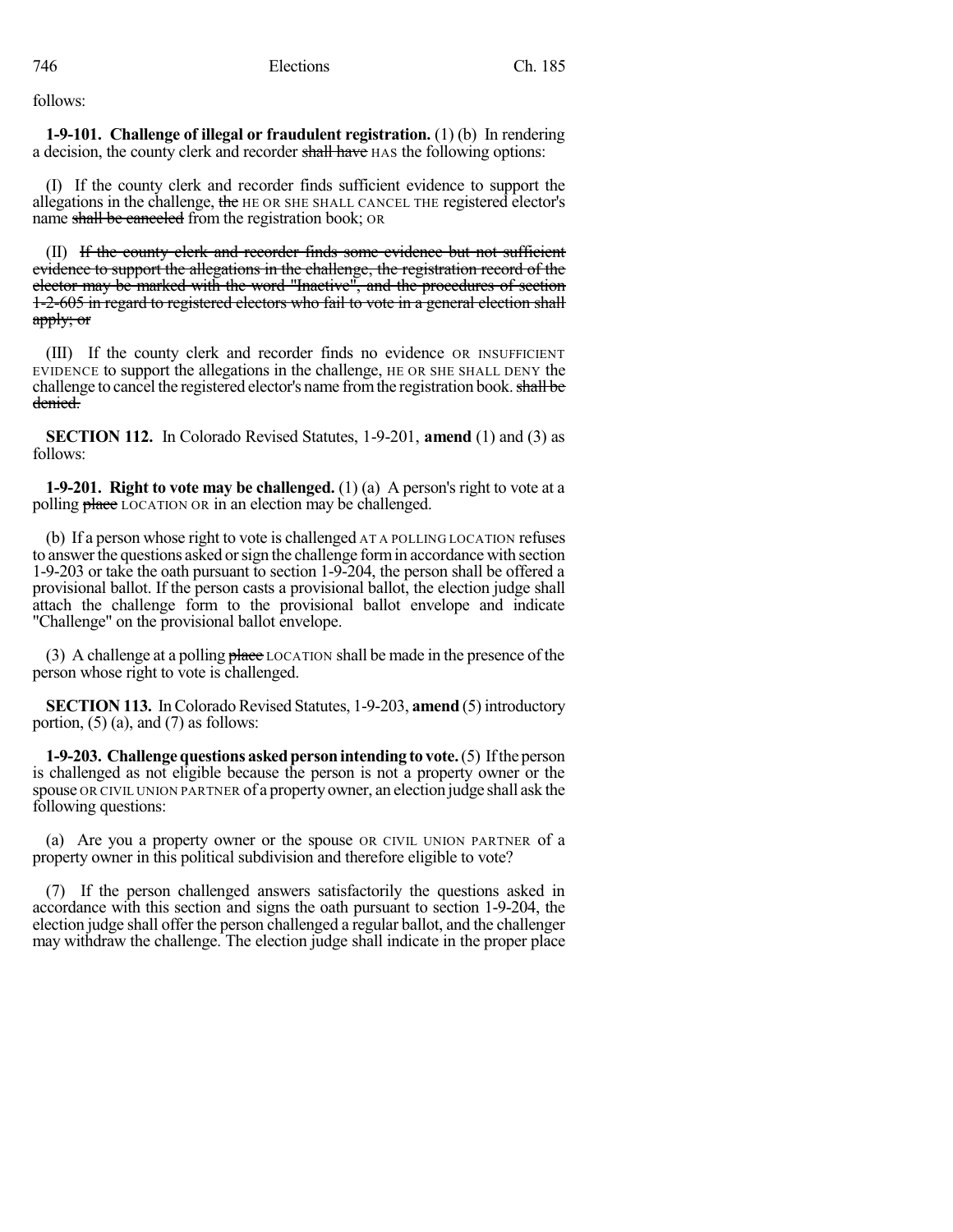on the challenge form whether the challenge was withdrawn or whether the challenged elector refused to answer the questions and left the polling place LOCATION without voting a provisional ballot.

**SECTION 114.** In Colorado Revised Statutes, 1-9-204, **amend** (1) as follows:

**1-9-204. Oath of challenged elector.** (1) An election judge shall tender an oath substantially in the following form: "I do solemnly swear or affirmthat I have fully and truthfully answered all questions that have been put to me concerning my place of residence and my qualifications as an eligible elector at this election. I further swear or affirm that I am a citizen of the United States; THAT I WILL BE of the age of eighteen years or older ON ELECTION DAY; that I have been a resident of thisstate and precinct for thirty AT LEAST TWENTY-TWO days immediately preceding this election and have not maintained a home or domicile elsewhere; that I am a registered elector in this precinct; that I am eligible to vote at this election; and that I have not previously voted at this election."

**SECTION 115.** In Colorado Revised Statutes, **amend** 1-9-208 as follows:

**1-9-208. Challenges of provisional ballots.** The ballot of any provisional voter may be challenged using a challenge form signed by the challenger under penalty of perjury setting forth the name of the person challenged and the basis for the challenge. Challenged provisional ballots, except those rejected for an incomplete, incorrect, or unverifiable provisional ballot affidavit, forgery of a deceased person's signature on a mail-in OR MAIL ballot affidavit, or submission of multiple ballots, shall be counted if the other requirements for counting provisional ballots are satisfied. The election judges shall deliver all challenges, together with the affidavits of the persons challenged, to the county clerk and recorder or the designated election official.

**SECTION 116.** In Colorado Revised Statutes, 1-10-201, **amend** (2) asfollows:

**1-10-201. Canvass of nonpartisan elections.** (2) To the fullest extent possible, no member of the canvass board nor the member'sspouse OR CIVIL UNION PARTNER shall have a direct interest in the election.

**SECTION 117.** In Colorado Revised Statutes, **amend** 1-13-106 as follows:

**1-13-106. Forgery.** Anypersonwho falselymakes, alters,forges, or counterfeits any ballot before or after it has been cast, or who forges any name of a person as a signer or witness to a petition or nomination paper, or who forges any letter of acceptance, declination, or withdrawal, or who forges the name of a registered elector to a mail-in voter's MAIL-IN OR MAIL ballot commits forgery as set forth in section 18-5-102, C.R.S., and shall be punished as provided in section 18-1.3-401, C.R.S.

**SECTION 118.** In Colorado Revised Statutes, 1-13-706, amend (3) as follows:

**1-13-706. Delivering and receiving ballots at polls.** (3) Any voter who does not vote the ballot received by him OR HER shall return his OR HER ballot to the judge from whom he OR SHE received the same before leaving the polling place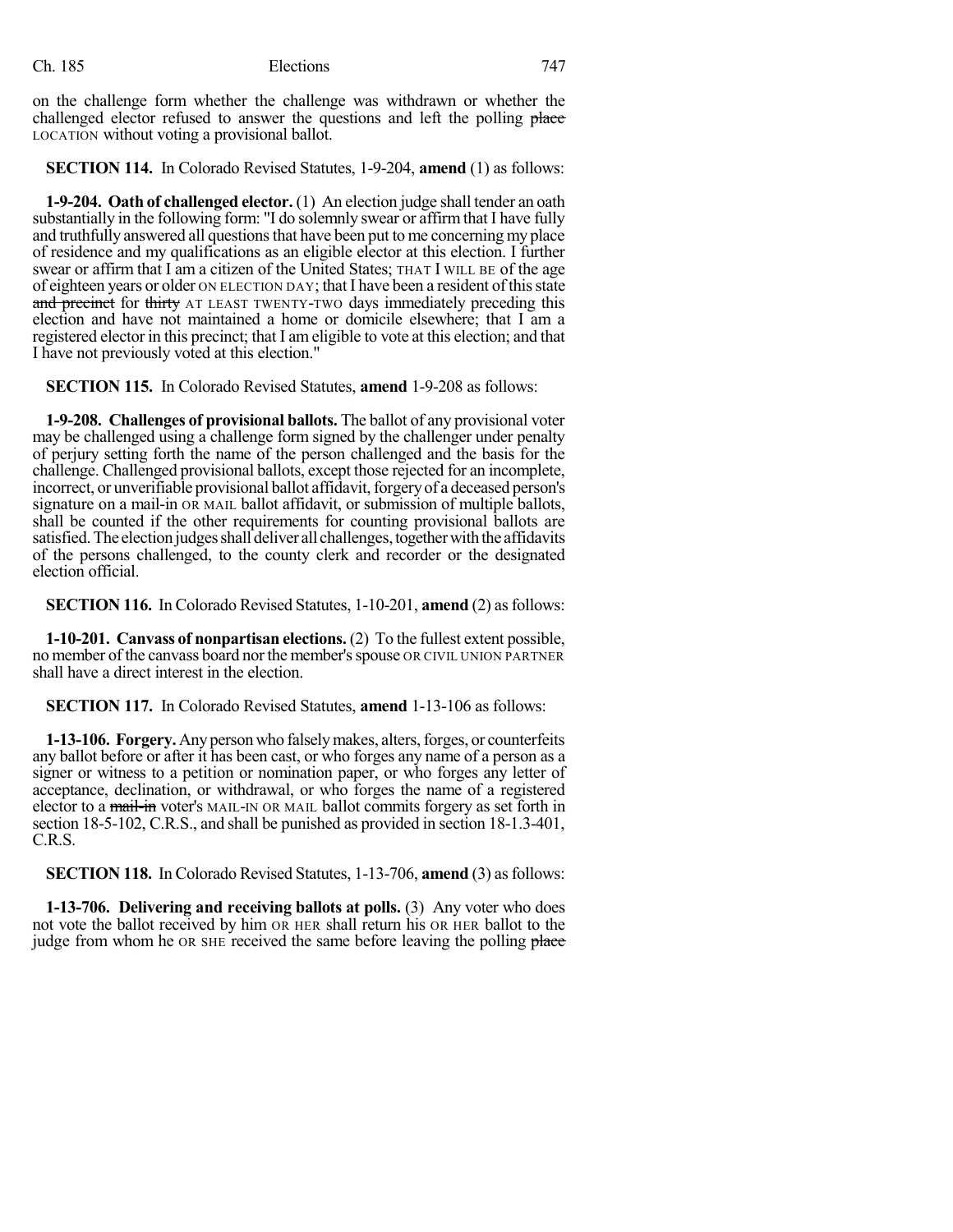LOCATION; EXCEPT THAT NOTHING IN THIS SECTION PROHIBITS AN ELECTOR FROM OBTAINING AN ORIGINAL OR REPLACEMENT BALLOT PURSUANT TO SECTION 1-5-102.9  $(3)$  (j).

**SECTION 119.** In Colorado Revised Statutes, **amend** 1-13-709 as follows:

**1-13-709. Voting in wrong polling location.** Any person who, at any election provided by law, knowingly votes or offers to vote in any election precinct POLLING LOCATION in which he or she is not qualified to vote shall be punished by a fine of not more than five thousand dollars or by imprisonment in the county jail for not more than eighteen months, or by both such fine and imprisonment.

**SECTION 120.** In Colorado Revised Statutes, **amend** 1-13-710 as follows:

**1-13-710. Voting twice - penalty.** Any voter who votes more than once or, having voted once, offers to vote again or offers to deposit in the ballot box more than one ballot shall be punished by a fine of not more than five thousand dollars or by imprisonment in the county jail for not more than eighteen months, or by both such fine and imprisonment.

**SECTION 121.** In Colorado Revised Statutes, **amend** 1-13-714 as follows:

**1-13-714. Electioneering - removing and return of ballot.** No person shall do any electioneering on the day of any election within any polling place LOCATION or in any public street or roomor in any public manner within one hundred feet of any building in which a polling place LOCATION is located, as publicly posted by the designated election official. As used in this section, the term "electioneering" includes campaigning for or against any candidate who is on the ballot or any ballot issue or ballot question that is on the ballot. "Electioneering" also includes soliciting signatures for a candidate petition, a recall petition, or a petition to place a ballot issue or ballot question on a subsequent ballot. "Electioneering" shall DOES not include a respectful display of the American flag. EXCEPT AS NECESSARY FOR BALLOT COUNTING, no person shall MAY remove any official ballot from the polling **place** LOCATION before the closing of the polls. Any person who violates any provision of this section is guilty of a misdemeanor and, upon conviction thereof, shall be punished as provided in section 1-13-111.

**SECTION 122.** In Colorado Revised Statutes, 1-13-715, **amend** (1) and (2) as follows:

**1-13-715. Liquor in or near voter service and polling center.** (1) It is unlawful for any election official or other person to introduce into any polling place LOCATION, or to use therein, or to offer to another for use therein, at any time while any election isin progress or the result thereof is being ascertained by the counting of the ballots, any intoxicating malt, spirituous, or vinous liquors.

(2) It is unlawful for any officer or board of officers of any county or any municipality, whether incorporated under general law or by special charter, who may at any time be by law charged with the duty of designating polling places LOCATIONS forthe holding of anygeneral or congressional electiontherein,toselect therefor a room wherein any intoxicating malt, spirituous, or vinous liquors are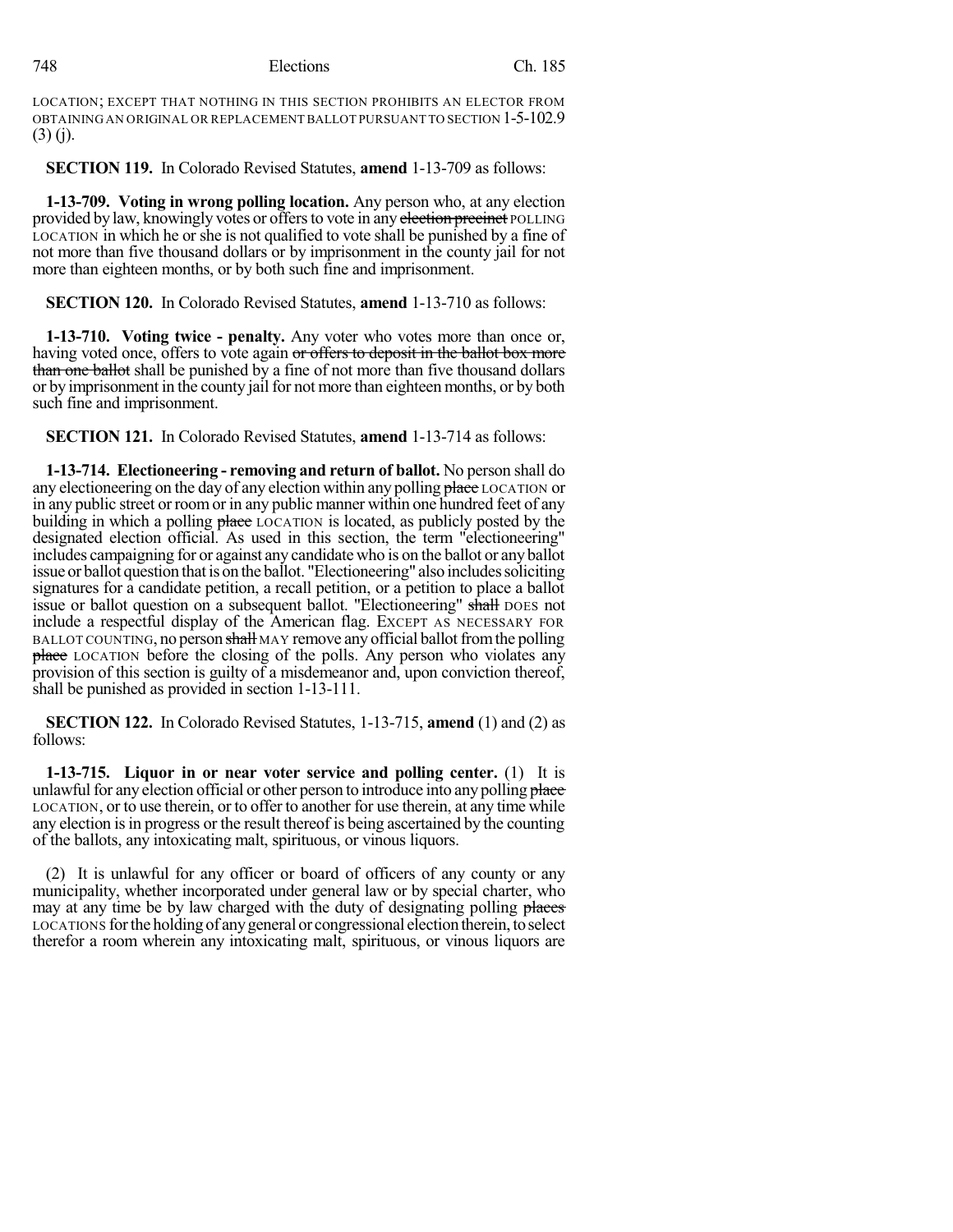usually sold for consumption on the premises.

**SECTION 123.** In Colorado Revised Statutes, 1-13-716, **amend** (1) asfollows:

**1-13-716. Destroying, removing, or delaying delivery of election records.** (1) No person shall willfully destroy, deface, or alter any ballot or any election records or willfully delay the delivery of any such ballots or election records, or take, carry away, conceal, or remove any ballot, ballot box, or election records from the polling place LOCATION OR DROP-OFF LOCATION or from the possession of a person authorized by law to have the custody thereof, or aid, counsel, procure, advise, or assist any person to do any of the aforesaid acts.

**SECTION 124.** In Colorado Revised Statutes, **amend** 1-13-718 as follows:

**1-13-718. Release of information concerning count.** Any election official, watcher, or other person who releases information concerning the count of ballots cast at precinct polling places LOCATIONS or of mail-in OR MAIL voters' ballots prior to  $7 \text{ p.m.}$  on the day of the election is guilty of a misdemeanor and, upon conviction thereof, shall be punished as provided in section 1-13-111.

**SECTION 125.** In Colorado Revised Statutes, **amend** 1-13-801 as follows:

**1-13-801. Mailing other materials with mail ballot.** It is unlawful for any county clerk and recorder to deliver or mail to a registered elector, as a part of or in connection with the mail-in voter's MAIL ballot, anything other than the voting material as provided in  $\frac{artice}{8}$  ARTICLE 7.5 of this title. Each such offense is a misdemeanor, and, upon conviction thereof, the offender shall be punished as provided in section 1-13-111.

**SECTION 126.** In Colorado Revised Statutes, **amend** 1-13-802 as follows:

**1-13-802. Delivery of amailballot outside countyclerkandrecorder'soffice.** No county clerk and recorder shall accept any application for any mail-in voter's **ballot nor** make personal delivery of any such MAIL ballot to the applicant AN ELECTOR unless such acceptance and delivery occurs within the confines of the official office of such county clerk and recorder, except as otherwise provided in sections 1-8-104, 1-8-106, and 1-8-112 SECTION 1-7.5-113. Any acceptance or delivery contrary to the provisions of this section renders void the ballot to which it relates. Each violation of this section is a misdemeanor, and, upon conviction thereof, the offender shall be punished as provided in section 1-13-111.

**SECTION 127.** In Colorado Revised Statutes, **amend** 1-13-803 as follows:

**1-13-803. Offenses relating to voting by mail or mail-in ballot.** Any election official or other person who knowingly violates any of the provisions of ARTICLE 7.5 OR article 8 of this title relative to the casting of MAIL BALLOTS OR mail-in voters' ballots or who aids or abets fraud in connection with any vote cast, or to be cast, or attempted to be cast by a MAIL OR mail-in voter shall be punished by a fine of not more than five thousand dollars or by imprisonment in the county jail for not more than eighteen months, or by both such fine and imprisonment.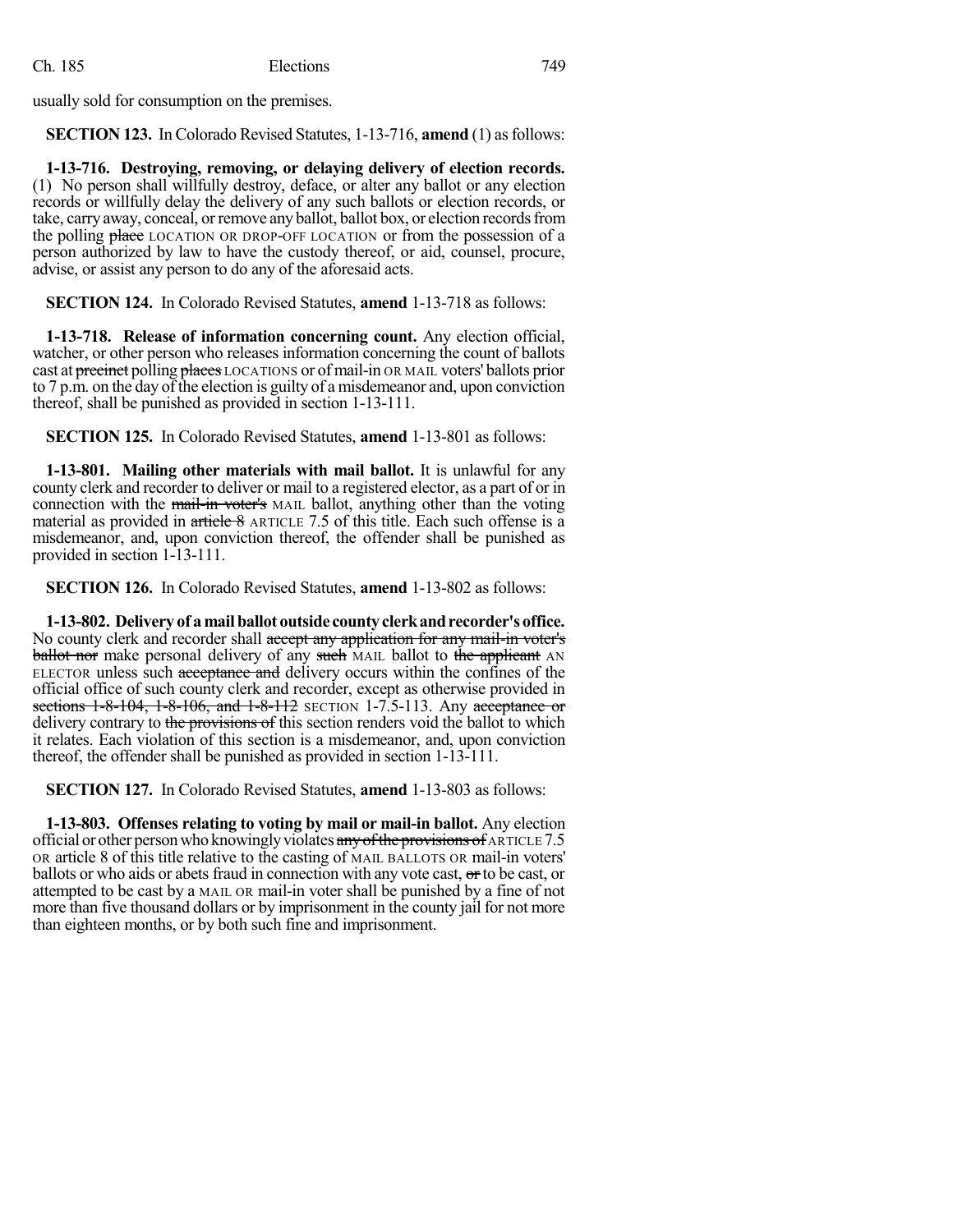**SECTION 128.** In Colorado Revised Statutes, 2-2-507, **amend** (2.5) (a) (IV) as follows:

**2-2-507. Attachmentsanddetachments.**(2.5)(a) If a countyclerk and recorder discovers that a border between two senatorial or representative districts divides a residential parcel between the two districts and the clerk and recorder wishes to have the border moved, the clerk and recorder shall submit to the secretary of state documentation, satisfactory to the secretary of state, evidencing such division. If the secretary of state believes that the border should be moved, the secretary of state shall propose moving the border between the two districts to a visible feature normally relied upon by the United States census bureau such that the border:

(IV) Minimizes the impact on the affected community for purposes of establishing polling places LOCATIONS; and

**SECTION 129.** In Colorado Revised Statutes, 2-3-1203, **add** (3) (bb) (III) as follows:

**2-3-1203. Sunset review of advisory committees.** (3) The following dates are the dates for which the statutory authorization for the designated advisory committees is scheduled for repeal:

(bb) July 1, 2015:

(III) THE COLORADO VOTER ACCESS AND MODERNIZED ELECTIONS COMMISSION CREATED IN SECTION 1-5-115, C.R.S.

**SECTION 130.** In Colorado Revised Statutes, **amend** 27-10.5-119 as follows:

**27-10.5-119. Right to vote.** Each person receiving services who is eligible to vote according to law has the right to vote in all primary and general elections. As necessary, all service agencies shall assist such persons to register to vote, to obtain applications for mail-in ballots and to obtain mail-in MAIL ballots, to comply with other requirements which THAT are prerequisite to voting, and to vote.

**SECTION 131.** In Colorado Revised Statutes, **amend** 27-65-120 as follows:

**27-65-120. Voting in public elections.** Any person receiving evaluation, care, or treatment under any provision of this article shall be given the opportunity to exercise his or herright to register and to vote in primary and general elections. The agency or facility providing evaluation, care, or treatment shall assist such persons, upon their request, to obtain voter registration forms applications for mail-in ballots, and mail-in MAIL ballots and to comply with any other prerequisite for voting.

**SECTION 132.** In Colorado Revised Statutes, 31-2-220, **amend** (1) asfollows:

**31-2-220. Warning on petition - signatures - affidavits - circulators.** (1) At the top of each page of a petition to initiate the adoption, amendment, or repeal of a municipal home rule charter, including the formation of a new charter commission, shall be printed, in plain red letters no smaller than the impression of ten-point, bold-faced type, the following: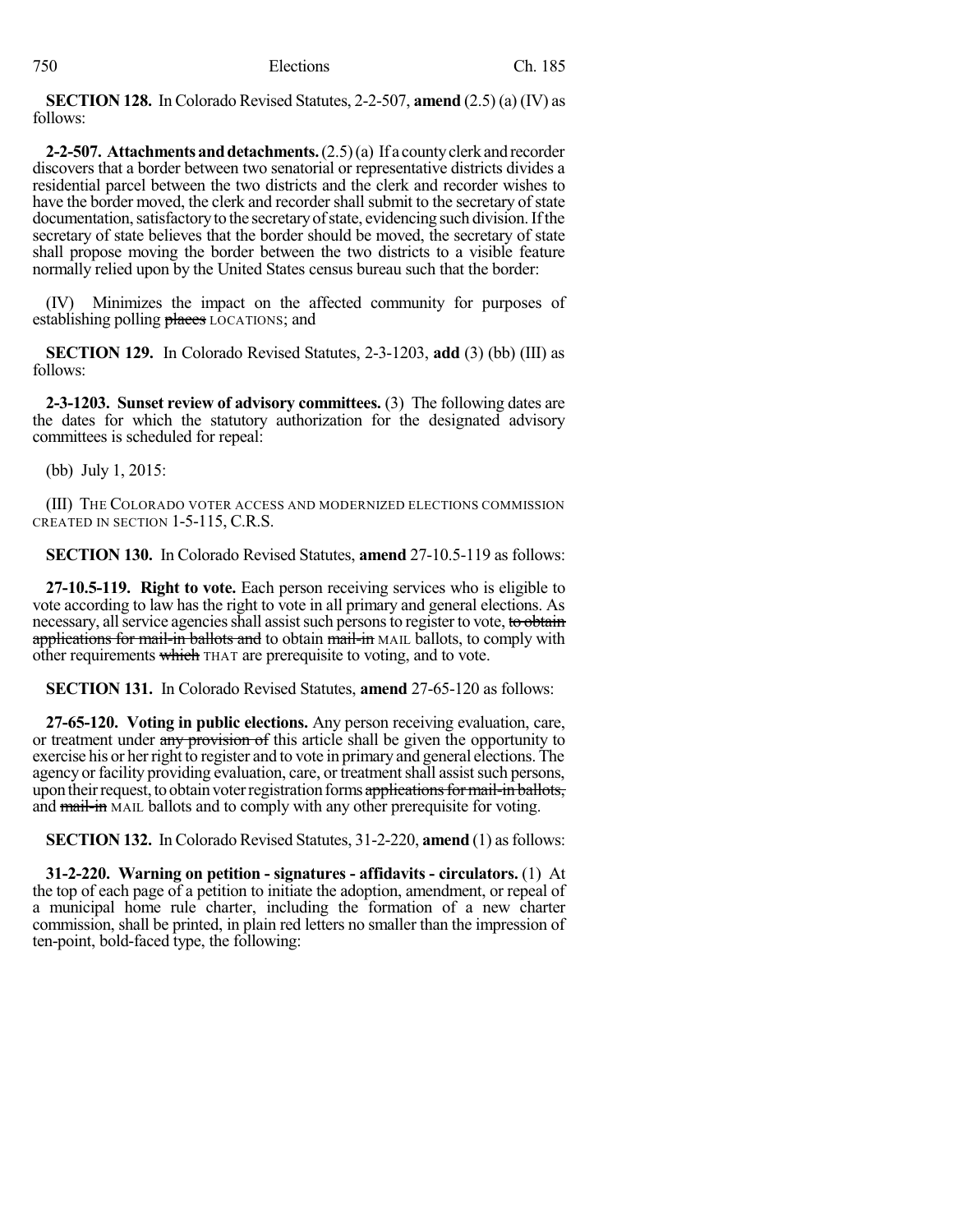# **"WARNING: IT IS AGAINST THE LAW:**

For anyone to sign any petition with any name other than his or her own or to knowingly sign his or her name more than once for the same measure or to sign such petition when not a registered elector.

# **DO NOT SIGN THIS PETITION UNLESS YOU ARE A REGISTERED ELECTOR:**

# **TO BE A REGISTERED ELECTOR, YOU MUST BE:**

1. At least eighteen years of age.

2. A citizen of the United States.

3. A resident of the state of Colorado and have resided in the state at least thirty days.

4. A resident of the municipal election precinct in which you live for at least thirty days.

5. Registered to vote pursuant to part 2 of article 2 of title 1, Colorado Revised Statutes, OR AS OTHERWISE PRESCRIBED IN PART 2 OF ARTICLE 10 OF TITLE 31, COLORADO REVISED STATUTES.

Do not sign this petition unless you have read or had read to you the text of the proposal in its entirety and understand its meaning."

**SECTION 133.** In Colorado Revised Statutes, 32-1-805, **amend** (5) (b) as follows:

**32-1-805. Time for holding elections - type of election - manner of election - notice.** (5) (b) In an election conducted by the board of a metropolitan district, having fewer than ten thousand registered electors, the designated election official shall mail a mail-in ballot to each eligible elector on the list provided to the designated election official pursuant to paragraph (a) of this subsection (5) MAINTAINED PURSUANT TO SECTION 1-8-108, C.R.S.

**SECTION 134.** In Colorado Revised Statutes, 37-46-137, **amend** (3) as follows:

**37-46-137. Conduct of election.** (3) An elector of the district may vote in any election by absent voter's ballot under such terms and conditions, and in substantially the same manner insofar as is practicable, as prescribed in article 8 of title 1, C.R.S., of the "Uniform Election Code of 1992", for general elections, except as specifically modified in this article.

**SECTION 135.** In Colorado Revised Statutes, 37-47-137, **amend** (3) as follows:

**37-47-137. Conduct of election.** (3) An elector of the district may vote in any election by absent voter's ballot under such terms and conditions, and in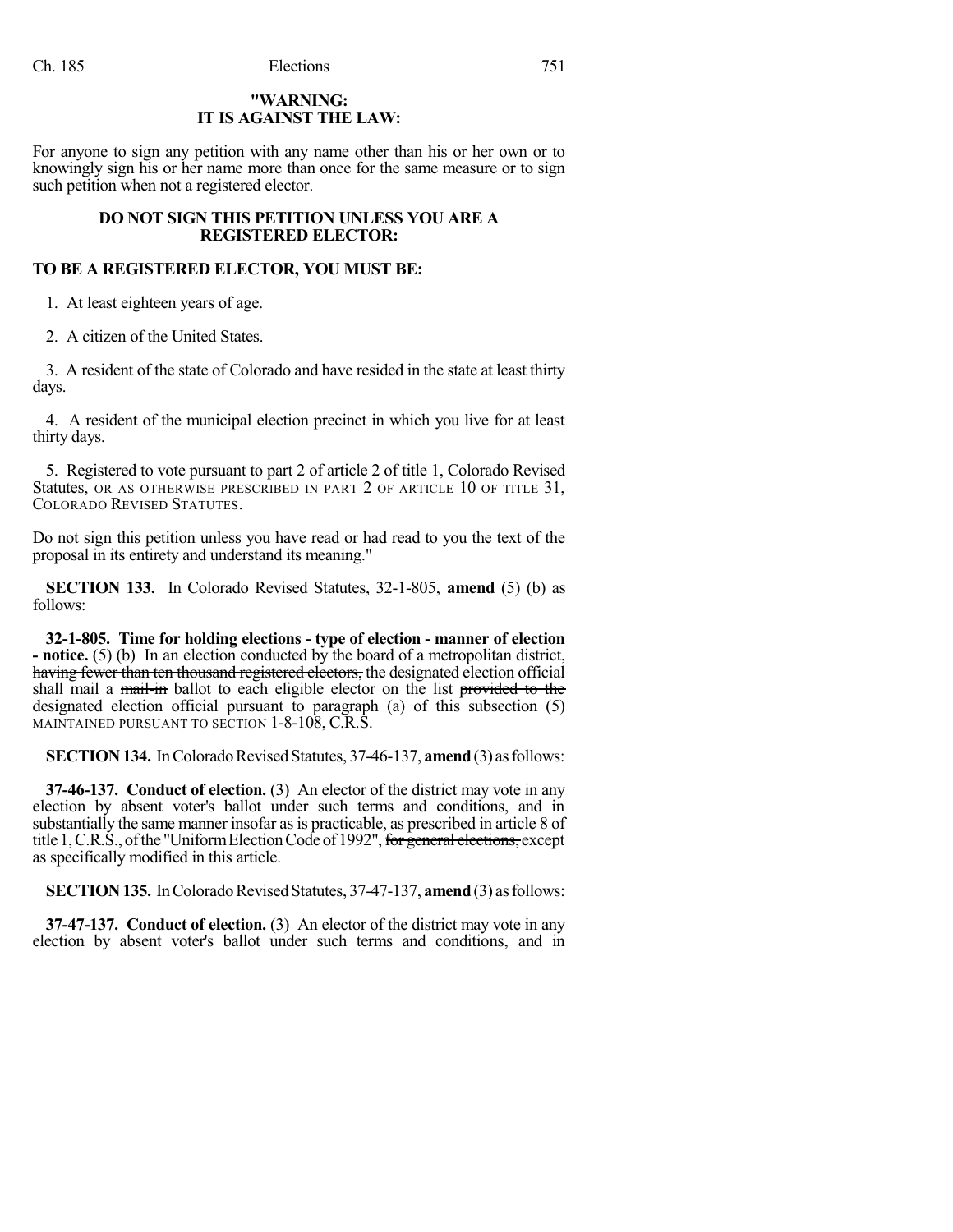substantially the same manner insofar as is practicable, as prescribed in article 8 of title 1, C.R.S., of the "Colorado Election Code of 1980" for general elections "UNIFORM ELECTION CODE OF 1992", except as specifically modified in this article.

**SECTION 136.** In Colorado Revised Statutes, 37-48-179, **amend** (3) as follows:

**37-48-179. Conduct of election.** (3) An elector of the district may vote in any election by absent voter's ballot under such terms and conditions, and in substantially the same manner insofar as is practicable, as prescribed in article 8 of title 1, C.R.S., of the "Uniform Election Code of 1992", for general elections, except as specifically modified in this article.

**SECTION 137.** In Colorado Revised Statutes, 37-50-128, **amend** (3) and (9) as follows:

**37-50-128. Conduct of election.** (3) An elector of the district may vote in an election by absent voter's ballot under such terms and conditions, and in substantially the same manner insofar as is practicable, as prescribed in  $\frac{\text{article } 8}{\text{article } 8}$ ARTICLE 7.5 of title 1, C.R.S., of the "Uniform Election Code of 1992", for general elections, except as specifically modified in this article.

(9) The district may provide for  $\frac{1}{\text{mail-in}}$  voters to cast their  $\frac{1}{\text{mail-in}}$  voters' MAIL ballots on voting machines expressly provided for that purpose, if each mail-in MAIL voter indicates by affidavit that he or she is qualified to vote at the election. and will be a mail-in voter, pursuant to section 1-8-102, C.R.S.

**SECTION 138.** In Colorado Revised Statutes, **repeal** 1-2-217, 1-2-217.5, 1-5-102.5, 1-5-102.7, 1-6-113 (2), 1-7-103, 1-7-109, 1-7-202, 1-7-306, 1-7-308, 1-7-408, 1-7-502, 1-7-602, 1-7.5-108, 1-8-104 (1)(b), 1-8-118, 1-8-305, 1-8.5-107, 1-8.5-108, 1-8.5-109, 1-10-106 (1) (b) and (1) (c), 1-11-308, 1-11-309, 1-12-114, 1-13-722, 32-1-805 (5) (a), and 32-1-809 (1) (h).

**SECTION 139. Appropriation.** (1) In addition to any other appropriation, there is hereby appropriated, out of any moneys in the department of state cash fund created in section 24-21-104 (3) (b), Colorado Revised Statutes, not otherwise appropriated, to the department of state, for the fiscal year beginning July 1, 2013, the sum of  $$1,317,181$  and  $4.0$  FTE, or so much thereof as may be necessary, for the implementation of this act as follows:

(a) \$1,060,905 and 1.0 FTE, to be allocated to information technology services; and

(b) \$256,276 and 3.0 FTE to be allocated to the elections division.

**SECTION 140. Applicability.** This act applies to elections conducted on or after the effective date of this act.

**SECTION 141. Effective date.** (1) Except as otherwise provided in subsection (2) of this section, this act takes effect upon passage.

(2) (a) Section 1-1-115 (2) (c) (I), Colorado Revised Statutes, as enacted in